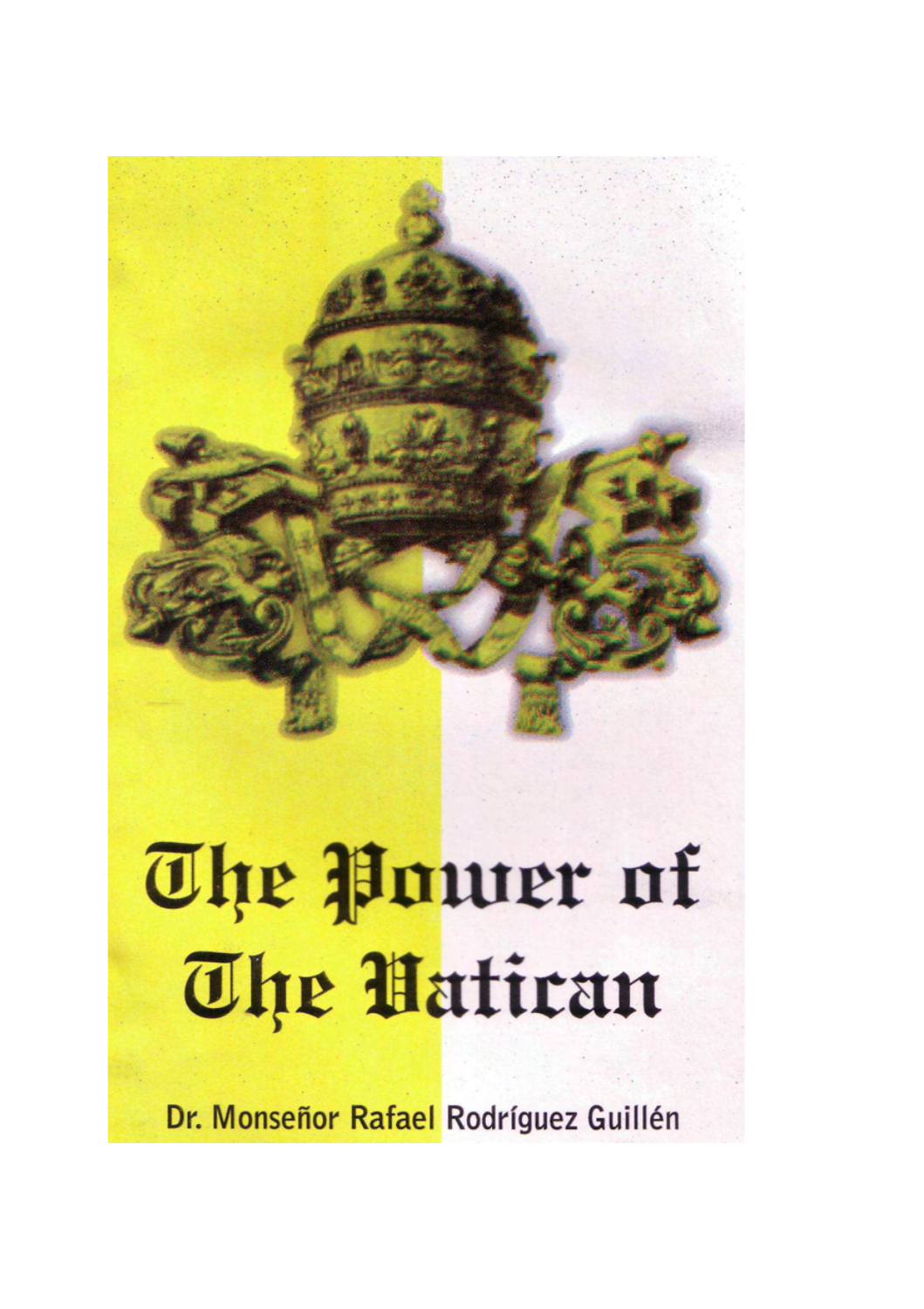| <b>INDEX</b>                                                                                           | PG |
|--------------------------------------------------------------------------------------------------------|----|
| INTRODUCTION TO THE VATICAN'S POWER                                                                    |    |
|                                                                                                        |    |
|                                                                                                        |    |
|                                                                                                        |    |
|                                                                                                        |    |
|                                                                                                        |    |
| NATIONAL CATHOLICISM CARET NOT FOR SOULS 13                                                            |    |
| MARCINKUS AND VAGNOZZI: THE VATICAN'S                                                                  |    |
|                                                                                                        |    |
| THE COMMITTEE APSA: CONSULTANTS TO                                                                     |    |
|                                                                                                        |    |
| THE CANONICAL RIGHT AND THE ADMINISTRATION                                                             |    |
|                                                                                                        |    |
| THE STATISTICAL OFFICES OR CONGREGATIONS,                                                              |    |
|                                                                                                        |    |
| THE RICHES OF VATICAN STATE OR                                                                         |    |
|                                                                                                        |    |
| THE MULTINATIONAL ENTERPRISE OF THE                                                                    |    |
|                                                                                                        |    |
| THE VATICAN BANK SCANDAL REAPPEARS                                                                     |    |
|                                                                                                        |    |
| ORIGINS OF THE CHURCH'S ECONOMIC POWER                                                                 |    |
|                                                                                                        |    |
| POWER CLERICAL BUSINESS IN TIJUANA  43                                                                 |    |
|                                                                                                        |    |
| ECONOMICAL POWER WITH THE                                                                              |    |
|                                                                                                        |    |
| THE NEW CATECHISM: A FOUNTAIN OF INCOME52                                                              |    |
| ECONOMICAL AND POLITICAL POWER<br>ECONOMICAL AND POLITICAL POWER<br>IN THE EDUCATION: "A GOLD MINE" 54 |    |
|                                                                                                        |    |
| PAPAL NUNCIOS: POWERED ADMINISTRATORS 57                                                               |    |
| <b>SECRETARIES OF STATE AND</b>                                                                        |    |
|                                                                                                        |    |
| MONEY: THE AUTHENTIC MOTIVE FOR                                                                        |    |
| THE ABBAT OF GUADALUPE'S RESIGNATION  63                                                               |    |
| THE DIRTY MANAGEMENT OF THE BILLION DOLLARS:                                                           |    |
| JOHN PAUL II AND MARCINKUS 66                                                                          |    |
| INDUSTRIES ASSOCIATED WITH THE CHURCH  69                                                              |    |
| THE CATHOLIC CHURCH'S EDITORIAL BUSINESS  71                                                           |    |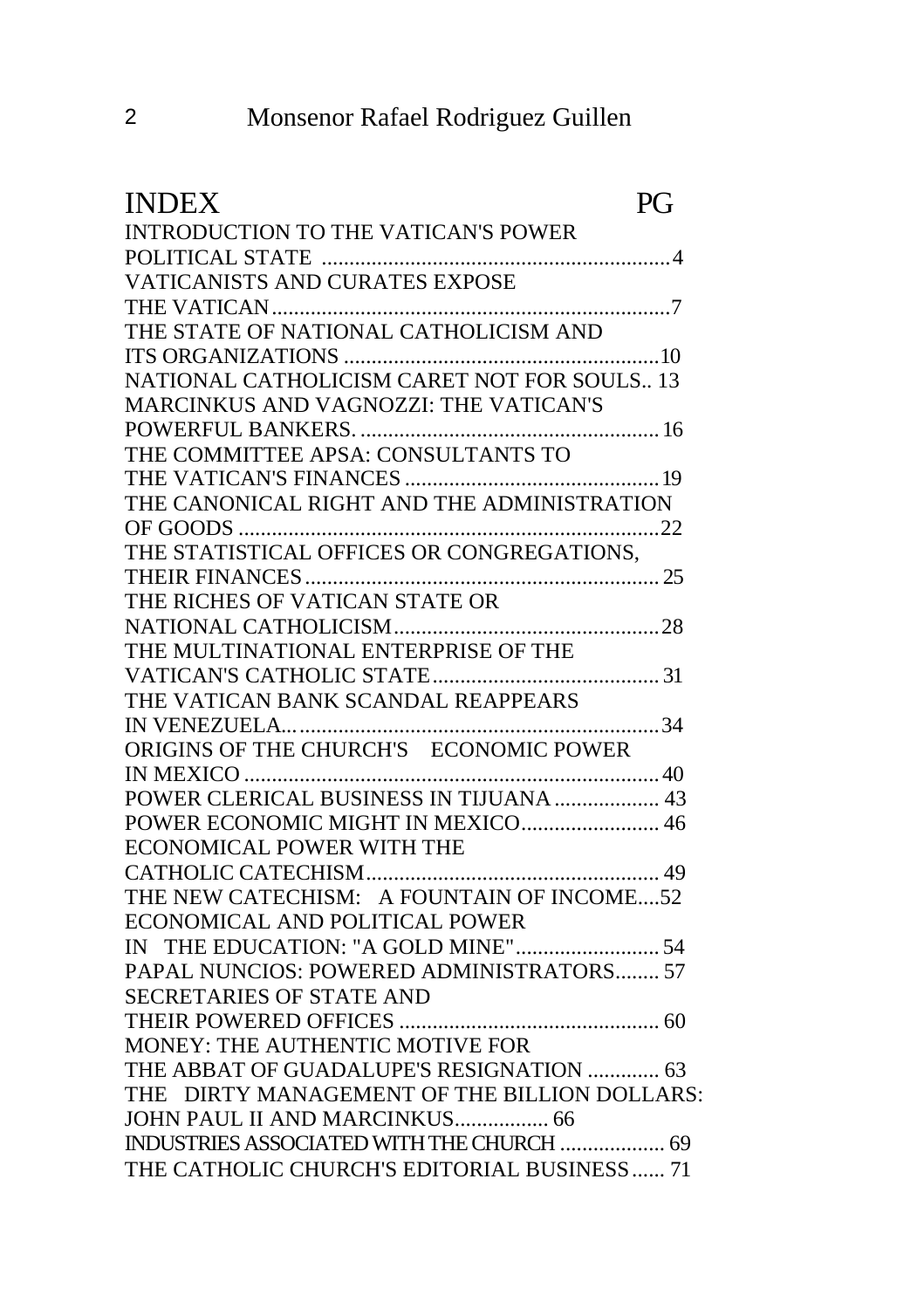| THE CATHOLIC CHURCH'S CURIA AND                 |
|-------------------------------------------------|
|                                                 |
| RELIGIOUS ORDERS: THE VATICAN                   |
| ROMAN LEGIONS FINDING COMMUNICATIONS CONTINUES. |
| PAPAL INVESTITURES AND THE VATICAN TAXES 80     |
|                                                 |
| THE MEXICAN CLERGY'S POLITICAL POWER            |
|                                                 |
| STOP SENDING MONEY TO THE VATICAN:              |
| THE SOLUTION TO THE CRISIS IN CHIAPAS 89        |
| THE FALSE HISTORY OF THE DISCOVERY              |
|                                                 |
| NATIONAL-CATHOLICISM IN CHIAPAS, MEXICO  95     |
| THE CATHOLIC CHURCH AND (THE) OPUS DEI:         |
| THE OWNERS OF THE FINANCES IN MEXICO 98         |
| THE POWERS OF THE JESUITS AND THE               |
|                                                 |
| WORLD MERCANTILISM AND ITS                      |
|                                                 |
| THE CORRUPTION OF THE OPUS DEI  107             |
| ENTREPRENEURS AND LEADERS OF                    |
|                                                 |
| THE FASCIST CONCORDATS OF HITLER                |
| AND MUSSOLINI: MULTIMILLIONAIRE GAINS 113       |
| THE CONCORDATS INCREASE HER POWER  116          |
| THE UNABRIDGED TEXT OF THE CONCORDAT            |
| (SIGNED) BETWEEN FRANCO AND THE HOLY SEE. 119   |
|                                                 |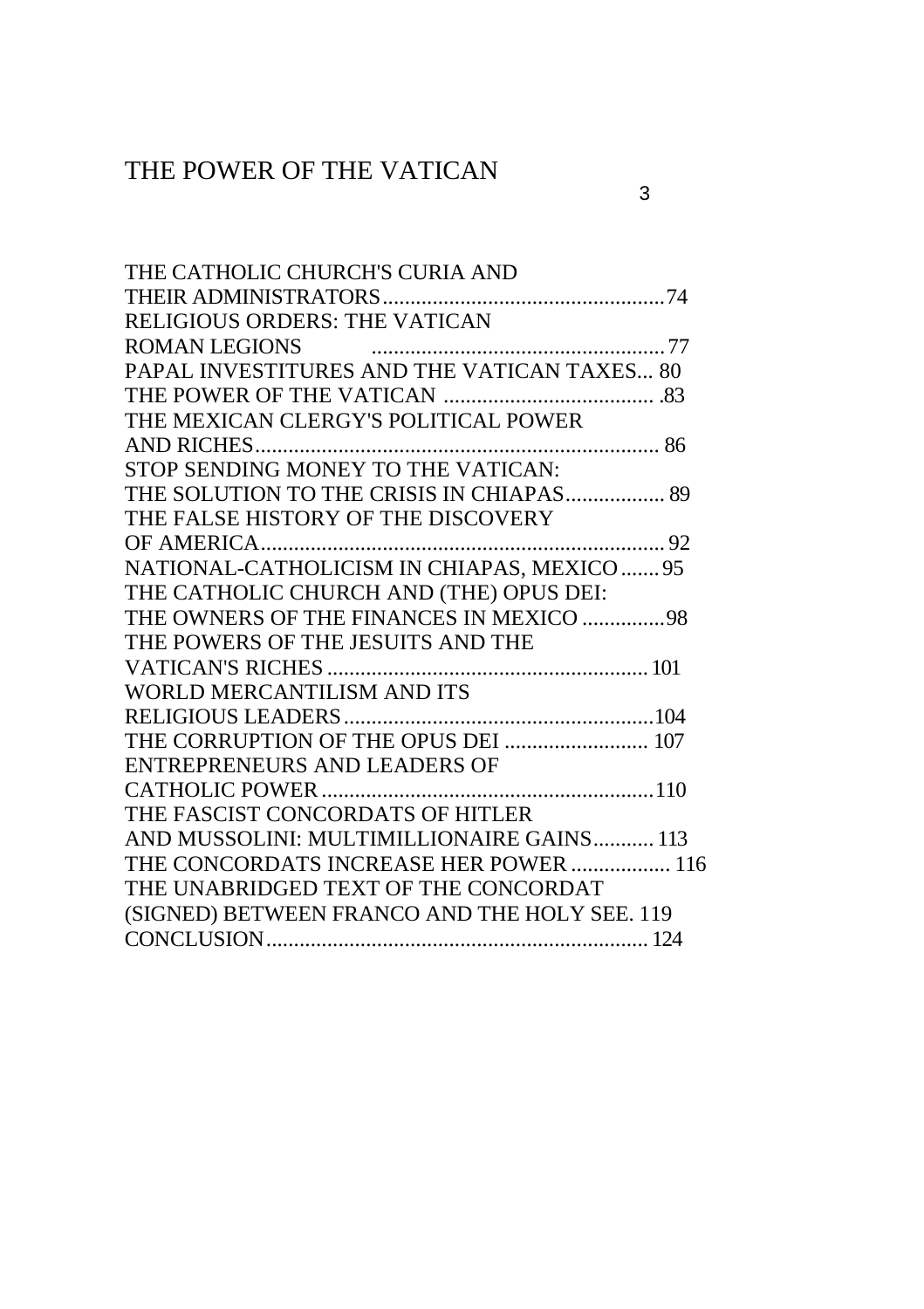# INTRODUCTION TO THE VATICAN'S POWER POLITICAL STATE

To be able to have a good idea of the Vatican's power administration, I ought to make reference to the millennial organism that functions in this Roman dictatorship and copies from the empire of the Cesar, which is preserved unto this day in the Catholic system, its continuation. Here is the organism. The tiara or Papal Egyptian blazon, which represents papal infallible authority, an indelible seal of the monarchical prerogatives of the political state of the Vatican, we see appearing in all the dioceses of the Catholic World. This seal and its meanings are significant in order for you to be able to distinguish the Episcopal or abatable miters, another insignia of authority, from the papal tiara. During the centuries, the Vatican has created a Science apart from heraldry, with all the combinations of architectural art, symbols and colors of the ecclesiastical vestments, etc... I recall in Seville my parochial insignias: the emblems, colors, shoes with silver buckles, bottoms, solideos, pluvial capes, roquetas of the fine linen and embroidered in the best factories with fine gold thread, etc. And I was only a parson (vicar) then. You many take for granted the many uniforms of Cathedral beneficiaries, canons, royal chaplains pages and thousands of liturgical wardrobes of the most fine fabrics of Arabia, of various colored silk for every day of the year (blue for Mary's Immaculate conception, December 8; red for the Holy spirit, etc). To continue, visit the cathedral museum or any other museum in the Vatican, basilicas, sanctuaries, etc, and you with your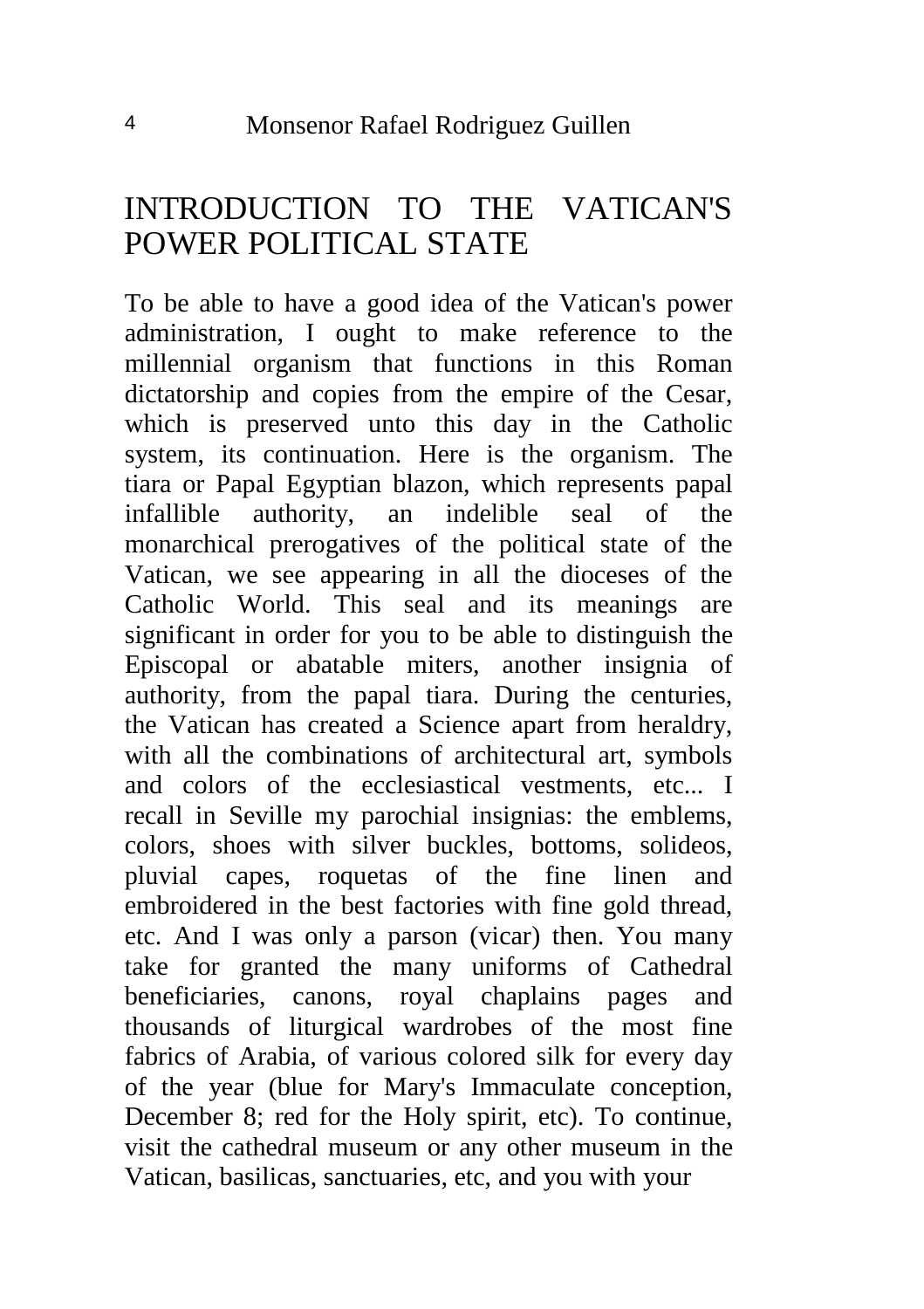own eyes will comprehend the prodigality of the finances, offerings and other money you offer to God to be distributed among the poor. I remember that in expo 92, which is celebrated in Seville, Spain, from the pavilion of the Vatican one could see the whole Museum of Art in gold, from monstrance's, chalices, , and liturgical instruments to unnecessary pectorals, crucifixes of the most fine silver, kilates in gold, etc. In my mind, I could not but recall the armed robbery and despoilment committed by the Catholic Church's deathand-blood plunderers, who called themselves the representatives of Christ's Church, upon their arrival to the Americas, destroying not only the natives cultures in blood and fire but also taking their patrimony. It was the moment of the Spanish Renascence and its ally the Spanish Pope Alexander VI, whose abominable lifestyle and Vatican corruption go to germinate the New World. The worst thing about these abuses was that they were done in the name of Christianity. And to confound and deceive, Americans were regularly chosen for the evangelization of the native people or tribes. Let the lector remember that the many cathedrals and all these sacred vases embossed with the most precious and appraised stones of the most renowned and famous European goldsmiths, silversmiths, artists and architects internationally, and the schools whose artworks, imagery, glass cases, alter pieces, retable, choral chairs, etc, were all part of the European, Spanish, Flemish, etc, Renaissance. When I have visited the Mexican Cathedrals and their museums in the Church of Santo Domingo, all in gold, I was amazed. I could not comprehend in the least how, being on the frontiers of the starving natives, they allowed them to die of famine, sicknesses, abandonment, etc. I could better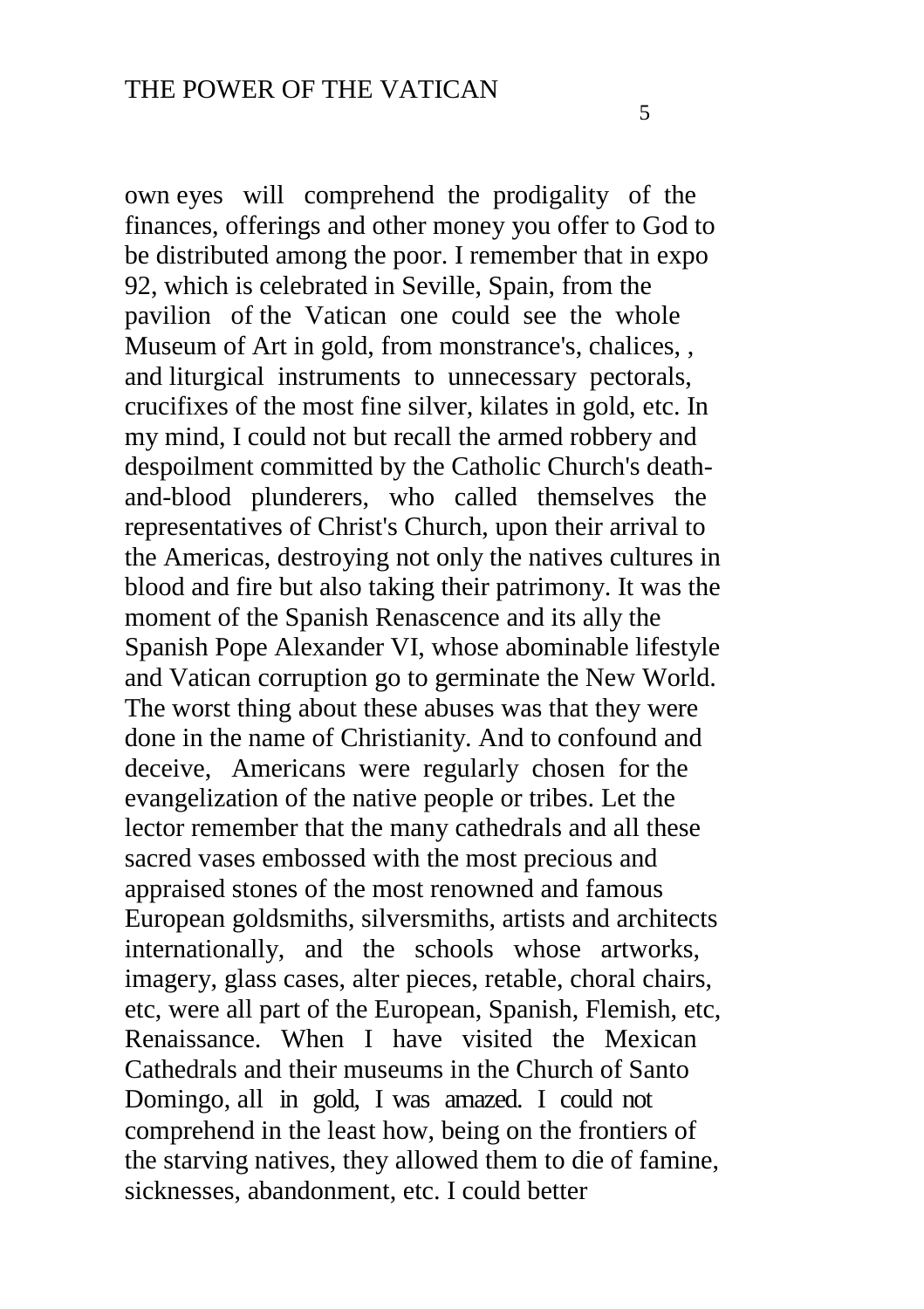comprehend where their offerings ended up; and how the missionaries sent to Mexico by the Vatican continue to rule and rob (by armed robbery) the riches and tithes belonging to the poor, wretched natives. If these Vatican thieves would dedicate themselves to distributing those riches to the native population, it would no doubt solve the problem. Mexico is still a country where millions of natives still live in extreme poverty, without being rescued by civilization.

The Vatican's finances are easily known when, as this servant, one has dedicated his whole life to the investigation and auditing of her financial structure. The few times, I have been allowed to do any investigating on the administration of the Vatican and her dioceses, which I've been called to serve as a monsignor and member of the diocesan finance committees, what I found was very troubling. But the new democracies now open a horizon of hope of being able to properly inform the people, who pay their taxes for religious services, which are generally patronized and sponsored by the convents, seminaries, churches and priests, of how their offerings to God are being spent. They are infallible proofs of her formidable riches.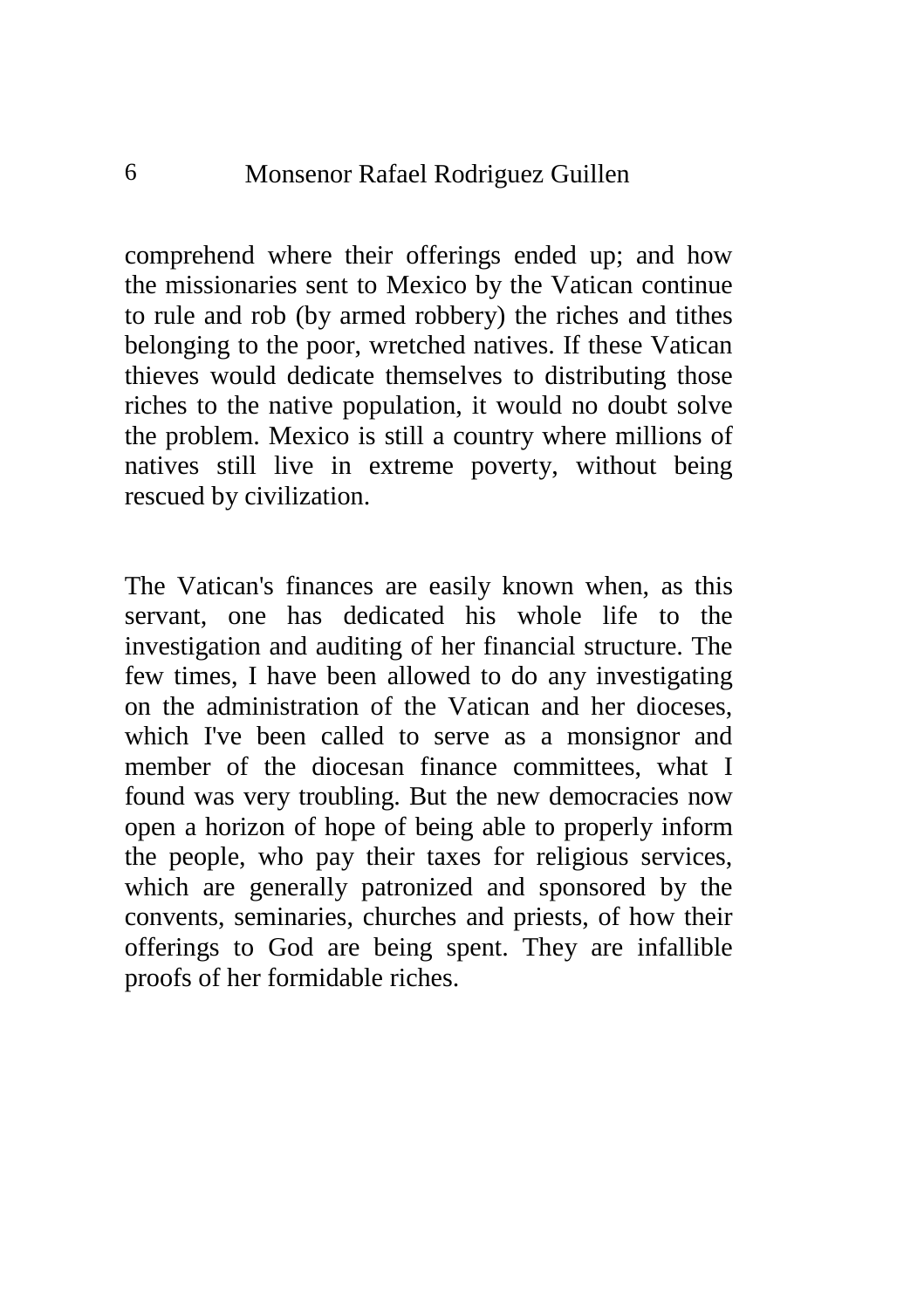## VATICANISTS AND CURATES EXPOSE THE VATICAN

Now in the 20th century, as we approach the Third Millennium, historians of the Vatican and of the Catholic Curia have been able to tip the information outlets concerning the Vatican's finances, a subject very jealously guarded and prohibited to talk about<br>(under penalty of excommunication). The new (under penalty of excommunication). The new democracies and their scientific advances have made it possible to demand from the Vatican the aperture of her secret archives, to put the reality of the state of her finances on the carpet, and to show the world, including Catholic, where their offerings, which are collected in all the world, end up. A growing number of journalists, representing the news media, and who are commissioned and paid for the task, have made their residence in the Vatican, associated as specialists in Vatican affairs and, consequently, in her curia repercussions in the entire world. I insert their names and documented books in the biography at the end of this book. Gordan and Witts, in their book "Inside the Vatican, Behind Today's Sensational Headlines, Pontiff," have known how to scrutinize and gather very valuable statistics on the Vatican's finances, and they have helped us unmask, once and for all, the occult mystery of Catholic money. In page 399, he gives us an account of the millions which are spent on the Salaries of cardinals, officials, soldiers, servants, new appointments, and papal representatives all over the world, and of the millions which are invested in papal delegates, apostolic nuncios, all the diplomats with the right to palaces, scholastic diplomas or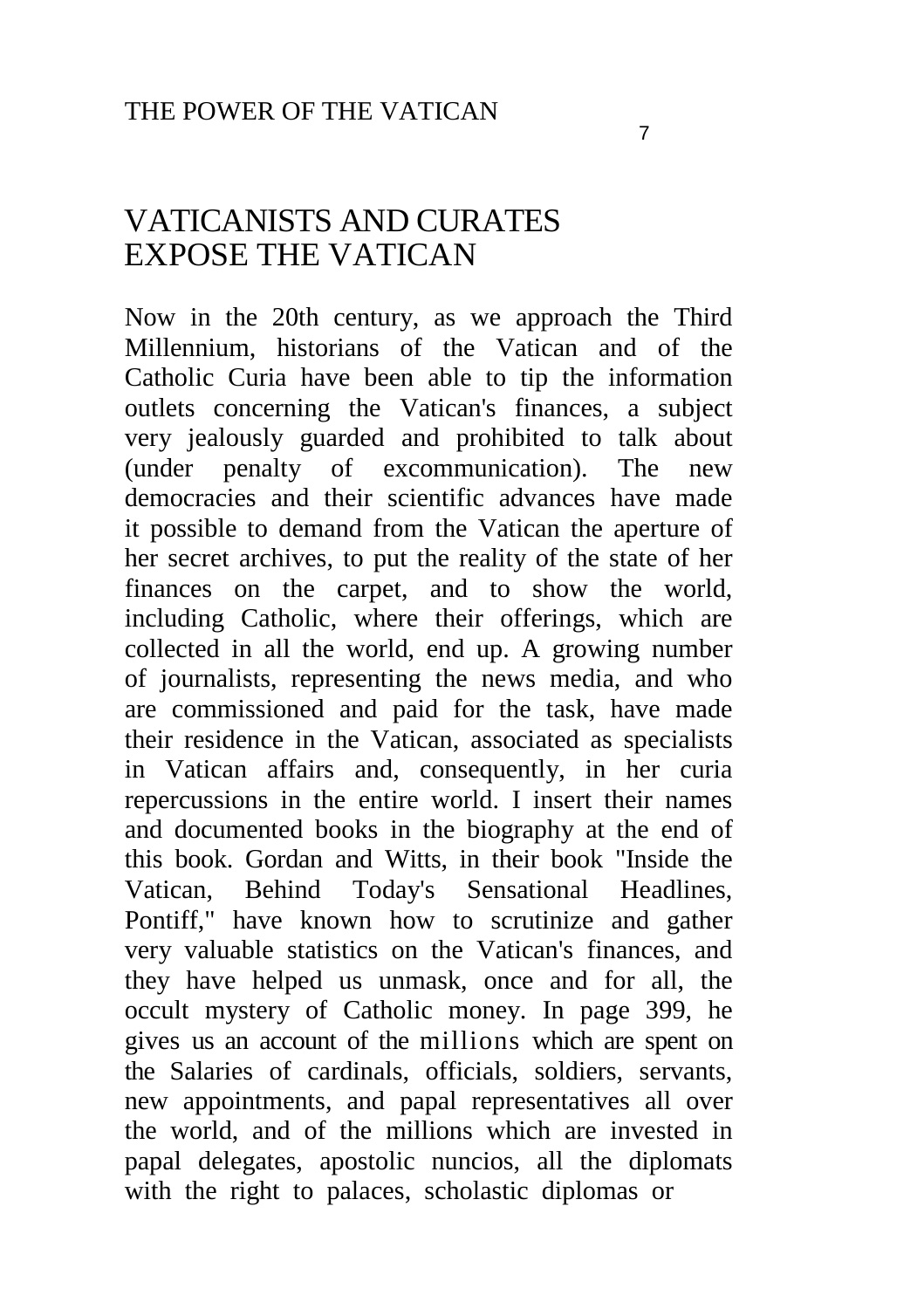academic degrees from the Gregorian university; thousands of personages who live the dolche Vita (sweet life), and without selling so much as a broom, as the popular refrain states. All of them occupying political functions for which not even the embassies of Russia or of the United States invest larger budgets. The millions of dollars received by nuns, friars, priests, monsignors, and bishops with political missions and consignments, which are programmed yearly, add up to millions and millions, and their bookkeeping is accomplished in the same way as the offices established in the Vatican, in the following order: The Administration of the Diocese of Rome, whose chief and Monarch is the pope himself, to whom all must render accounts from the cardinal vicar, who represents the pope, to the 20 offices which exist in the political state of the Vatican, which include the following:

A) The college of cardinals, responsible for electing new popes and assembling councils and conferences. B) The Synod of Bishops, special Dutch Synods, Ukrainian, extraordinary, etc..

C) Maintenance of buildings, museums, patrimony of the Vatican, personages related to the pope, etc.

D) Secretariat of State or the Ministry of foreign Affairs.

E) Assistant Secretary Ministry.

F) The office of Statistics; in which we can analyze her false listings, which she desires to show to millions of faithful Catholics seeing they answer not to reality.

G) Twelve mighty congregations (also) exist for the Doctrine of the faith, besides the International Theological and Biblical commissions, whose thousands of members and commissioned associates are they who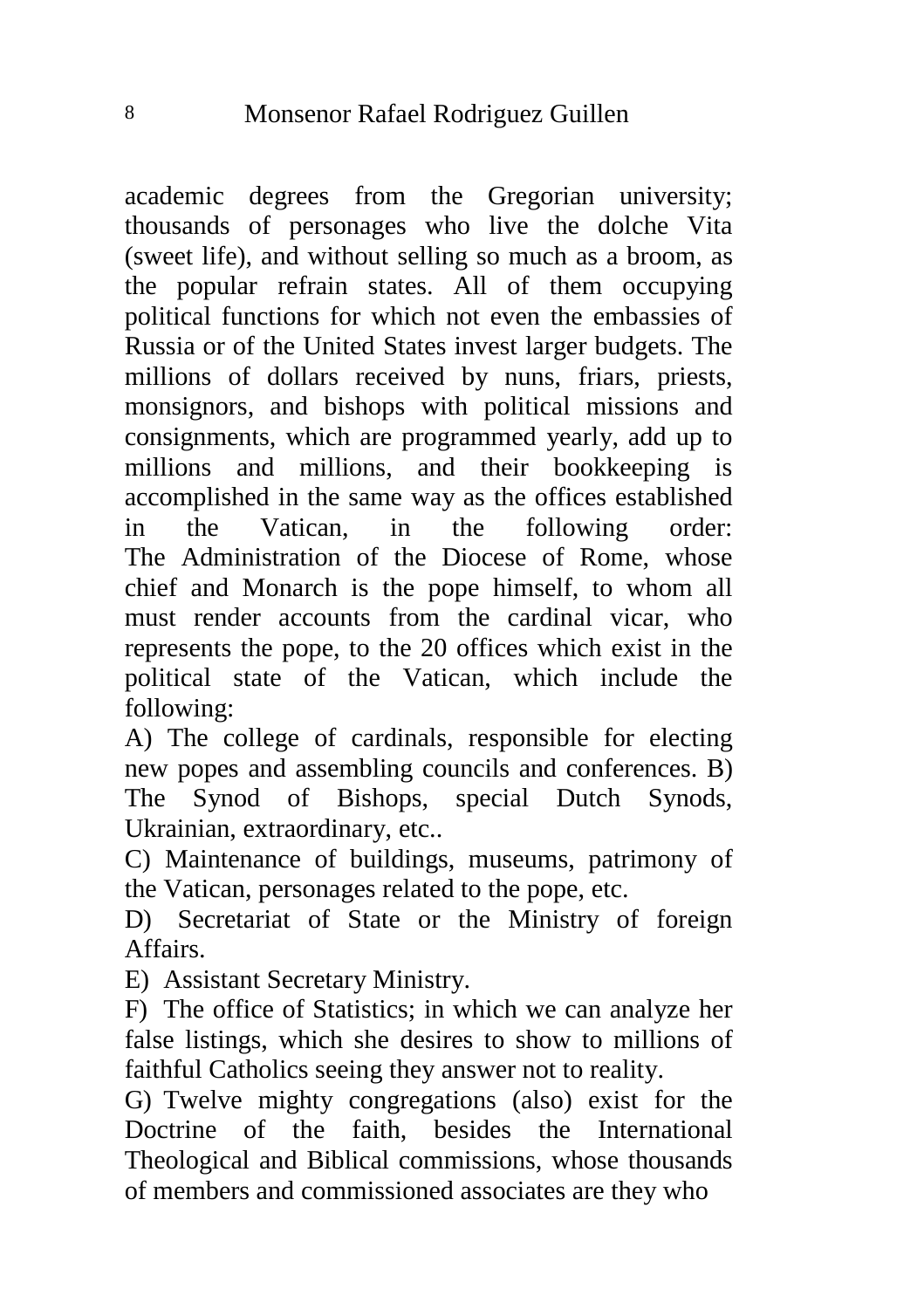supervise the books in the dioceses, and who impose the Nihil obstate Imprimatur. They that manage the

INDEX or SYLLABUS of prohibited books and authors.

H) The congregation of Bishops, to which none can be name without first being recommended. I) The congregation of clerics; where all of us clergymen appear and our record of obedience is stored.

J) The congregation for religious and secular institutes run by more than 600 men and 800 women, with thousands of members and very diversified Catholic Statutes, with thousands of dwellings, colleges and properties, which should (do) contribute substantial quantities to her coffers.

K) The congregation of Sacraments and of Divine Adoration of the Liturgy.

L) The congregation for the causes of the Saints, Beatification's, canonization's a real fountain of revenues, never mind they may never have even existed, so long as they pay millions to the Vatican's coffers.

M) The congregation for oriental (or Eastern) churches.

N) Evangelical Proselytism.<br>
O) Catholic Education.... Twelve powerful O) Catholic Education.... Twelve powerful congregations, and with their very carefully selected leaders: Jesuits, etc.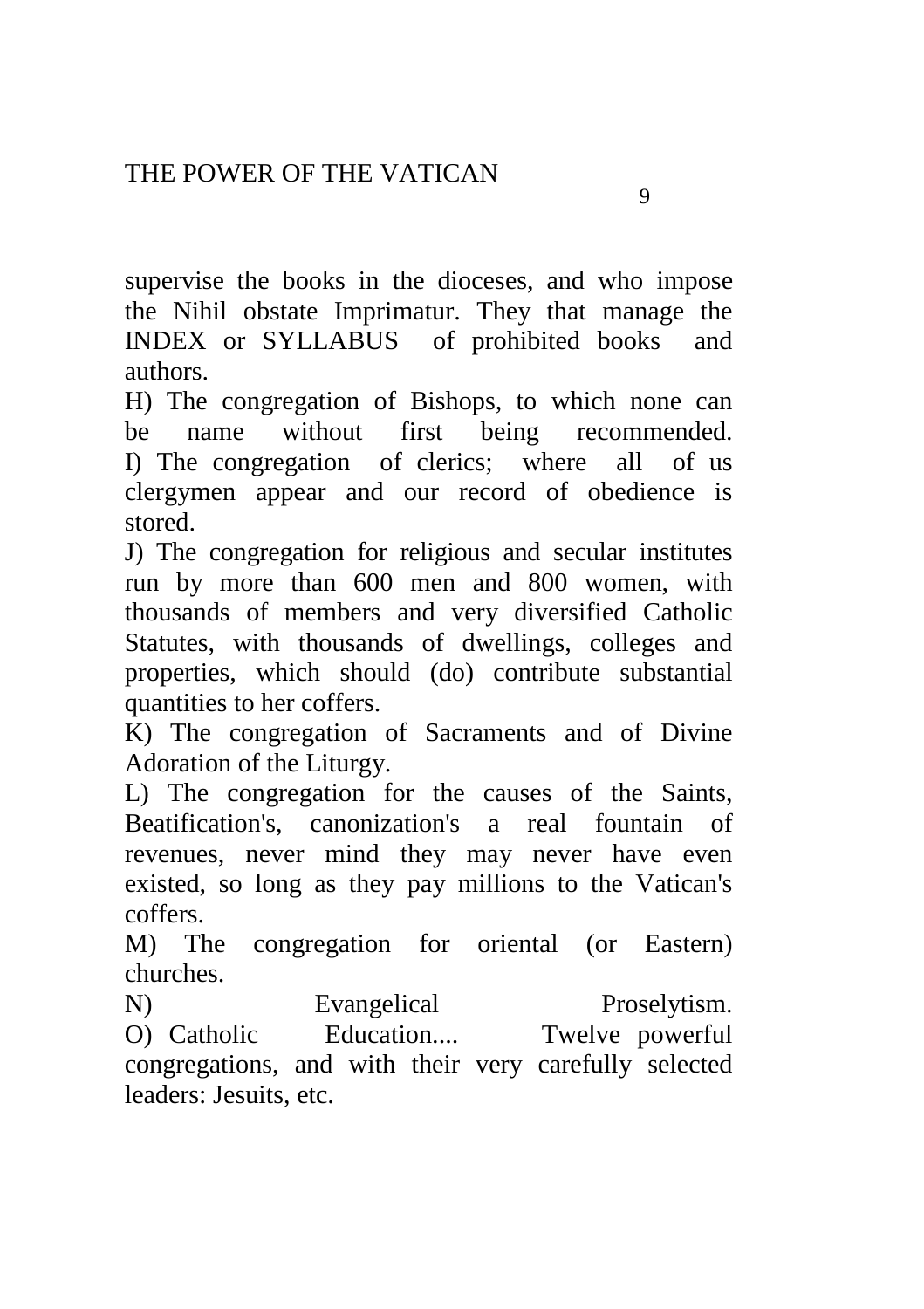#### THE STATE OF NATIONAL CATHOLICISM AND ITS ORGANIZATIONS

There exist not, upon the face of the earth, a better organized dictatorship, and which has maintained herself for so many centuries, than the Fascist political state of the Vatican. She has known how to use the name of Christianity astutely, and has willed to represent Christian values thus confusing and deceiving millions. When the reality is . . . that her works and corruption could never represent the true Christian Church. Her satanic offices, bearing the most sacred names, still function, in this 20th century, as well or better than in the previous, bloody centuries, and all of them divide the millions in offerings, which should go to the poor and needy: if so be that they really want to fulfill the evangelical precepts. The administration of the Vatican State, in the hands of unscrupulous bankers as Michele Sindone, a financier friend of John Paul II now interned in a New Jersey prison, together with the Archbishop Marcinkus, banker exceptional of the Vatican, led the Vatican's finances into bankruptcy. We all know of the many denunciations against Bank Ambrosiano, and the scandals brought to the public light in the international press. The cardinal John Cody, archbishop of Chicago, the most controversial American archbishop, whose money management and doubtful morality impede not his entry to the Vatican, because of his friendship with Marcinkus and the pope, is another of those intimate friends who spend the budget with us dickering. I don't have the space to continue citing the money managers in the Vatican. Suffice it to say, that I have a list of twenty priests, cardinals, Irishmen, Spanish, and including Latin Americans, who live the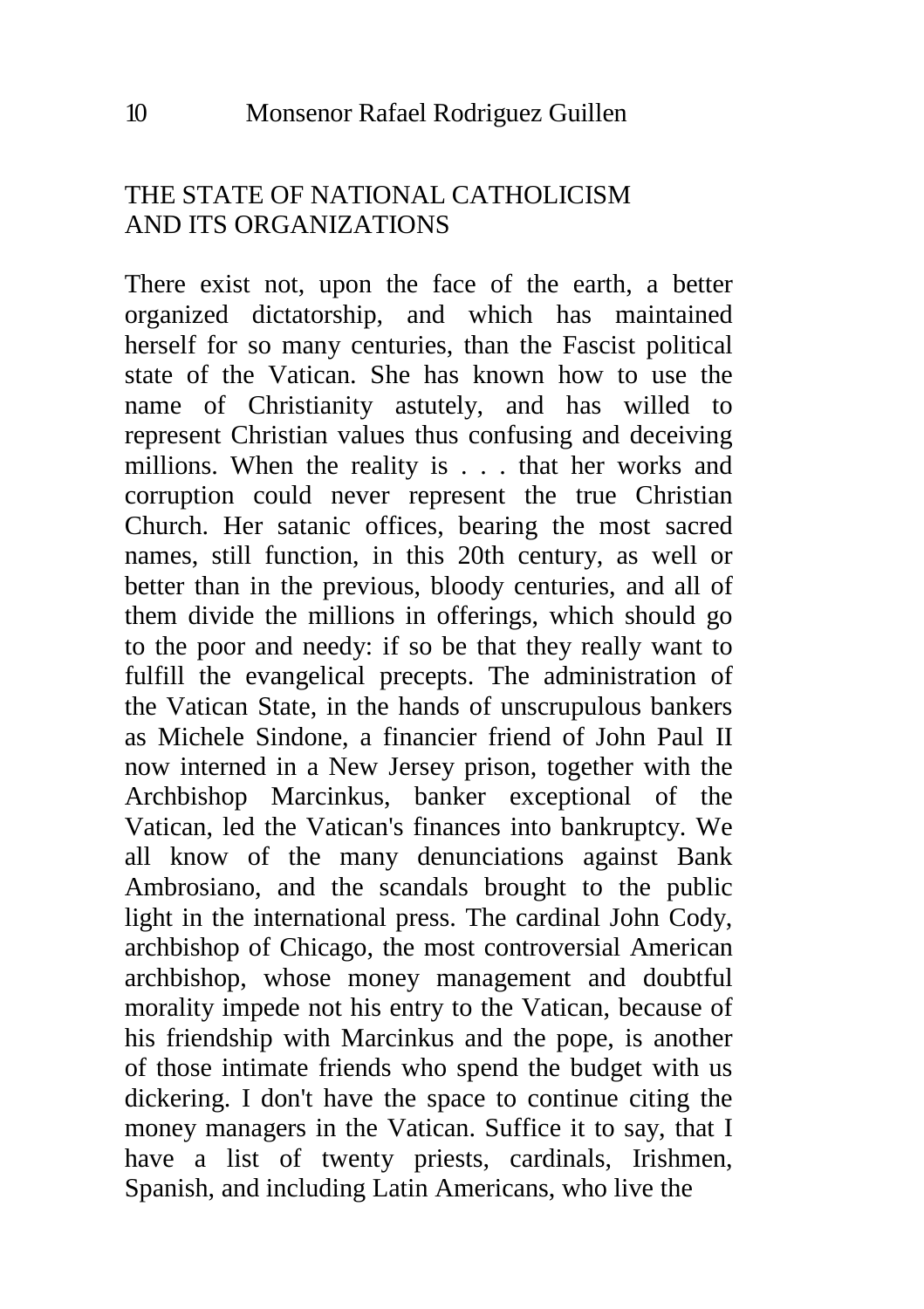sweet life at the expense of the Vatican's multimillion dollar budgets.

The administration of the Vatican continues in a crisis in like manner as her parishioners collectively, who can no longer be told just anything about how their offerings are being managed, and no longer accept the bad examples that all these thieves (John 2: 13-17), who claim to be evangelizing in the name of Christ and to be in charge of the spiritual direction of souls, have set. Instead of saving souls, these hypocrites are leading them to eternal perdition. The technical services used by the Vatican, and directed by ambitious Jesuits, diplomats, nunciatures, and commissioned diplomats in UNO, UNESCO, etc, including the following: secretaries for the Union of Churches (budgets to finance works with other religions of non Catholic believers; the ecumenical movement, etc), Pontifical Commissions for the family and culture (for justice and peace, Cor Unum aid, etc), science and archeological academics and

organizations, commission for non-clerical secularists, Penitential Tribunals (for cases of conscience), the powerful offices of the Sacred Roman Rota (for divorces, ecclesiastical Penal judgments, etc), Signature Apostolic (for imposing penalties, excommunications, etc), offices for economic questions and aid (welfare) works, etc. And never mind the Vatican's so perfectly structured organism (which we cease not to cite) and how she administered her might millions (or billions), which make the Vatican and her functionaries as deified dominators who better appear, to us anyway, to form part of an exclusive Mafia.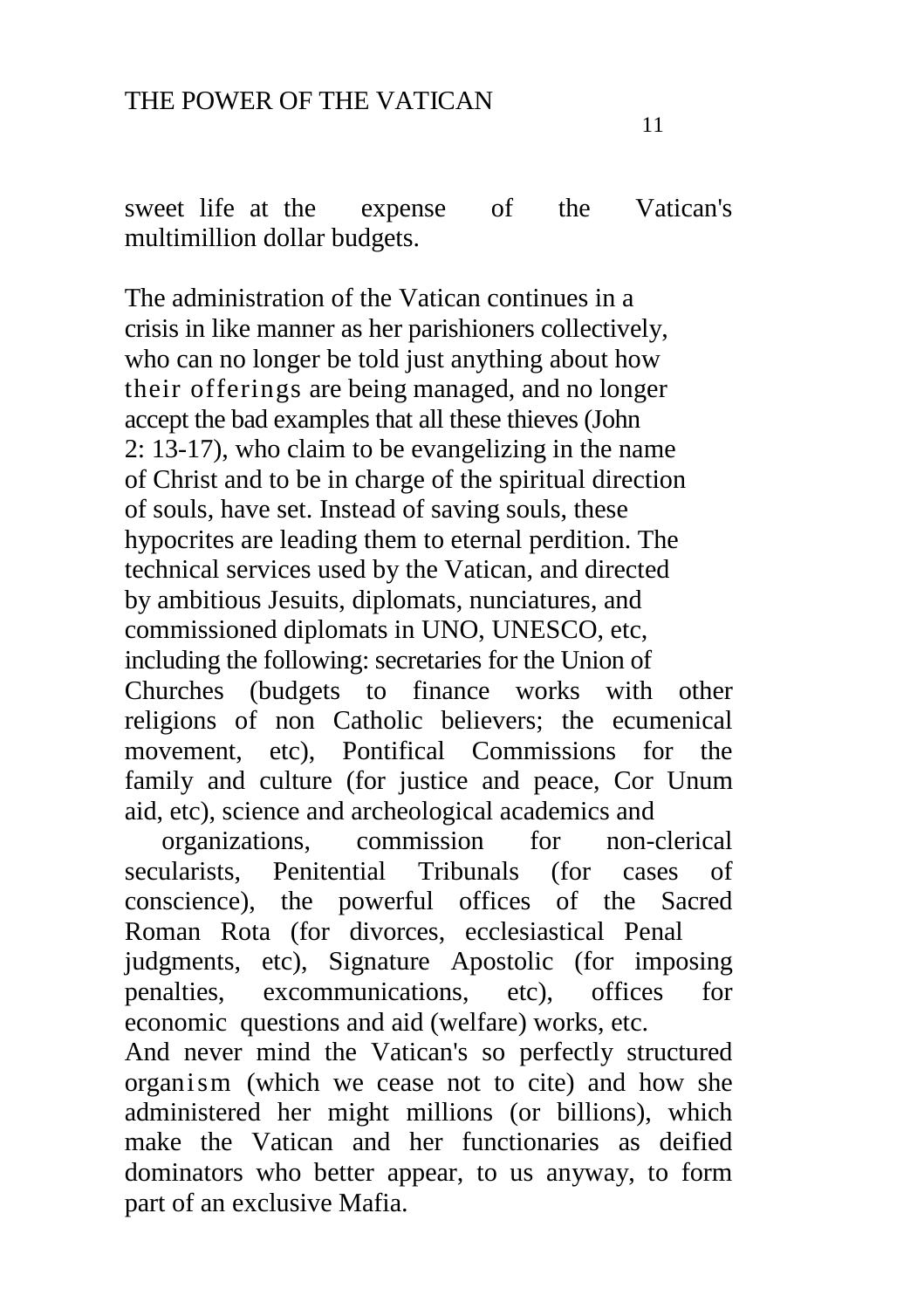For under the guise of a Christian Church she has deceived millions and millions of both Catholic and Protestant believers. I also ought to make mention of the Opus Dei, the only Exempt Institute of the Dioceses, and which has now superseded all the other religious orders, including that of the formidable Jesuits (who are fallen into disgrace), and whose members in these moments are they which are in charge of naming the new nuncios, archbishops, and Castrenses in Latin America. Their bank accounts and multinational businesses manage the Vatican's interests with the complete confidence of Wojtyla, who thanks to their millions, was brought to the pontificate by the same. In these moments the Vatican's deficit has been covered by the finances of the Opus Dei, which has offered million dollars to raise funds and prevent bankruptcy. In these very moments Mexico receives hundreds of Opus Dei members: Nuncios, papal delegates, ambassadors, etc, whose is to take over not only the most productive entrepreneurial assets but also education, news medias, banks, etc. They are already offering, through the dioceses, loans, etc. Thus were they able to impose the Franco dictatorship in Spain, and I was a personal witness of the arrival of the Ultralight capitalists of National Catholicism.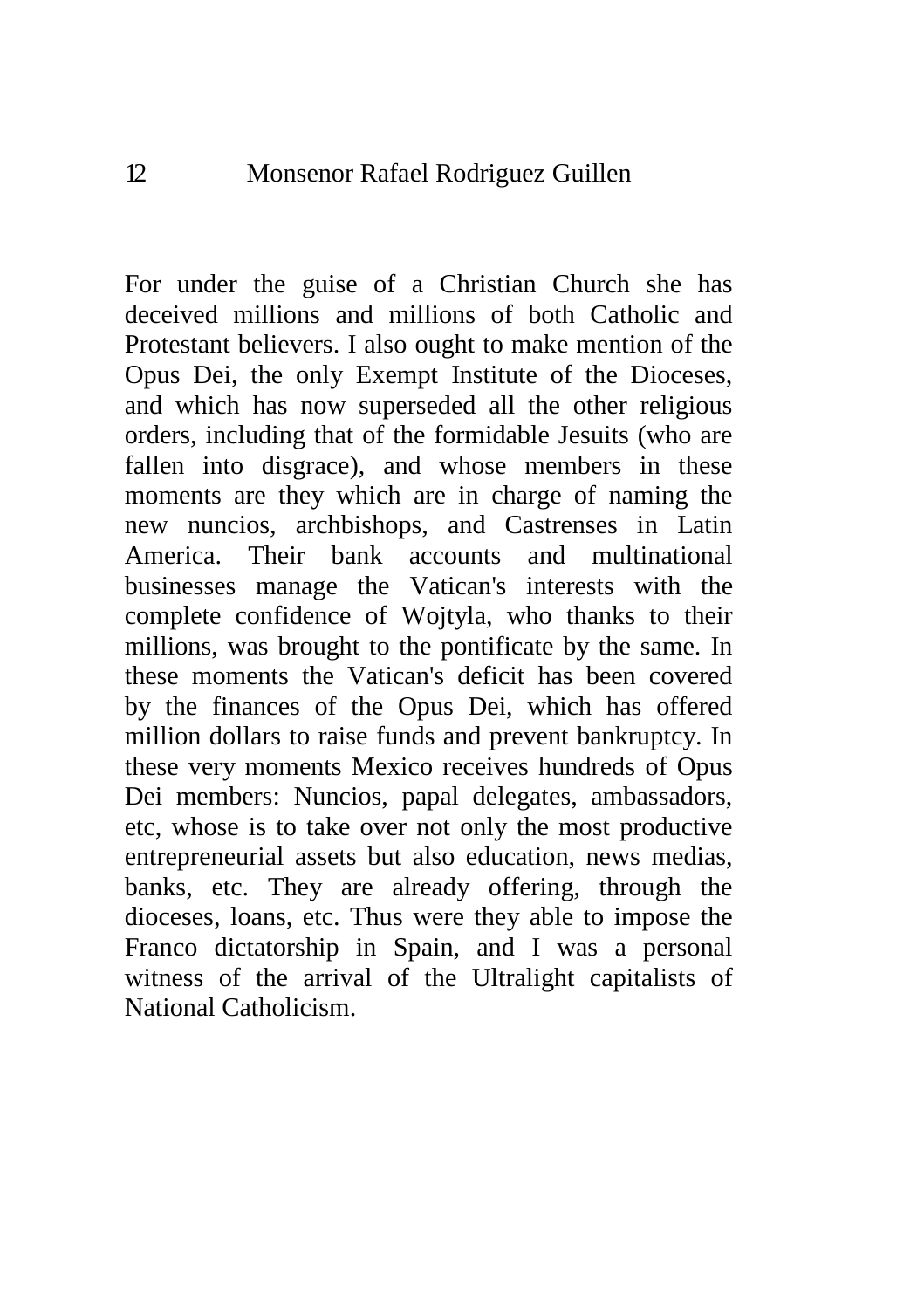## NATIONAL CATHOLICISM CARET NOT FOR SOULS

In my experiences as a monsignor and priest during forty seven years, wherein I have performed diverse ministerial duties, I have come to the conclusion that the Catholic Church's interests are anything but (the) spiritual or the salvation of souls. They are, on the contrary, political and economical interests, and almost every bishop and priest contrives to enrich himself and to live the life of a wealthy capitalist in the name of a poor Christ.

If we investigate National Catholicism or the Political State of ultra rightists of the Vatican through history, we clearly see that the crusades, armies of nuns and clerics, are the very same Roman legions which are maintain since the days of Emperor Constantine, who converted the Christian Churches and communities into political strongholds. It was the biggest shock of my life, when parson in Seville, to witness the arrival of the Italian, fascist military columns and nazi armaments, which were blessed and approved of by the Vatican. Who would have told me this? During twelve years of seminary, I was programmed and brainwashed into believing that I was an alter Christ, that is to say, another Christ with the divine powers of doing miracles, absolving sins, and saving souls falsehoods and lies of a church that deceived and brainwashed us. During my ministry in different nations, and my evangelistic missions from the suburbs of Seville, Spain, to the native zone of Panama, and from New York, Puerto Rico, and Mexico to California, my missionary work of San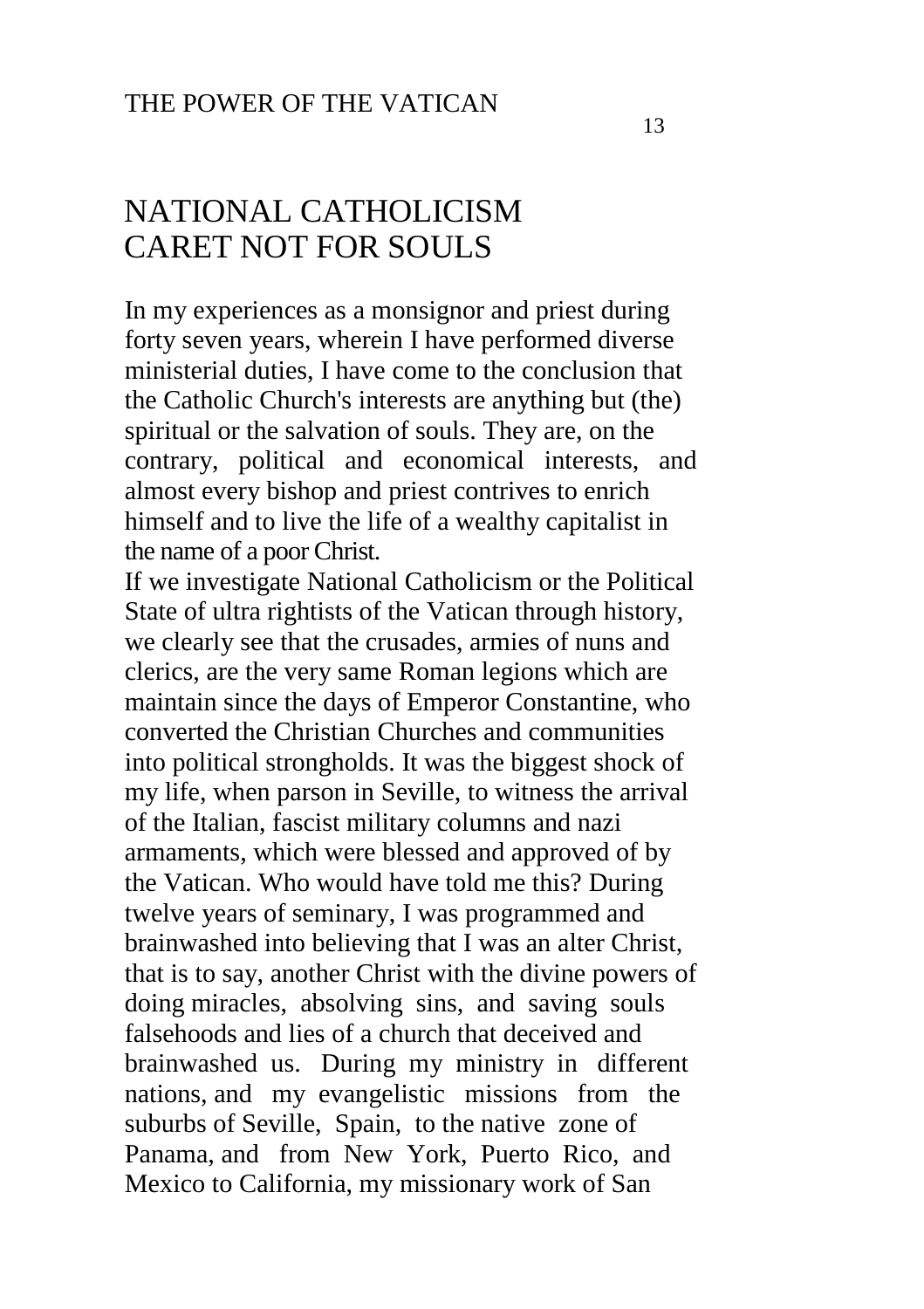Henoc, which I created for the extension of Christianity and the salvation of souls, is but hampered, persecuted, and prohibited. And only for the deed of being for the poor, and for not charging them anything for religious services, to which 1 dedicated primordial attention, I was removed from my parishes, never mind the blessings I always received of the Lord, or the thousands of souls which joined themselves every day unto his Holy Church. At the end. I insert some things related to my missionary work, its magazine, and some data. Upon my return later to Seville, after the ecclesiastical transformation from a Tridentate Church to a church of the second Vatican Council comes to pass, they had just finished destroying the most prosperous diocese of Spain and the most excellent cardinal and priests of the Spanish clergy. I found the parishes without priests, the seminary without seminarians, the convents razed, and the curia in the hands of inept Vicars, secretaries, or economists; companions whom I knew, and they couldn't have chosen a more unqualified lot and of the worst caliber. I have written about the three personages, whom I call the Three Musketeers, who have destroyed artistic treasures, real properties, libraries, museums, etc, and enriched themselves of the foundations and lands which existed: the greatest larceny that could ever be committed in the name of a church that still has the impudence to call herself a Christian Church. I have not the space to cite everything I said in my letter directed to the Archbishop, wherein I make reference to the rectories and parishes in need of priests or spiritual guides, but I demonstrated to him how their contentions that they couldn't give me a parish was not so, considering the many vacancies. And I also showed him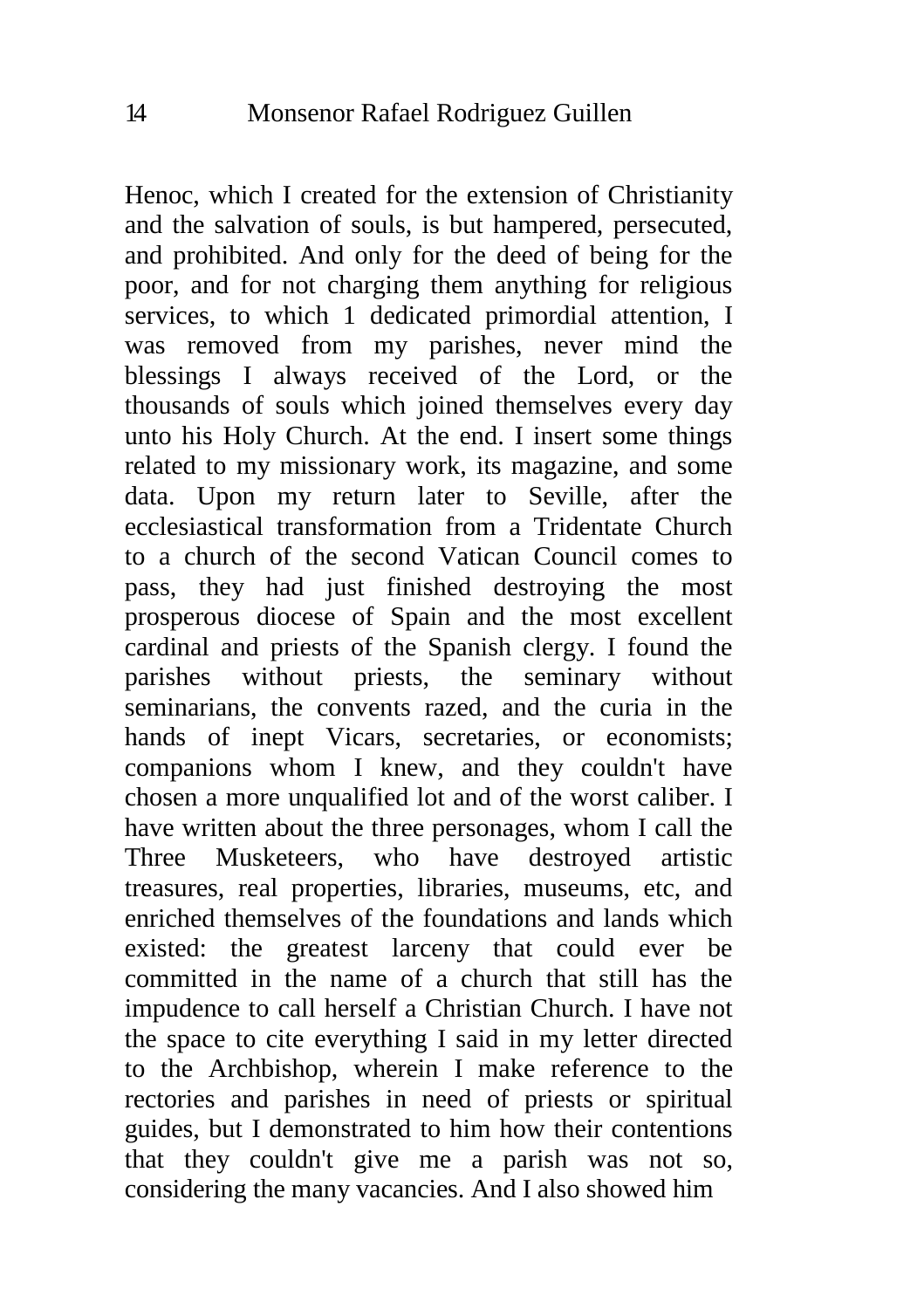that in the persecution that they were making me go through they were not fulfilling canon laws and obligations which a bishop is supposed to have with his priests. But they cared not in the least that I was homeless, or had no dwelling, or that I was entrusted with the care of abandoned souls. They cared not if I found myself without a profession that, according to out ordination, is "in eternal ultra," that is to say, for the rest of my life. Everything was turning out to be but lies and falsehoods, and the souls of Christian priests would continue to be persecuted, neglected, canceled and without canonical rights. Among the forty dwellings and rectories which were unoccupied, and whose locations and settings I pointed out to the bishop, was the one which I occupied with my family and mother before marching off to the mission fields with my licenses, without losing my rights for when I returned. And in the same way that they deprived me of my home, so that I couldn't organized myself, so they also deprived me of my social rights. For I had not dedicated my evangelization, as the majority of Spanish missionaries and friars, to the hoarding, that is, stealing, of money so that I could have a cozy retirement with my very own house and rent to survive. I couldn't even solicit the residence that had always existed in Seville for retirement priests because the diocese had destroyed it. And in the Archiepiscopal Palace is now installed a luxurious hotel.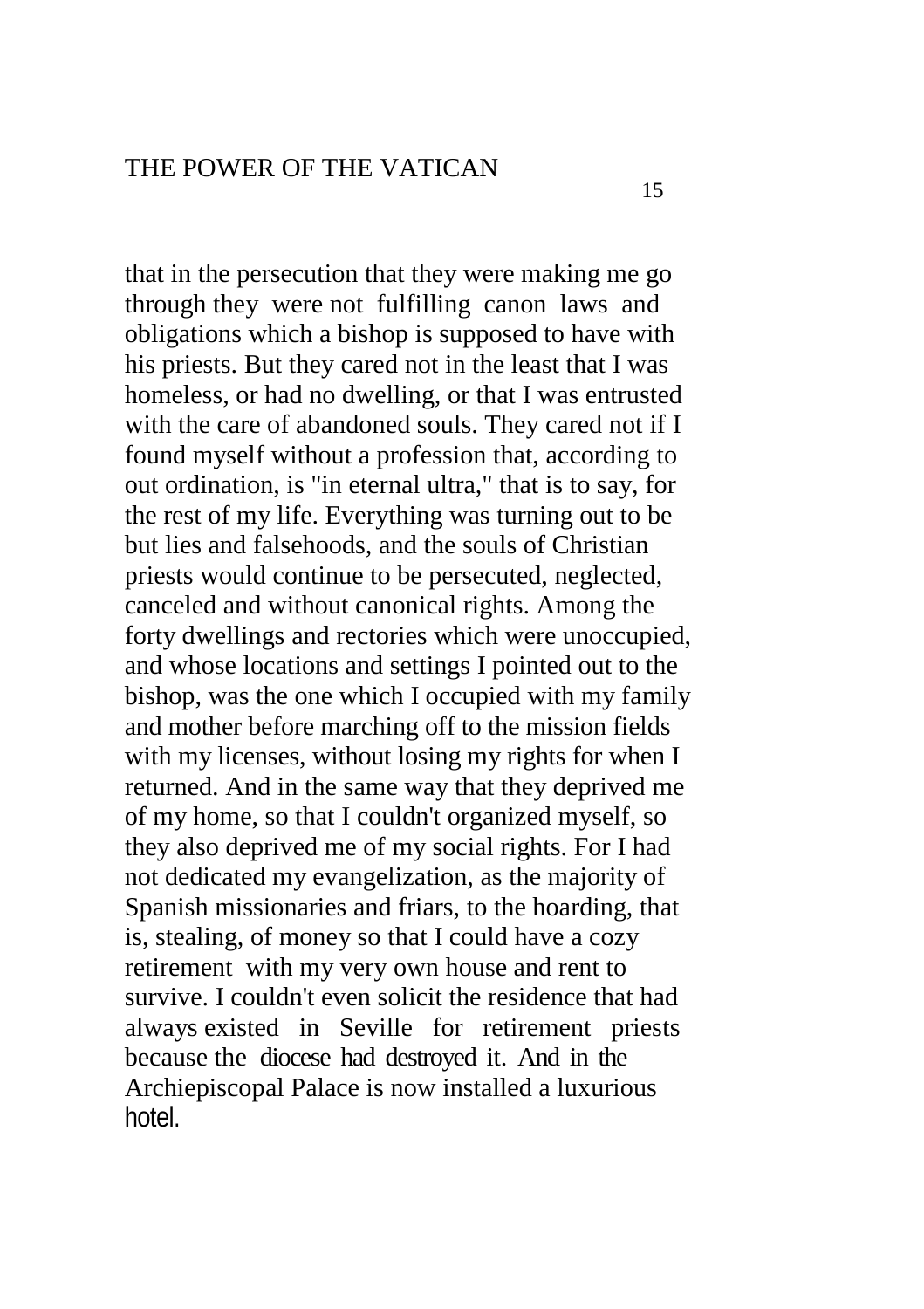# MARCINKUS AND VAGNOZZI: THE VATICAN'S POWERFUL BANKERS

We historians of the Vatican have been able to break the reticent silence that has always been maintained as dogma and canon in relation to the Vatican's finances. She has always excommunicated her critics and silenced them by dismissing them from their ecclesiastic charges, never mind that they are universal theological figures as Hans Kung, Rahner Ratzinger, etc (I have not the space to continue citing them all); I insert most of them in the biographies at the end of my books. The famous (or infamous) banker and archbishop Marcinkus, an American who is a very good friend of Wojtyla, and who scandalized the world with his malfeasance and misfeasance in managing Vatican money, together with his friend the cardinal Egidio Vagnozzi, head of the prefecture for the economic affairs of the Apostolic Holy See, his financial companion the cardinal Giuseppe Caprio, president of the administration of the patrimony of the Holy See (APSA), and finally the powerful casaroli Sergio Guerri, administrator of the government of Vatican City all these together with the Pope's other cardinals, private secretaries, polish compatriots, Irish priests, National vascos, and Opus Deists are among those which administer the Vatican's finances and pertain to her Holy Mafia. We know this by the limited data that comes to the public light. In 1976, the deficit of the Vatican's finances amounted to \$20.2 million. The budget for 1980 amounted to \$28 million. The losses just kept increasing inexplicably for the bank supervisors of the five most industrial nations of Europe, which serve as supervisors of the capitals.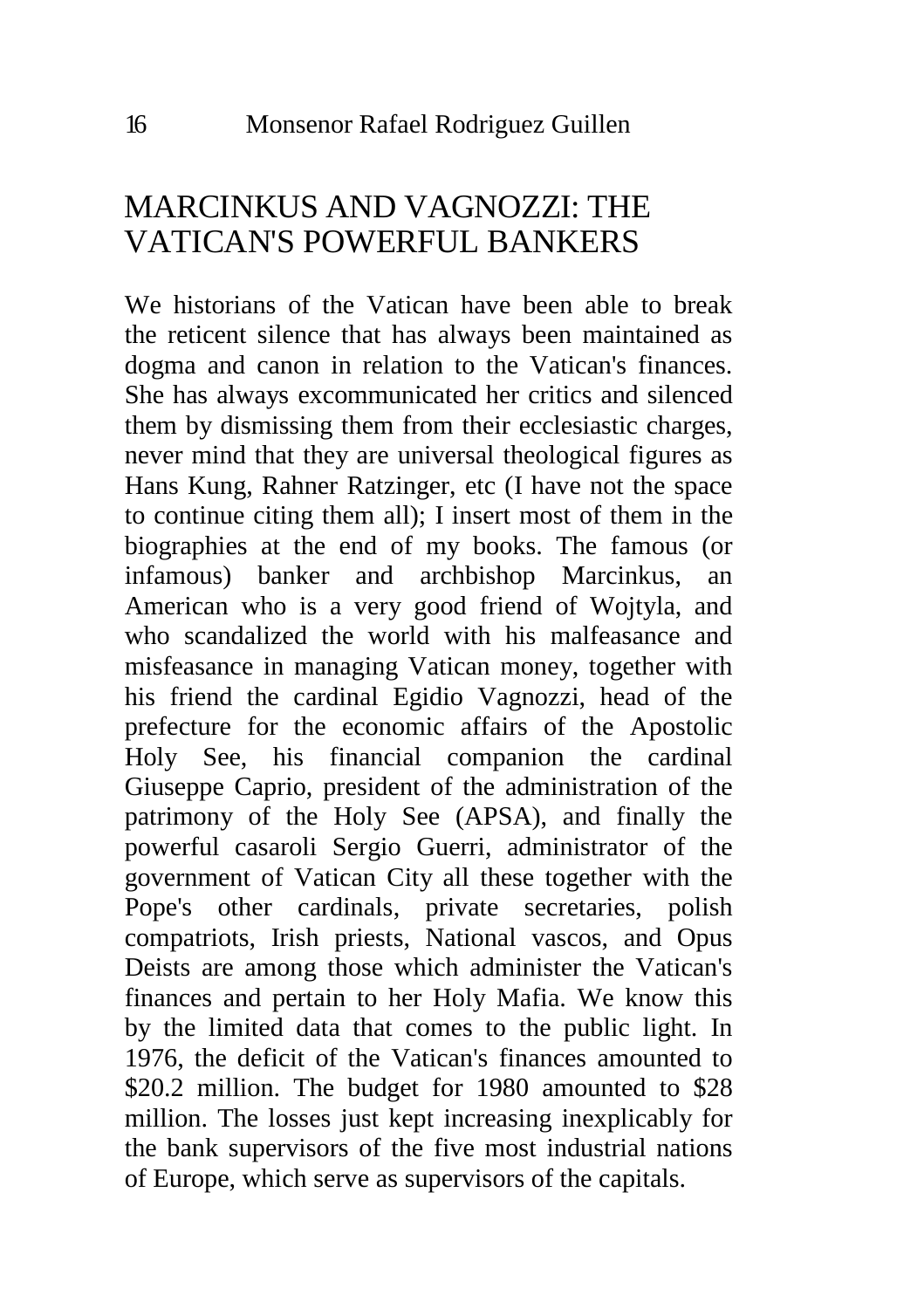The Vatican (then) presents false account statements, and occults her financial responsibilities to the public. By 1984 the Vatican starts declaring herself in bankruptcy. "The pays," as Morgan Witts very well says, "was in urgent need to consider the matter objectively. Never before had the Vatican acknowledge the state of her finances. During this period we see assassinations, the intervention of the KGB, which tries to exploit the death of Gianpaolo, etc. The Vatican traverses through a vital financial crisis and other serious difficulties from 1975 to 1985. The Pope increases his nepotism, doubles his appointments of cardinals, beatifies and canonizes numerous saints (who never even existed), declares basilicas all over the world, and distributes the privileges of indulgences, monsignors, bishop, etc, to all who could engross the Vatican's empty coffers. The millions he receives from these appointments and indulgences go to remedy to situation; so much more when all over the world programs to re-excavate money are carried out. Greater contributions are demanded of the dioceses, and the religious orders, especially the powerful Opus Dei, are they that absolve the out balance of the bankrupt budget, pay for the Pope's trips and the sale of his promotions, literature, images, collaboration of the most powerful enterprises of the nations he visits, etc: they facilitate the money necessary to continue increasing the Vatican's budget.

During Pope Wojtyla's Pontificate, finances are going to be organized and structure with a surplus. The revision, distribution, and centralization of finances so they can be controlled better is being attained; and to historians of this decadent period of Vatican history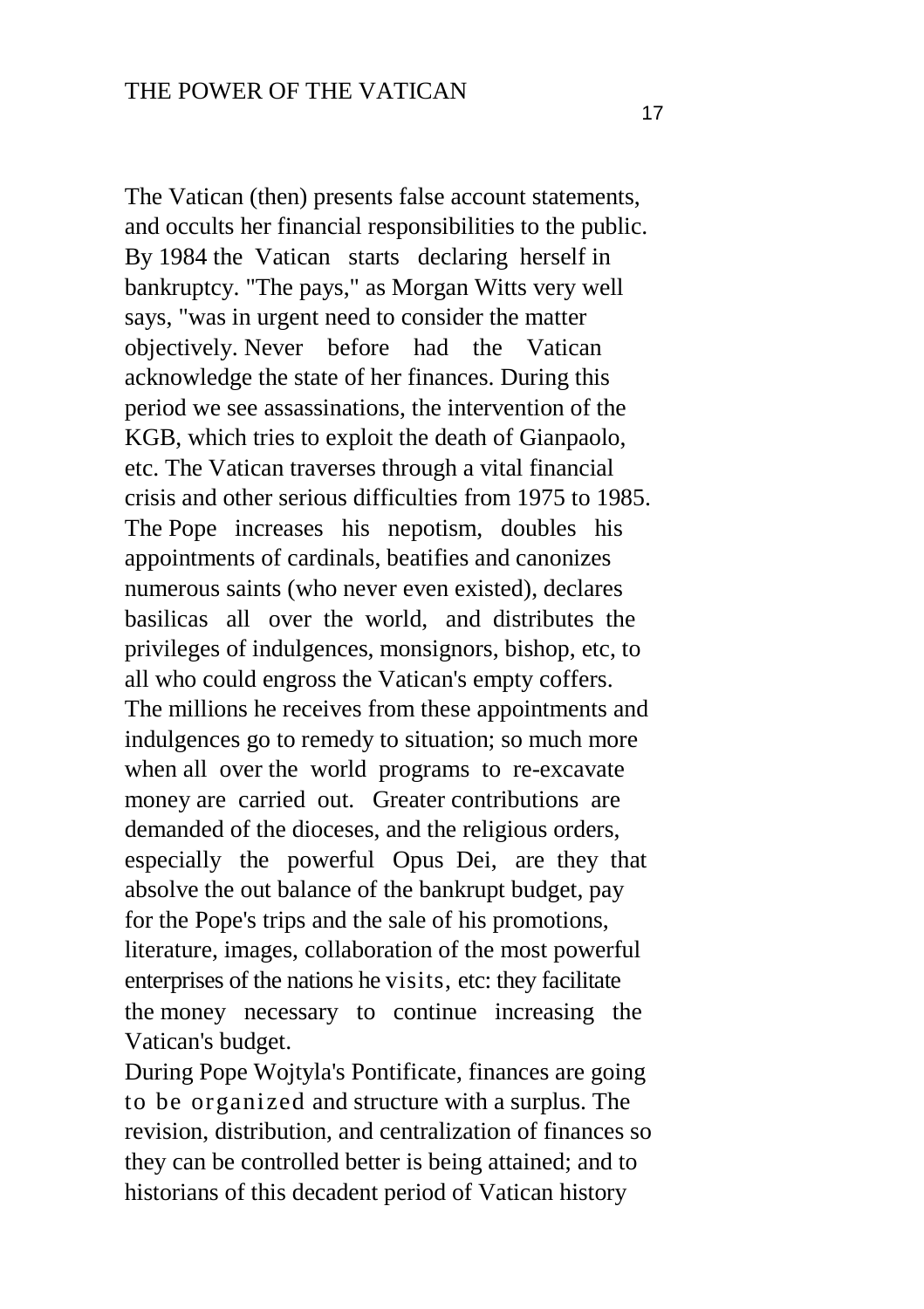it's a big surprise . . . today, of course no money is being offered to the missions, nor are any meaningful compromises being acquired by third world countries. The statistics which show up on budgets for the poor and/or social institutions, supplied by the collections of DOMUNO or of the propagation of the faith, are not being fulfilled. I was a missionary in Panama and never did I receive any money at all for my poor Indians. It was care and other Protestant organisms which helped generously with foods and agricultural implements. The Vatican's deficit is concentrated not only on the increase of the salaries of her thousands of employees but also because her very powerful news media (L'Observatore Romano, Radio Vaticano, etc) and museums are suffering a crisis. All of their budgets must be trimmed, and to engross his budget, Editorial Edetrice is going to imprint millions of stamps and books. The Pope himself publishes sixteen books, whose prices and translations furnish him with millions of dollars. Thus it is with his other enterprises and commercial properties, which extend all over the world, and which the Opus Dei, the Jesuits, the Dominicans and hundreds of other fanatical orders which obey and work for the Vatican administer, believing that they are doing it for Christ and his successor, Peter. What effrontery!! All lies! The Vatican's finances are a millennial larceny, theft a big fraud!!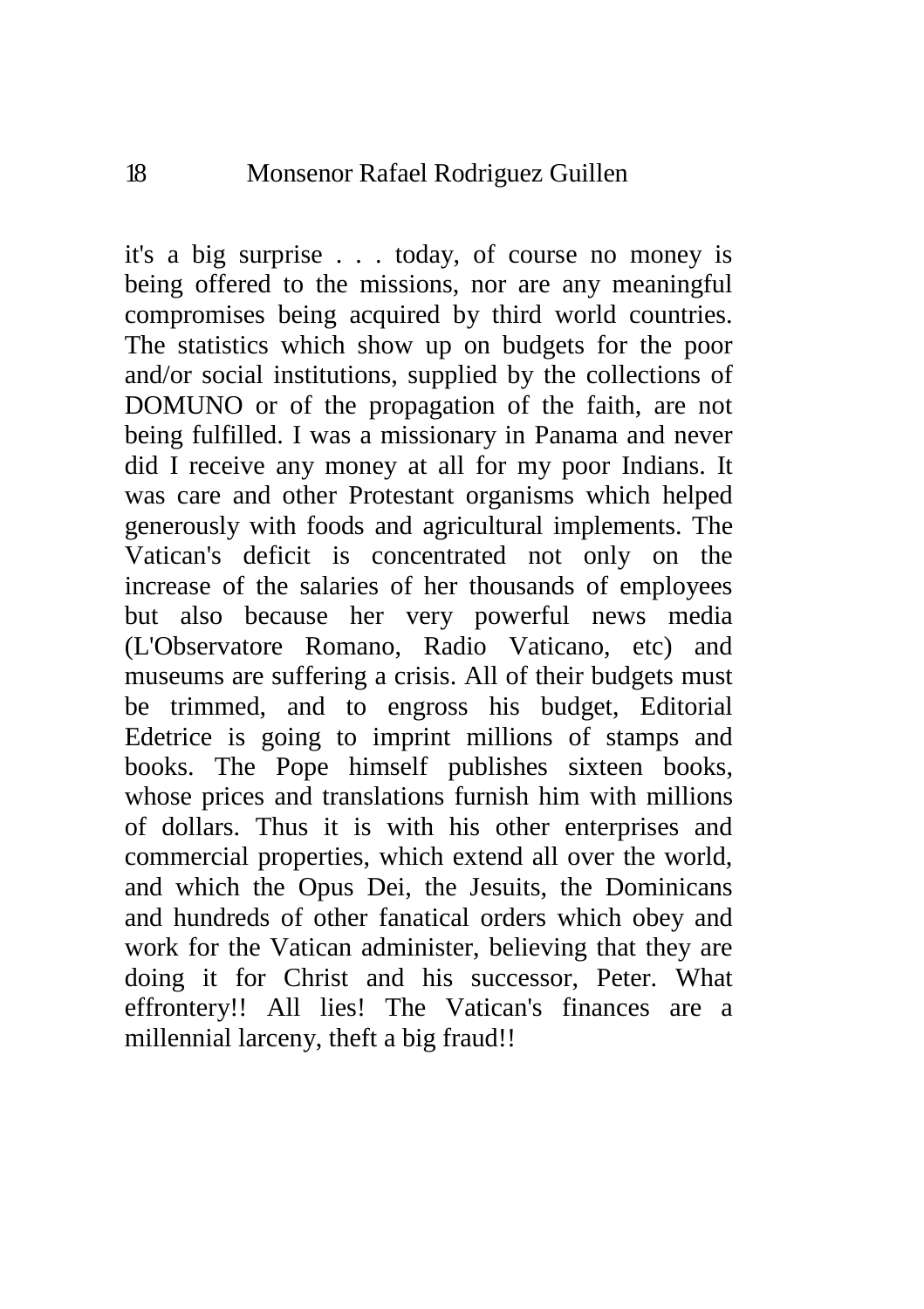#### THE COMMITTEE APSA: CONSULTANTS TO THE VATICAN'S FINANCES

The Vatican has known to surround herself with the most professional bankers of Switzerland, France, with the Chairmen of Barclays Bank, Allied signal and others of Italy, yeah, and of financial institutions and numerous big businessmen of so-called Catholic States allied to National Catholicism. These counselors meet twice a year and make recommendations. Many already have businesses tied to Vatican money both firms and merchants. They give advice concerning the possible conflicts in the world's stock exchanges, and the most convenient interests to invest in. Thus the Vatican can invest virtually free. The cardinals are the main ones who supervise the Holy See 's finances, and their most rich dioceses support and contribute to them. The Vatican has investments in German marks, Swiss Frances, etc, and we all know hoe the Swiss banks and their super secret accounts harbor money laundering and drug trafficking money. The Vatican also has many investments in Latin America, especially in Mexico, and Asia. On page 222 of the report of Monsignor Divine, we are told, "we have participation in the emerging world, in Latin America, Mexico, Asia..." And concerning deposits and purchases of bonds, currencies, liquid capital, the responsible Monsignor Divine tells us: "we stay liquid," that is to say, we keep solid capital. In such a way that their investments and earnings fluctuate some 90 billion in 1933. "The Holy See," P. Reese tells us in page 223, "Also has real estate investments around the world that were valued on the at about 781 million at the end of 1994. That is to say, the Vatican has been acquiring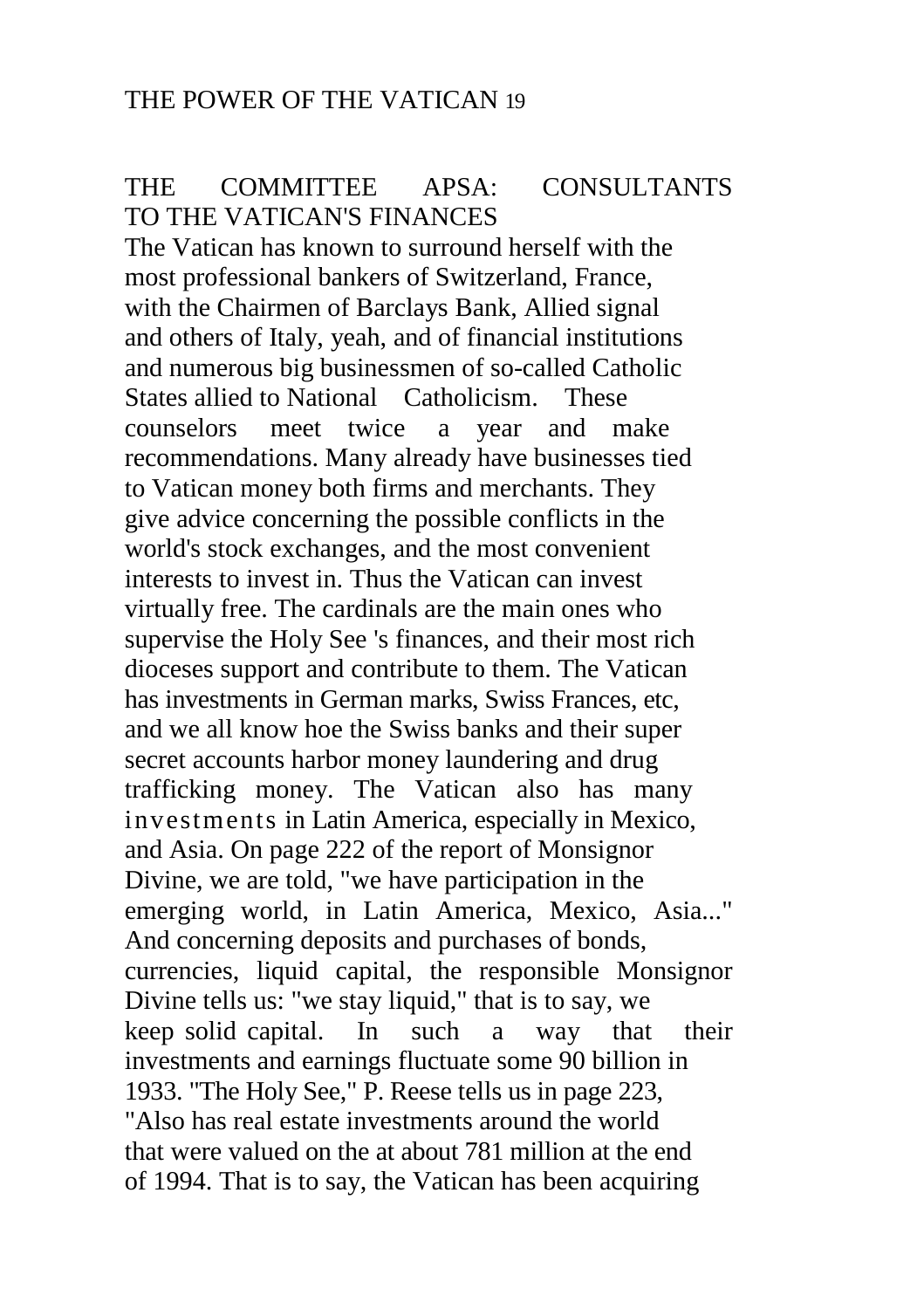and investing in real estate at the highest prices you can imagine, and acquiring substantial profits through the same. I am a witness, in the Diocese of San Diego, of the monopolization of ranch properties, apartments, and retable businesses which the Catholic Church has tried to establish, and of how Mexican pesos are being invested in San Diego. Even parish secretaries allow themselves the luxury of possessing condominiums and houses, which they later rent out in the name of the parish. In Seville I witnessed how the Catholic Church's financial administrators, some of whom were my seminary companions, and certainly of the most poor, undertook the sale of the Christian patrimony received; how the real estate office, right in the archiepiscopal palace, was the most frequented and busy place of all; and how all those ranches were for sale to the highest bidder. It is incredible that so many religious order, which have taken the vow of poverty, in the dioceses of San Diego, from the Franciscans and Carmelite nuns to the Claretians, the claustral nuns, the redemptorists, etc., have so many riches in real estate. I invite you, as this servant has done, to comprehend this amazing paradox; to wit, that the Catholic Church, whose kingdom is earthly, sensual, devilish, and which has completely deviated from her spiritual mission serving mammon, cannot be the true Christian Church, whose present kingdom is not temporal, but spiritual, holiness....The Vatican's buildings in Italy alone are appraise at about 1.150 billion; outside of Italy they are some 700 billion in properties (A TRILLION ? ). The Vatican's net profit in real estate in 1994 totaled some 19 billion. The congregation for the evangelization of the peoples, better known as the congregation for the Propagation of the faith, administers, at the end of 1994,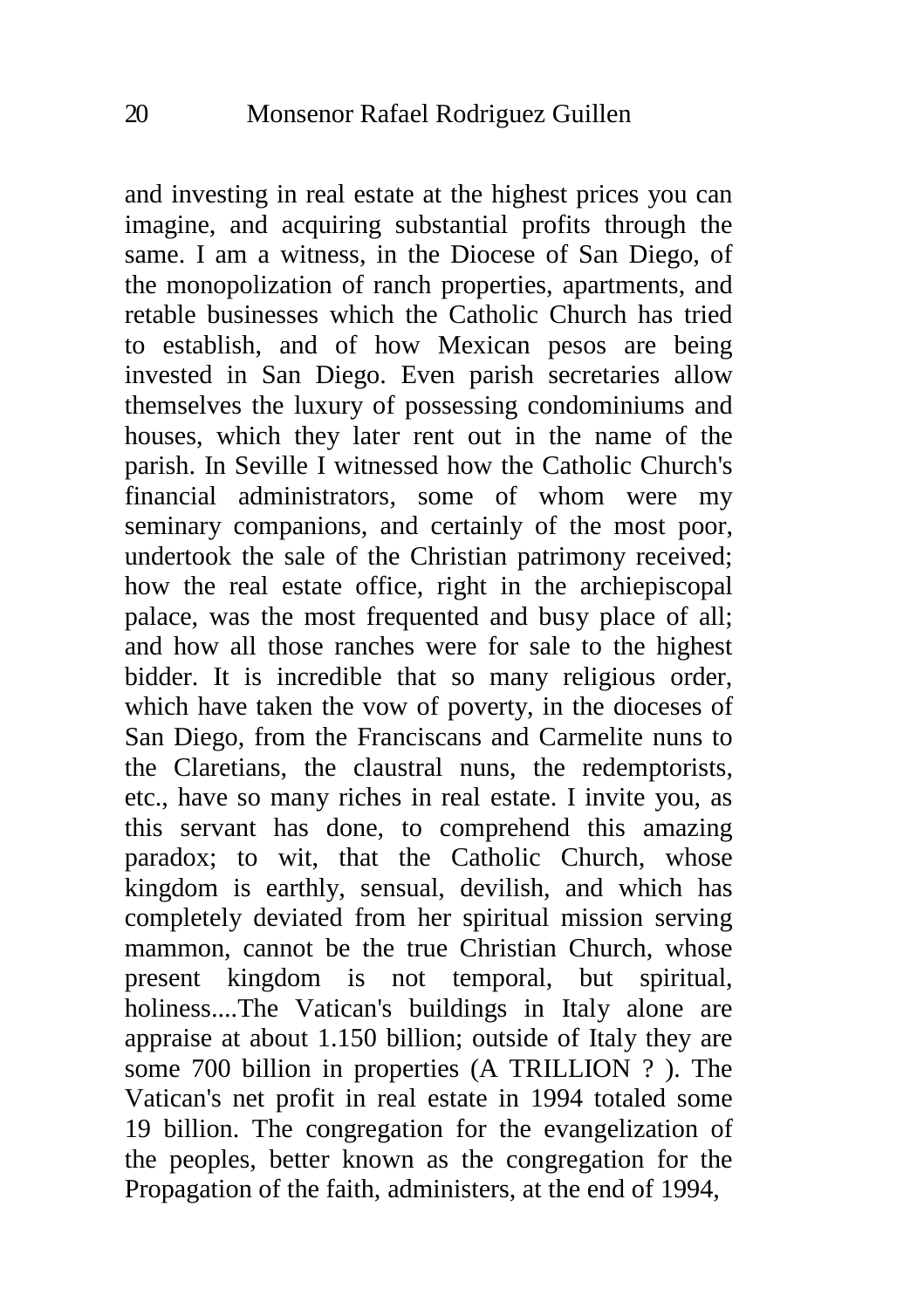some 94 billion in securities and pay guarantees, some 11 billion in liquid capital, etc. Also, the congregation for eastern churches and of propaganda, administers approximated 26 billion as of 1993.

This is also goes with the universities and seminaries, the roman collage, etc, in missionary countries. Is this the catholic church that wants us to believe that she is poor? The Vatican also receives 24 billion (or more) from her worldwide dioceses yearly, and 2 billion more from her innumerable religious orders. That's also why we can find schools and pontifical activities in every monastery and parish, which are to send their 31% monthly to Rome. Have you ever really ruminated on all the monies received by Parochial schools, colleges for religious and for religious, from alll over the world, and more than 800 congregations with enormous enrollments? If you are a teacher, as this servant, or the father of a family, you can understand the magnitude of the business that the Vatican manages with her colleges, universities, educational institutions and social programs. It's time already to separate education from business from doing business with it, that is.

I have a doctorate in Philosophy and Educational sciences. And as a professor and teacher preaching a pseudo Christianity in her institutions, I acknowledge and am a personal witness to how she occults her Mafiosi interests.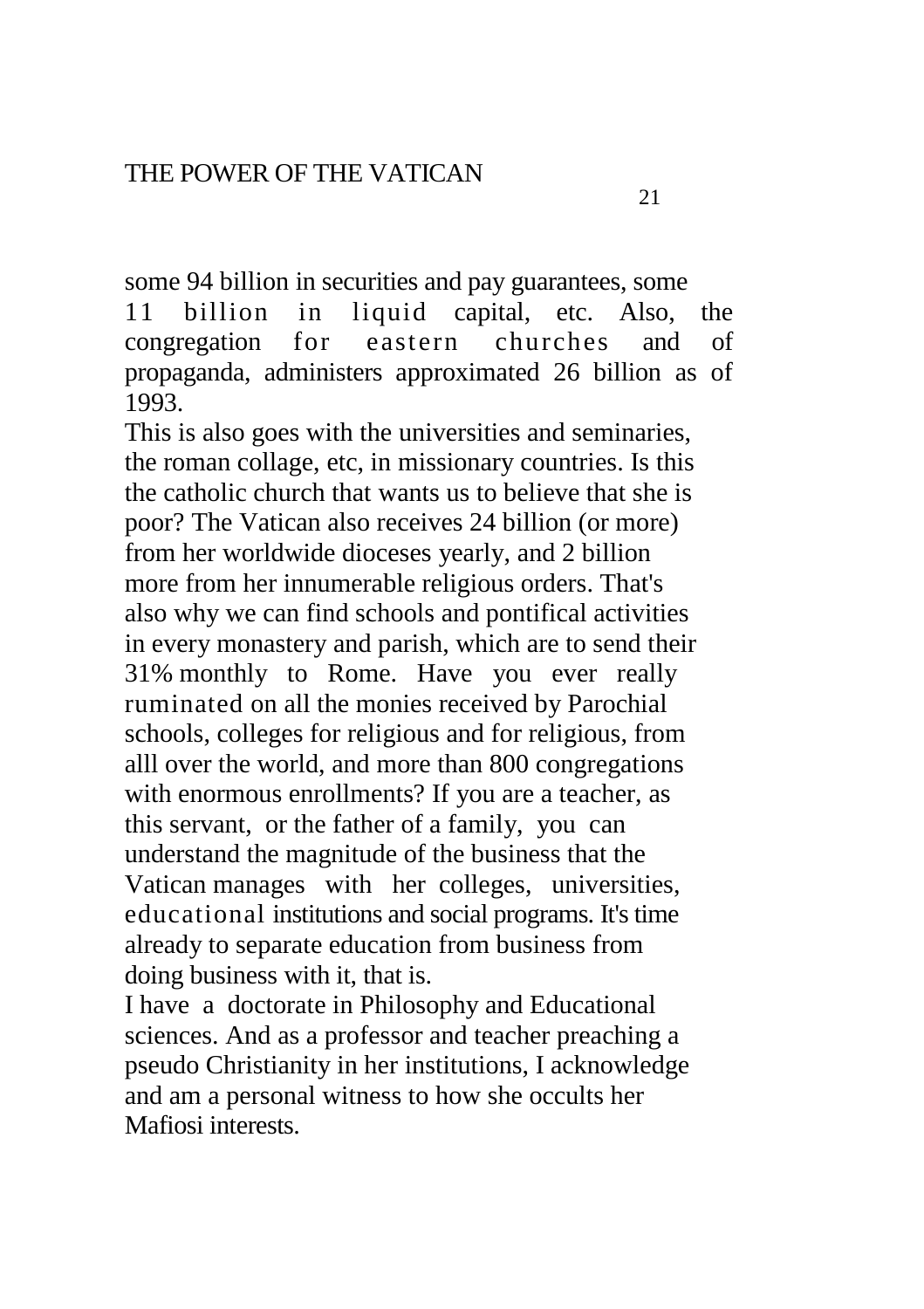## THE CANONICAL RIGHT AND THE ADMINISTRATION OF GOODS

The Canonical Right, or the constitution of Vatican State, which we are made to study in seminary, constitutes the Civil Right. Part of its canons, the product of the Jus Romanum, is maintained today in the Catholic Church, augmented and corrected more every year; and it is the foundation of all her legislation's. The new universal Canonical Right, published in 1983 by the Library of Christian Authors (I'd call it, rather, Catholic Authors), relates all the Vatican's administrative functions, and decrees that all the Catholic dioceses of the world are bound to obey it, as all the other canons, I urge you to consult it so that you can better understand me. on page 425, in the definitions of General Principals explaining canon 1254, 1, we are told: "that by native right (birthright), and independent of the civil power, the Catholic Church can acquire, retain, administer, and alienate temporal wealth to attain her own ends." Also canon 1255 says: "That the Universal church and Apostolic See, and also the particular churches there of, and any other juridical person, whether public or private, are subject to and capable of acquiring, retaining, administering and alienating temporal goods according to juridical norms." The Canonical Right has been a fountain of legislation's for centuries and, as the Civil Right, is studied in the universities, from which her cardinals, nuncios, and doctors graduate.

The concept of ecclesiastical wealth, and of all the patrimonies and riches possessed by the Catholic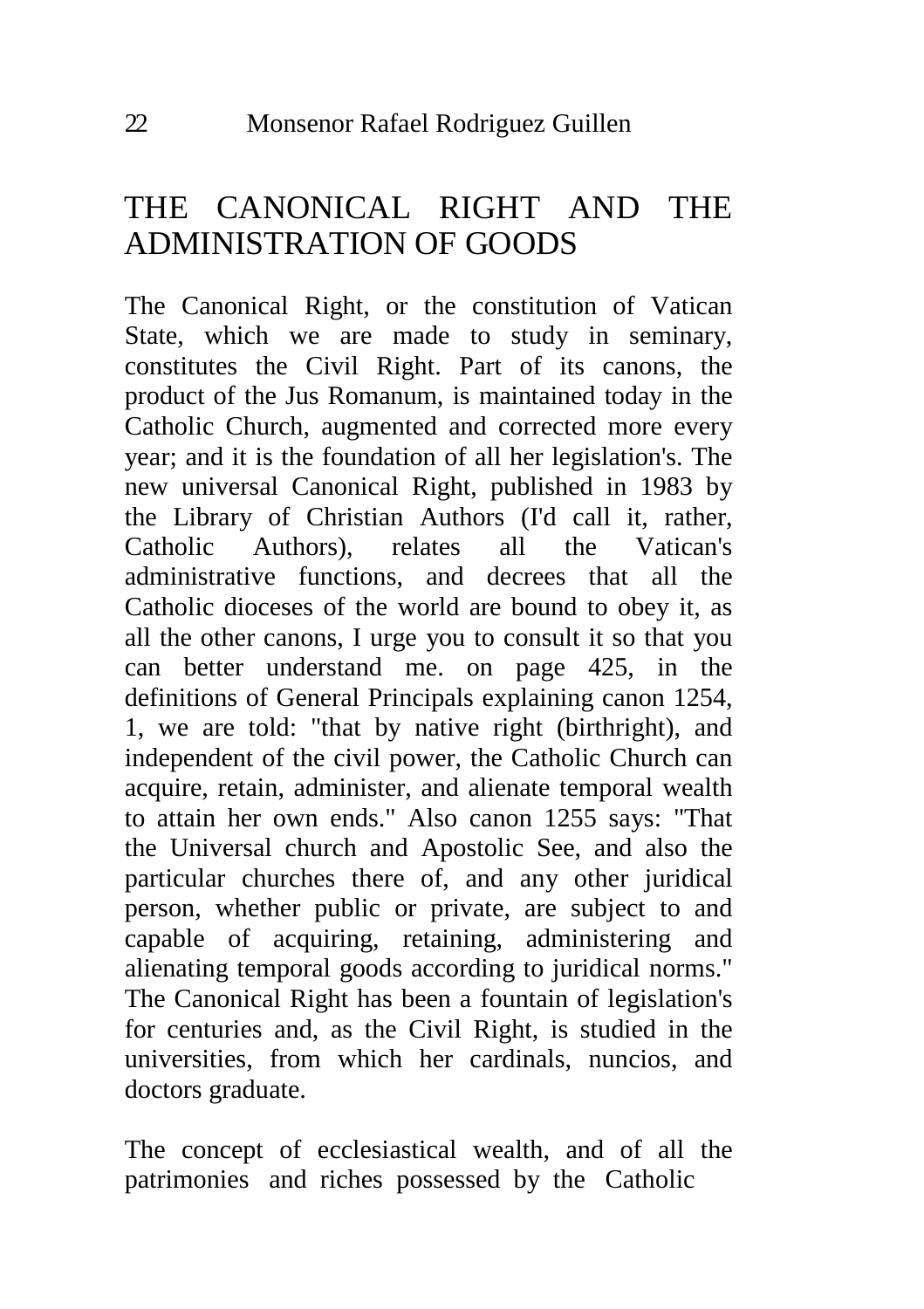Church, can be understood by simply doing an inventory and official audit in every nation where the Catholic Churches and convents permit their finances rents, leases, temples, churches, chapels, monasteries, productive businesses, universities, social institutions, cultural centers, etc which are administered by her dioceses' clergy, to be known. One must patiently go about documenting himself on true statistics, as this servant has done for years, investigating in the dioceses of Seville, Puerto Rico, the United States, Mexico, to be able to testify to and make known the truth and reality of the formidable riches of Catholic administrations. I can also add that as a Monsignor, who is as non yet excommunicated, I have been able to assist the assemblies which control pastoral budgets, expenses, and admissions booths to activities collecting money, etc. And I can tell you and explain to you why and how these ecclesiastical hierarchies, and even the most humble vicars and parsons, are enriching themselves. And all that they claim to spend on pastoral programs, pious works, or benefits to the poor, in general, just remain written on paper nothing is fulfilled! All is lost into the bank accounts of these so many thieves, who, in the name of Christ, live the life of good capitalists without having to work.

All canons related to the Vatican's finances, if you consult them, from page 226 to page 462, are a genius of juridical wisdom, scholastic; that is to say, a pseudo-philosophy which proves the false for the true; and applies the teachings of the gospels deceitfully to protect themselves and make us understand that all of them are the commandments of Christ himself; and that his vicar and pontiff on earth has received a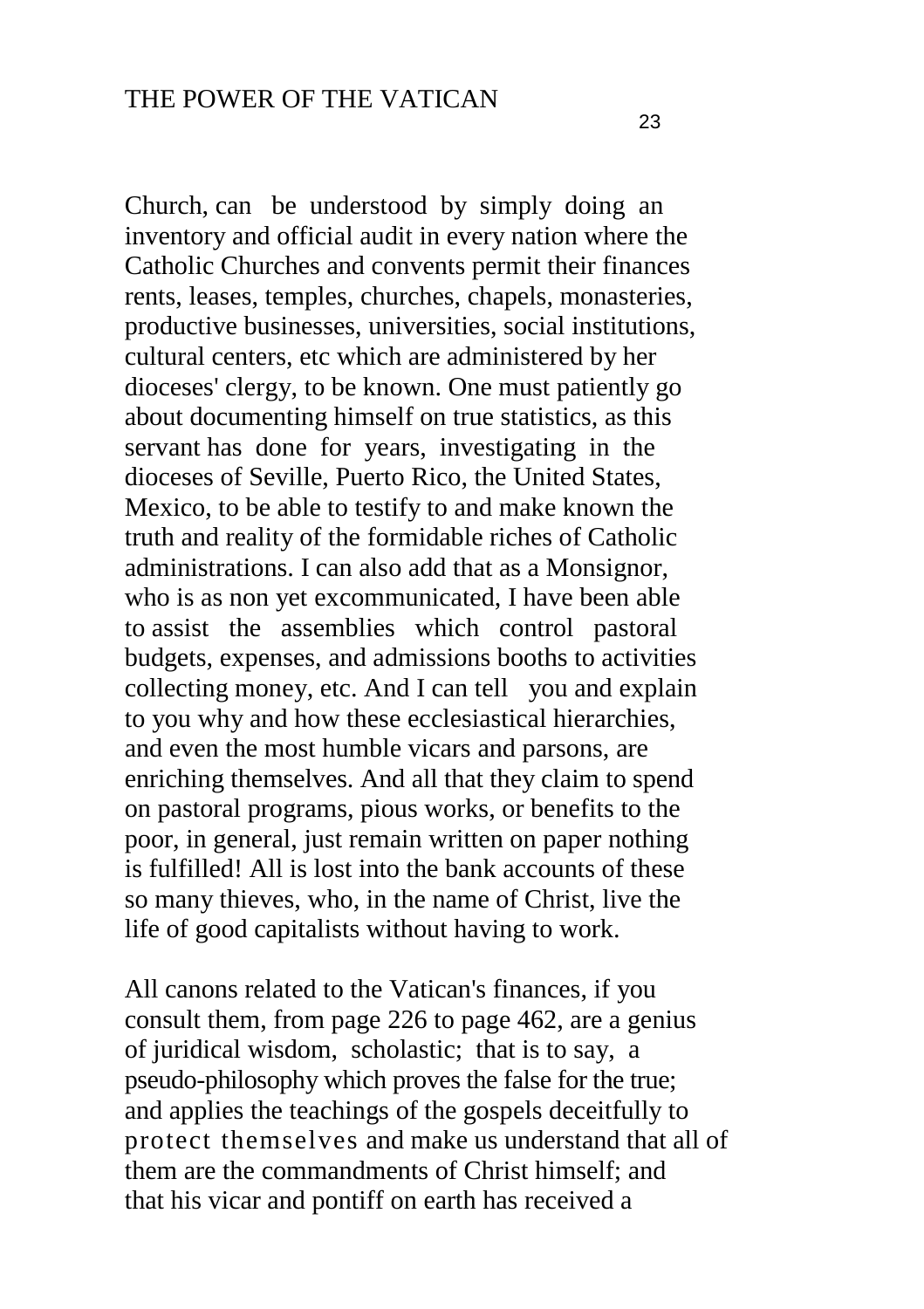commission to make the genuine Catholic believe that if he obeys not every word he says, he will be excommunicated and damned to eternal fires in the same way that all reformers of her so great Simoniacal corruption are silenced, slandered, and/or defamed so she can attain her goals of enrichment.

I have not space to continue enumerating the canons and perceptive laws of the Vatican and her Catholic Churches throughout the entire world. But so that you yourself can have a good idea of the biggest emporium or multinational capitalist enterprise existing upon the face of the earth, you yourself, as this servant does, can start adding the wealth and patrimony acquired for centuries (1500 years) by National Catholicism, a Political State and millennial dictatorship that has accumulated millions of hectares of land, buildings, and pious foundations with hundreds (thousands) of friars, monks, clerics, bishops, etc... all living the sweet life without working.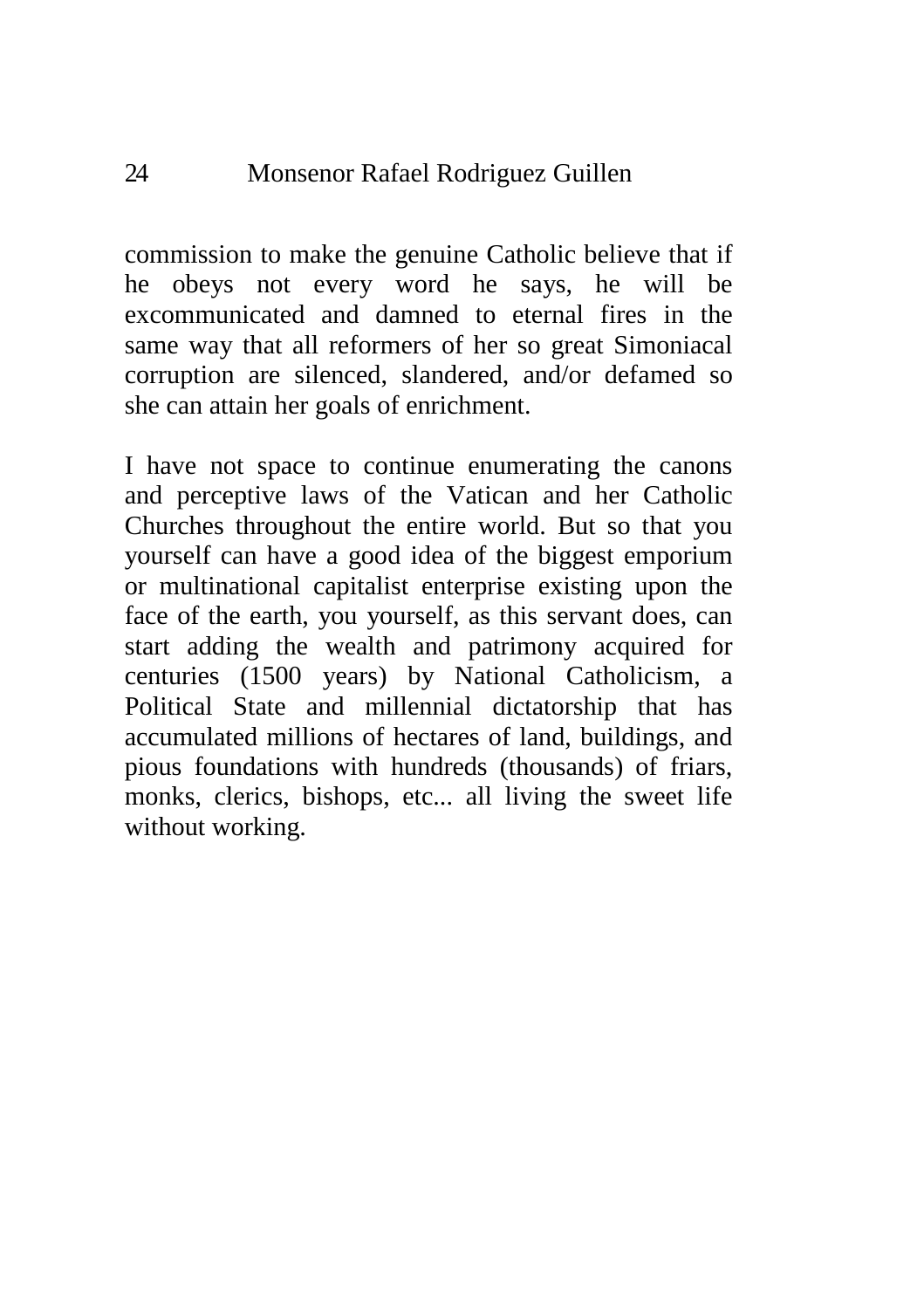## THE POWER OF THE VATICAN <sup>25</sup>

## THE STATISTICAL OFFICES OR CONGREGATIONS, THEIR FINANCES

There are 67 offices in the Vatican, and every one of them has its very own budget that is zealously guarded. One of them is called the propagation of the faith and of evangelizations. It is one of the most important of all, not only for its multimillion budget but also for its organization on an international level for the fathering of funds during the whole year. As a missionary to the Indian Guaymies in the native zone of Panama, I have personally seen the reality of the working of the Catholic Church's hypocritical missionary work and its false doctrine. The millions which all the Catholic world generously offers on the day of DOMUND or Sunday of the propagation of the Catholic faith, as well as during all masses, collegiate, diocesan and parochial activities, only help increase the Vatican's finances, which are used for anything but evangelization, it seems. It is vital to arouse the Catholic conscience and to warn him that neither this monsignor missionary, nor any other missionary who thought he'd receive some of their offerings for to carry out their missionary work, ever receives anything for their poor native zones, and less does there exist a (steady) budget for missions. That money is simply diverted for to enrich the Vatican, whose extremely fierce, sacrilegious appetite devours it irremissibly. In the complete documents of Vatican II, seventeenth edition, page 16, in the message of the Fathers of the second Vatican (Ecumenical) council to all Men (October 21, 1962) we have: "In reality we neither posses human riches nor the temporal power..." and then they quote, or rather, misquote, 7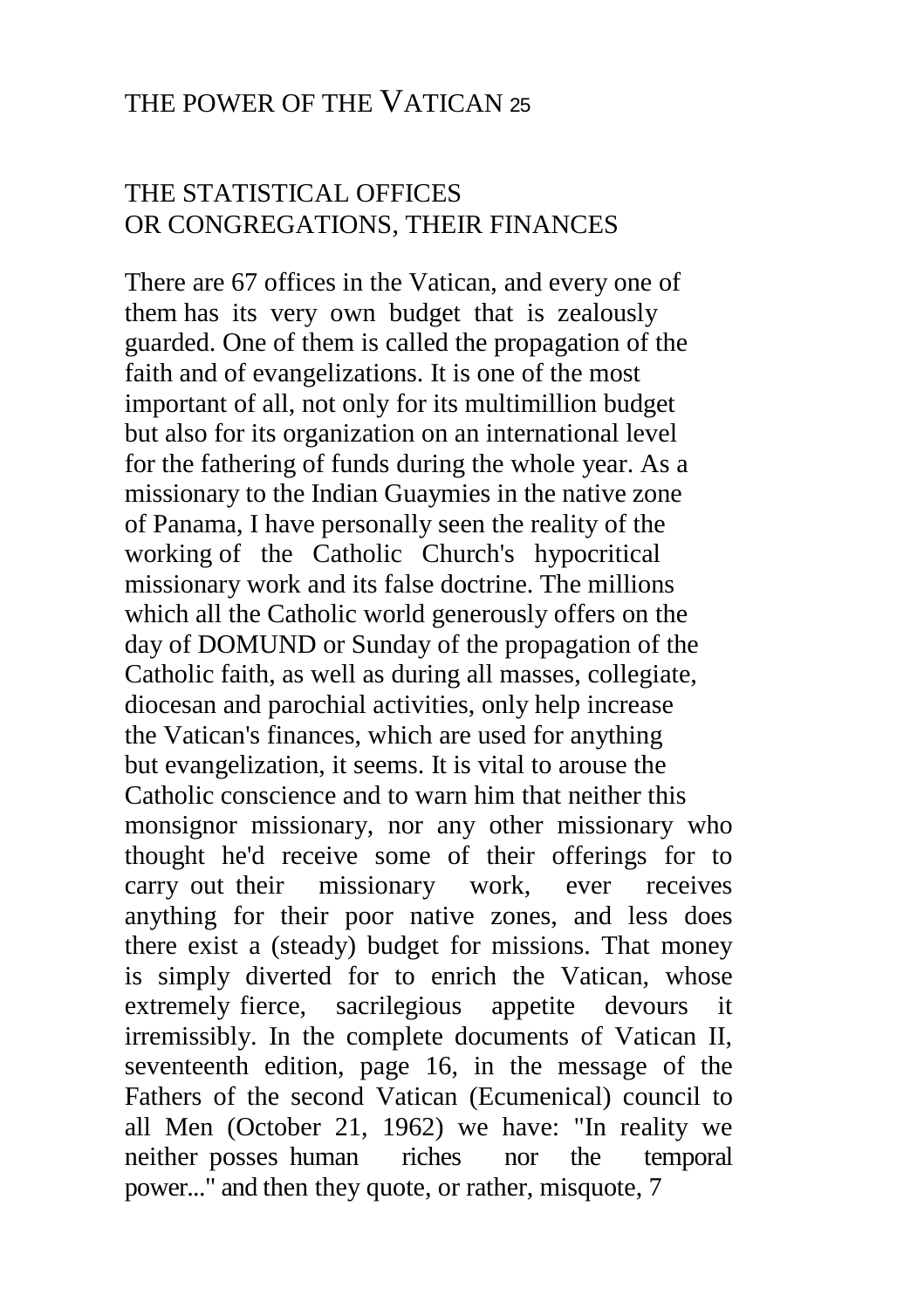Timothy 2:4 as saying: "who ever collaborates with us to restore a more righteous and fraternal human society in the world ..." - pretty words, and as the Americans say, "nice dream." But the reality is that in practice they are filthy rich and have the terrestrial power; and have created a corrupt society; and that, unfortunately, we have all been collaborating in living this dehumanizing crisis, which has caused us to corrupt true Christian teachings. Her gospel is not the gospel of Jesus Christ, but rather of her canons and dogmatic laws, and of her councils, encyclicals, catechisms and the terrestrial, satanic interests of world National Catholicism, the richest, yeah, the most prosperous multinational enterprise on earth, which continues to deceive the whole world in the name of the poor Christ.

In the decree "Ad People," concerning missionary activities, in the constitutions Dogm Lumen Gentium 48 of the pope, we see how a Catholic missionary science is defined, with the inconvenience of all the principles and laws which we have had to learn in seminary to become missionaries. We can now see that the teachings are but scholastic teachings void of rationality.

That is to say, they indoctrinate us in numerous doctrines supposedly taken out of the gospels, and then later we see that they are really just doctrines of the Vatican sacred congregation for propagating the faith (sacra congregation de propaganda fide). In chapter VI, in the decree concerning Ecumenism 12 (pg. 314. 392), where missionary laws are imposed, you yourself can comprehend the fair palaver used by the Catholic Church to confuse and, above all, make Catholics believe that it's their sacred duty to support her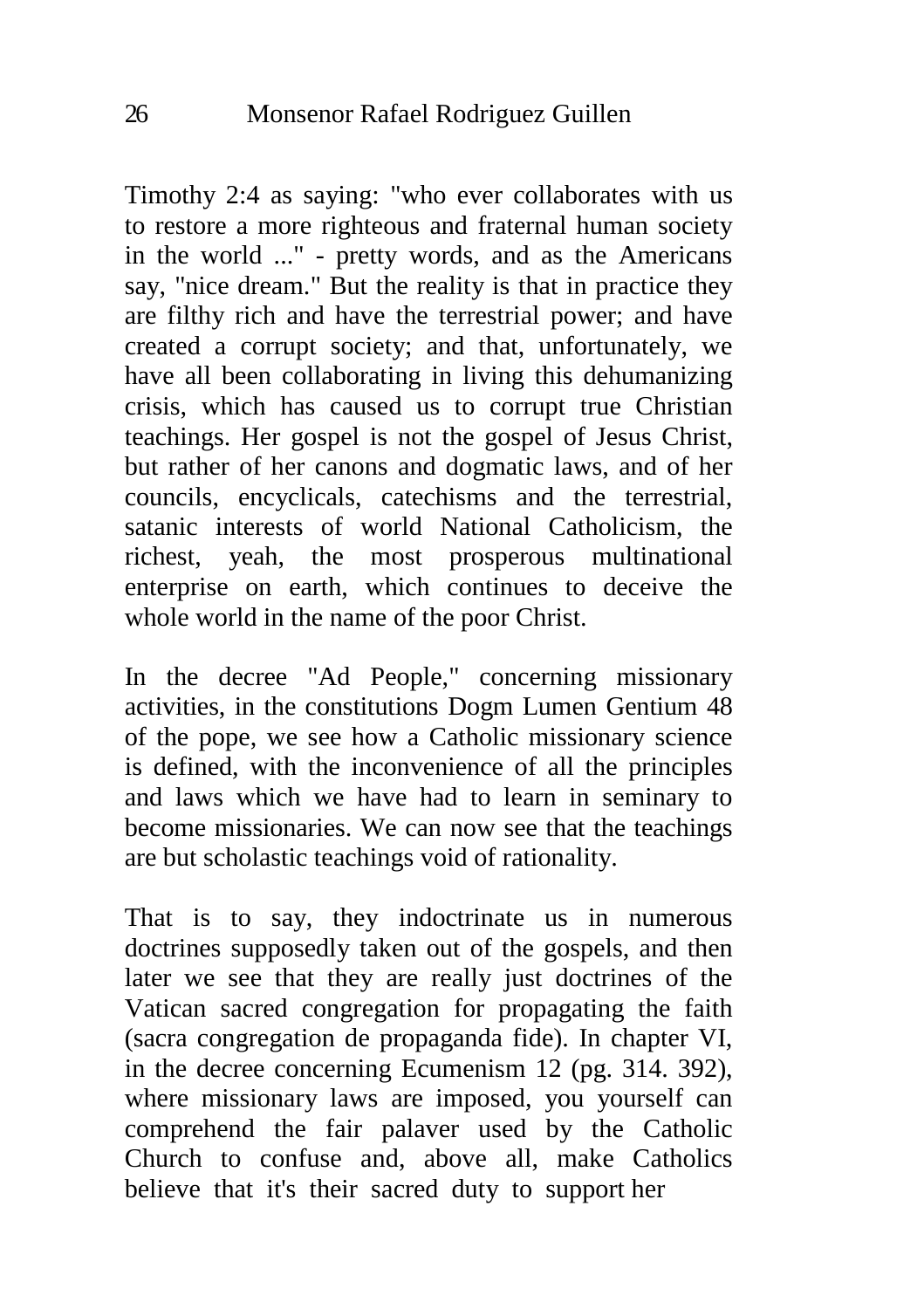missionary work. And as this servant, you yourself can know the lies and falsehoods of the sacred congregation for the Catholic faith, whose budget is the biggest of the remaining statistical offices of the Vatican. And as we can analyze by my investigative work into papal documents, besides my own living experiences on the mission fields of Panama, where, if it were not for CARE and other International Protestants organizations, I never could have helped my poor Native Indians, who died daily of pestilence and want of all human hope, the Vatican's finances go anywhere but to her missions. I remember once soliciting CLAM and its perfect, Cardinal Ratzinger, for humanitarian aid, the same as the Catholic conference of bishops and caritas, and how they didn't even bother to answer me: this servant knowing of the millions which their budget manage (supposedly) for missionary work.

This is the truth! I lived it in my own flesh! And when I refused to impose prices for the sale of sacraments, masses, or religious services, as happened unto me with the poor natives in Seville, Mexico, and California, I was excused from my parish: only for demanding that they abide by what was written in the pastoral program and councils. Is this not a shameful mockery??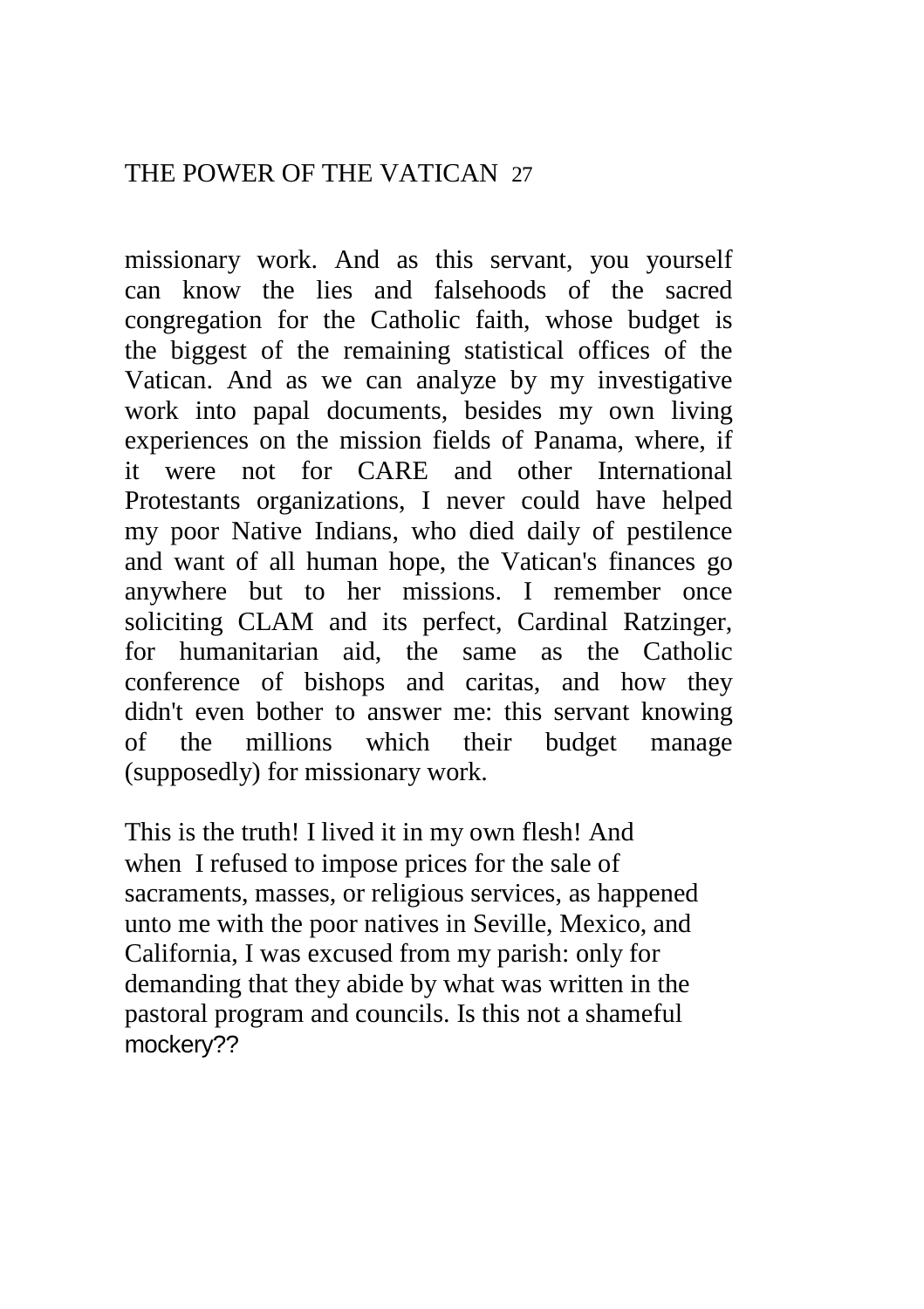# THE RICHES OF VATICAN STATE OR NATIONAL CATHOLICISM

No nation nor empire imperial upon the face of the earth can surpass the Vatican's riches, even though it's the smallest in territory of the world. How, then, was it possible for her, being so little, to hoard and accumulating so many treasures: banks accounts, multinational enterprises, businesses, and bullion through the centuries? Amazing isn't it? When I was a parson in Seville, Spain, I witnessed the arrival of the fascist hosts, together with those of National Catholicism, and I beheld as they went about destroying the riches of the republicans, the protestants, and the flourishing Spanish businesses; and how their homes, bank accounts, and iewels were sacked. They took everything of any value in their path, expropriating the legitimate owners thereof of their lands, palaces, etc, and incarcerated, banished, or murdered them. And neither were the ecclesiastical properties of all those bishops and cardinals who opposed the Vatican spared.

The even sacked and/or destroy numerous dioceses (and I repeat I was a witness), and the biggest and smallest seminaries, homes for retired priests, hundreds of historical convents, pious centennial foundations, and many museums, from which very valuable artistic relics, paintings, sculptures, images of Seville's most famous schools, goldsmiths' works and so many other valuable pieces of gold and silver disappeared all the faith of a people which had offered to god for centuries.

They sacrilegiously sold it all, and it went but to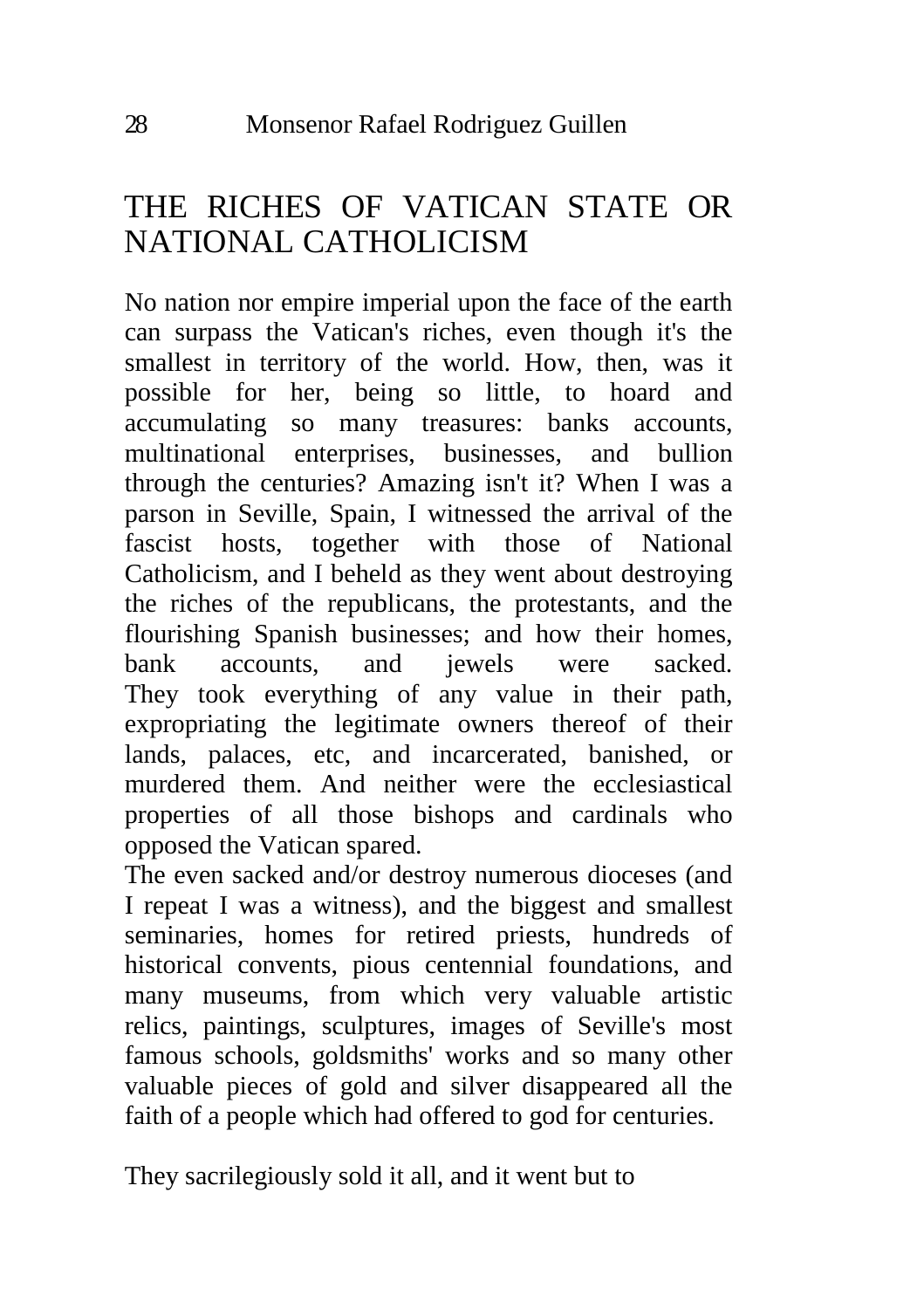engross the Vatican coffers, yeah, and to buy arms, guns, rifles, tanks and bayonets for to kill republicans, whom she labeled as communists, and union workers, and the republicans army, and priests and religious opponents: a million dead in a bloody, tragic war, and another million either incarcerated, banished, or murdered without mercy. This is how National Catholicism makes her riches.

Thus she has been doing it throughout her history in every nation where she has alliance with the governments. In relation to this very subject of most importance, I will recommend that the reader avail himself of the incalculable list in the Index, or the history of the papacy written by non-Catholic Christian historians, or the audits carried out by reformers of the Italian, German, Spanish, and French political states, authors who define and very clearly document the despoilments, thefts and abuses which National Catholicism has committed during all her revolutions in order to put an end to her corruption and crimes.

For she has caused the Vatican of today to be a fountain of currencies: an International Bank with which even the most powerful states see themselves obligated to pact and make alliances in order to conquer the world. Seville, in Spain, has always been the primary, the most extensive, the See of Isidoro and Leonardo and of the most famous cardinals in Spain's ecclesiastical history.

This servant was a parson in Seville, and his cardinal, Pedro Segura y Saenz, was a very famous man over the diocese with the most priests, convents,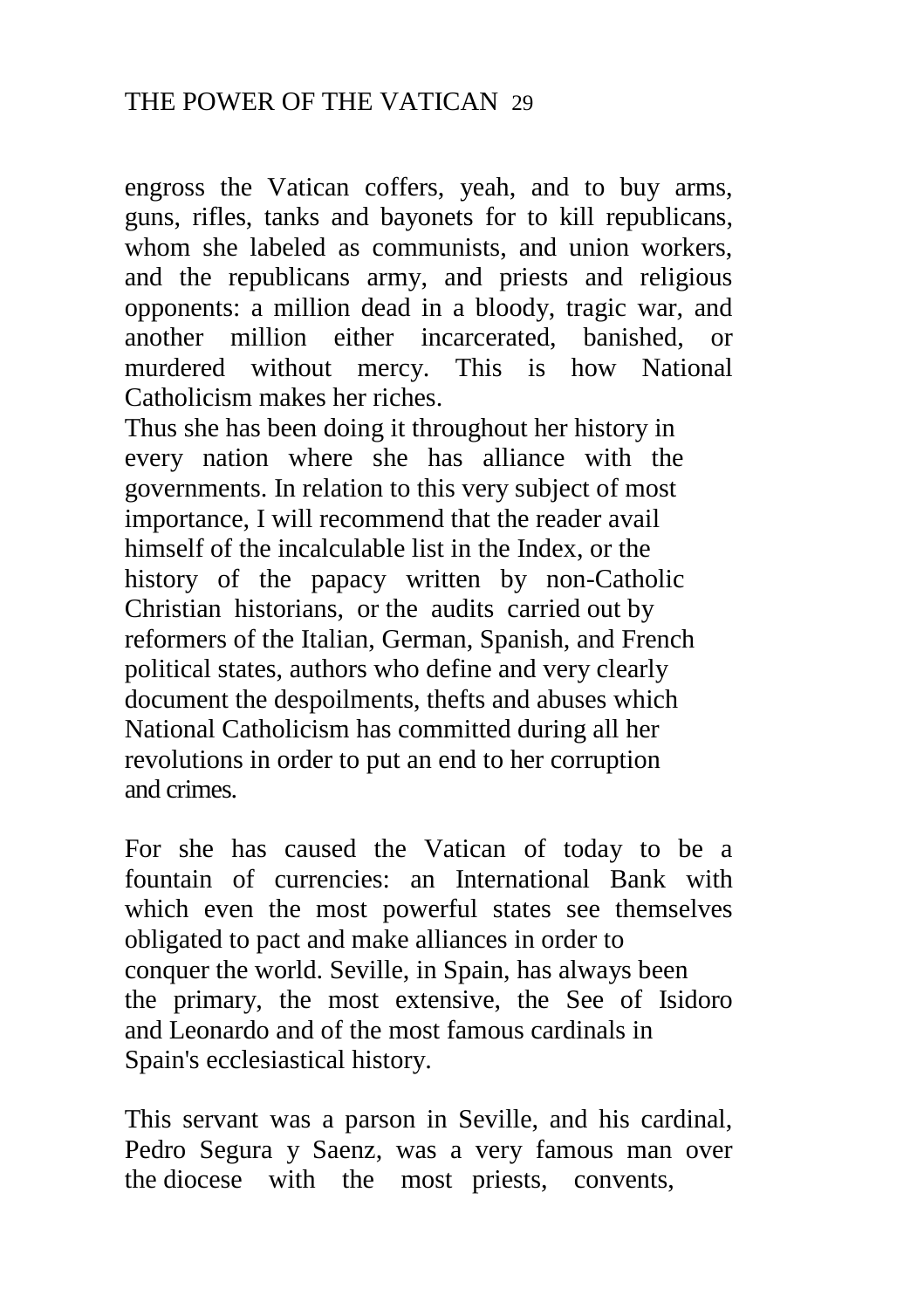monasteries, and even the seminary El Palacio de San Telmode los Montpelier Ragalo, and the famous gardins of Maria Luisa, where the most exotic fauna and flora, brought from American, is found. In my doctoral thesis on the discovery of America I dedicate a chapter to narrating these plants, as well as the Zoological Museum, which had thousands of species and new minerals brought from American soil, besides thousands of incunabula's (books printed before 1501, etc), 700,000 volumes with unique collections, etc ... When I was a seminary student, I served as a librarian, and even the section of the classic books of the reformers has completely disappeared. Who sold it? who has stolen the patrimony and riches of this famous seminary palace? Could this be a motive for having been a witness for not wanting to include me as a priest in Seville? Seeing that I wrote about this armed robbery and disappearance? It is incredible that even the very palace has been sold to the Andalusia, Spain Junta by National Catholicism. See, then, how the Vatican acts, and how she takes over the world's riches? Did you know this? The reason is it's hidden from you. The reason is obvious undue enrichment! Theft void of a Catholic consciences . Can you now comprehend the reason for the Vatican's formidable riches and sanitary finances? .

Read Avro Manhattan's book "The Vatican in world politics," which is very well documented.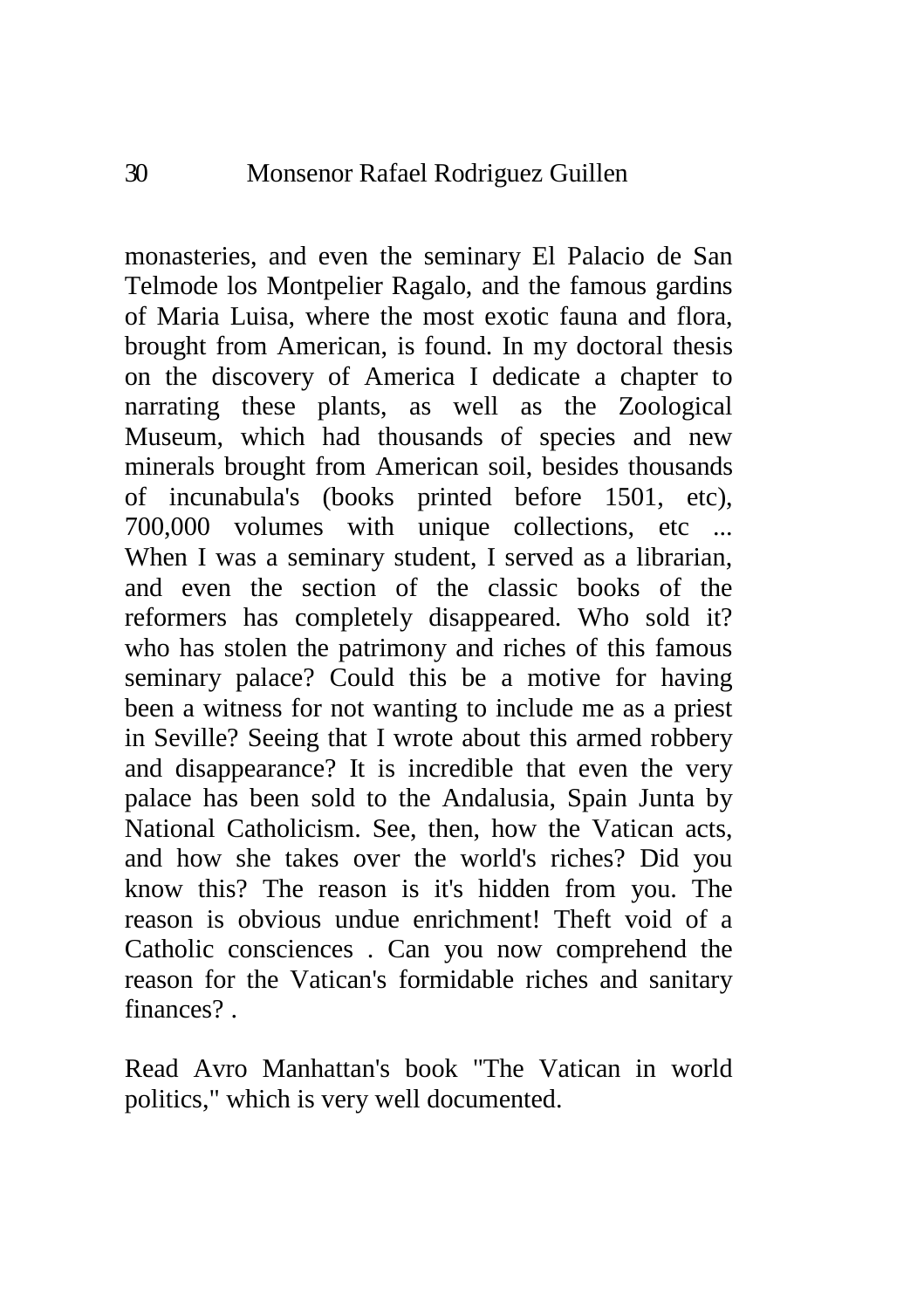#### THE MULTINATIONAL ENTERPRISE OF THE VATICAN'S CATHOLIC STATE

We Catholics have been deceived concerning the reality of what the most prosperous business in the world is: The Millennial, Multinational, hypocritical Church who with the name of Christianity has been constructing the most formidable Capitalist Empire that could exist in the world. It has taken me more than 40 years to be able to decipher and explain to myself, as a monsignor and parish priest in the different dioceses, where I've exercised my pastoral ministry, how the Catholic state of the Vatican is organized financially: That is, her springs of pecuniary revenues and income, her multinational enterprises, her wealthy banks, her dioceses in very nation, her parishes, her monasteries, her ranches, her author (editorial) rights, her libraries, art collections, real estate, revenues from tourism in her hundreds of cathedrals, her multiple Marian shrines and of saints, Christ of Nazareth, commercialization of religious objects, simony, payments for indulgences and sacramental services, papal certifications, canonization's, beatification's, liturgical books, etc. And I couldn't even begin to enumerate the hundreds of juicy sales made by every diocese and parish through their mercantilist businesses, and concerning which the bishops must render accounts every five years to the Vatican in their "ad liminam" visit, which is demanded of them in the canonical right; and according to which they us answer for all the riches which every diocese, parish, or monastery under their control possesses. A bishop administrator or a parson is sent, and according to the millions in annual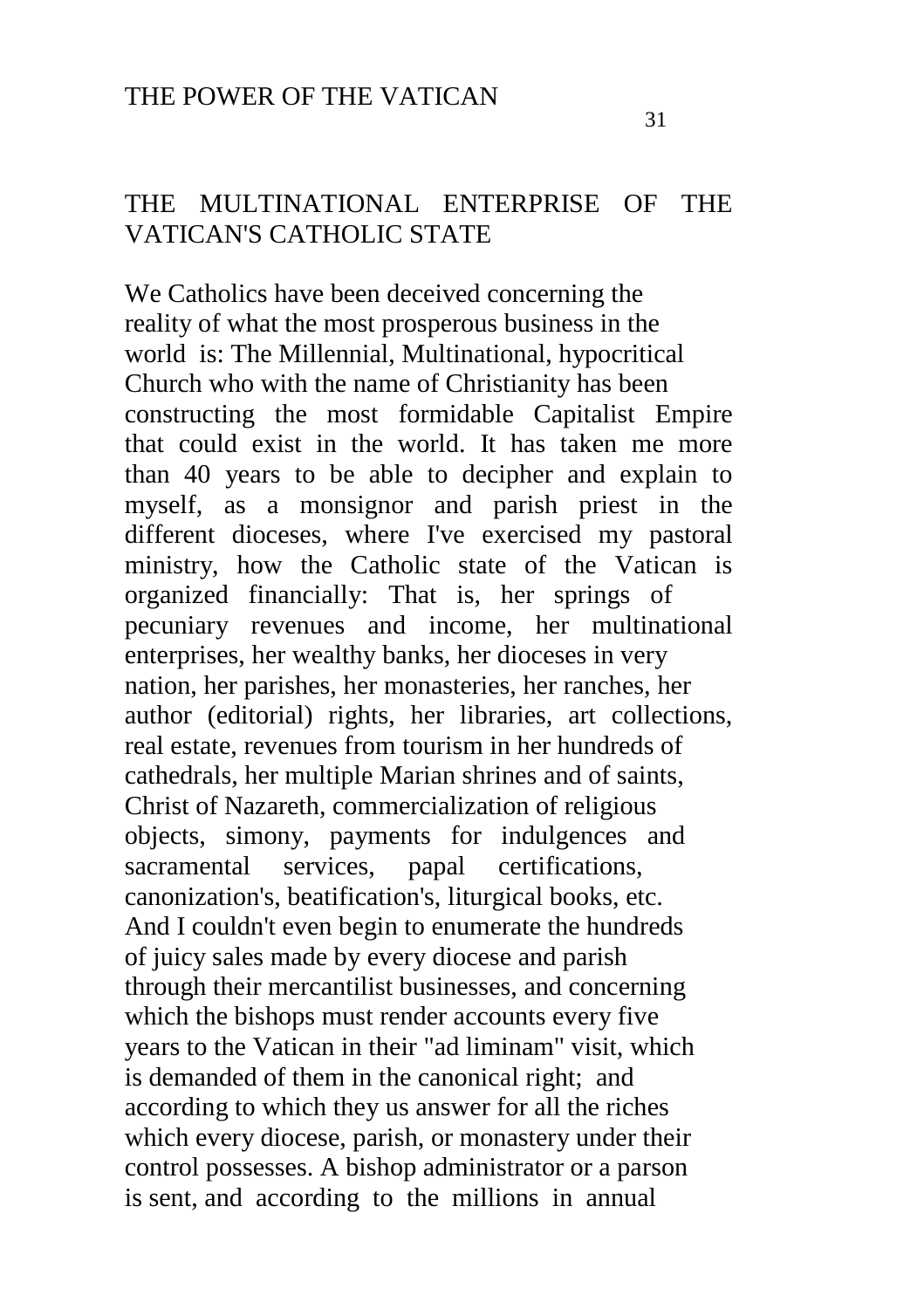revenues the Vatican selects the bishop or parson. The parson is to deliver the monies to the bishop, and the bishop to the Vatican and so forth and so on ... So that if he doesn't live up to their (or her) expectations, he is removed from his charge and sent away to a second class parish; or even a third class if he forgets to pay the Mite of San Peter (Peter's Pence?) to the Vatican's saturated coffers. In Seville, for example, where I was a parson, I was able to witness firsthand the arrival of the Vatican's National Catholicism with Franco's dictatorship. All of us had to apportion the parishes for ourselves according to monthly revenues from ranches, foundations, etc, which they had. According to the social category (statues) or ecclesiastical hierarchy of the curate (priest), so the economy of the parish was granted. Thus he was classified, not according to a pastor of souls but as an economist or administrator. The subject of the finances of the Vatican's dioceses, parishes, and of the sanctuaries, cathedrals and basilicas of the Vatican's multinational enterprise, is jealously occulted by the ecclesiastical authorities. They inform not their donors or contributors of the status of how their offerings are distributed, or concerning what part the poor has therein.

Neither do they render accounts to the U.S. Department of the Treasury or Ministry of Finances or Economics. If it is true that in a democracy human rights are equal, in democracy, and that every citizen or business must render accounts on taxes, why then do we find that the Vatican, in the name of God, and violating all the laws in not accepting to be a part of the democratic state, is permitted to forget what every other citizen and entity is made to respect; namely, to present her expenses and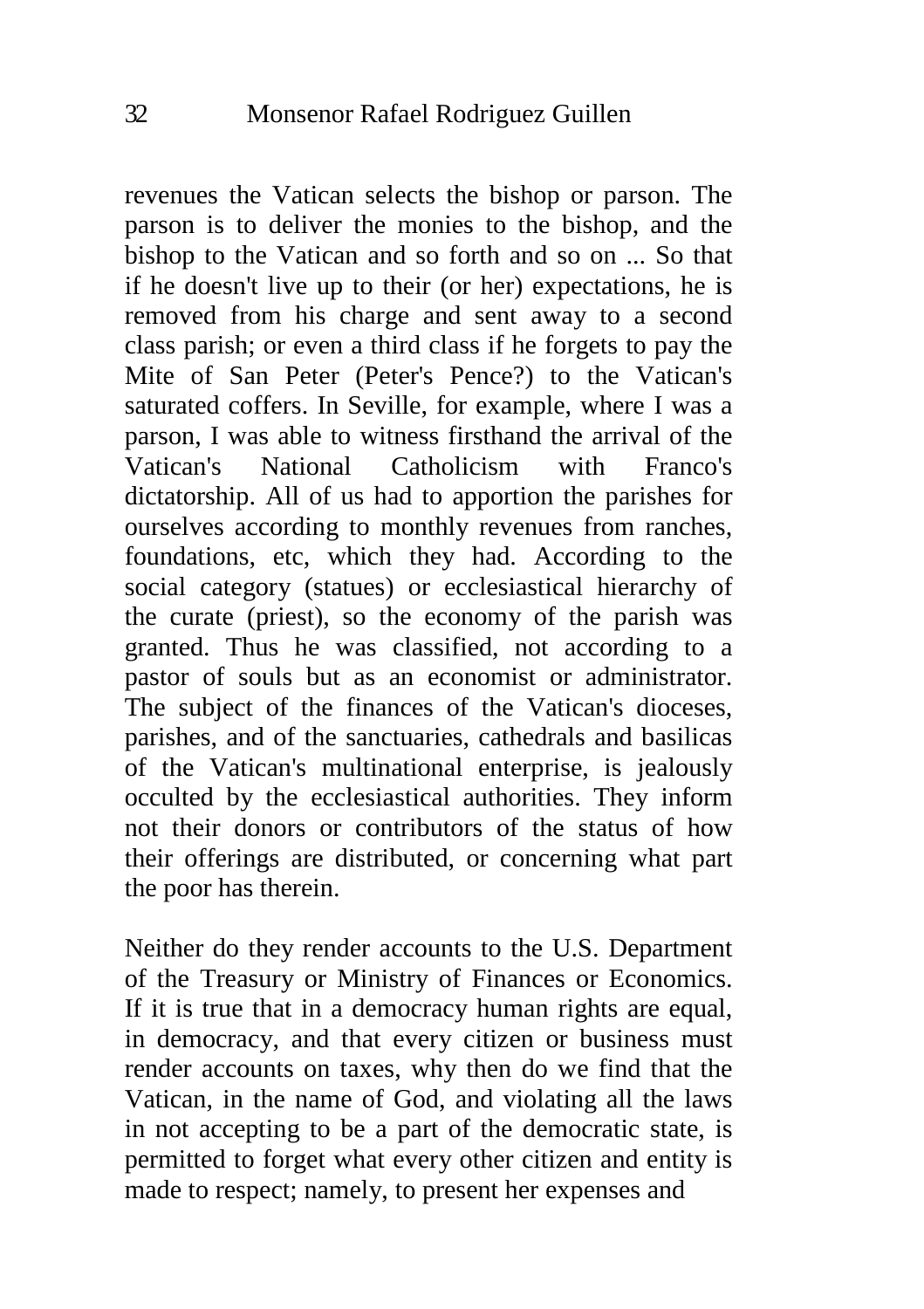income to the Internal Revenue Service for the common good and progress of the peoples.

I have had access to the salaries of the bishops, archbishops, cardinals, nuncios, clergymen, parish priests, parsons, vicars, chancellors, etc, and the opportunity of knowing the financial status of several priests and parsons, and you can believe me when I say that they are lying to us: for they have enriched themselves with the offerings you make to God. In the Diocese of San Diego, alone, where I exercise my ministry, I have been able to document a book wherein I reflect how in this Irish-Catholic church, the same as the Spanish-Basque, Mexican, or Polish-Catholic churches, there exists the most shameful mercantilism imaginable, in the name of the poor Christ, and gathered mercilessly with the blood and sweat of the faithful poor, who continue to ignore where their offerings end up.

The moment is come, in the new democracies, to expose without fear of excommunications or censures, the realities of the corruption of Vatican state, a multination enterprise that in the name of Christianity is become rich belong dreams, and which still contuse to fill up her coffers at the expense of the ignorance and punishments of conscience which she imposes up her faithful adherents.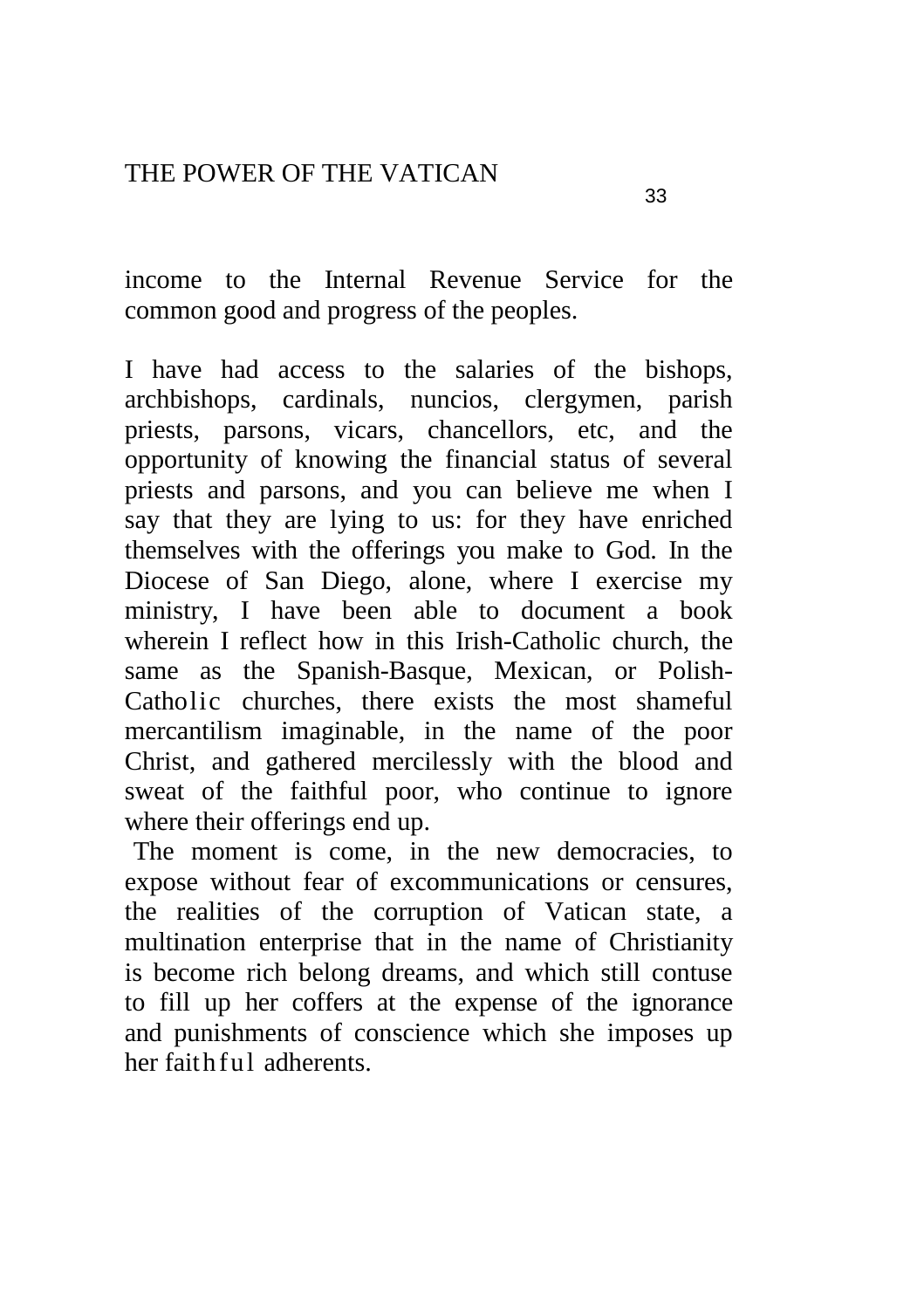# THE VATICAN BANK SCANDEL REAPPEARS IN VENEZUELA

In the newspaper "National Catholic Reporter" (Dec. 24, 1993, V. 30, n9, pg. 12), an article written by Peter Hebblethwaite, and titled "Vatican Bank Scandal Reappears in Venezuela," appears, saying: Venezuelan lawyer Alberto Jaime Berti, who administered the Church's finances during the 1970s, has testified to Italian authorities with regard to money laundering.

He has revealed and exposed the connections between the (Vatican Bank), the Bank Ambrosiano, and the polish movement of solidarity." The article is inserted under the topic "Political Corruption in Italy."

I don't have the space to quote the whole article, but you can solicit it in the Public Libraries of San Diego General Reference Center with the heading Institute per le Opere di Religione (IOR); Periodicals. Bank Ambrosiano S.P.A. Investigations, organizations (of the) Catholic Church in Venezuela.

We have at last found out one of the Vatican's most zealously guarded secrets, which demonstrates once again that this corrupt Church can never represent the interests of the true Christian Church, and that she but uses Christianity to benefit herself and hide her true interests of enrichment, money laundering, running businesses, unholy investments, etc; with the Vatican's banks today cornering some 75% of foreign currencies, businesses, etc.. and Opus Dei now being the Catholic Church's new multimillionaires.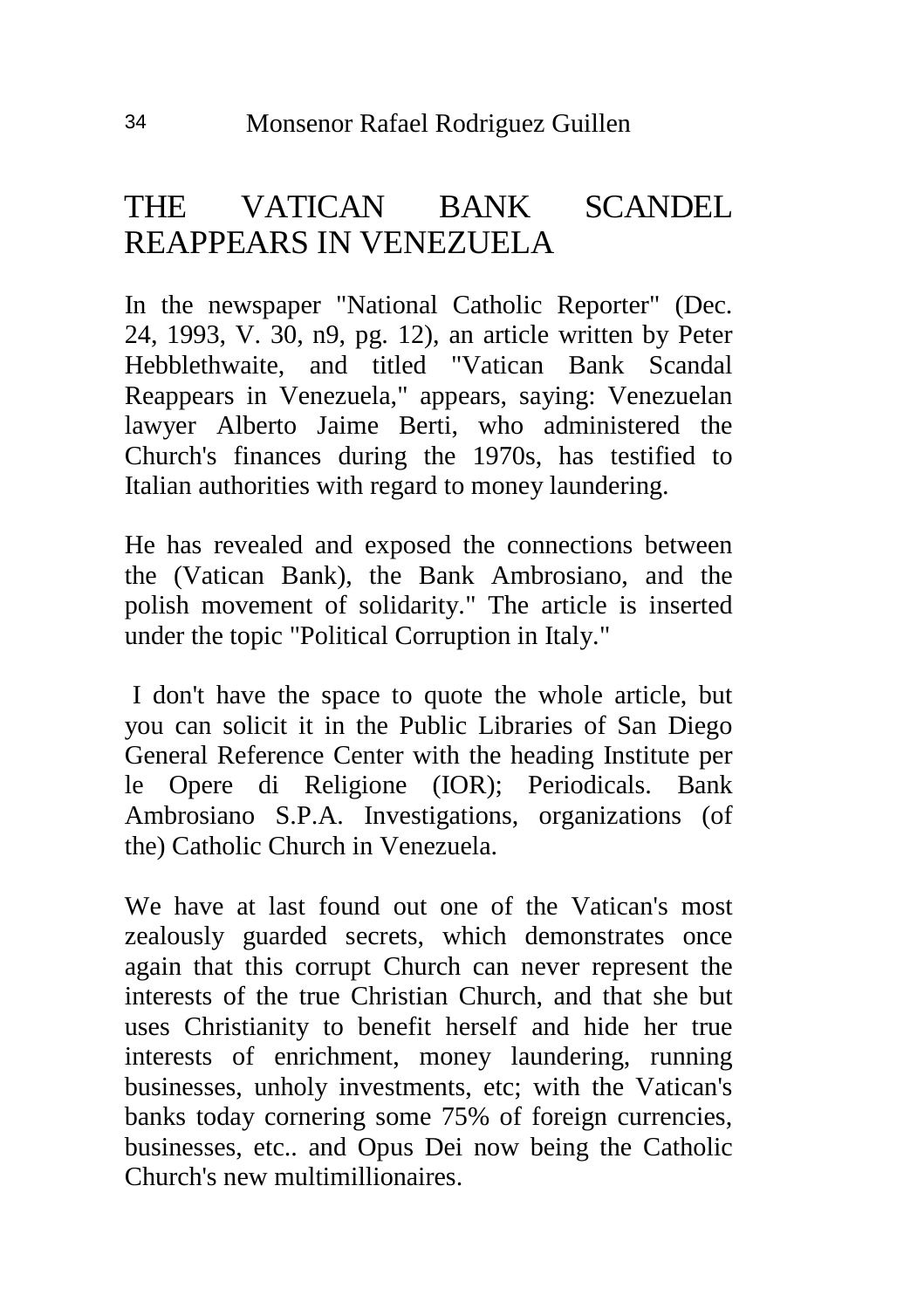The Vatican's financial scandals have shaken the very foundations of the Vatican's administration, and the political corruption of the Italian government itself has been profoundly affected, and the majority of its members found guilty of briberies and incarcerated in connection with the Vatican's scandal. I prefer to translate the article of The National Catholic Reporter 1993. I'll do it literally: "Oxford, England. 1993. I'll do it literally: "Oxford, England. The scandal of the Vatican's finances has shaken the very foundations of the Vatican's financial administration. It has become a soap opera whose angles have taken us to unexpected discoveries. Alberto Jaime Berti, 55, a lawyer of Venezuela, gave an interview to the Italian seminary L'Espresso, concerning the load of money with interests which has secretly unknown.

The Institute for religious works (IOR), also known as the Vatican Bank, The Opus Dei, and the Bank Ambrosiano in one, which declared bankruptcy in 1982, was involved in some \$400,000 therein. He also spoke with Italian magistrates, who took much interest in this case. They had the hope that light would be shed on the case of Roberto Calvi, president of Bank Ambrosiano, who eluded the Italian district attorney's office and the money movement control with the help of the IOR. The judges also thought that Berti's revelations could shed new light on Calvi's death, who was found hanged under Black friars Bridge, London, England, June 18, 1982, with a rope around his neck. In Caracas, Venezuela, Berti was the director of the Institution with the Church, a dependent of the Venezuelan Episcopate, for to administer the important patrimony of the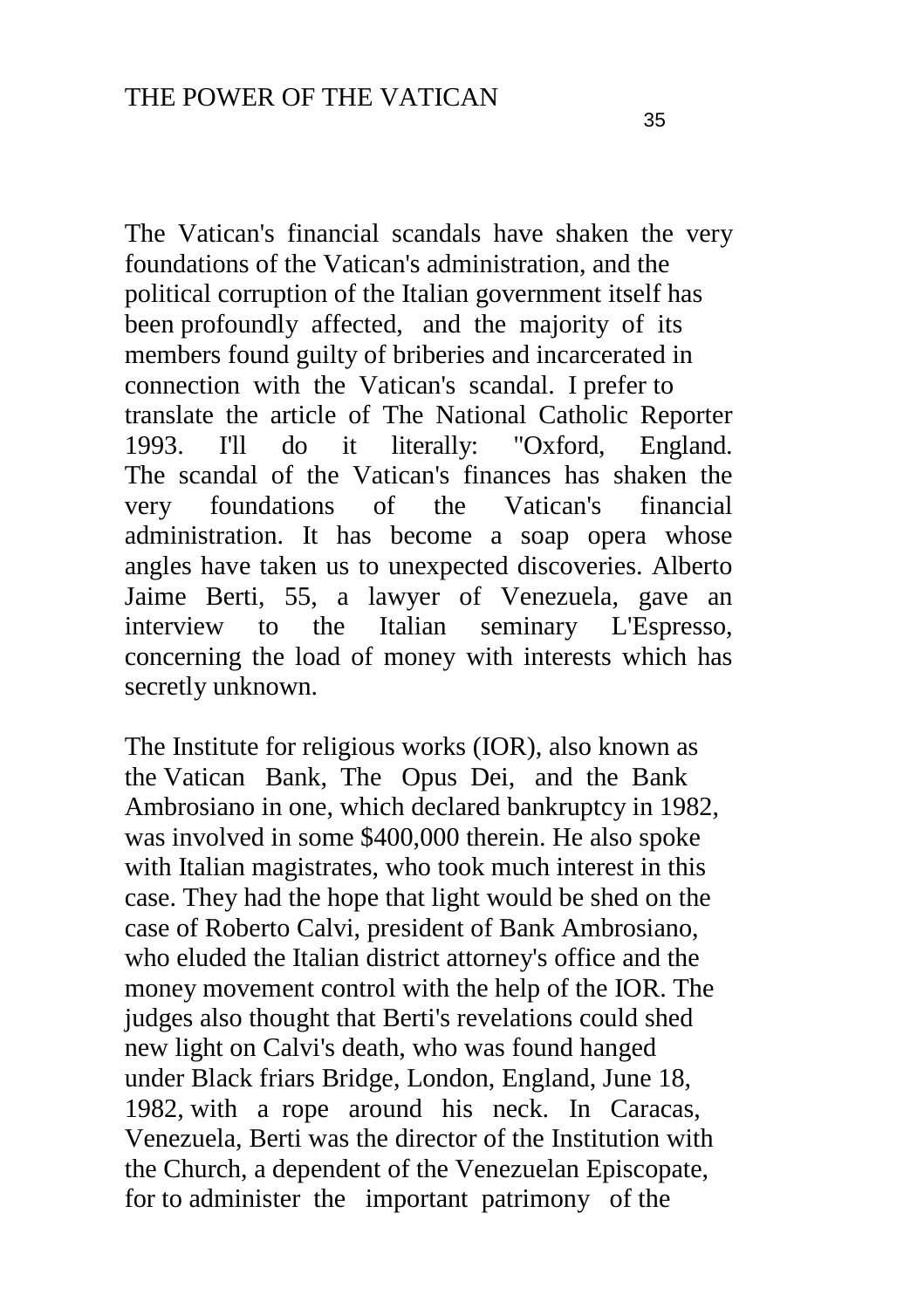ecclesiastical wealth. Also, at the usual investigations of the papal nuncio, the Vatican invests, and at the highest level, with ecclesiastical authorities. Thus, for example, we were able to find out that in 1980 a Spanish merchant, Luis Baron Mora Figueroa, came with the Vatican's most secret recommendations to invest \$200,000. Berti was put into action. The money was then placed in the account of the Institution with the Church, an Episcopal ecclesiastical entity. The money was invested in Panama in Shell company, whose dividends would later be invested in the New York Stock Exchange, through a brokerage firm, for all kinds of purchases and sales in the market. The Vatican's astuteness and financial experiences (1500 years of experiences), occulted for so many centuries, and her critics and opponents silenced, excommunicated and/or murdered, can now be fully known in the new democracies.

The Vatican continues trying to silence opponents and wanting to represent Christianity, but her deeds show otherwise. To receive more benefits from the capital invested, even though it belong to just one person, none of the six investors could touch the money without the prior consent of the others.

The profits were equally divided between the institution with the church (in ecclesia) and the anonymous investors. Berti never really knew whom he laundered money for, but he had sufficient evidence to conclude that it was for Bank Vatican, the Bank Ambrosiano, and the Opus Dei, which were all involved. The representative of Opus Dei, Jose Maria Ruiz Mateos, was also president of the merchant group RUMASA.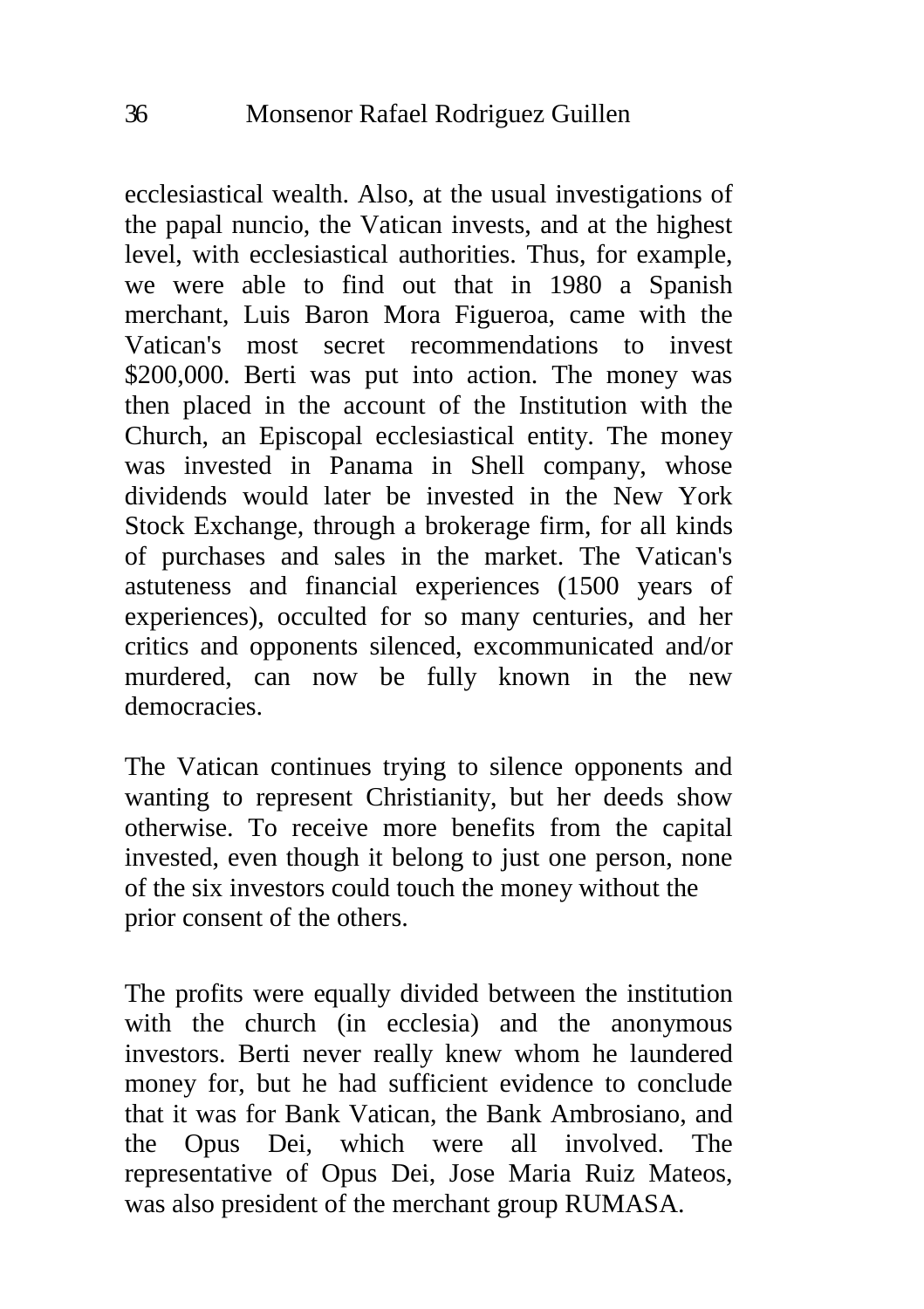(The Opus Dei later broke with Ruiz Mateos and now denies all connection to him). We have also been able to find out many things through other sources: that the Rumasa Group, the Banco Suizo (Swiss Bank) and the Nordi finance bank in Zurich were all really the same bank, which was managed by a director together with four other members of Opus Dei, organizing the firm Limmatstiftung, another Opus Dei foundation in Zurich, which has connected with all the banks of Opus Dei, which are now spread all over the world, and which also invested in Calvi's Bank Ambrosiano.

The evidence of Berti assuring Calvi's investments and involvement in the management of money were known two days before his death in 1982: in that Calvi made a desperate call from London asking if he could get his hands on \$200 million. Berti answered him and reminded him of the pact and rules of the game: that is, that nobody nor any member could touch the money without the prior consent of the other members. Calvi saw no problem in that because he boasted of his ties with the Institute per le Opere di Religione (IOR) and with the Opus Dei. When he was found dead two days later, Berti concluded that Calvi had miscalculated and was unable to negotiate with the others, IOR and the Opus Dei: they abandoned him in the hour of his greatest need! Berti does not speculate whether Calvi's death was a suicide or

 assasination. But his evidence suggests that if Calvi felt ruined and desperate, he also known that others would also suffer much discrimination.

Berti confessed to his client investors that the money was supposed to pass into the hands of Inecclesia or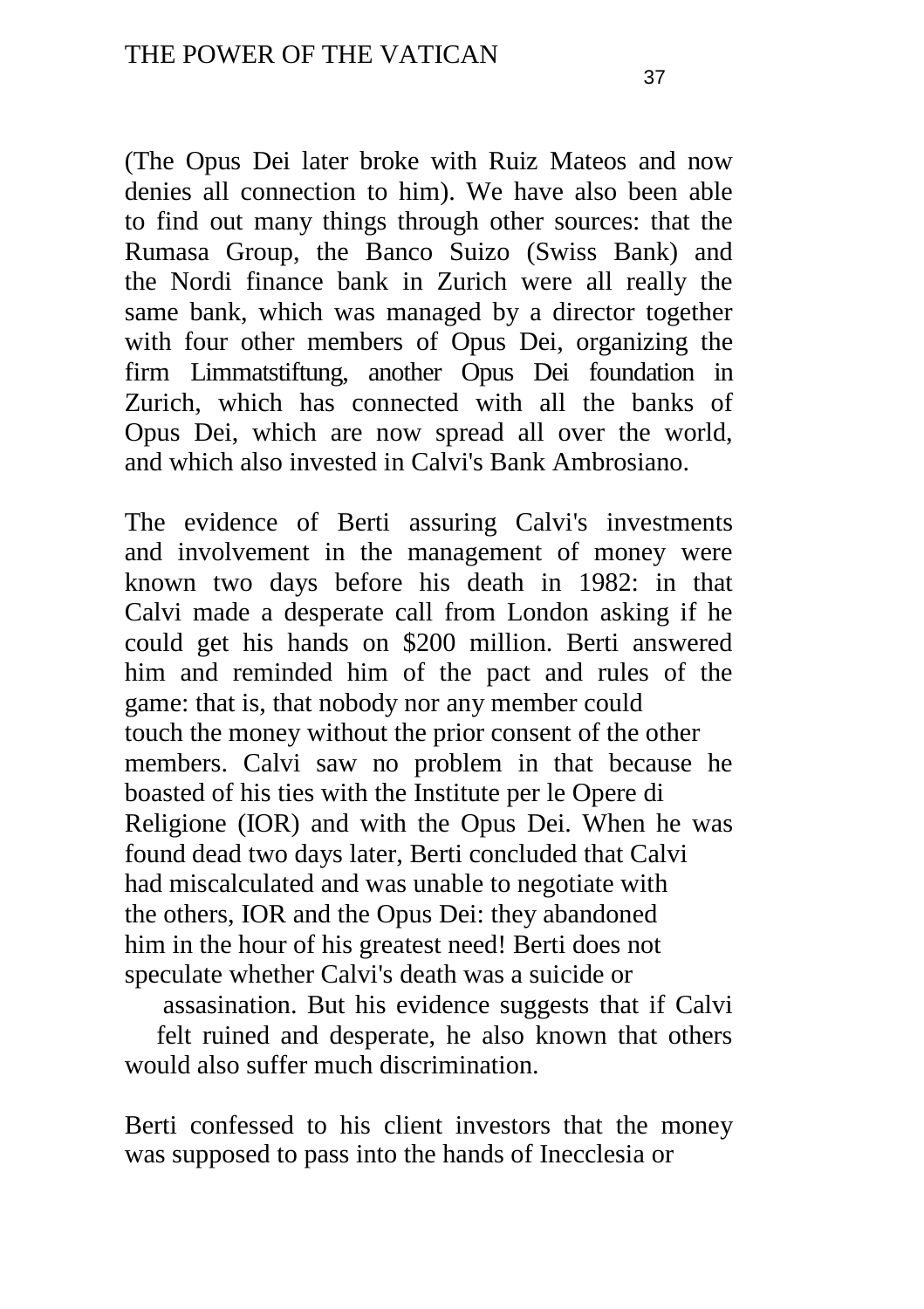into Venezuela ecclesiastical hands. He explained to the Italian news agency ADISTA, speaking from his exile in London, "That nobody is sure in Venezuela, because nobody dares to investigate this now nor ever! The Catholic Church is absolutely untouchable in Venezuela. This hath been and was (and is) the great, the only advantage: that an investigation that tries to find out or snoop into the origin of these investments could be hated in the very doors of In ecclesiastic. No government leader would dare take the church to the courts in Venezuela.

This is the reason why the Archbishop Paul Marcinkus, Pope John Paul II right hand man and the key to the Vatican's finances, who is intimately tied to the scandal, escapes from under every investigation." Berti also affirms that he abstained all his recommendations from the cardinal Egidio Vagnozzi, the apostolic delegate in Washington, who by then was president of APSA (The Administration for the Patrimony of the Holy See), and also from Archbishop Giovanni Benelli, whom he erroneously thought was the secretary of state and a cardinal.

This was the chief error, because Benelli in 1970 acted as though he were the secretary of State, presenting himself beside the Frenchman Jean Villot, who had the title. OIR was effectively involved in the scandal. Nevertheless it denies it or even to have knowledge of it.

Monsignor Donato de Bonis, who retired from IOR, competitively showed his professionalism and answers that he never knew Berti. Nevertheless he signed many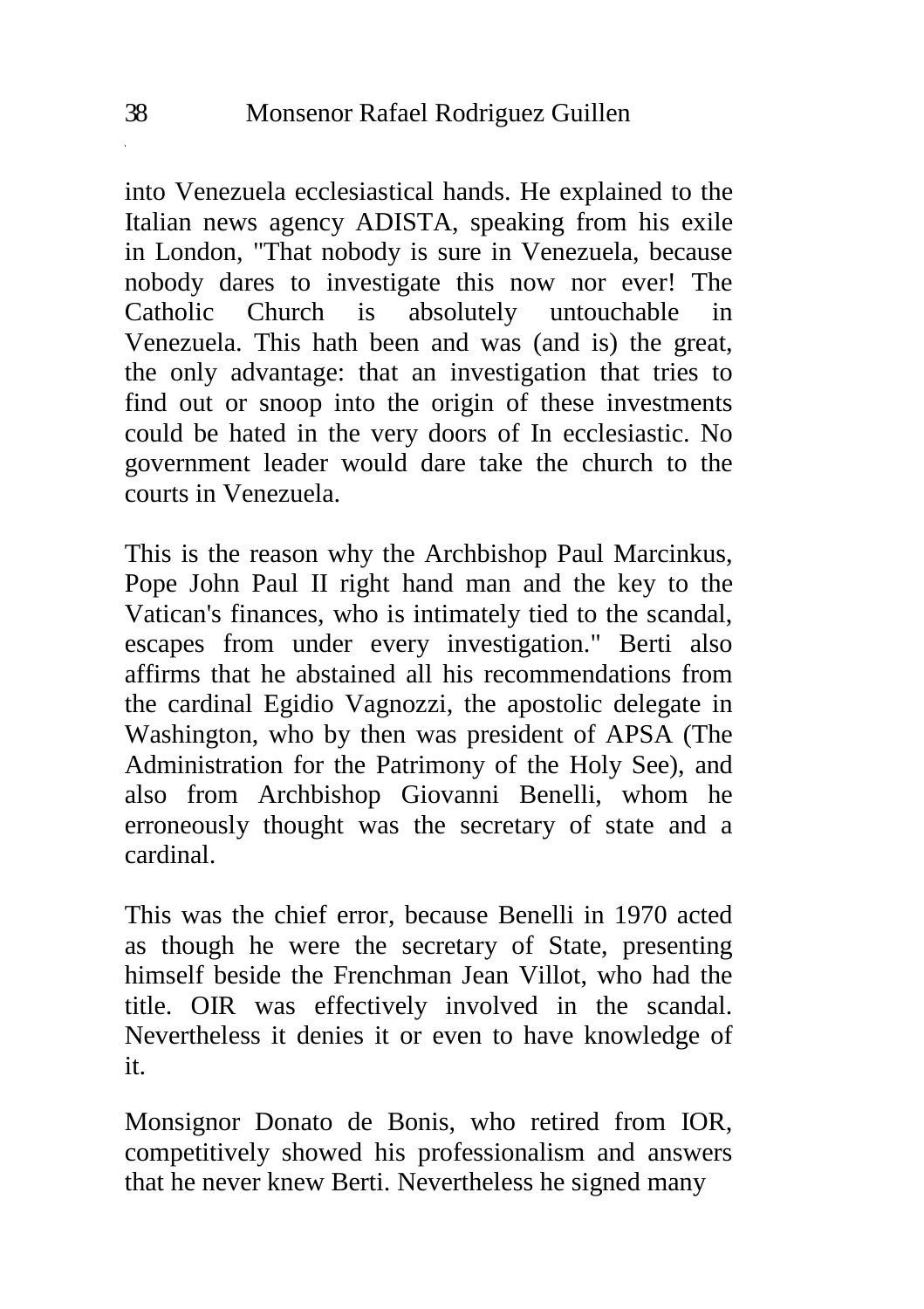of his documents. And Alberti had the key to safeguard the funds of Bank de Genova (Genova Bank) the one of Paris and of the Basque country, which possessed the evidences.

Berti's explanation for the denial of Bonis was to be the affect that he had recently left from the IOR to occupy the charge of chaplain of the knights of Malta (another Catholic Institutions as the Knights of Columbus and richer), whose members are privileged leaders a sovereign State, and also having its offices for the management of monies via Condotti, modern Rome and the commercial center. They had complete immunity. Nobody could touch them legally. Berti also thinks that they of Opus Dei will now also fire him from his charge as chief of A in ecclesia.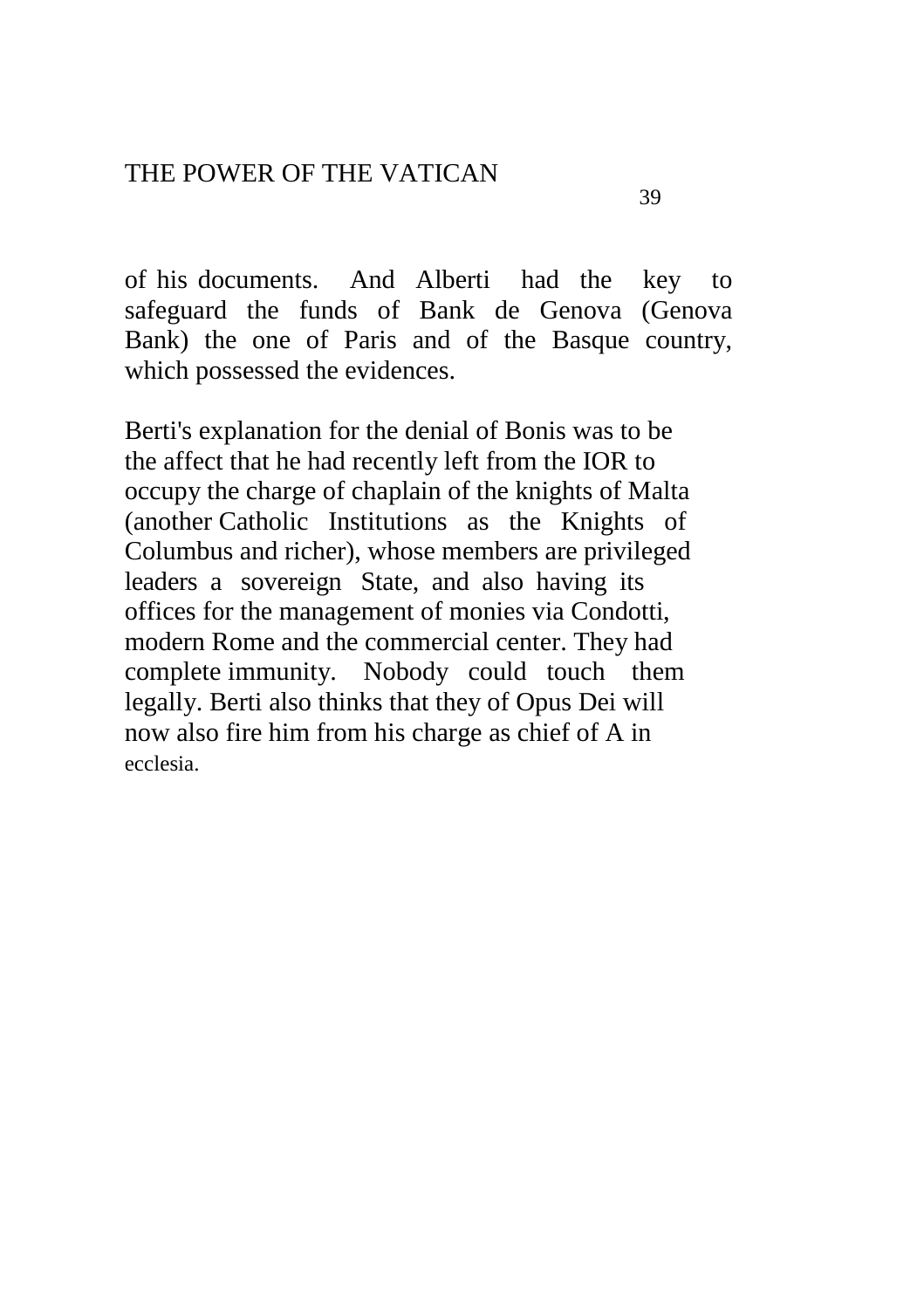## ORIGINS OF THE CHURCH'S ECONOMIC POWER IN MEXICO

One of the most documented books about the Catholic Church's riches and origins in Mexico is the one written by John Frederick Schwaller, which he titles origins of the church's wealth in Mexico, Ecclesiastical income and finances of the church (from) 1523 to 1600 (origins of the churches economic power in Mexico)., Incomes Ecclesiastic and finances of the church, 1523. 1600). It was published in Spanish by "Fondo de cultura Economica" (Economic culture fund). In its prologue we are told, "that from her arrival to the New World, the Catholic Church was one of the essential pillars in the spiritual, economic, social, political and military life of the Mexican people. During colonial times, in the 18th century, the Catholic Church was the most powerful institution of the New Spain. Her power and influence in all areas of the development of the New Hispanic life competed with the power of the government of the crown. Even unto the 20th century, she still represented a vital threat to Mexico's central government." It was the Golden Age of National Catholicism in New Granada. After we have finished reading John Frederick's book, we can do a historical analysis of how the Catholic Church achieved her economic power following the guidelines or norms of her multinational corporation: Vatican State. Once we are come to reliable conclusions employing the scientific method, which give me the coordinates for this article, we can better comprehend the Political Despotism and capitalist arrogance maintain by the Catholic Church in this day and age, with her dominating bishops and the riches of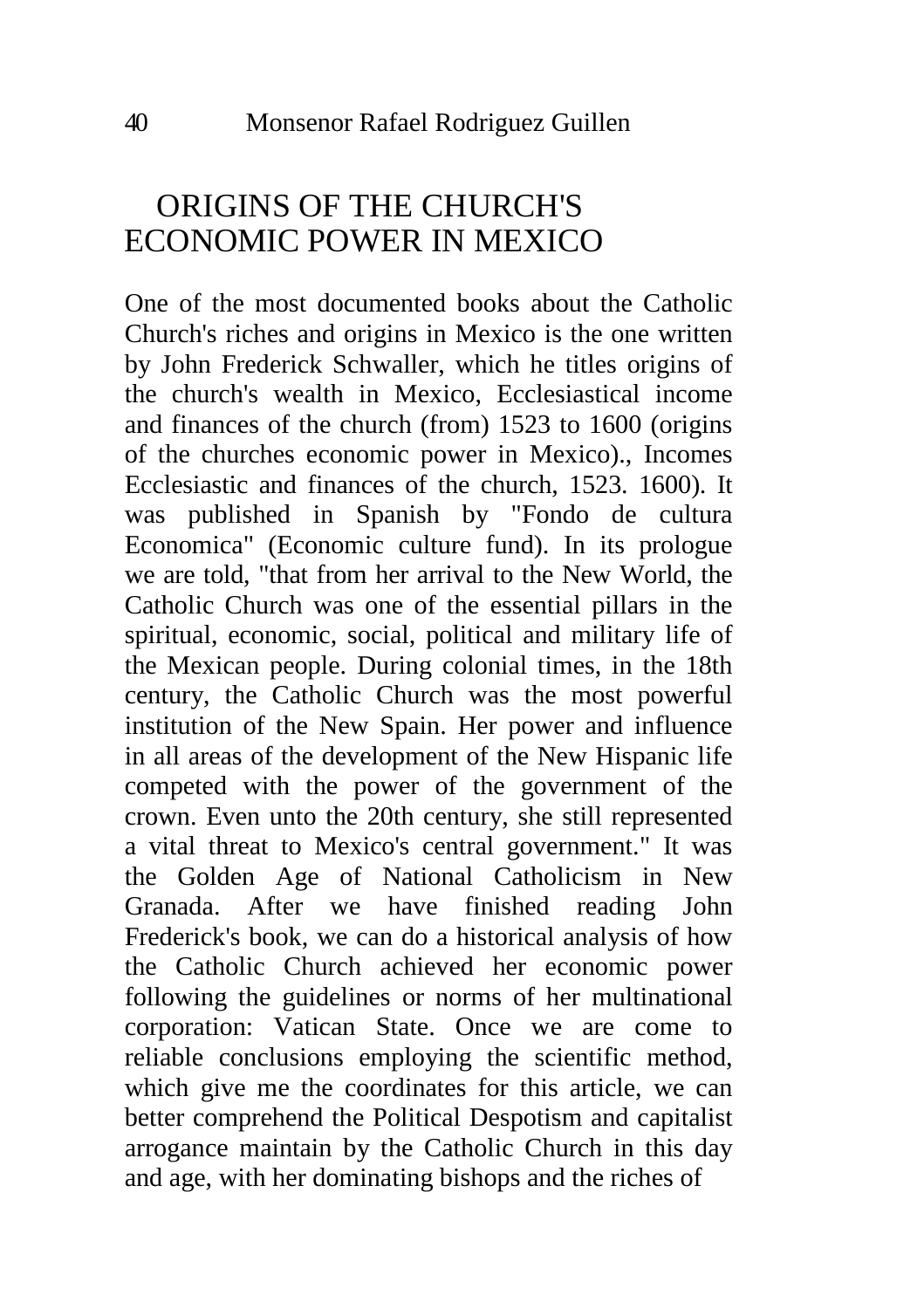her religious orders, Opus Dei, Jesuits (The Society of Jesus), Dominicans and a hundred others defying the legitimately elected democratic government. For his study the author executed an extremely careful and diligent investigation in the archives of tithes in Mexico, the divisions of the powers of the numerous religious orders, and the National Episcopal Hierarchy. Therefore he analyzes a great diversity of financial sources, fiscal regulations and historical data, which have helped me conclude that the Mexican Catholic Church, as the Spanish church or the Vatican, very well represents world capitalism, and not Christianity, whose teachings proceed from the truth church of that poor carpenter, Jesus the Christ, whose kingdom is not material or economic; but celestial and of evangelical poverty. The bases upon which the development of the Catholic Church relied are very clearly defined and described in this study, which explains the reason for the ecclesiastical power in Mexico, which unfortunately is ignored by the majority of Mexican Catholics. Let's never forget or ignored that the arrival of the Spanish missionaries, bishops, priests, and militants commissioned by the Monarchical government, representing and dedicated to the Catholic monarchy of the Vatican, both states being their Golden Age, exercised a radical change as rabid dictatorships in the New Lands, which they subdued militarily and spiritually with unspeakable crimes. The impositions make us comprehend her malignant influences, which continue to be inherited in Mexico and in the Catholic world in general: The Millennial dictatorship that still refuses to democratize and respect human rights, freedom of conscience, of expression, and of worship according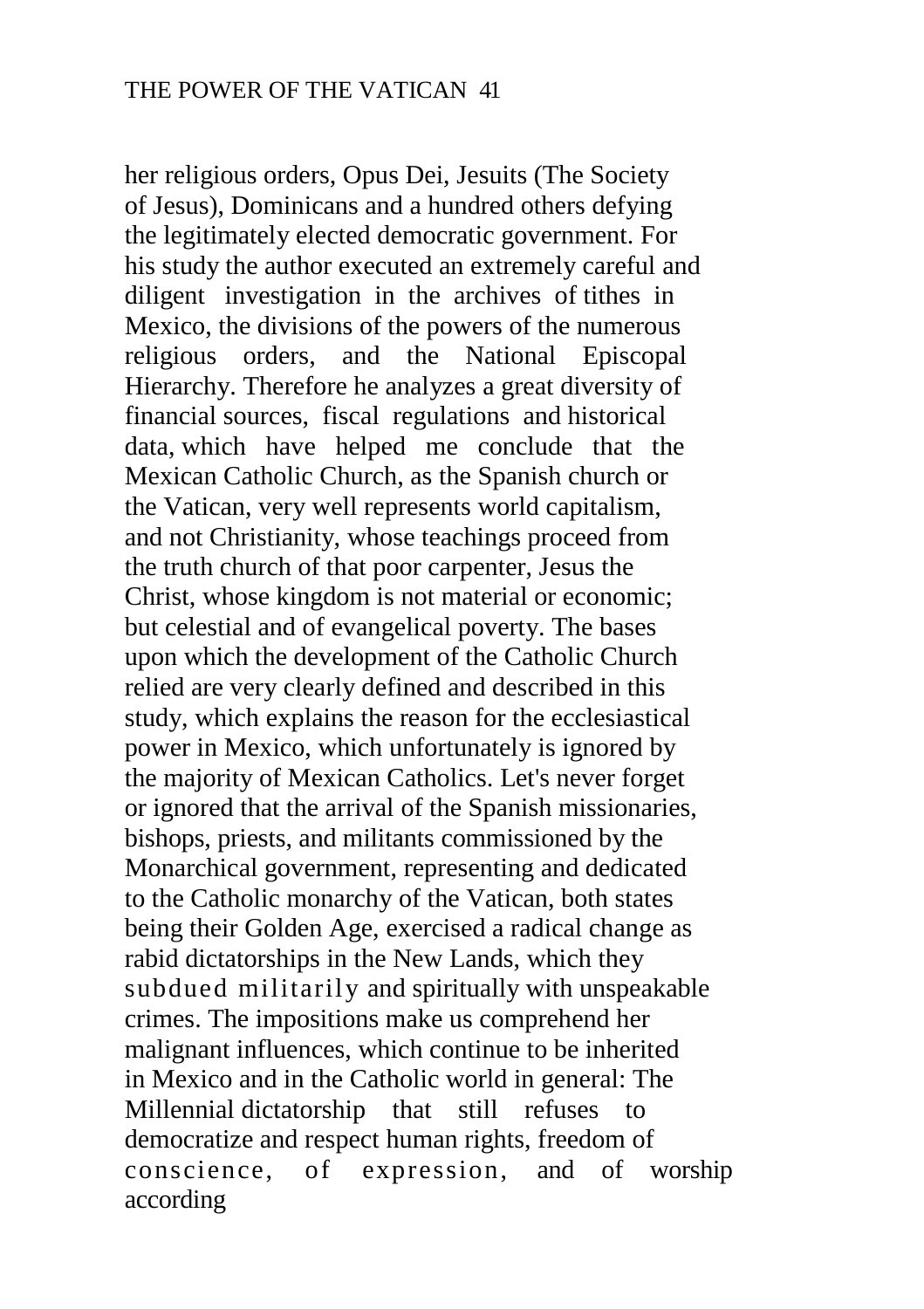to every individual's own conscience and moral. I find, as a monsignor and historian of the church, that the same arrogance and cockiness inherited from the Catholic crusaders of Spain is still maintain in Mexico unto this day. Now that I am retired and have had access to this historical reality of what Christianity really is and what Catholicism is, I plan to continue investigating and documenting myself in the United States' independent libraries of the Public Universities, as well as on the evidence found in federal libraries and historical archives, to be able to offer the Catholic peoples a new, true Catholic and Christian history based on reliable facts without censorship or Nihil Obstat, or worry about the excommunicator INDEX, which is maintained unto this day, and is responsible for the silence of thousands of writers. Who continue ignoring the truth of a Catholic Church that, using the name of Christianity deceitfully, continues to seize and accumulate earthly riches. Her bishops and hierarchies live to serve Mammon, the god of worldly gain, at the expense of the offerings made to God by the poor, faithful believer, which offerings should be divided among the poor, especially the poor, miserable natives in Mexico, who continue to be exploited by the Liberation Theology preach by the Harlot's clergy and leader's as or in the name of Christian.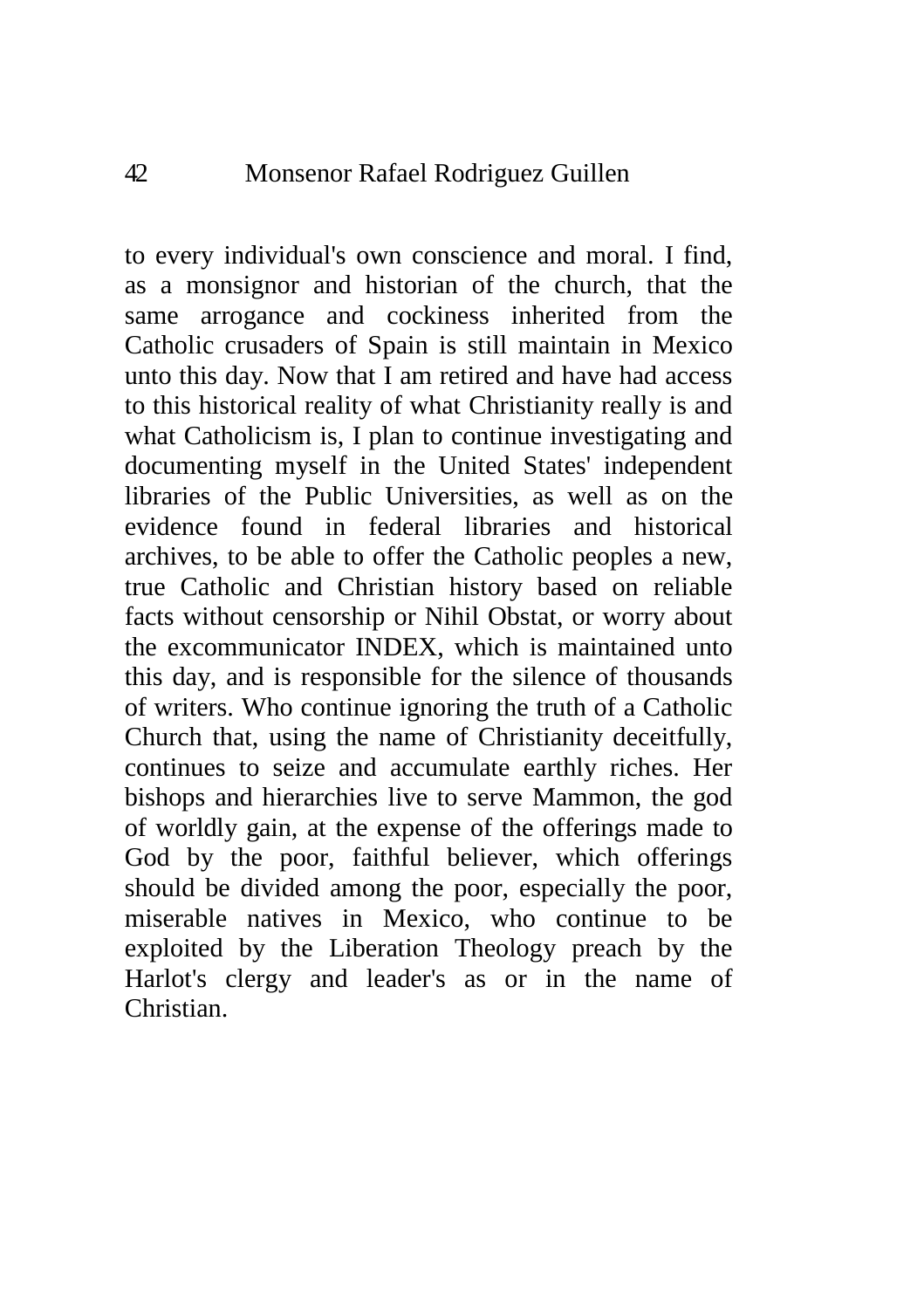#### POWER CLERICAL BUSINESS IN TIJUANA

"Third time lucky," so goes a true argument in the popular speech of the people; and after serving as a priest in Spain, Panama, Puerto Rico, Tijuana, Mexico, and San Diego, California for forty years, so it convinces me "that the only thing which really exists these Catholic [Satan] temples is a very rotund spiritual mercantilism, and that evangelical pastorals or pastoral programs are all but extant. That was when I finally understood that I was but a servant of the Vatican state's mercantilism and her qualified merchants, the Mexican bishops: A Political Party of National Catholicism.

In Tijuana, for more than a year, I was able to annotate, in the different sacerdotal charges I occupied, as a professor of philosophy in the university de la Ibero American, in the Cety's, rector of the parish Ntra.. Sra. De Guadalupe (Our Lady of Guadalupe) in the River Zone, helper in the cathedral and other parishes, whose charge's d' affaires marched off on vacations, and even a chaplain of nuns, all these things and observe firsthand the spiritual debacle and ambitious mercantilism which exists and is worked out in these institutions.

Even now that I am retired, when I visit Tijuana and its Catholic churches, I still find the Tijuana priests depositing the generous offerings of their cathedral in the bank here in San Diego every week, and purchasing their most modern goods and expensive foods in the most luxurious centers. The offerings, requests, and promises made to God, the saints and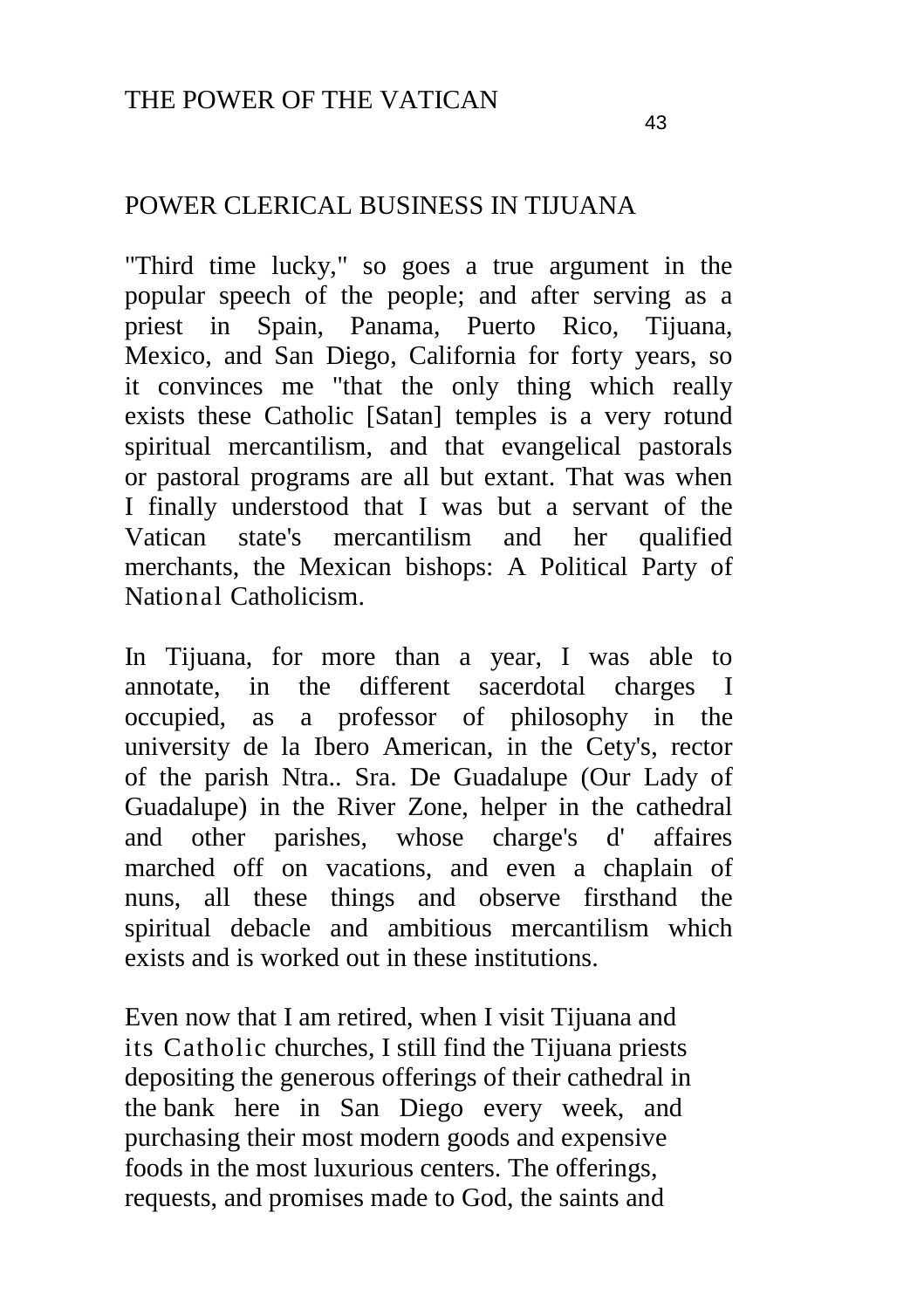the Virgin Mary by Tijuana, and the religious services they provide at exorbitant prices, debutantes, etc, are truly amazing. I myself celebrate a ceremony in a famous restaurant for a rich family, which paid me \$200, etc, etc.

The collection boxes and donation plates, the first thing we stumble into in every Catholic church, her rosary beads, medallions, devotional books, etc, etc, clearly tell us that Catholic churches are become dens of thieves and a theatrical business.

It seemed ridiculous unto me how, after celebrating Sunday masses in these Tijuana parishes, we priests would sit around counting the mountains of money and ills. A repentant parishioner even deposited an erotic Coin. A mockery!?.

The mercantilism that the Tijuana church practices in her temples, religious associations and educative institutions in such that only the rich and wealthy can defray the costs. And that's why there is still so much difference between social classes; that is to say, the middle class has all but disappeared, and all that's left is a 10% privileged class and a 90% slave class that lives in poverty, enslaved by the continuing influences of the Catholic church in our politics, economics, and education, which function according to the interests of the MULTINATIONAL DICTATORSHIP of Vatican state. My experiences in Tijuana as a monsignor and priest were so terrorizing and worrisome for my Christianity, that I had to take the option of COMING OUT OF HER (Rev. 18:4) and refusing to collaborate with so much corruption and immorality of her bishops, priests and several Catholics who reminded me of the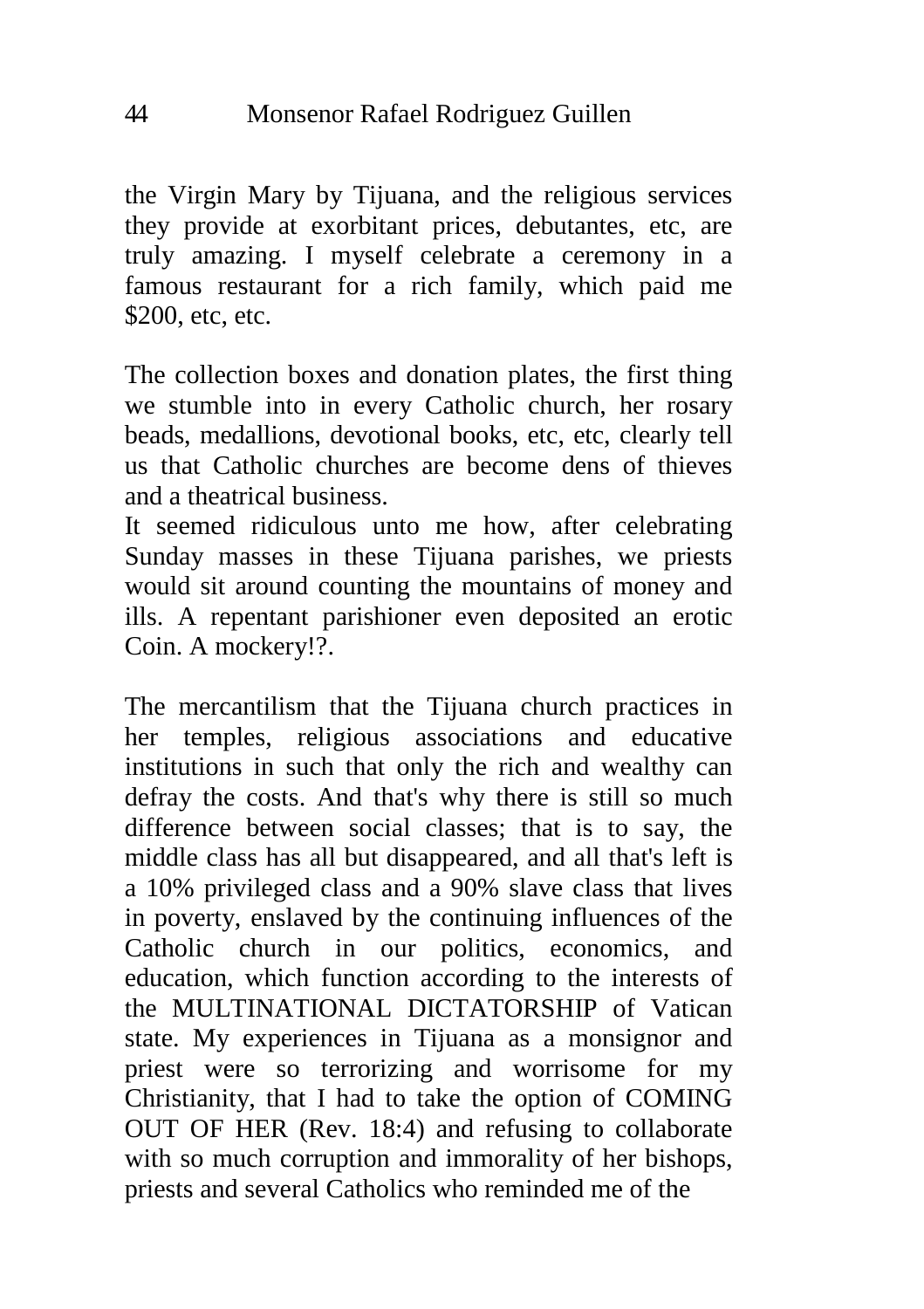Catholic Spaniards, who were Catholics only in name and could care less about the poor Christ, who signaled the way to eternal life. It gave me the impression that the Catholic church and her hierarchies in Tijuana seek not to lead souls to the Gospels, but their own selfish interests, which, as the abbot of the Guadalupana sanctuaries, are of this world devilish. Their Preaching in the name of Christ pale quickly when we find out about their riches, rosy bank accounts and dolche vitta (sweet life), which, as the capitalists they are become, they enjoy, thanks to the donations which should be distributed to the poor, miserable natives, to mitigate the poverty of so many Mexicans who still fancy that their salvation rests in the Catholic churches, which are nothing but a mercantilist business.

"Yea shall know them by their fruits" (MATTHEW 7:16) and not by their writings or words, nor by the Vatican's political interests. Why construct another new cathedral and Episcopal palace while the poor and needy without bread to eat migrate to the USA in search of work?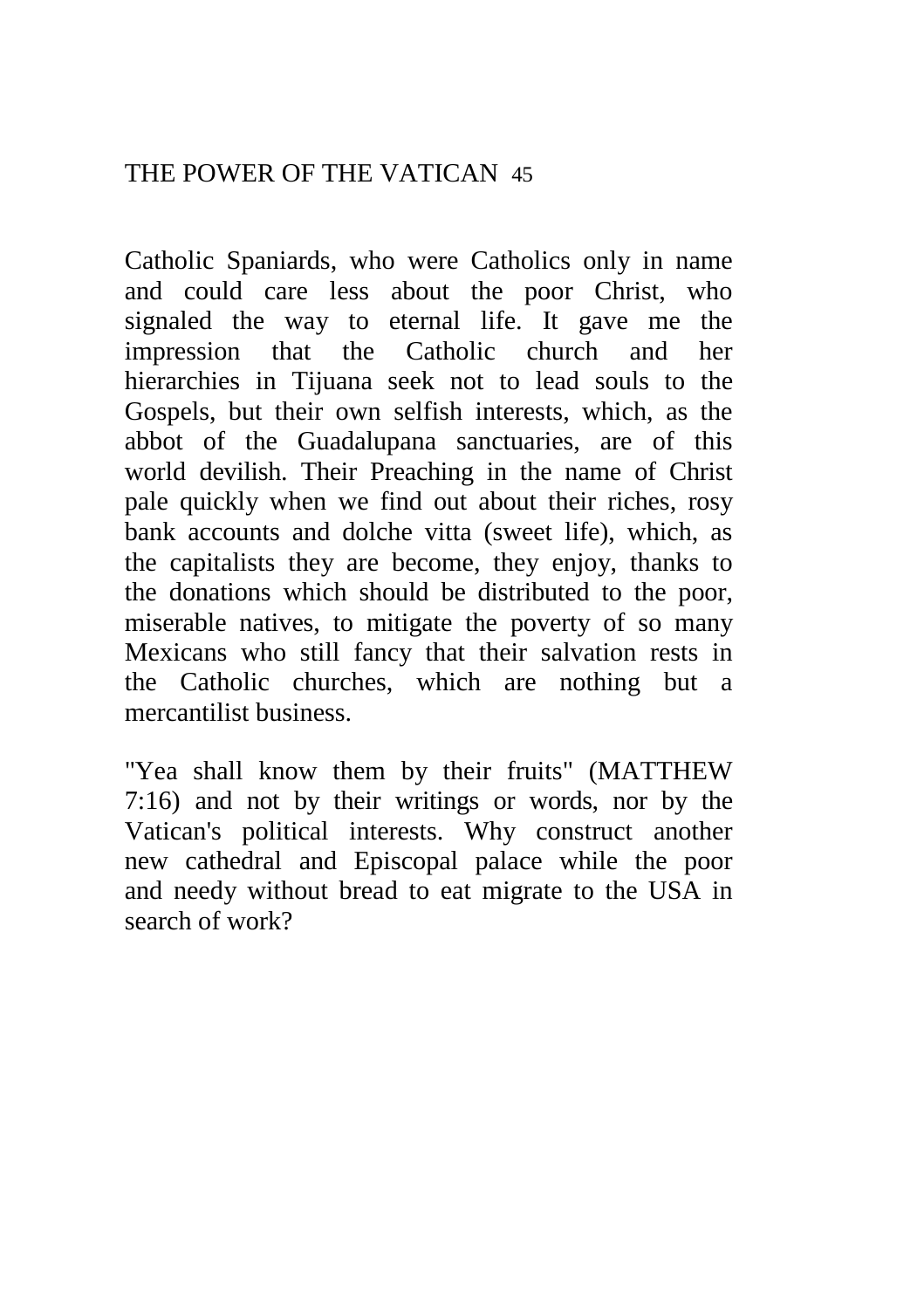#### POWER ECONOMIC MIGHT IN MEXICO

The renewed Vatican's author John Frederick Schwaler, in his book "Origins of the Church's Riches in Mexico," documents the historical process of the Catholic church's economic power, and tells us in his introduction: "That the Catholic Church is the most powerful institution, with a great advantage in the New Spain; even a rival of the government." The political, economic, and spiritual power of the Catholic Church has become a vital danger and present threat to Mexico's central government."

The process of enrichment followed by the Vatican's Catholic Church is one whereby she is taking over the riches and patrimony of whole countries: lands, buildings, investments, taxes, markets, ranches, tithes and collections, foundations, sacramental sales, international publications, monasteries of nuns and friars, the sales of indulgences, blessings, benedictions, privileges to the nobility and the rich, charters, the sale of canonization and privileges to clerics, monsignors, cardinals, bishops, archbishops, nuncios, delegates, hundreds of incumbents in all the world, etc, etc.

Even the canonization of saints and the reproductions of Marian images, medallions, prayer books, religious articles of gold and silver, liturgical vestments. Gregorian masses and pagan funerals, and the tithes which every diocese of the world is to turn over to the contribution of Saint Peter are all inexhaustible fountains of the millions of dollars which enrich the Vatican. The true history of the Catholic Church and her finances is vet to be fully known, because it has been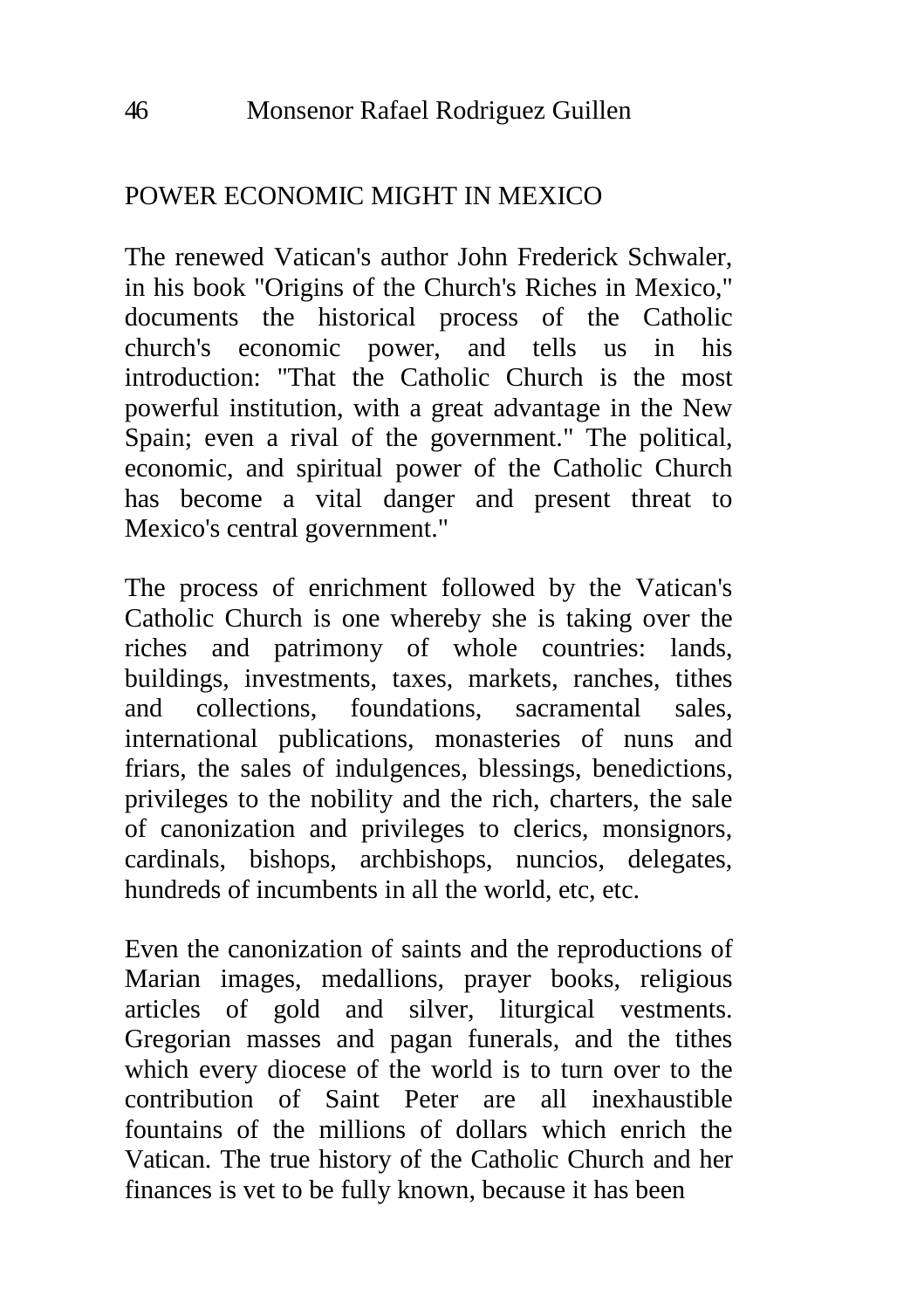jealously occulted . . .But now in the 20th century, as we approach the third millennium, it is high time for historians, now permitted to glimpse her secret archives (although only partially), to start consulting cardinals and bishops for some facts and explanations concerning the administration of the catholic churches' dealings and over all for audits of the Vatican and Catholic Church's international financial organisms, which would demand of them a clear responsibility to society.

We already know that they have been falsifying the facts about their finances and bank accounts . . . not only of their banks but also of their currencies internationally. Schwaller very well points out "that the historians who have written about the church of the end of the eighteenth century and beginning of the nineteenth have considered the Vatican's long process of development... and that we are come to the twenty century recognizing that her economic power is such that if the governments don't know how to act quickly and allow this development to keep growing, she will eventually seize all the political powers and riches of the national patrimony. The financial success of the Vatican throughout history is due to various factors, and different methods have been used in every nation. Spanish America inherited the Vatican's National Catholicism and the Spanish empire's, which imposed their tithes, took over gold and silver mines, enslaved the natives, who were forced to erect her cathedrals, churches and estates, and organized a new social class of Caciques (Sheriff) and rich Creoles, who were named Spanish inquisitors, bishops and friars of the native culture.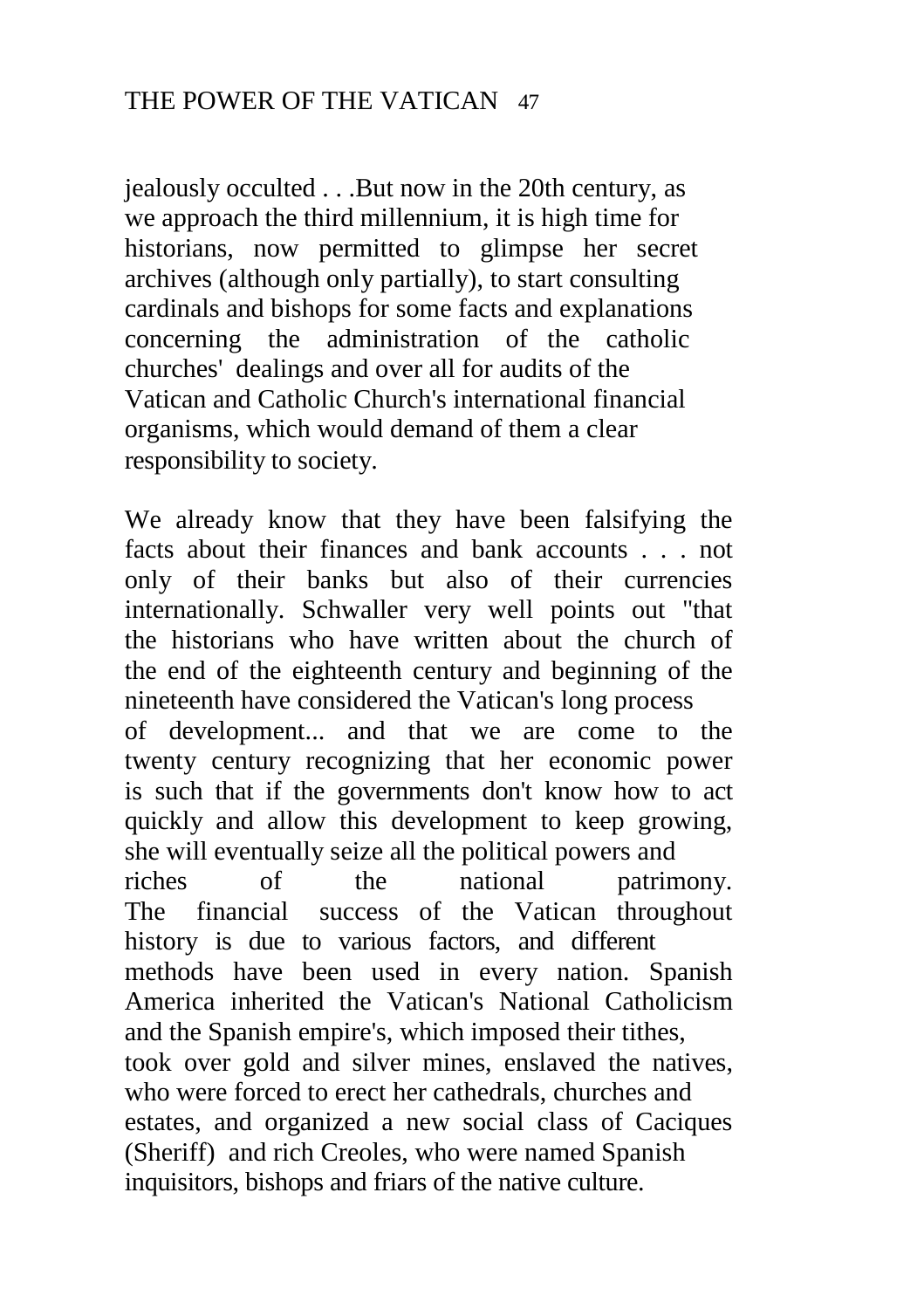This is what has made the Vatican so rich, which has not only seized the material riches of all nations conquered in the name of her pseudo Christianity, but has also done that which is worse - she has robbed therm of their individual consciences and spiritual element, which is much harder to extirpate, and programmed Catholics with such fanaticism that they even think that the Vatican and her Catholic Churches are poor and in need of believers' money. Various factors, which I will analyze in this study, have collaborated to enrich the Vatican. As a monsignor and priest and historian, I have been documenting myself not only on my living experiences in different dioceses but above all on the reliable sources of Christian historians: and not on Catholic writers, who only represent the very same old falsities over and over though in different ways some] for centuries and have kept us in the blind concerning the most important chapter of all THE VATICAN'S FINANCES. Which shows us that this Catholic Church didn't, doesn't and never will represent the Holy Church of Christ on earth, whose kingdom is spiritual, from heaven.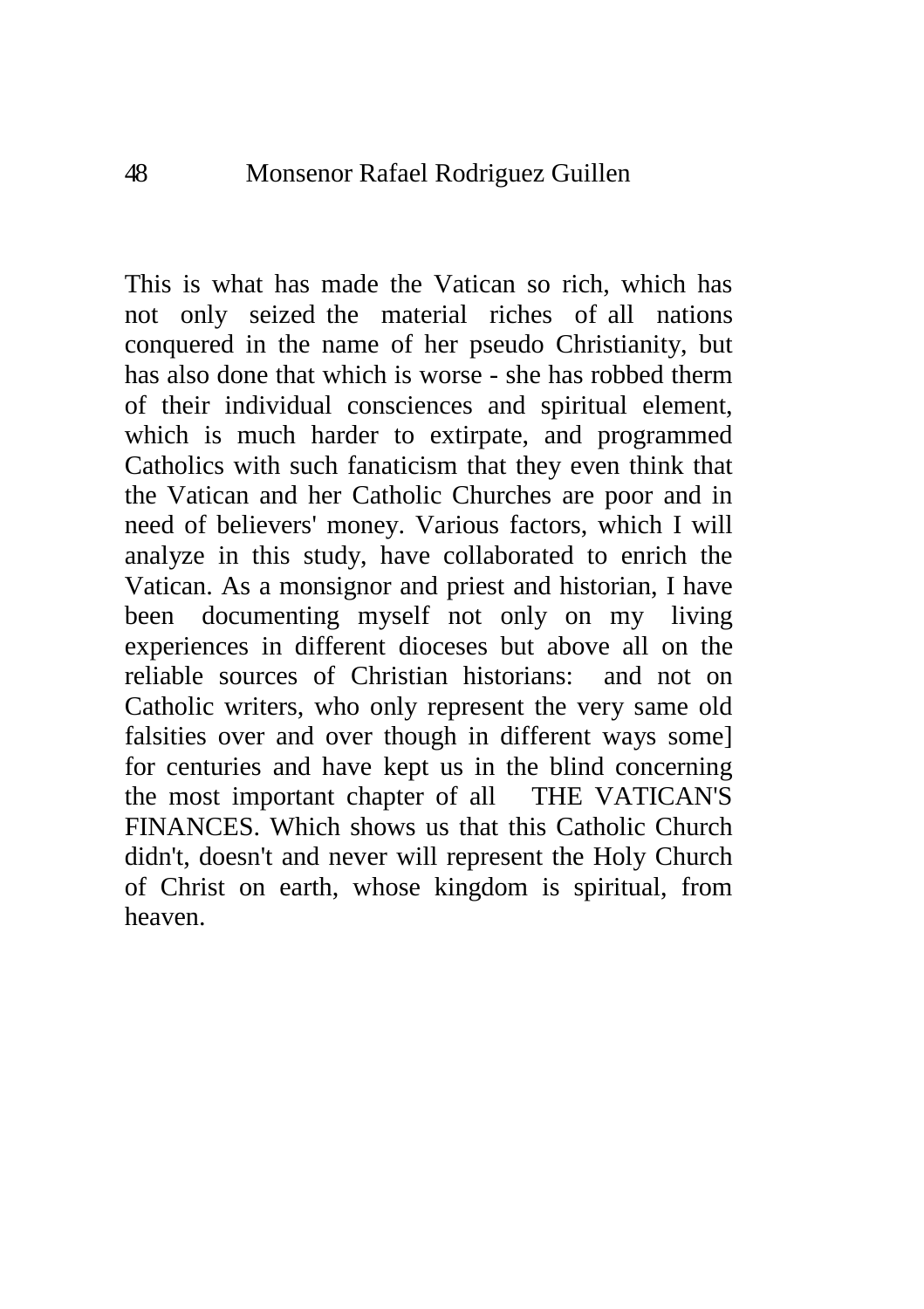#### ECONOMICAL POWER WITH THE CATHOLIC CATECHISM

The New Catholic Catechism of the Catholic Church is "A sure norm for the teaching of the faith," thus the present pope defines it in the millions of editions of his "best seller," which hath inundated the world, and whose copyrights are owned and controlled exclusively by the Vatican's Editorial Bookstore Editrice, one of the Vatican's biggest moneymakers, seeing it has the exclusivity and royalties on the thousands of book titles corrupting the world. You yourself can do an inventory in any Catholic library, bookstore, or business as this servant did and you will note the multimillionaire sales business that the Vatican has in all the world. Some 75% of religious books in all libraries are written by Jesuits, Dominicans, Pauline, Clerics of the religious orders, and Claretians. The edition which I consult is published in the United Sates, where there is an accord between the Catholic conference, Inc., who are the only official agents of Bookstore Editrice Vaticana and International Publishing House Bantan Doubleday Dell Publishing Group Inc., for the price of \$9 paperback and \$30 luxury back. You can add the figures yourself and reach your own conclusions on how the Vatican increases her finances with the Publications business. The actual pope alone, who lords over the Catholic world with an iron fist, has written 20 books, 21 decrees, and 6 encyclicals, which occupy all the libraries of the world, as well as 34 biographies of so political and charismatic a polish pope, who with his trips has sowed all this literature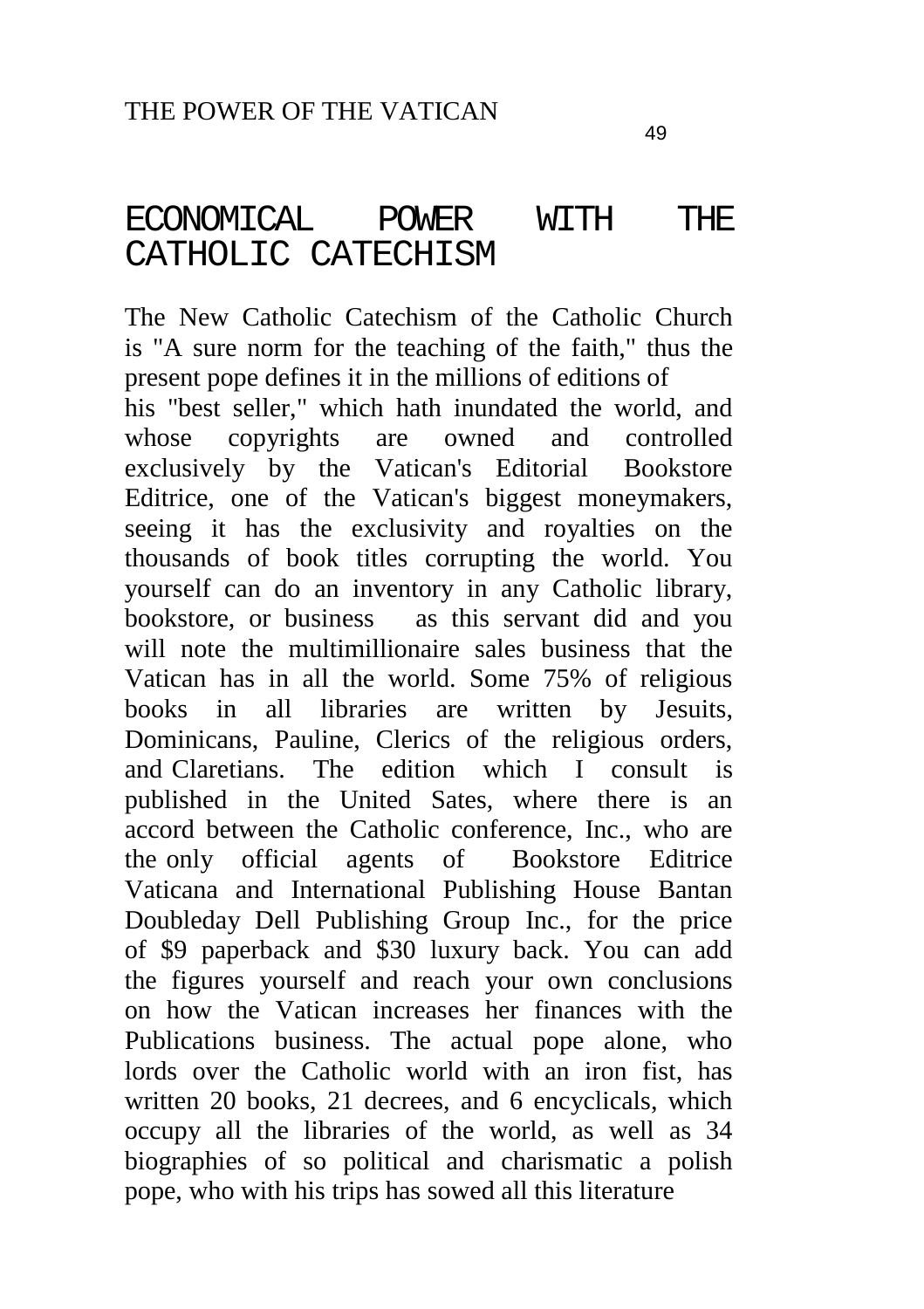all over the world, which has lined his pockets with millions and enriches the Polish Church, and his luxurious voyages in private plane. This new Catechism of the Catholic Church is a resume of what the Catholic should believe and practice if he really wants to call himself a member of the Catholic Church.

Nowhere does it claim to be a Christian Catechism. This is how we can identify the differences between the Vatican and her National Catholicism, a Pragmatic Political Sect, and the true church of Jesus Christ, an apolitical Christian organism without economic interests and less mercantilist, as the Vatican is with her multinational publications. In the Catechism there appears the most diabolical mixture and teachings which could ever be published, applying the biblical texts according to her interests and interpolating them shrewdly through her Catholic theologians Several dogmatic principles and canons, of which we have all been victims from an early age, are inculcated in Catholics. The Catholic Catechism has supplanted the mind of God in the INSPIRED HOLY SCRIPTURES For the encyclicals and teachings of the Vatican, the MOTHER OF WITCHCRAFT. Thus has she influenced the consciences of Catholics for centuries, whom she has fanaticized with creeds, masses, sacraments, and unbiblical traditions. A Mercantilist Political Church imposing some invented commandments on her faithful but simple flock so they pay tithes and first fruits, which historically demonstrates why the Vatican's Patrimony and riches have increase beyond our wildest dreams. The famous historian Frederick Schwaler, in his book "origenes de la Riqueza de la Iglesia in Mexico" (The origins of the church's wealth in Mexico) documents the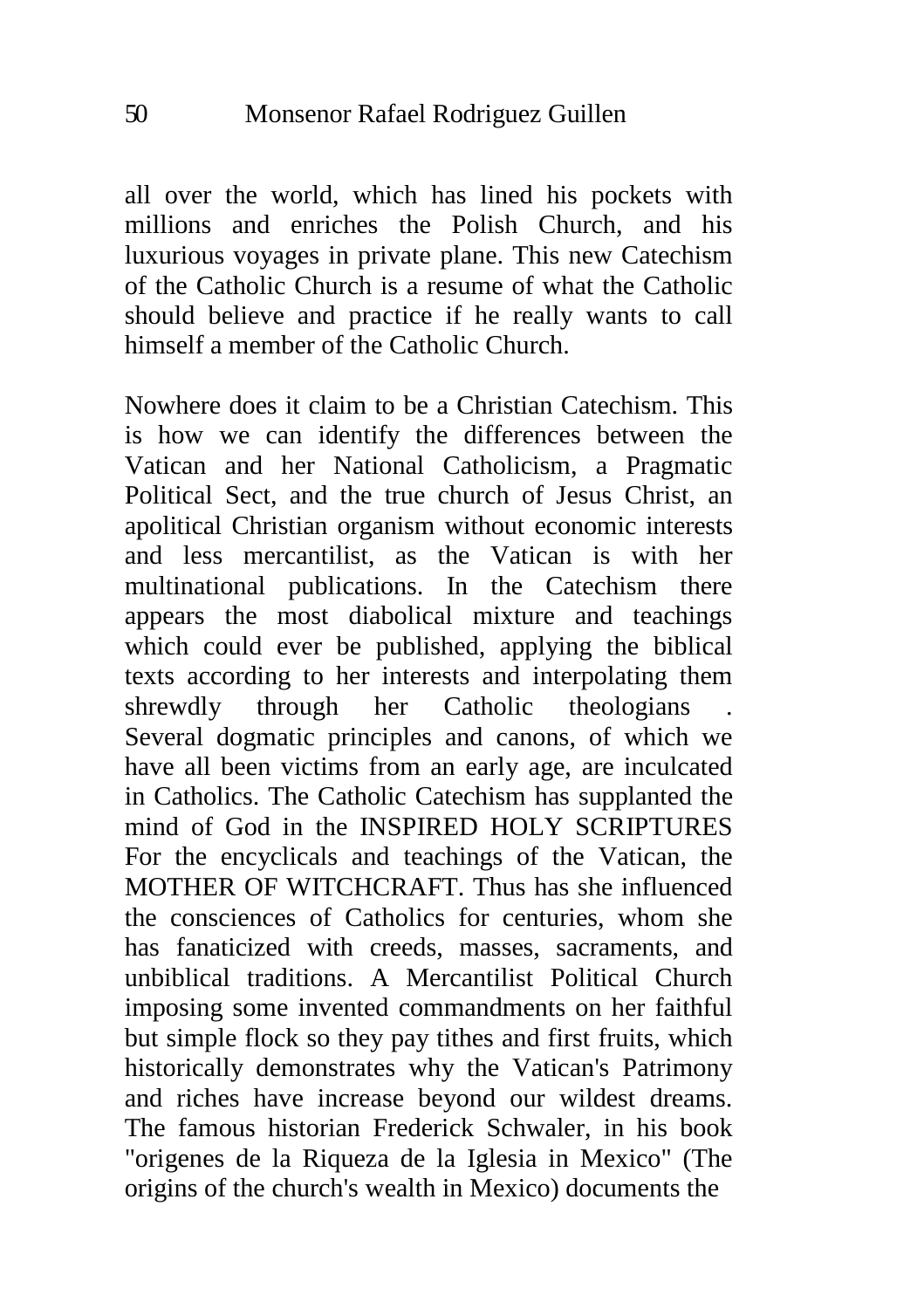huge inflow of income from tithes and agricultural first fruits administered by the dioceses of Mexico, which follow the norms and/or rules of the universal Catholic Church. And as other financial studies, Schwaler inserts a biography also at the end so that you can get to know the reality of a church that showeth herself to be poor, when the truth is that she is the richest international enterprise on planet earth, bar none. It's very interesting to note that after the first edition of the New Catechism was published in Italy, it sold out within just a matter of days, and multiple editions have been made afterward.

The reason was because Italians were shocked to find out that their church had been involved in defalcating Bank Ambrosiano and caught stealing, with God's Bankers being tried by Civil Courts. As the Spanish upon the ratification of their constitution in the new democracies, which give them liberty of expression and conscience and human rights, which Rome never respected, the Italian people couldn't believe that they were serving a church which was exploiting them shamelessly since the concordats with Mussolini and Franco, Political and economic alliances which helped engross the Vatican's coffers with the income taxes levied against the poor people.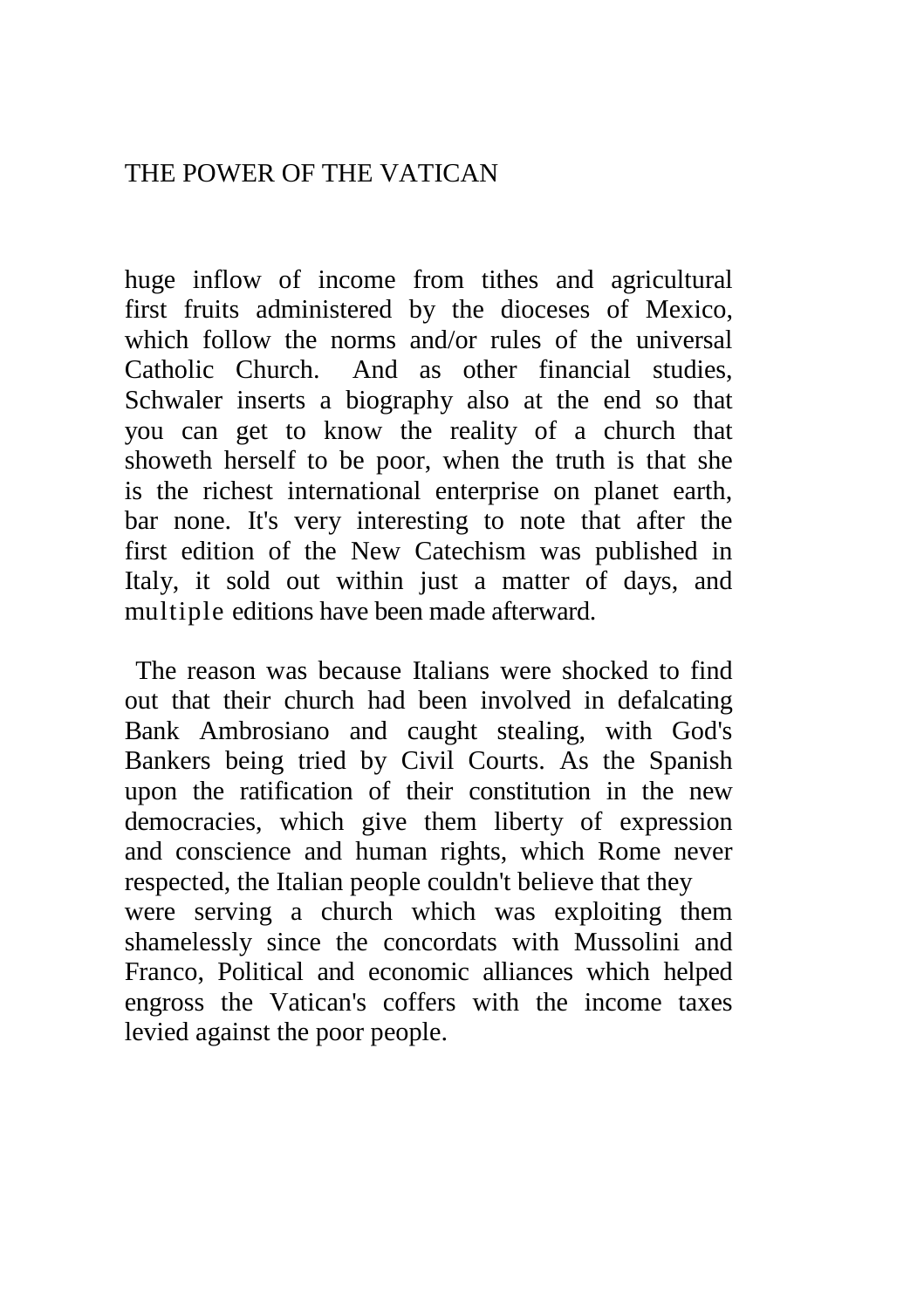### THE NEW CATECHISM: A FOUNTAIN OF INCOME

All of us Catholics have been instructed with Catechisms of very high acquisitive value issued by the Vatican, and not in harmony with gospels. We are to learn and memorize an innumerable amount of definitions of the councils, Encyclicals, synods of every diocese, etc. (Everything but the bible, it seems) I remember that even to help in the Mass I was forced to learn it in Latin before I was selected to be an alter boy or acolyte. I shall remember the Catechism of Ripalda with certain sympathy, because we thought we were learning Christianity, when in reality it's just a most talented market wherein even the salvation of our soul is commercialized: and to say nothing of the money they exact of us. The catholic Christ is only (a) business commodity, valued according to invented miracles. Pius X's Roman Catechism and the multiple Catechisms written since the Roman Catholic Church first deviated from true Christianity has been the main cause of the ignorance and apostasies of Roman Catholic Church and her followers. It has separated the Catholic Church from the genuine Christian Church and her tenets, because it has become a Vader me cum, that is to say, the god of the consciences and faith of Catholics. As a Monsignor and Christian Doctor, I find that the Catechisms are what best represent and/or define the catholic Church's beliefs and organization, and give Christian historians the coordinates to prove her separation and theological, hermeneutical, patristic, and moral apostasies to which she is come in the 20th century. But all she sees is that all these catechisms have generated countless riches for her. After the second Vatican council, the New Catechism promoted by Pope John Paul II himself (also known as the Polish Pope who has cause the most damage to Christianity. The Antichrist, as even many agree) has reunited all this is essentially Catholicism in more than a thousand pages. We can analyze in every chapter and prove that in no way can the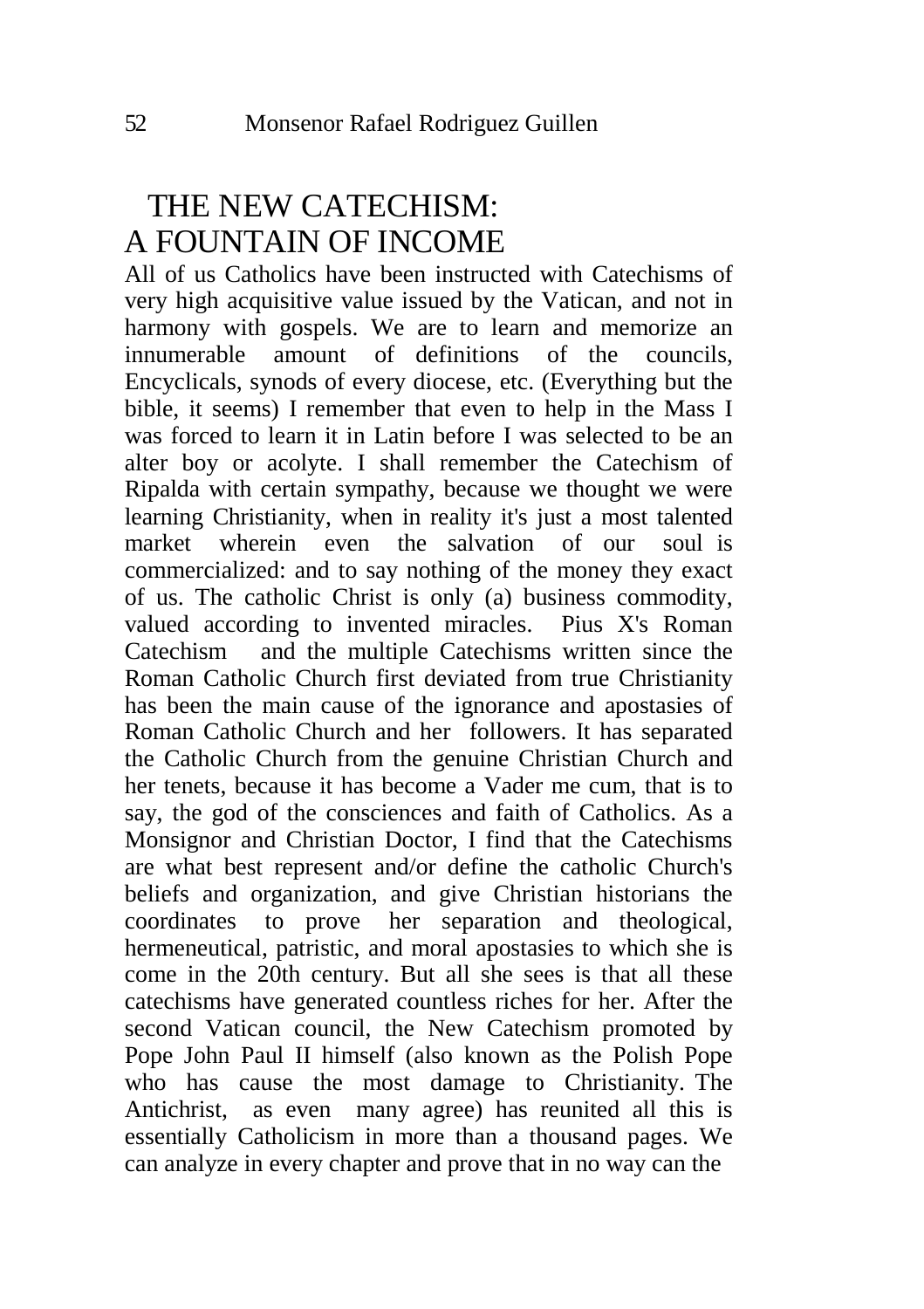Catholic Church be the representative of the authentic and true genuine Christianity founded by Jesus Christ [on himself] on earth. Her deviations are of such magnitude that, if she is not renovated and restored to her very foundations very soon, that Babylonian Empire will be

punished and cast down by the Immaculate Lamb for her sins, which have reached into heaven (Rev. 17:16-17; 18:2-

24) The New Roman Catechism, a best seller, and the most sold book internationally, is an inexhaustible fountain of income, published by Editorial of the Vatican Money is always needed to raise the already generous salaries of the Roman Curia. This Catechism is, as John Paul II himself says, A sure horn for teaching the (Catholic) faith effectively the Catholic faith, which has very little to do with the true Christian faith, even though she insists on proving the opposite. We are trying to amend so much biblical, theological, patristic, and moral corruption's, a story which still appears in the New Catholic Catechism. The lord will allow me to clear up these deviations, as well as the nefarious canons and anti biblical dogmatism of the second Vatican council, also promoted by this Polish Pope, who during his long reign has undermined and converted

the few remaining Christian foundations we had left into a new, more satanic Catholic Church. He is destroying the very foundations of the church, and we contemplate some

new, secularized bishops and priests, Marxist Liberation theology theologians, and established Merchants preaching a pseudo Christianity and saying by their works, "Do as I say, not as I do."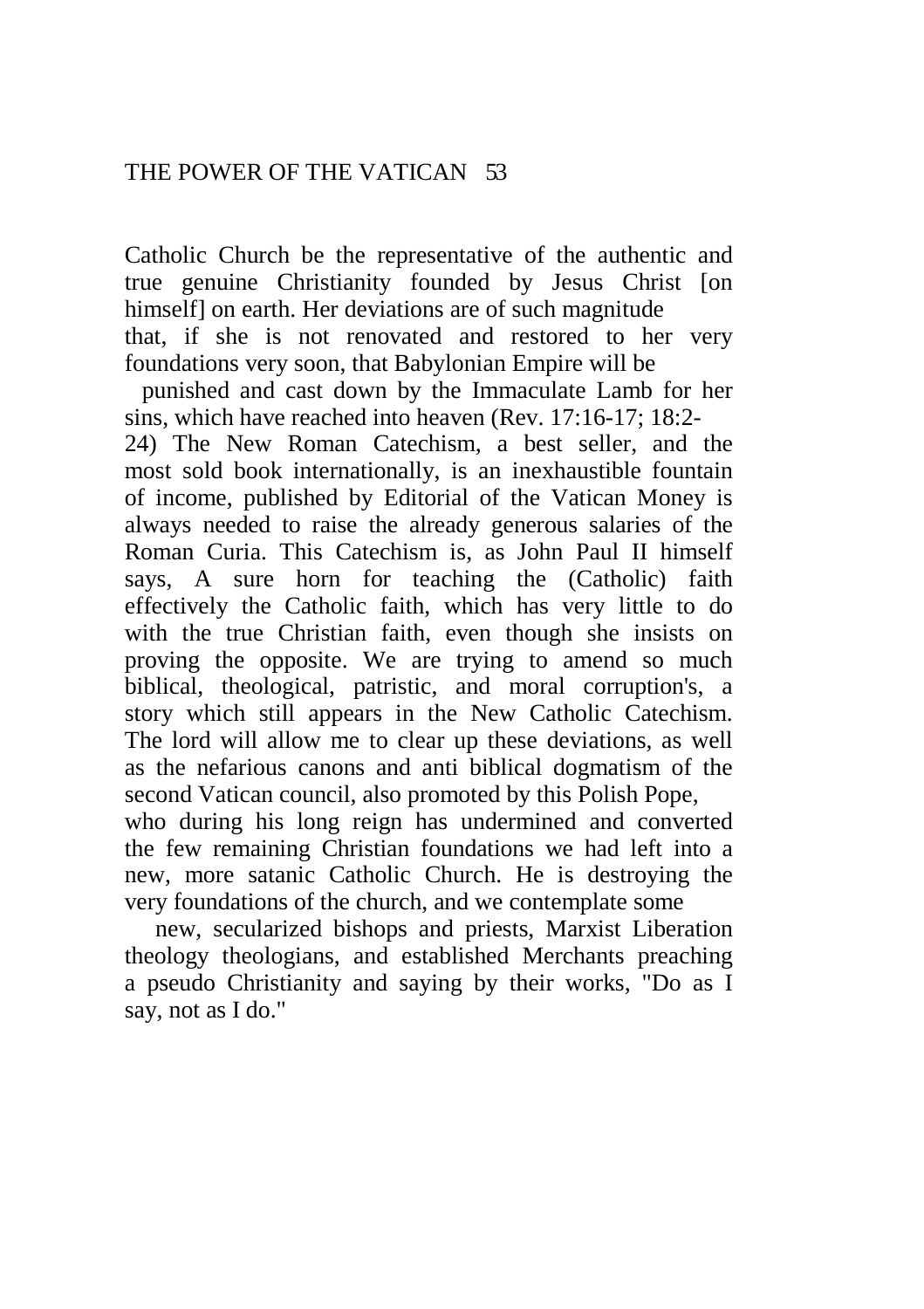#### ECONOMICAL AND POLITICAL POWER IN THE EDUCATION: "A GOLD MINE"

The second biggest area of income coming into the Vatican's coffers, after the sale of sacraments, are universities, secondary (Junior High) schools, High schools, elementary schools, colleges, Parish schools, private schools, and seminaries, which every Catholic diocese in the world possesses, and which are to send their contributions of Peter to the Vatican. This subject, unknown to most Catholics, has been hatched and structured with so much scheming and planning during the centuries, that there exists not a multinational enterprise which can be compared to it. From the Middle Ages, during which convents and their monks and nuns were almost exclusively the centers of learning and functional illiteracy, only the Catholic religion, changed into an amalgamation of esoterically beliefs, which are maintained unto this date, enjoyed the privilege of running schools and teaching her dogmatic biblical and theological aberrations, imposing upon her students the greatest burdens, and forcing even commercial farmers, landowners and fiefs to pay excessive tithes there for. To go over the history of the occidental culture of the middle ages from the 9th to 14th centuries, and its monastic and parochial schools and famous universities, governed by friars commissioned by the Vatican, and existing in every nation of Europe, is to convince oneself of the awesome riches which the Vatican's Catholicism received from her taxes levied upon the education of millions of students, who did not have any other institutions where in to get an education. In spite of wanting to separate church and religion from public education, and constitutionally establishing the secularization of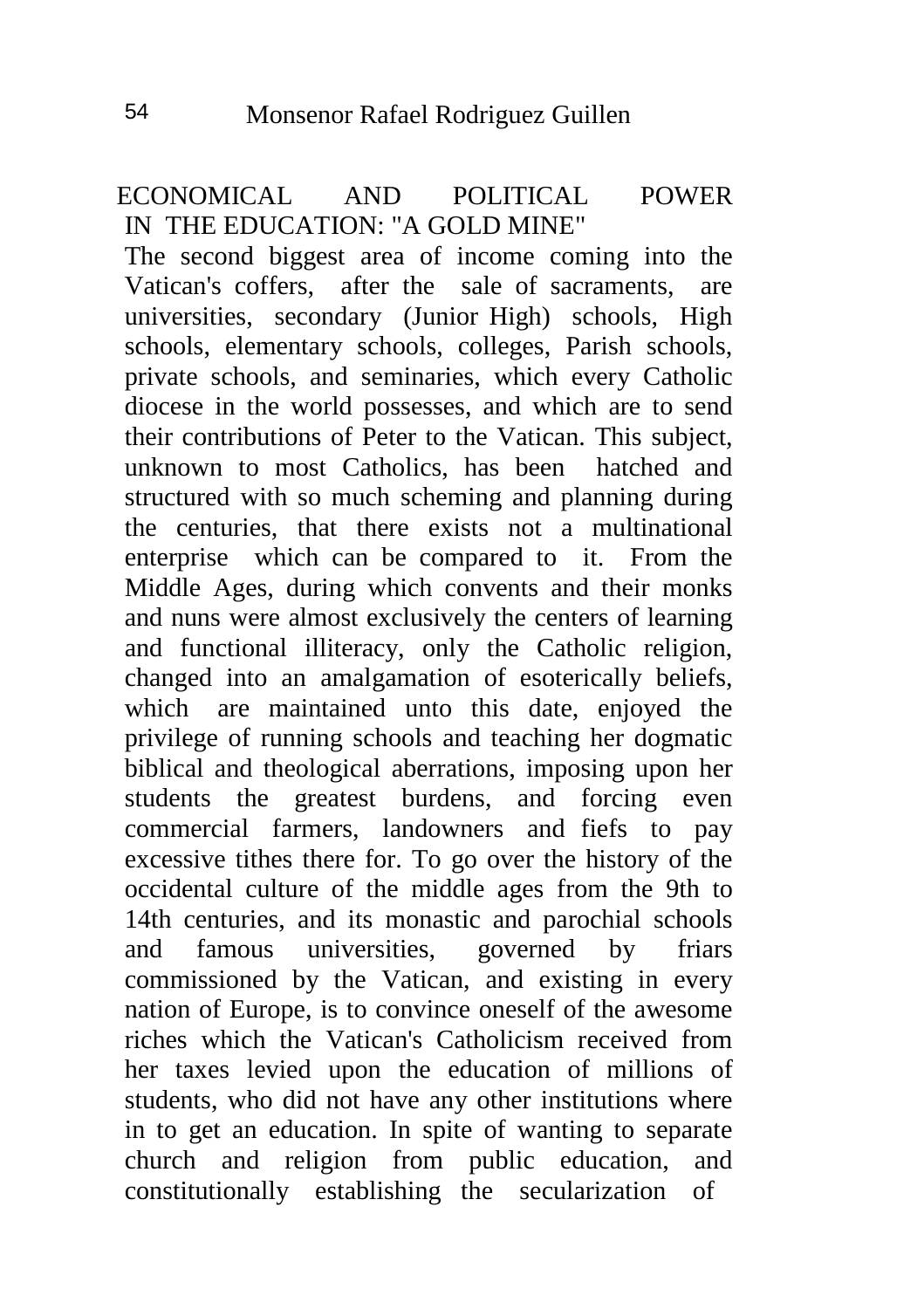education in the new democracies, we are still seeing that it's not being fulfilled and that Catholic schools and all kinds of educational or teaching institutions of religious affinity continue to be opened for the maintenance of thousands of nuns and friars, who have neither graduated nor have a teacher's certificate, and who impose (Catholic) laws and live as capitalists at the cost of education; which by law should be free. Why? Answers the Vatican: "A Mighty Gentleman (or knight) is Don Money." The Contribution of Saint Peter (or assigned quota), which she receives from all of these educational institutions and schools, keep her coffers overflowing. You yourself can investigate in your own city or small town the every kind of schools run by priests, friars, nuns, and the thousands of religious orders, which not only canonize new fancied Saints but also even invent new pedagogically unsound educational systems. From my sacerdotal ordination in 1952 in Spain until my retirement in California in 1997, according to how I was taught, I gave preference to the education of my parishes from a private teacher of Latin and logic in Andalucian small town parishes, to a director of institutes, teachers, professors, head of university institute, not only in the Catholic Church but also of Protestant Institutions in different nations, including now in San Diego, California, I have been able to assemble materials of my living experiences in these centers, for which cause I have been preparing with my doctorate in the education field and textbooks to teach alumni and future teachers the "tricks" of the trade. So much falsity and deception in the name of Christ! The Vatican's banks, which function in all Catholic dioceses, and educational institutions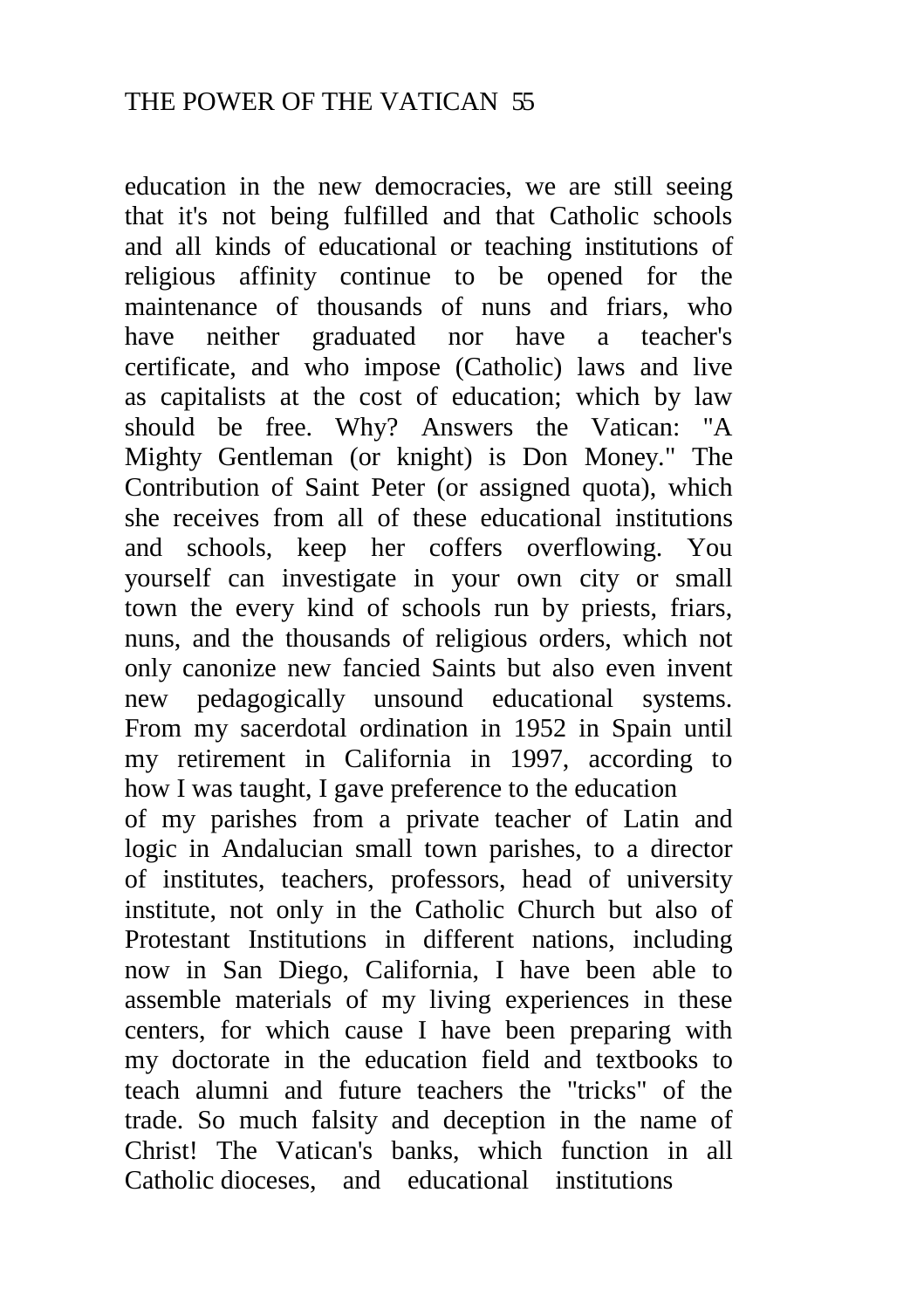administered by her religious orders (millions of them) are to send their monthly quotas and bank statements to the diocesan office of education and culture every year, whose inventory of expenses and income is jealously inspected by the Vatican. And Woe unto him who forgets to turn in the usufruct of his earnings! He will be removed from his charge. The most curious thing about all these Catholic-religious MASTERS, despite their vows of poverty, is that if you look into their bank accounts and properties, you will comprehend the great lie of the poverty which they preach, and above all see the pagan dolche Vitta that they enjoy at the expense of Christianity.

From the Pontifical Gregorian Universities, in Rome, direct dependant of the Vatican, to the thousands of Pontifical Universities of the Jesuits, Opus Dei, Claretians, Dominicans, etc, etc. (I have also another Doctorate in Philosophy and Letters by the University Pontificia of Comillas in Madrid) I have been able to grasp , together with my religious teachers, and being a Monsignor and Doctor myself, and having been a personal witness of the Vatican's concordats with fascist dictatorships, how she hath enriched herself, even off of the National Budgets, with the millions of assignments and buildings which the state has donated to the Vatican generously. You yourself can do the adding and calculating. My living experiences in the educational field were a whole life as an economist and financial administrator.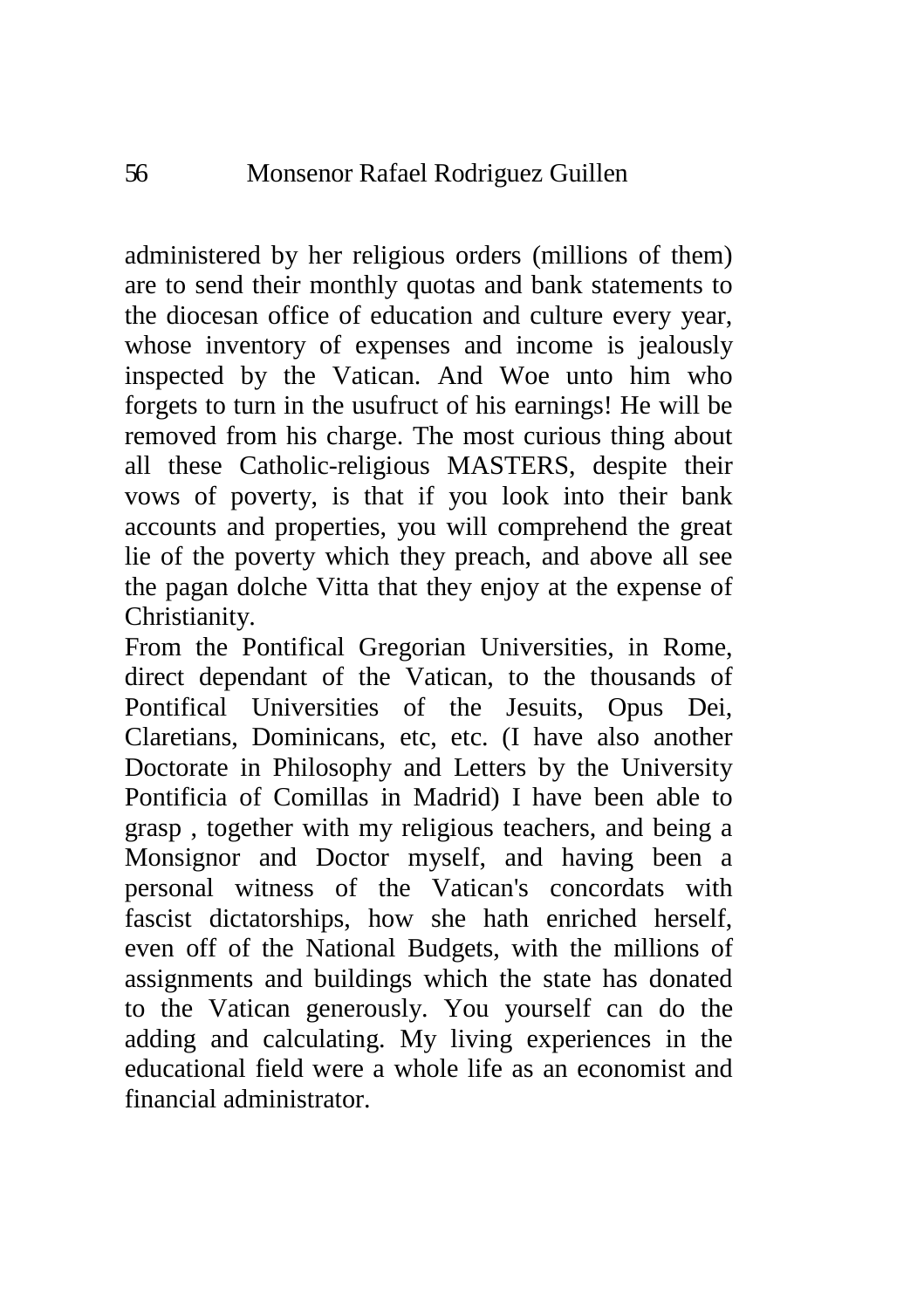### PAPAL NUNCIOS: POWERED ADMINISTRATORS

The Vatican's Apostolic (papal) Nuncios in every nation, whether Catholic or non-Catholic, are the agents responsible for carrying out the Vatican's orders. They represent her political interests and are the last word to be carried out with regards to the finances of every diocese. Every archbishop, bishop, and hierarphy except a few independent cardinals are to give an account every year of their income, businesses and investments, and of the financial state of every diocese and religious order under their authority. Their orders and recommendations in the Episcopal conferences or religious assemblies in regards to their budgets or investments are to be scrupulously stipulated and carried out. And when any bishop slips or does not want to contribute to the contribution of Saint Peter, that is to say, to the Vatican's coffers, or doesn't recognize it as a papal mandate, he 's removed as many a bishop still around, are named Prelatus Nullius,( Self Tittle) that is to say, bishops but without a diocese to administer. It's only natural that the Vatican's coffers should be drained by the millions of dollars invested in her budgets for the Nuncios salaries and their palaces and personal house servants nuns or friars who, with their vows of poverty, and carefully chosen, serve them as maids and servants without social rights. I have studied the life of the Papal Nuncio of Panama firsthand, in whose palace we met and by whom I was well attended for my missionary labor with the Indian Guaymies. That's why I was named a Monsignor and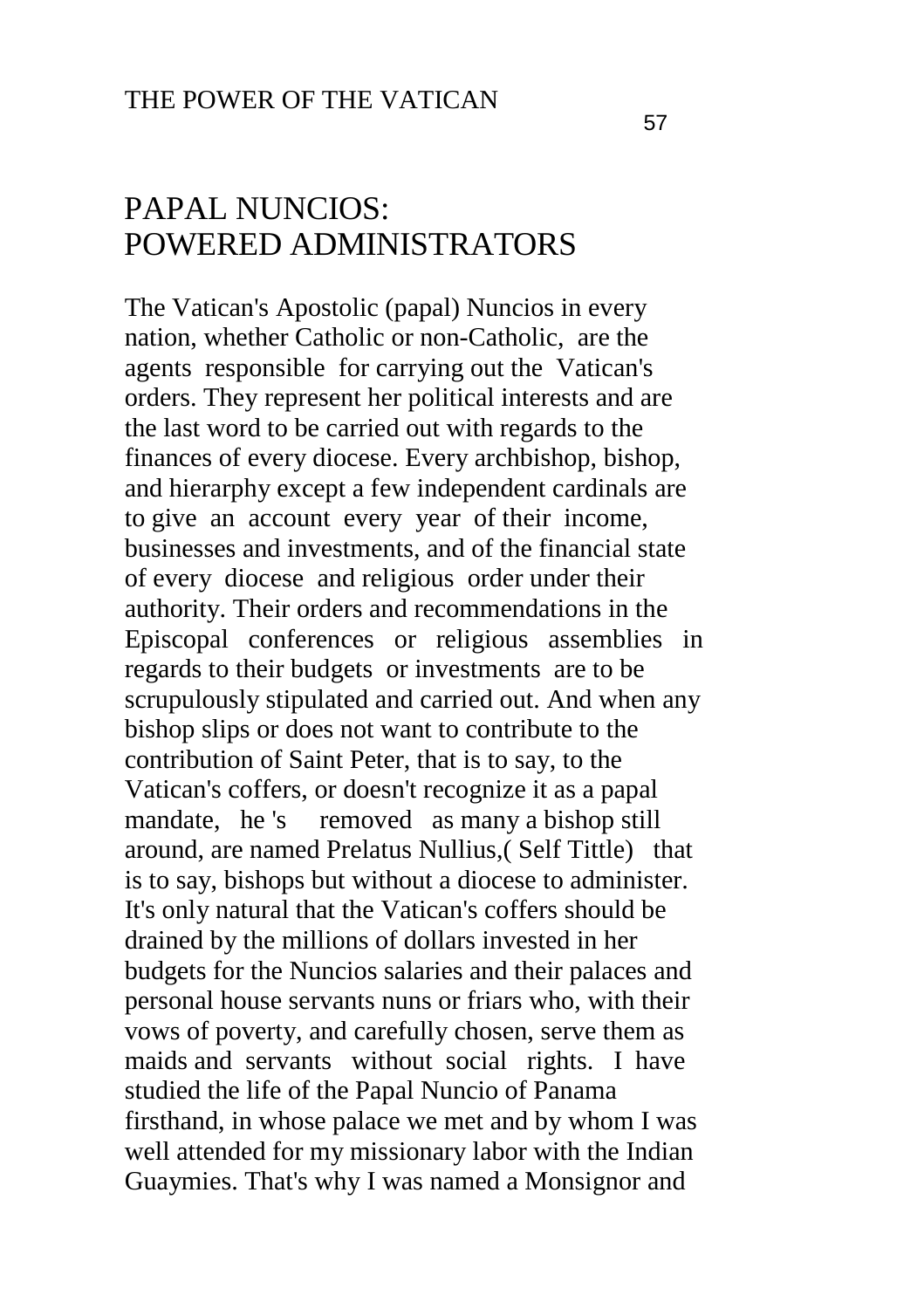proposed to the Holy See.

The Nuncios are the ones who make recommendations to the Vatican, and promote the appointments of bishops, cardinals and archbishops. No appointment of the Vatican in any nation can be carried out without the prior approval of the Papal Nuncio. That's why the candidate ought to have contributed generously to the Vatican's treasury and coffers, and to her political interests and consignments. "Papal" Nuncios (there is nothing apostolic about them: very few, that is, only four I know of, of the thousands existing, have been canonized) are but crooked Merchants carrying out the Mother of Abominations' orders, most of them, anyway. My living experiences with them in Spain, Panama, New York, Puerto Rico, and now in Mexico with its New Nuncio, compatriot Just Mullor, have shown me that they are the same sinister personages who pass themselves off as ambassadors of peace and Christianity, when they are all the contrary. They brag about representing a billion Catholics, when their statistics are all phony; seeing that most Catholics are only Christians in name and by baby sprinkling, and paying their simonies quotas for the traditional religious services they receive.

The Papal Nuncios are all commissioned to transform democracies into [Catholic] dictatorships, whereof I was a personal witness in Seville, Spain, with the arrival of the New Nuncio, and where I exercised my charge as an economist and parson in the biggest parish of San Julian. What I witnessed there (the Vatican toppling of the democratic republic, and the Nazi-fascist columns and armaments, bought and paid for by the Vatican money, entering to subdue the people) is the very same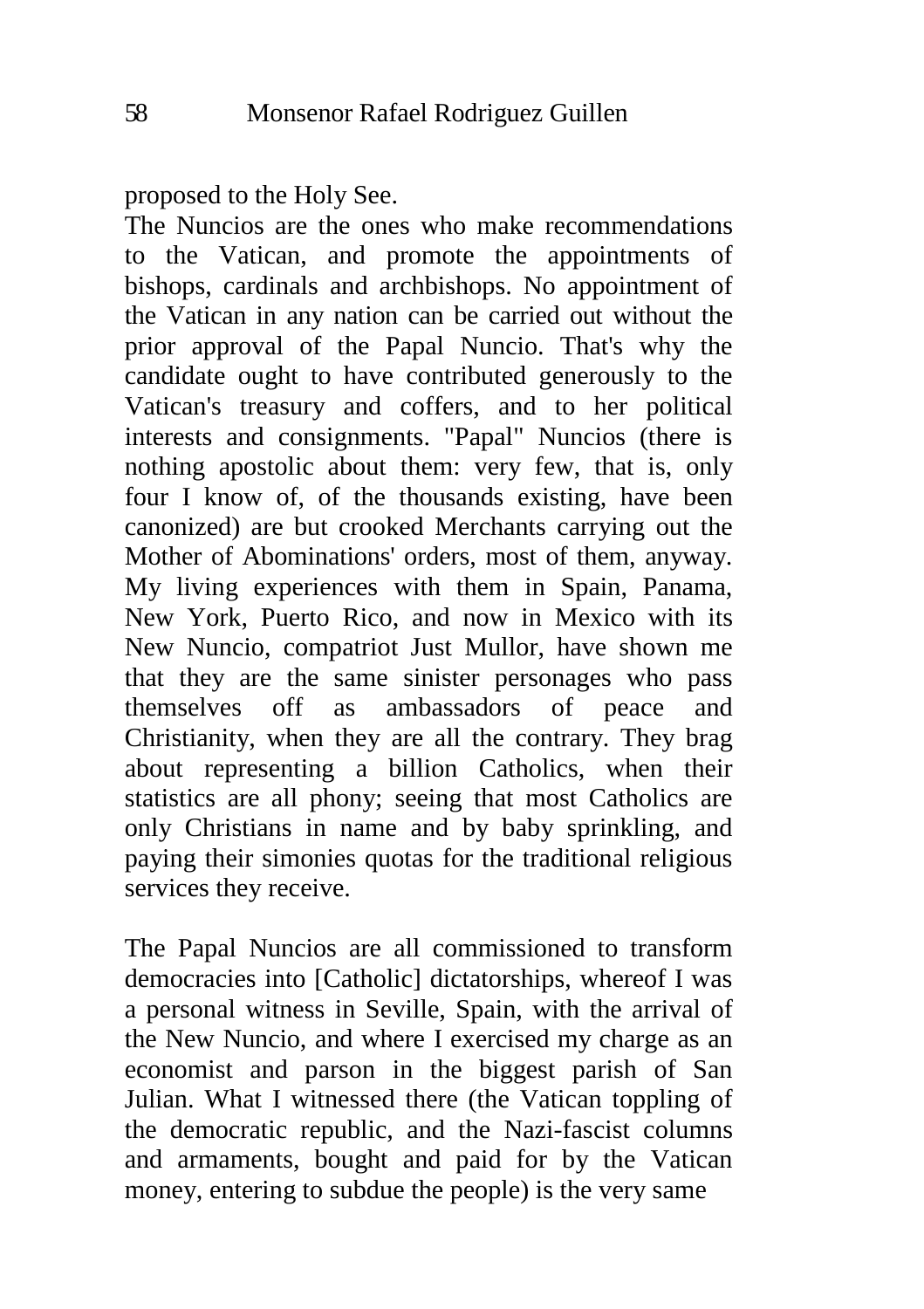situation now taking place in Mexico. And as we see, the Papal Nuncios already wants to take over the military, organizing the military chaplains and an extensive vicariate of bishops. He already wants to abolish Art. 130 of the Mexican constitution, of the separation of church and state and the prohibition of religious teaching in public schools. We see in the declarations this Nuncio is making to the News Media that he is already prepared, and with millions of dollars, to carry out his functions as a seasoned politician of Rome. And every day his objectives are being realized, accompanied by hundreds and thousands of diocesan clergymen who suck up to the Episcopate, friars and nuns capable of assassinating, and fanatics agitating the people to civil disobedience and repudiation of the democratically elected authority. Wake up Mexico! Expel Just Mullor! He's your enemy! Far too many proofs of his political interventions in the nation's politics exist.

There are many proofs that this experienced Spanish Politician and witness in Ukraine of this Pope's Slavic politics and interventions in international organisms, aleady has most of the economic power and cultural heritage of the nation cornered: for he is from Opus Dei, the owners of the money.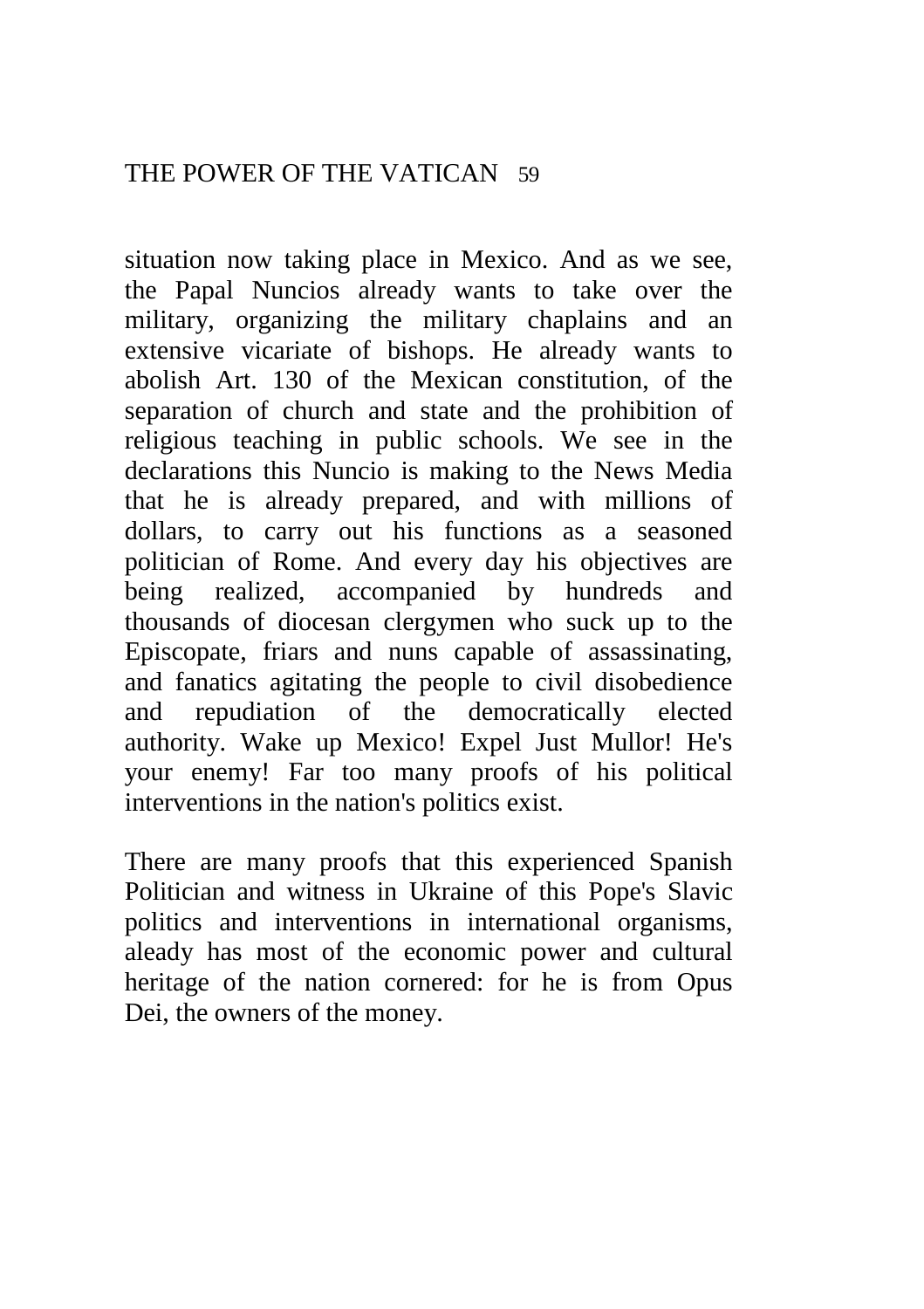# SECRETARIES OF STATE AND THEIR POWERED OFFICES

The administrative and diplomatic politics of the Vatican's government has three important departments. The first is the congregation for Ecclesiastical Affairs, that is to say, for the Catholic Churches of the world and the consignments to be carried out. Remember, dear reader, that the Vatican administers more than 500 seminaries and more than 2000 universities, and thousands of parochial schools whereby her political instructions are executed to the letter. If you studied the ecclesiastical formation of thousands of priests, religious brainwashed and fanaticized with a false scholastic philosophy which has made us prove the false for the true a pseudo Christianity which is by no means biblical Christianity, but Catholicism, you would better understand the formidable power of the Vatican. In the Vatican state's territory itself, in Rome, there are 400 seminaries of groups of Africans, Abissinian (Ethiopians: Cushy), Armenians, Maronites, and Russians; and since the 4th century numerous colleges, Academic Institutions, Papal Universities and colleges have been established in Rome, graduating the thousands of priests who would take the positions of authority and responsibility in the dioceses spread throughout the whole world. I have several statistics of these centers, their properties, riches, etc, which demonstrate her temporal and Satanic powers, called spiritual. Every one of these congregations of religious orders, numbering more than two thousand with the most varied habits and colors, has its own MOTHER CHURCH in Rome, and they are slowly but surely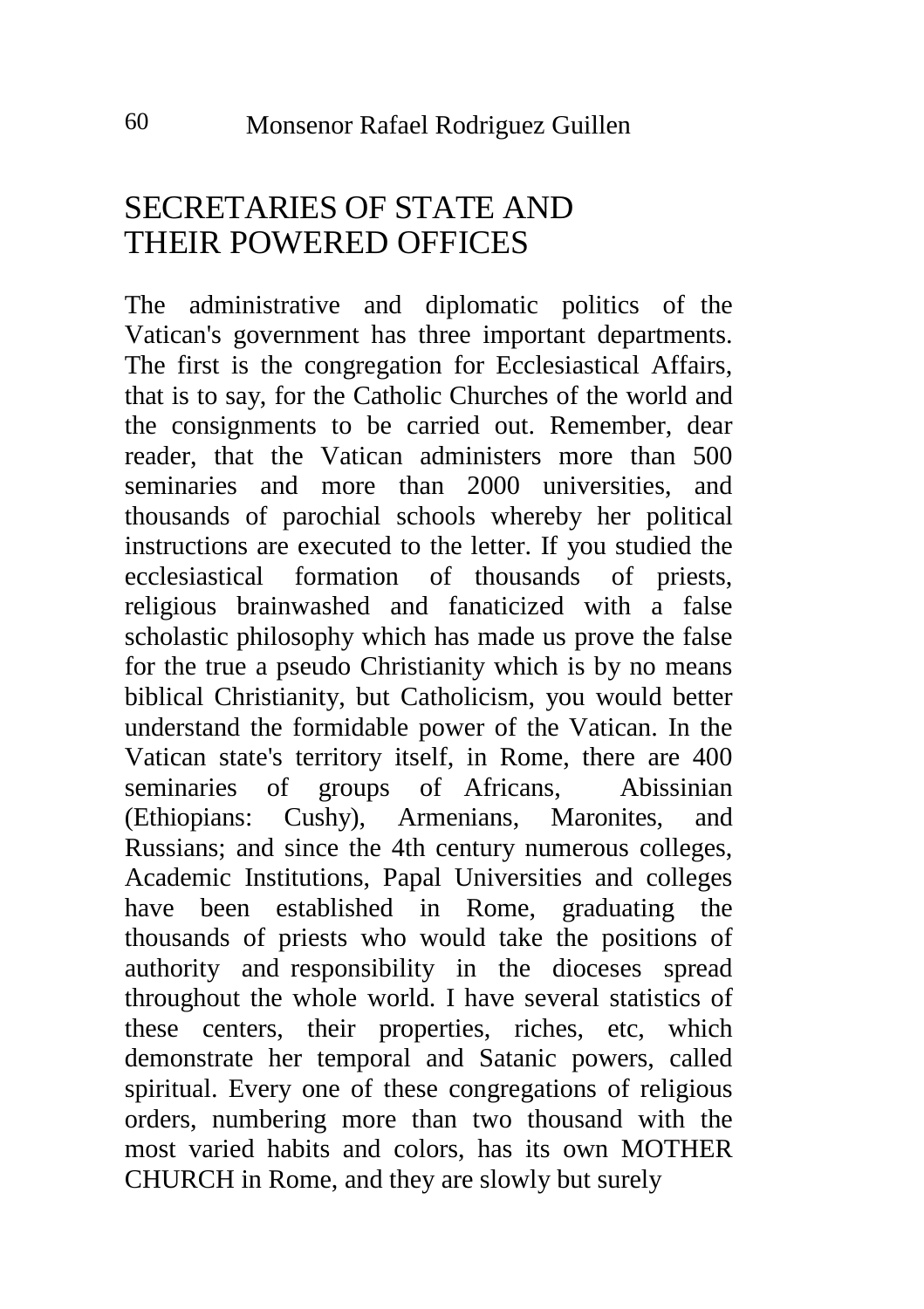taking over the city of Rome. For they receive millions of dollars from all the missions and Catholic Churches of the world. Just in the United States alone she maintains various seminaries and Catholic colleges which come to the USA as very stereotyped, proud capitalists, imposing an Anglo-Saxon religious Pragmatism which is no longer a Christian Church in the biblical sense at all, but an Irish National Catholicism.

I have not the space, neither is it possible, to fully summarize almost two thousand years of Vatican power. I recommend, from among the biography that I insert, in George Selde's book "The Vatican Yesterday, Today, Tomorrow," where he statistically proves the Vatican's temporal and spiritual powers, her Concordats and Alliances with both rightist and leftist governments, with reliable historical documents, and from which I have document myself considerably. It's very possible that if Catholics ignore many of the affirmations which I am making, and remember that I have had the privilege of consulting them scientifically, they may rebuke me as an heretic and renegade who isn't even a priest. Thus National Catholicism defames and slanders me to the Mexican press, to discredit my affirmations and accusations against National Catholicism. I am canonically within my ecclesiastical license from the diocese of the Archbishop Rick of Seville, Spain. I am not excommunicated (yet), even though they arc trying to silence me and persecute me mercilessly and relentlessly. There are also the Departments of Religious Affairs, of Ceremonies, of Sacred Rites, of Discipline and Sacraments, the congregation of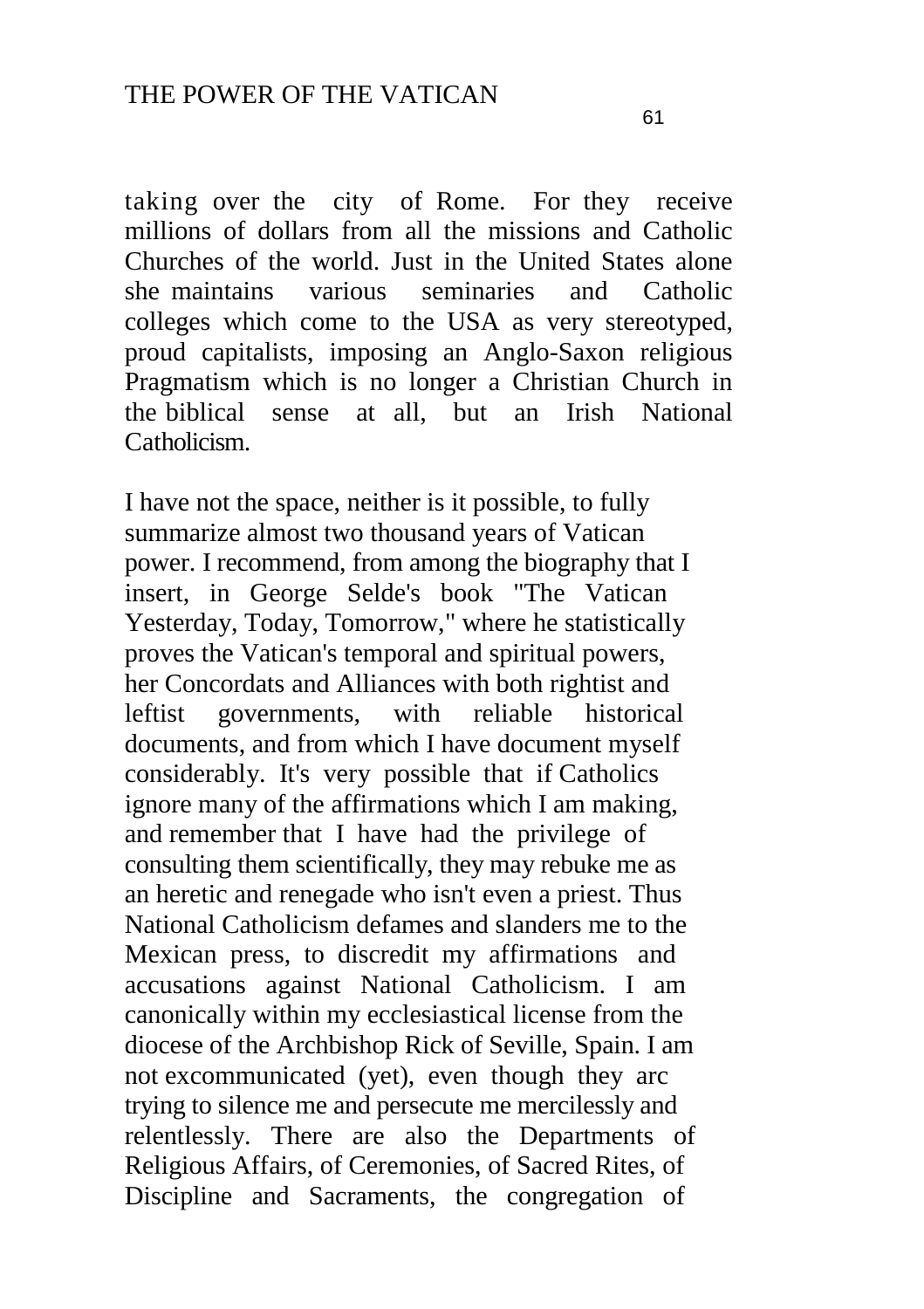seminaries, universities and studies, the Congregations of Eastern Churches, the sad Sacred Congregation for Propagating the faith and the disastrous Congregation of the Holy Office (or of the INQUISITION), etc. I recommend my investigative work concerning inquisition magazine Cultural Concept N.2. This INQUISITION still functions through the following Vatican Tribunals, and which exist in all the thousands of dioceses scattered throughout all the Catholic world: with their excommunications, censorships, and persecutions against Christians, priests, and all or any groups, associations, or authors which disobey or oppose her tyrannical laws. Her secret archives and history today fill us with indignation and prove that the Vatican's power has been possible thanks to her Satanic and Hitler laws. The Sacred Roman Rote (to clear up or resolve sacramental problems), the Apostolic Signature or Supreme court of the Catholic Church (a tribunal that has functioned since the 15th century, and whose mercantilist actions I can and do denounce as a personal witness in Seville, Spain), and last, the Sacred Penitentiary. Why continue proving the Vatican's powers? If your Catholic organization demonstrates that it is but an Unchristian Political State of National Catholicism? I am a Doctor in both Christian and Catholic history: a documented Monsignor.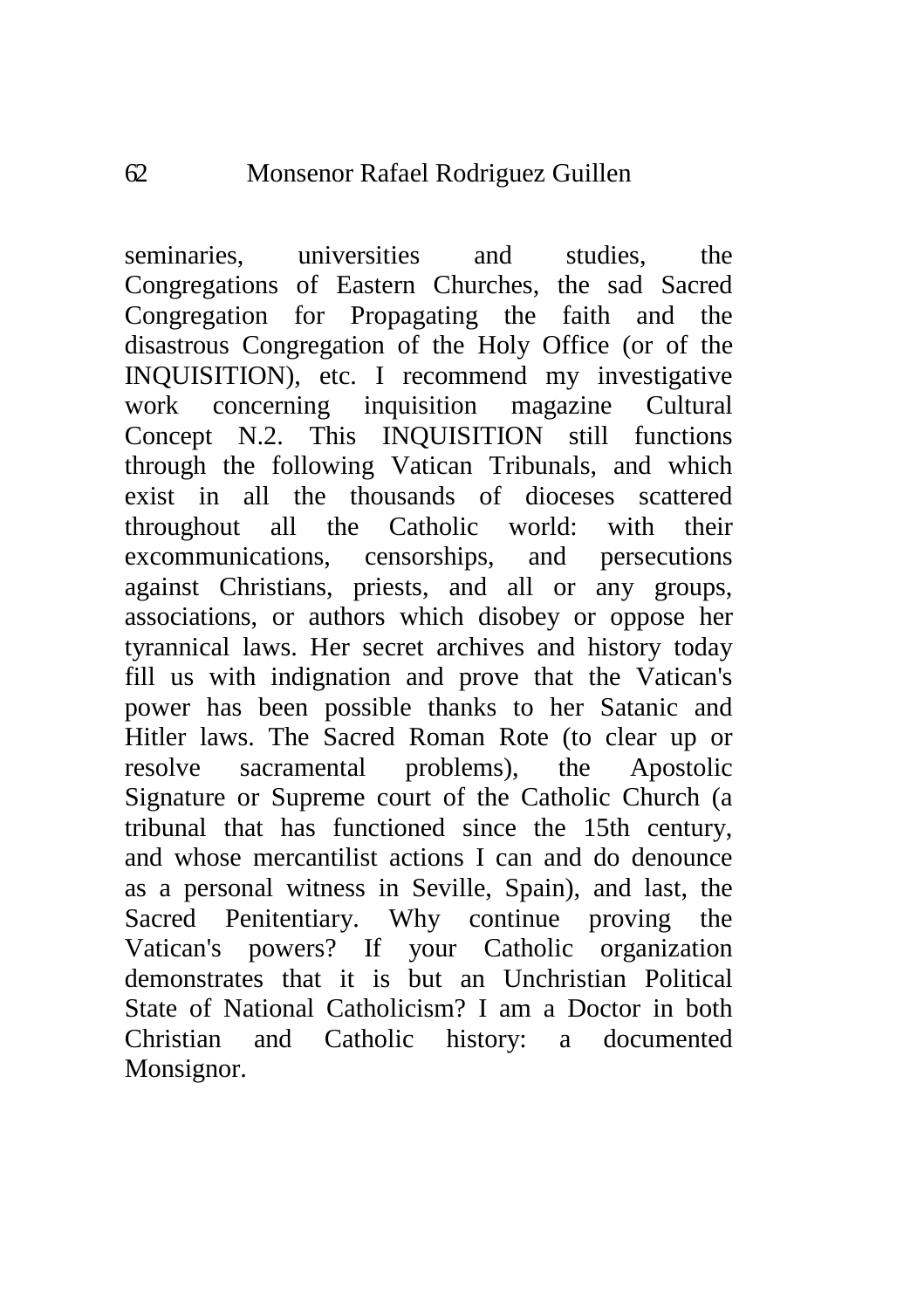#### MONEY: THE AUTHENTIC MOTIVE FOR THE ABBAT OF GUADALUPE'S RESIGNATION

The catholic Church in Mexico, following the consignments of the Vatican, has forced the Abbot of the Basilica of Guadalupe to resign for committing the mortal sin of telling the truth, that the whole history of the apparitions to the Indian Juan Diego is nothing more than another myth, as the miraculous image, the Tilma. Flowers, etc. with can not be seriously taken as beig true. These legitimate declarations and accusations by an authority who has served the Basilica for over 30 years should no doubt be taken very seriously, and his opinions respected in the century of freedom of expression and the new democracies, even more so since these declarations concern the religious conscience of Catholic believers in regards to liberty of conscience, expression and worship. But unfortunately the Vatican only cares about power and money, fall or perish who may. Of course she gives the news media her well tailored truths. We saw from the first minute that the Vatican herself denied, refused and contradicted his affirmations and treated the elder Abbot as a decrepit phony and denied him even the right that every citizen has to opine, judge and say when he considers to be the truth, according to his individual conscience. All the events that took place with the historical fact of

the Guadalupan declarations, and how Vatican State reacted who was losing one of the richest fountains of income in Mexico she and the archiepiscopal prelacy and the majority of other compromised bishops had reminded me of Spain's dictatorship and church, which was allied to the Vatican. When Spaniards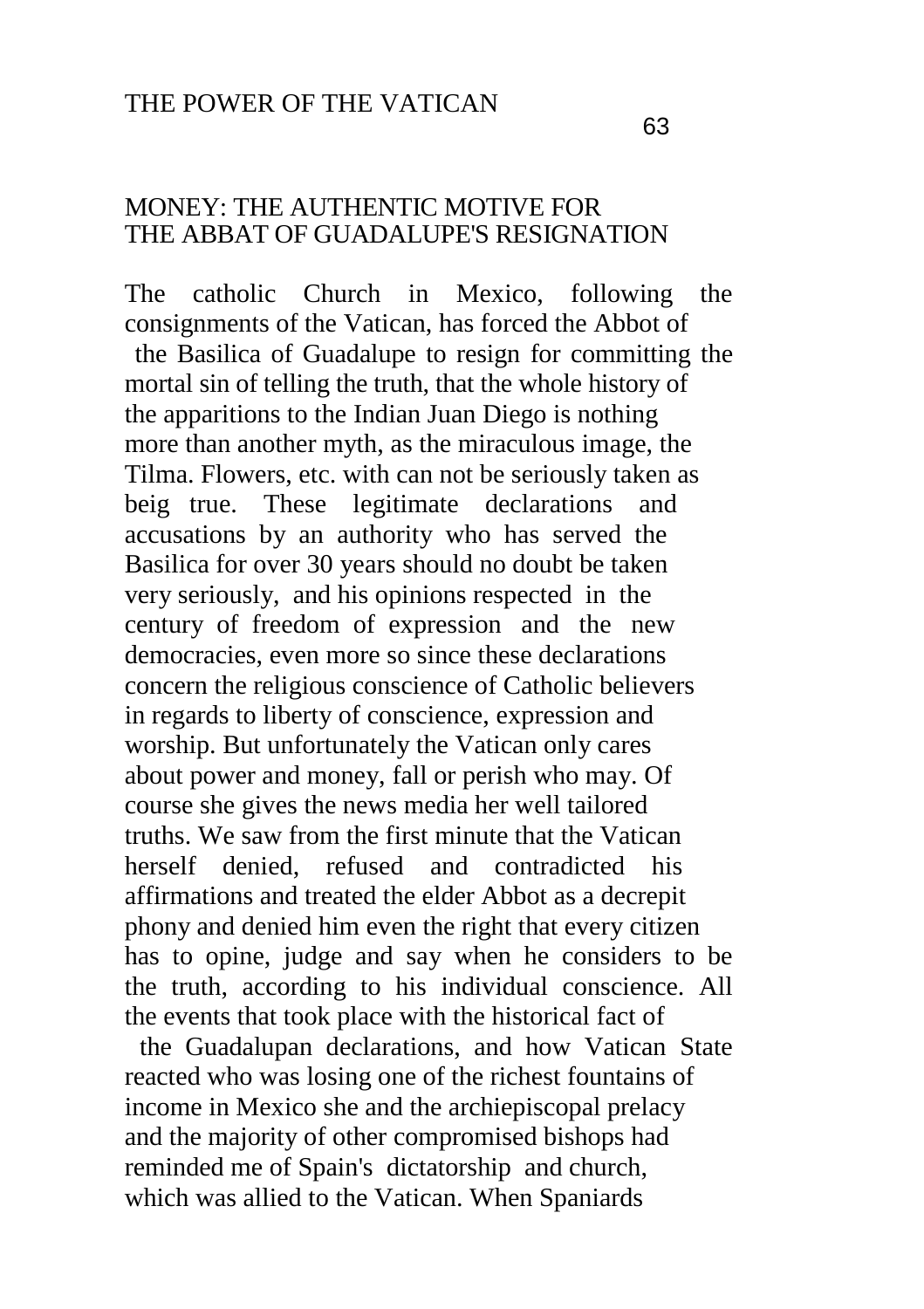realized that the myth of Spain's patron Saint, the Virgin of Pillar, could no longer be sustained in the 20th century for much

longer, seeing that it was but a fable and myth, an event which never existed, and that in the new democracies of freedom to investigate such lies and historical falsities had to be destroyed, the Vatican went mad. Reading and listening to the case of the abbot of the Basilica with interest.

I have to come to the conclusion, as a Monsignor and Christian writer and Doctor, that the same coordinates which were given in Spain are being realized in Mexico today, with Catholicism and the Vatican, besides the dictatorial government and Catholic prelates, directing the scene. As a matter of fact, I find Mexico even more compromised than Spain itself was, obeying the consignments of Vatican State to the letter. Luckily now in Spain's new democracy, points are being established which separate Catholicism's bloody history and political interests from the true history of Christianity, something very different indeed. All the other democracies in Latin America are trying to do the same, to the Vatican's Chagrin.

Mexico needs to follow suit and not be left behind, for we already see the Vatican and her delegates using their money to mobilize Mexican guerrillas. In Spain they were able to destroy the democratic republic and send all of us who opposed her dictatorship into exile. Forget not that if the myths and other Catholic lies, which have kept the people asleep, are not stopped soon, the same thing that came to pass in Spain shall also happen in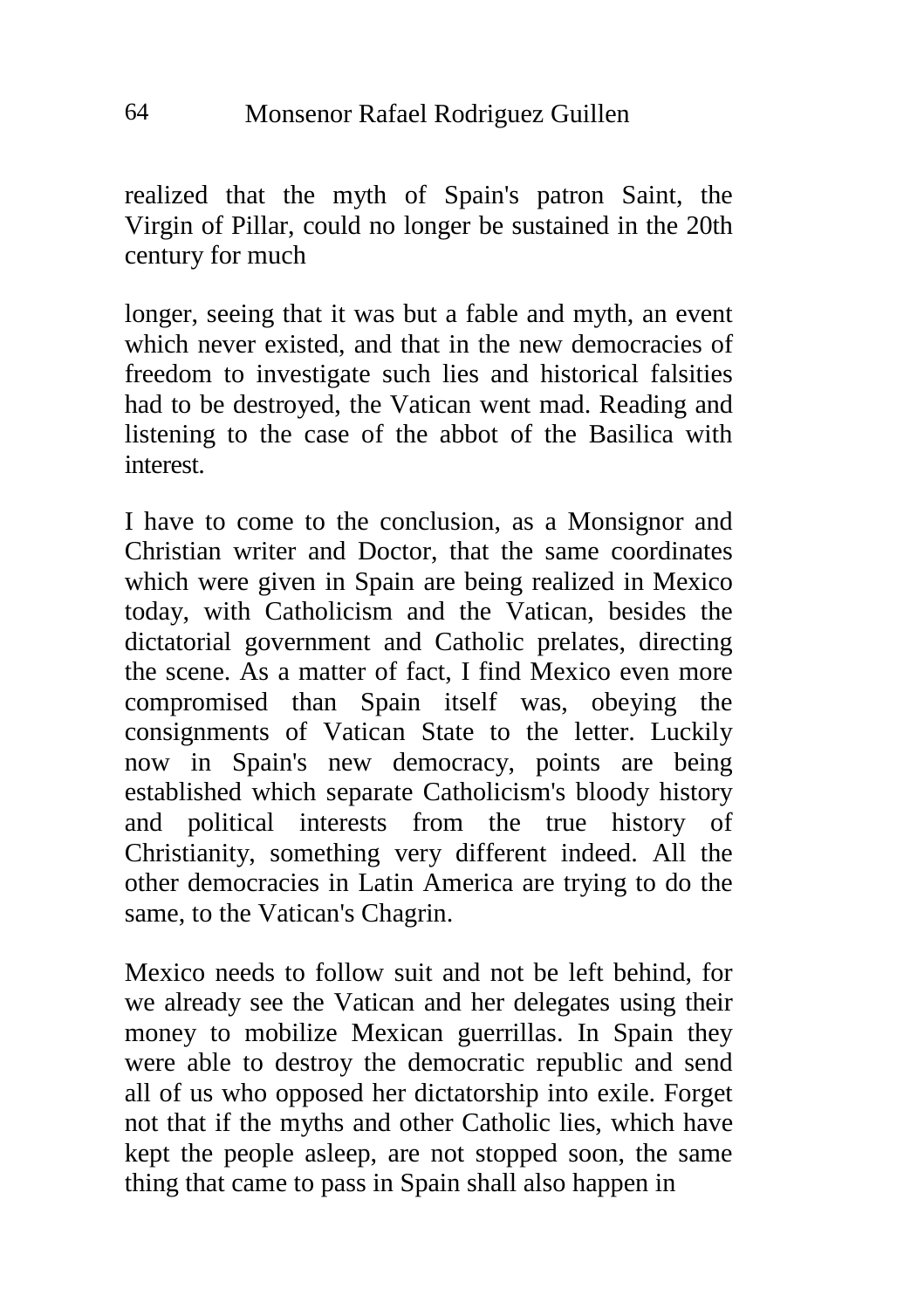Mexico: millions of brothers shall die, and thousands of her opponents shall be sent into exile. Offer not your money to the Vatican anymore. For why should you pay for your own enslavement and destruction? You are better off giving it to the poor and needy. The events of the Abbot are being repeated in every nation where the Vatican controlled ecclesiastical hierarchies are permitted to exercise their political and economical powers.

Don't forget, Mexico, that the Vatican's Mexican primates are only interested in the takeover of the Basilica's offerings, and they are achieving it, believe me. It's basically the same story in Mexico, whose shrine to the Virgin of Guadeloupe was brought by the Franciscans themselves with great care, who still exist in Spain. Mexico should not ignore Vatican and her Catholic Churches' true interests in regards to the riches of the Guadeloupe shrine: riches which the Abbot himself has used to live the dolche vitta, and which the Vatican could not lose. The mighty multibillionaire will run rampant as long as the Mexico and the other countries let her. And if they don't rein her in, she will eventually end up possessing all the riches of all the world.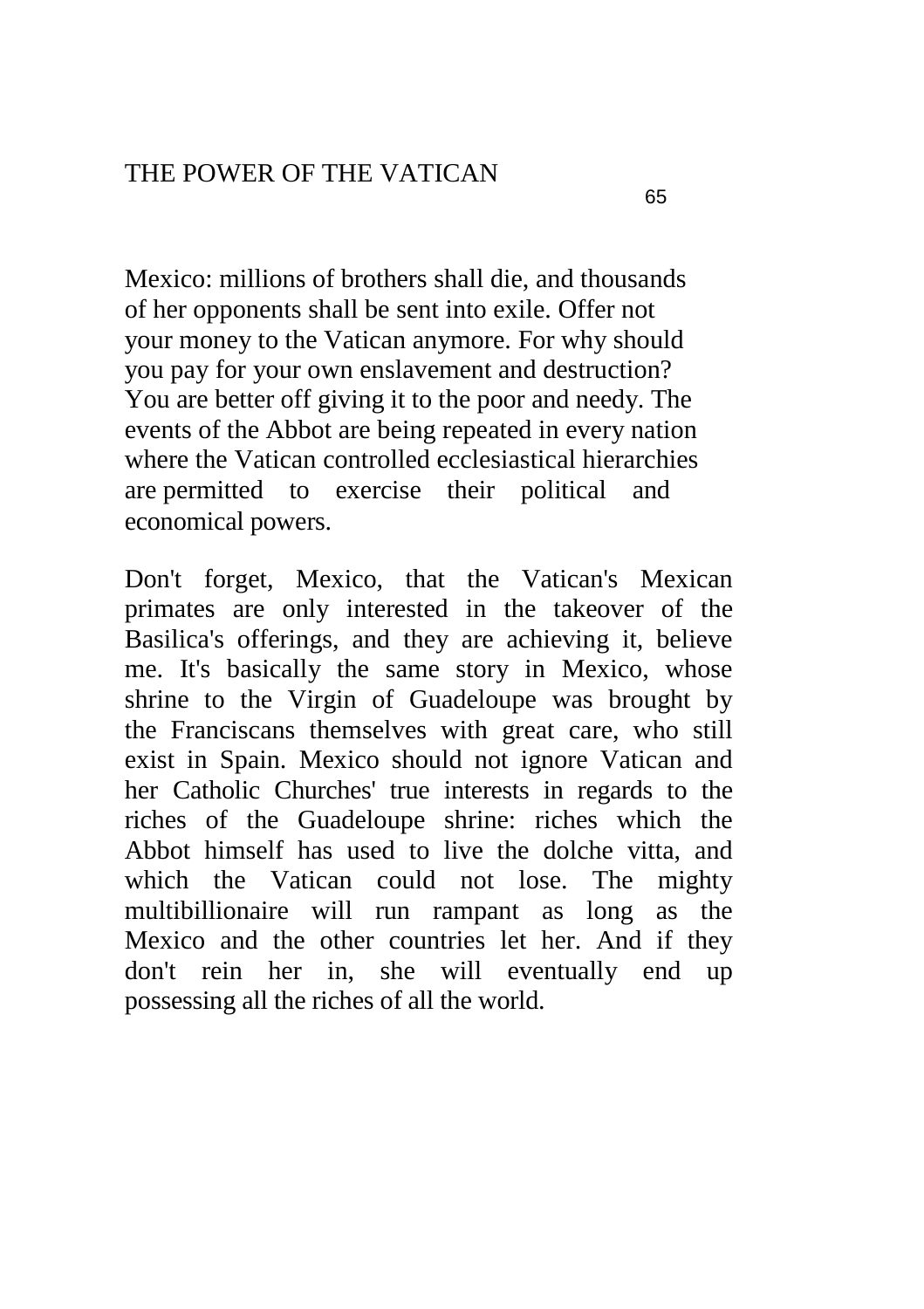## THE DIRTY MANAGEMENT OF THE BILLION DOLLARS: JOHN PAUL II AND **MARCINKUS**

The secrecy maintained by the Catholic Church in all her dioceses, and the consequent ignorance of faithful Catholics about the Vatican's finances, bank investments, thefts, and misuse of offerings, which one thinks, upon offering them to God, will be well administered and distributed among the millions of hungry, naked, sick, poor, and needy masses of the world, is the main reason why offerings go to the enrichment of her hierarchies, to control governments and economies, take over education, possess millions of shares in Markets and Stock Exchanges the world over, and the purchase and sale of multination enterprises, which today compete with, excel, and make up the richest nations on earth, whether capitalist or otherwise. In the summer of 1982, the Vatican and her administrators John Paul II and Paul Marzinkus, archbishop and confidential banker, and monsignar Martinez, assessor of the secretary of state, embezzle and bankrupt Bank Ambrosia of Milan, the private bank with the biggest money backing in Italy, and Vatican property. As Richard Hammer very well points out in his book "The Vatican Connection, The Astonishing Account of a Billion Dollar Counterfeit Stock Deal Between The Mafia and the Vatican," a book

I recommend you read, so you can understand and hopefully come to the same conclusions as this Monsignor that the Church Christ founded cannot be the one the Vatican claims to represent in the world.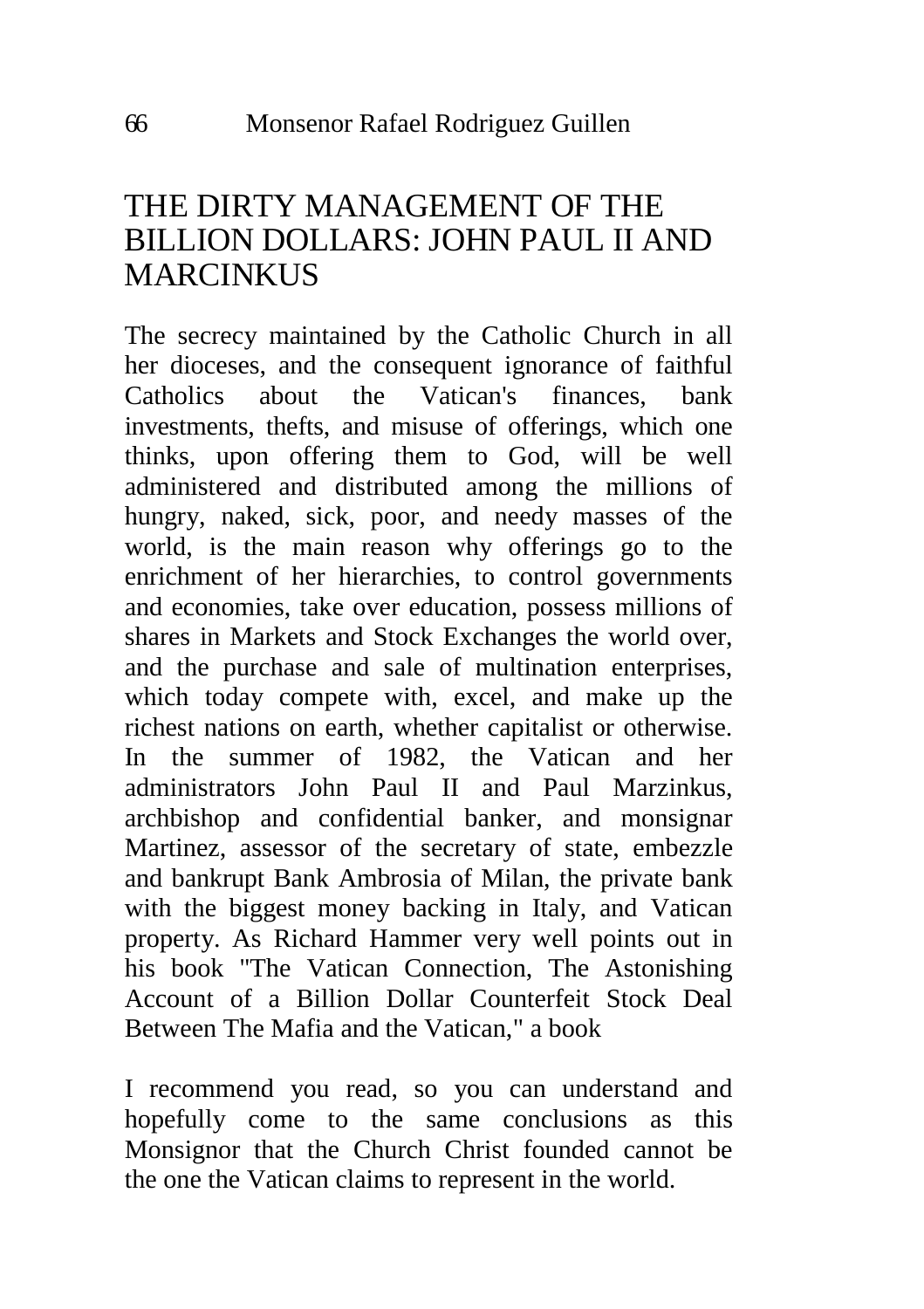which always hides her true terrestrial interests and intentions. On page 323 the author relates the illegal transactions which the Vatican's financial wizards committed with Monsignor Mario Fornasari and Mario Foligni; how police discover \$95,000,000 went to the Vatican's Sacred Congregation or Institute for Religious Works; the way Monsignor Martinez, who was responsible, denies everything and tries to ignore the proven deeds, etc. And as John Paul II and Marzinkus, with all malice aforethought, they too deny the deeds which the courts and justices condemn.

Personages like Mario Folligni revolved around 1 million dollars in profits from the diocese of Rome. And among other things, Hammer relates how the Vatican bank and the inter commerce group Nouva Since be show up in illegal transactions. The Vatican's utter refusal to acknowledge her crimes, and her determination to keep her illegal actions secret, always justifying the unjustifiable with scholastic and false arguments, by claiming she is, "not going into detail because that would be a violation of banking secrecy laws" (pg. 239), is a perfect example of her impenitent heart.

The Company Linch was expelled for soliciting its violated rights, along with others, with the papal argument and Marzinkus' recommendations and Martinez' support, saying, "that he (had) no knowledge whether anyone in the Vatican know anything about the situation." And then adds with yet more degeneracy and impudence: "But in any case it was not the intention of the Vatican to collaborate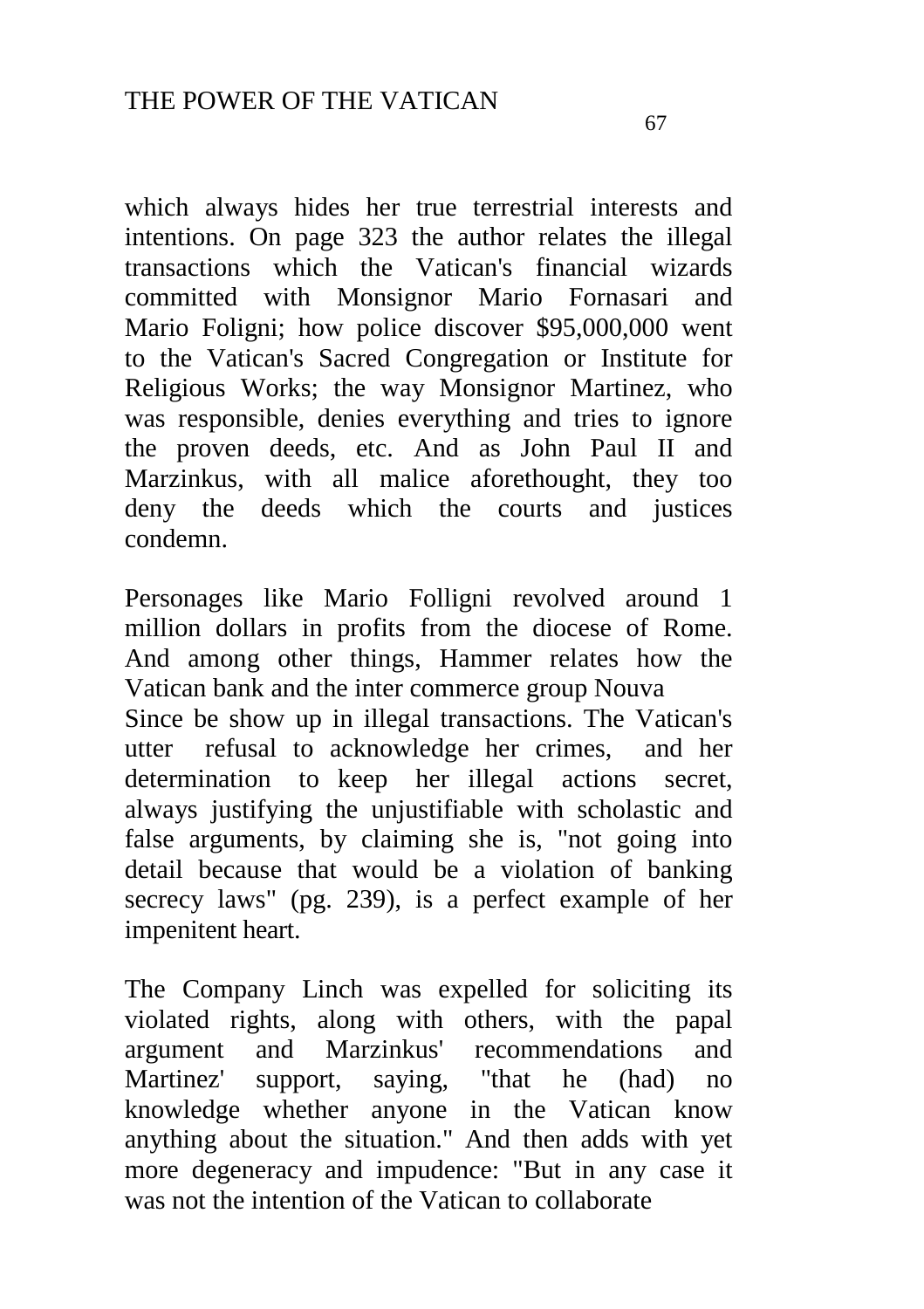with United States officials in their investigation at this point" (pg. 292), etc. IN OTHER WORDS, WE WILL KEEP ON STEALING, EMBEZZLING AND VIOLATING THE RIGHTS OF THE PEOPLE, and we won't go to jail, even though it's the CIA or FBI who want us to cooperate and tell the truth: for they already have the evidence of the Vatican's connections to the New York Mafia. Marzinkus has been caught, and there is ample federal police documentation of it, in illegal projects with Michele Sindona.

The depositing of 950 million dollars in Swiss bank accounts and in Bank of Rome, and how three Monsignors were implicated, is all well known (pg. 292). Also known are the charges of the companies implicated and clients affected by the Vatican's bankruptcy of Bank Ambrosiano. The Zagas Marcinkus, the Vatican's banker, had the following answer for them: "[He] said he would try to answer those charges to the best of his ability, but he would not go into any details about it (pg. 293). Conclusion: Is it possible for us to still believe that the Vatican is the representative of the true Christian Church?. I know not! Why don't they admit their errors and turn to Christ Jesus Our Lord in repentance?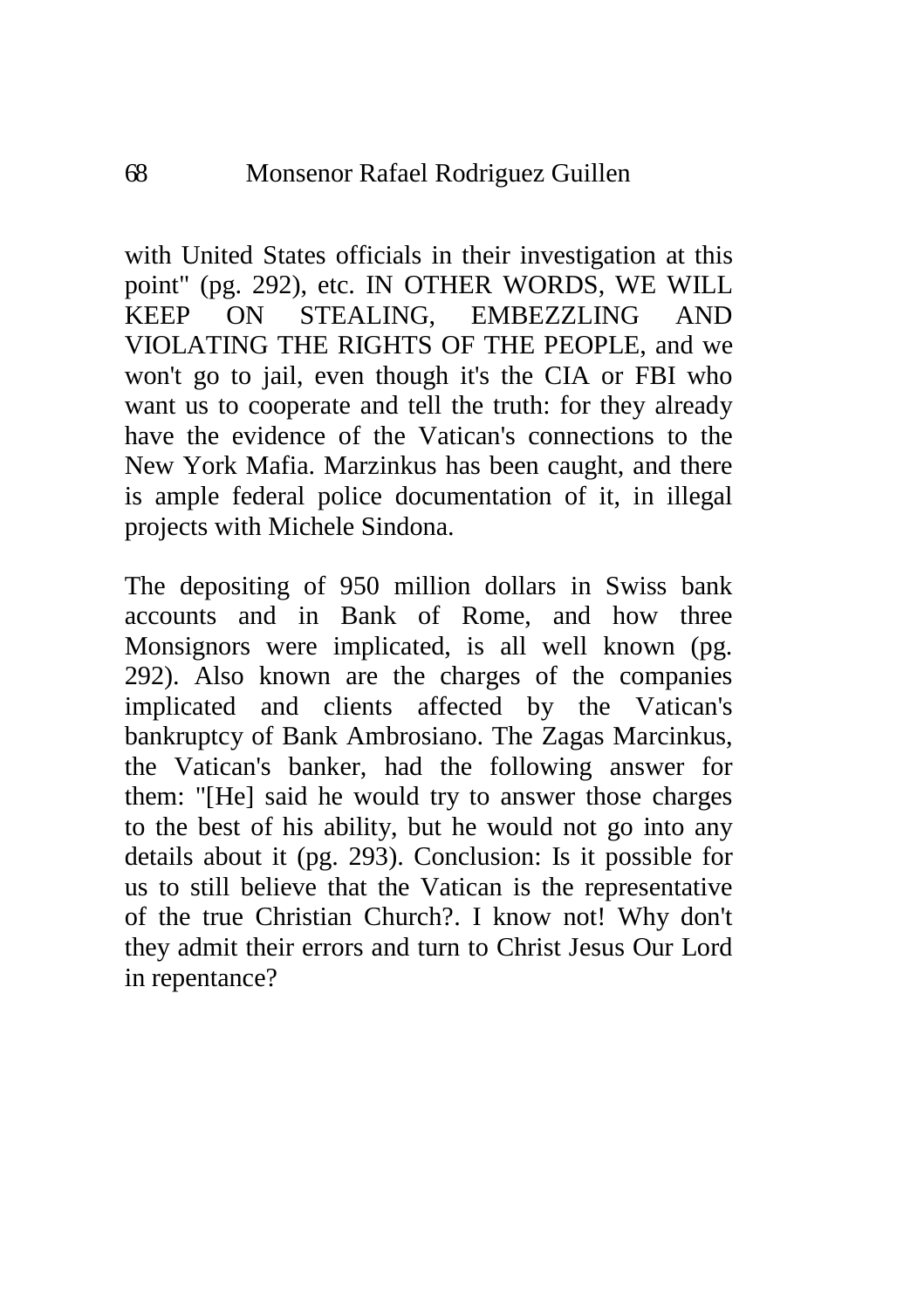INDUSTRIES ASSOCIATED WITH THE CHURCH I will refer the reader to consult pages 40-293 of investigator Richard Hammers book "The Vatican Connection," which will show you how New York, Los Angeles, Chicago are the centers of the dirty businesses and contacts of the Mafia, together with the banks in the Bahamas, the paradise of money laundering, where banker Marzinkus carries out his illegal transactions, for which cause he has been implicated in the purchase of a Billion dollars in counterfeited stocks. The Vatican's capital is increased by buying and selling her shares in the following companies.

1. New York banks. 2. Coca cola Bottling co., Los Angeles. 3. Occidental Petroleum, Co. 4. Norton Simon inc. 5. Bear Stern co. 6. Goose and company. 7. Nardatand company. 8. Switzerland Bank. 9. Multinational Investment. 10. McDonald Construction de Los Angeles. 12. Credit Suise. 13. Bank Exterior, etc. I wouldn't have enough space to continue enumerating how banks and business firms, wherein the Vatican's BILLIONS are invested in the purchase of shares and certificates at exorbitant interest rates, enrich the Vatican's coffers, the smallest nation territorially, but the richest and most powerful of the world. Pope John Paul II has been taken by surprise by private investigators of the secret service as the author of crime of lese-majesty, with hairs and fingerprints, that he has been committing since the beginning of his pontificate. But notwithstanding all this, he still appear in the News Media with the appellative of the Papa "crossing the Threshold of hope," etc, a testimony of the Vatican's influence on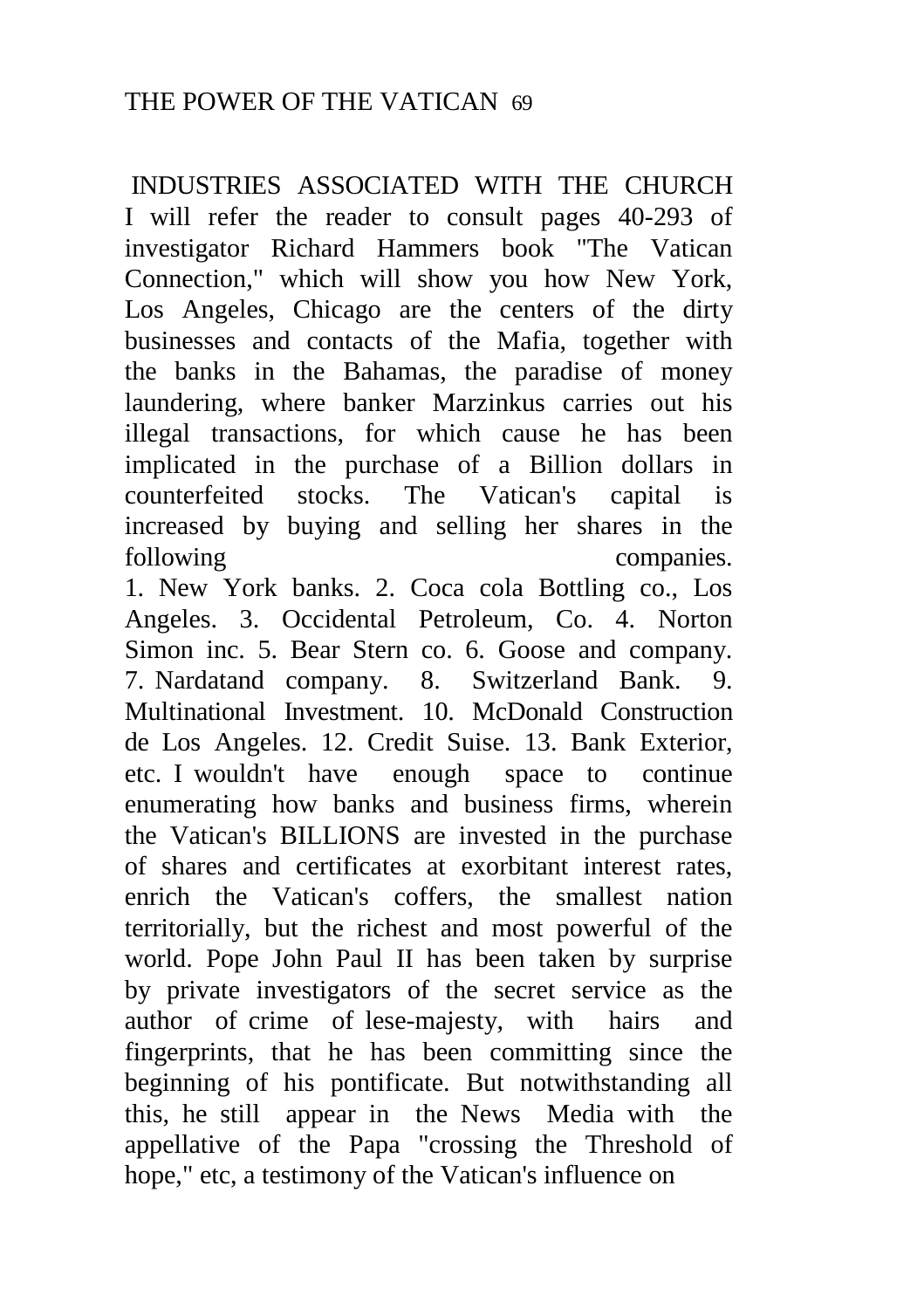our communications media. I have hundreds of biographies of this pope on my redaction table wherein his silhouettes as a racist slave appear, artistically studied photographs by his designers and photographers, who transform him into something he isn't: into an image that has made the whole world believe, including the UN and UNESCO, that he is both the center of the gospel and has the solution to the crisis through which we are going. What sarcasm! Christian believers , that is to say, those of us who believe in Christ and his infallible teachings in the Bible, have a sure hope they who no longer believe in the pope, whose fruits and those of his Catholic Church demonstrate how far they have deviated from the way of Salvation. He has changed the church into that which we are now analyzing in this biography we have in our hands: A corrupt, sinful church that falsifies Christianity. We are now permitted to speak and expose the truth, without fear and openly, in the new democracies. And that I do!

I don't have enough space to continue mentioning all the companies, banks and businesses working the Vatican's billions, I'll insert the following books, which, if you really want to know the truth about the Vatican's financial corruption and of her present Pope, you will read and re-read:

Pope John Paul II, by George Blaznski; for the Man from Krakow, All Roads Led to Rome; Crossing the Threshold of Hope, by His Holiness John Paul II; Vatican Imperialism in the Twentieth Century, and many other biographies which you should read.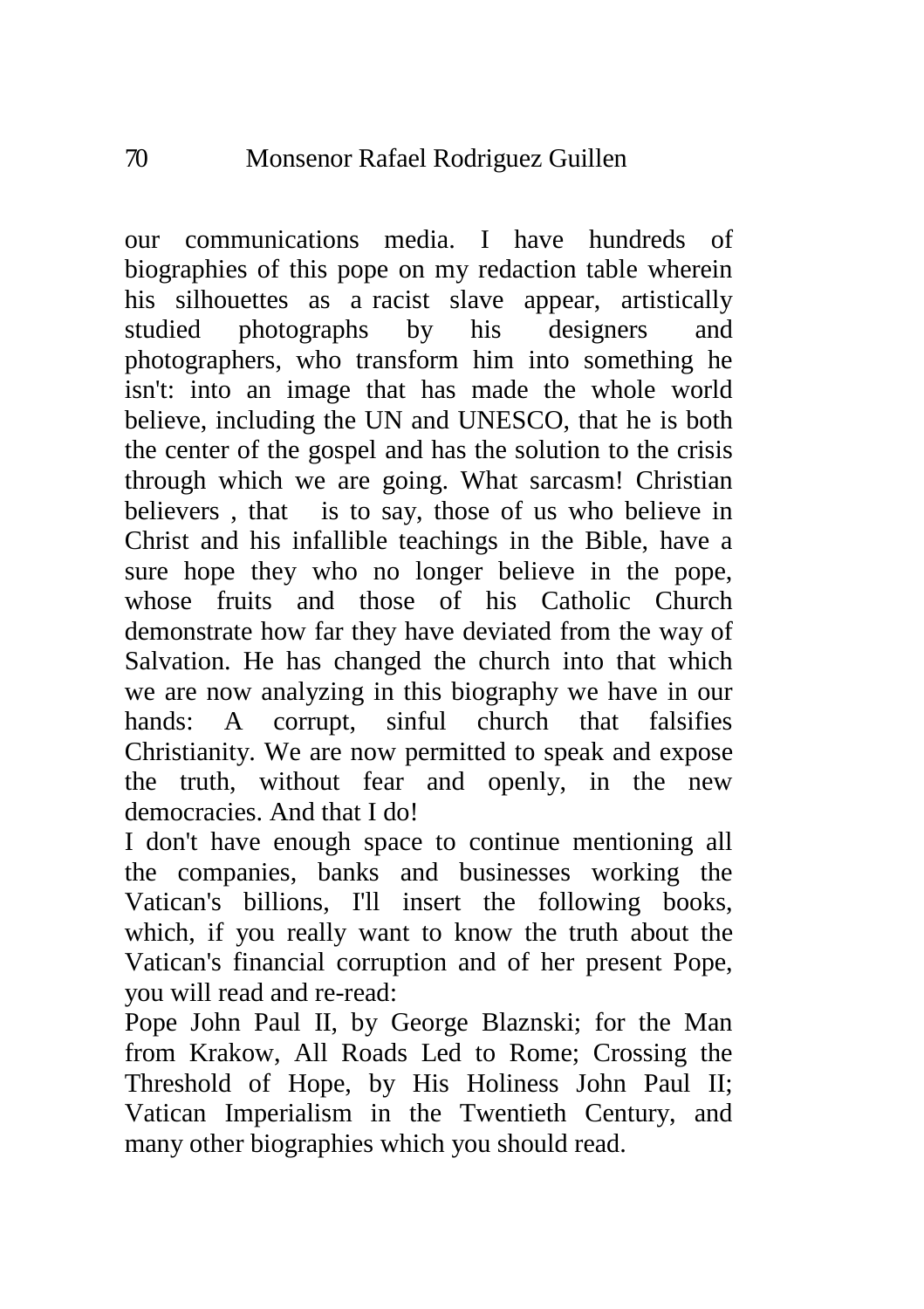## THE CATHOLIC CHURCH'S EDITORIAL BUSINESS

As a monsignor and priest, I have worked in the publications offices in the dioceses and archdioceses of Seville, Spain, Panama, Puerto Rico, and now in San Diego, California. I am a living witness of the so perfected organized mercantilism that exist therein, and of how the Vatican has thereby taken over the majority of journalism, literature, textbooks, bible printing, magazines and all kinds of parochial publications, bulletins, seminaries, missionary programs, etc. Thus she engrosses her coffers even more with the money collected thereby. During the centuries the Catholic Church and the Vatican have registered all kinds of publications, and have censured and prohibited (under penalty of sin or excommunication) all those publications which have desired to open the eyes and conscience of poor Catholics, criticizing and contending with the corruption and abuses of world Catholicism. To prove my affirmations with statistical facts, and challenging with my proofs whomsoever may want to prove differently, I have used scientific arguments, and not Romanist scholastic speculations, which the false, private interpreting Catholic Church presents, and which claims that all her publications are scriptural, but are but a JUICY BUSINESS: and the most dishonest commercial fraud which is practiced in the same of the poor Christian. No Catholic book can be printed unless it has the nihil obstat et imprimatur. In every diocese in every nation of the world, there is a press and communications office or commission charged with supervising all kinds of publications and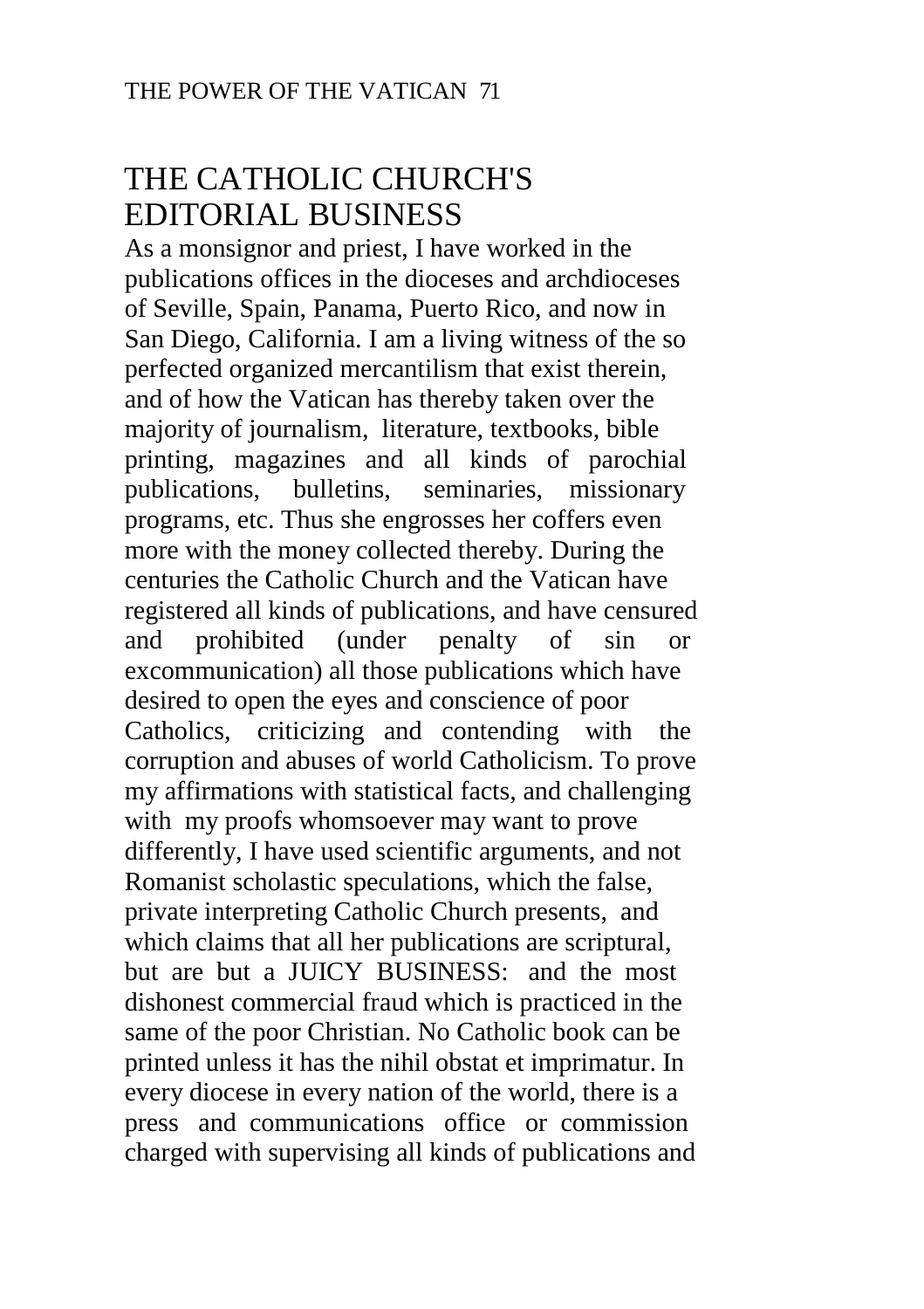giving them the nihil obstat, that is to say, it damages nothing. All these ecclesiastical censors, together with their bishops, participate in this business; and all of them are owners of libraries, authors of books, shareholders of the most important News Media of a nation. A great part of her riches and treasury accounts in the banks proceed from so marvelous a business as this. The Vatican's economic might in the whole world comes by the money that her Editorial and Bookstore Editrice Vaticana [a publishing business] contributes; and which approves every Catholic publication in the entire world; and which is also in charge of exacting royalties of every Catholic publication that comes out That's why the Vatican, using the very same language as the Roman Empire, which she claims to represent, utilizes the seal "Bookstore Editrice Vatican Omnia sibi vindicat yura. Sine ejusdem licencia scripto data nimini liceat imprimere hunc Catechismum aut in aliam linguam vertere," (Latin words) which being translated is, "The right to publish and/or translate any book is forbidden without first paying the Vatican." Imagine ye, just in Spain alone seventy million exemplars have been printed of the New Catechism of the Catholic Church. Three editions of luxury paper \$50, couched paper \$25, and, which I have myself, regular magazine paper \$12. Do you want to do the adding? Bibles are just another business to Rome, both of the Catholic Bible Society and her associates in the protestant Bible Society, published by the United States Catholic conference; The New American Bible with Revised New Testament and Revised Psalms, that is to say, with the apocryphal books and a Catholic exegesis, and the chapters interpreted according to Catholic interests. This Bible-if you can call it a Bible cost me \$11, and it can be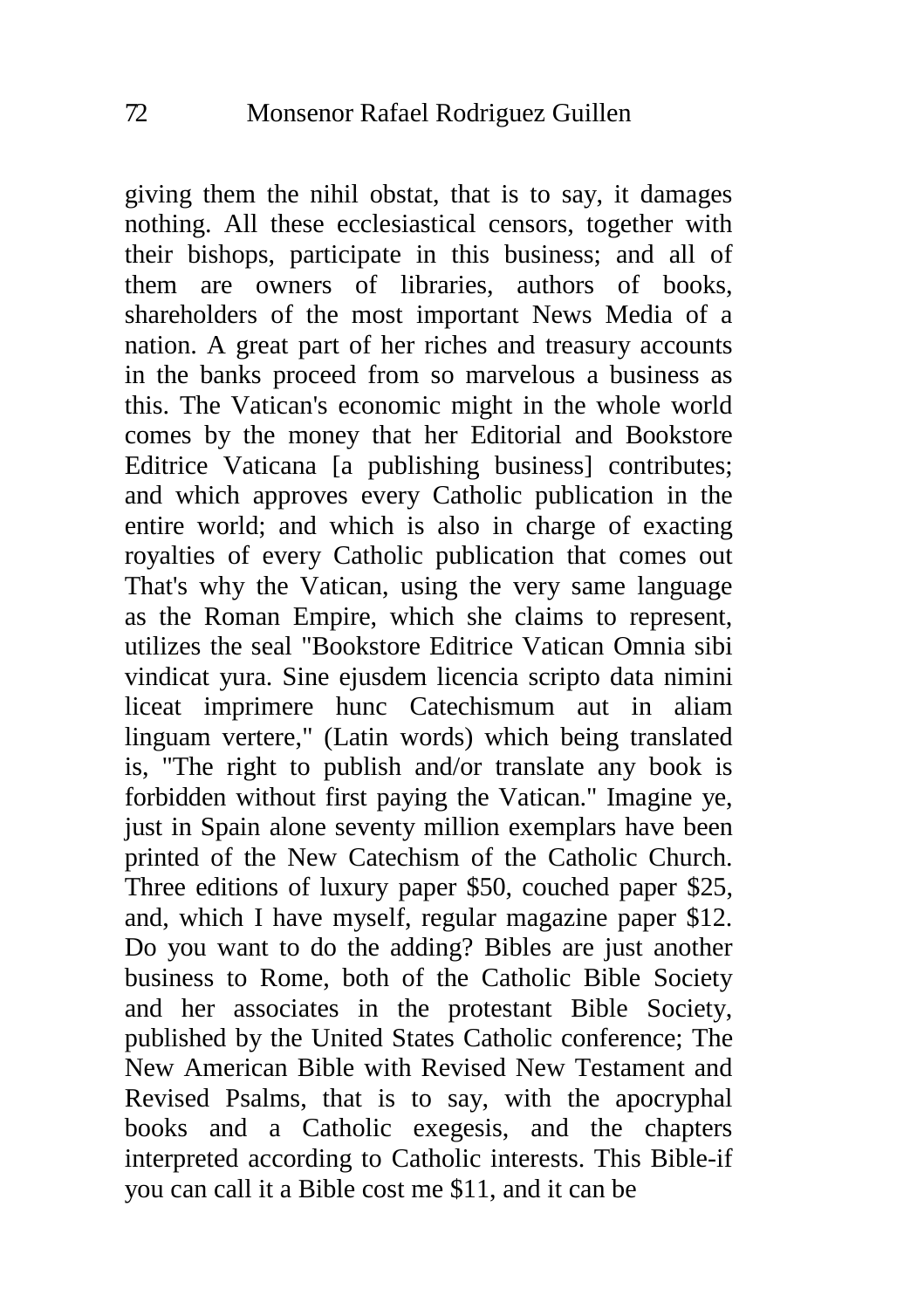compared to the Protestant Bible, "The Holy Bible New International version," seeing both are based on the same corrupted texts of "Vatican's" the two Greek texts chosen by all translators since the 19th century, and costs \$5.99.

Millions of exemplars are made of these bibles. Some editions, as that of Luxury de Torres Amat, are sold for \$35, and why continue? Does this not prove how even our sacred books are commercialized? As a Professor and teacher in both papal and secular universities, and as an author of textbooks on philosophy, humanities, Special Educational, anthropology, and biblical works, I have had to struggle with her publications, editorials, etc. My conclusion of the whole matter, after doing a thorough analysis of the textbooks which are recommended (ie imposed) to students every year, and which, if they won't buy, they won't be allowed into the classroom, is that they are just a big, juicy business. The statistics and annotations I've gathered, in just the University de la Ibero in Mexico, are truly staggering, and very few people have stopped to think about how so many Jesuit, Franciscan and Dominican colleges and 400 religious orders of nuns and friars could live the dolche vita off of the PUBLICATIONS BUSINESS. In closing, did you know that the Publishing House Paulinas A very profitable business indeed! You may now understand the Vatican's preponderance and arrogance.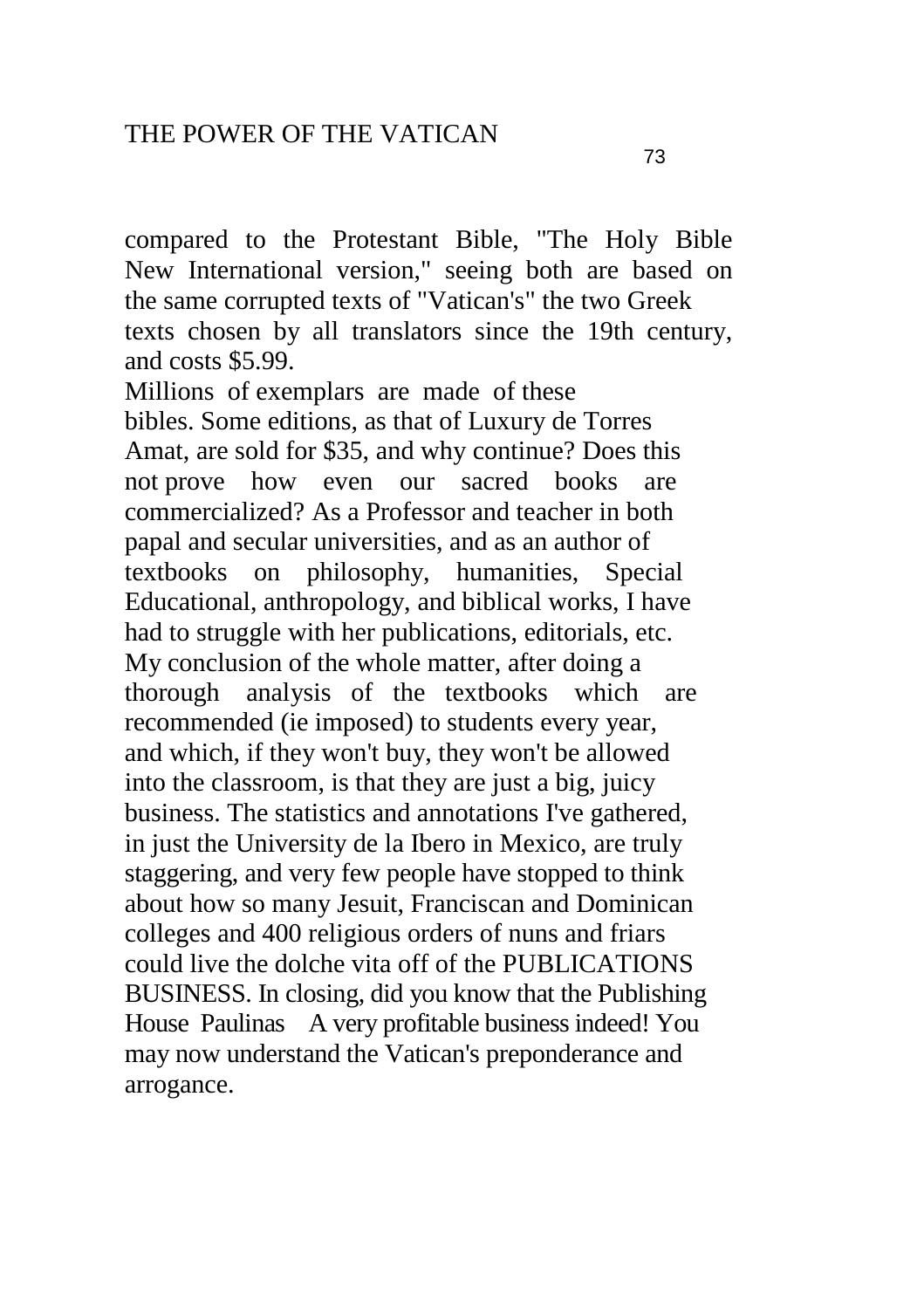## THE CATHOLIC CHURCH'S CURIA AND THEIR ADMINISTRATORS

I have been asked, as an non excommunicated Monsignor and Doctor who has served the Catholic Church for fifty (50) years, exercising different pastoral and administrative charges, and teaching in divers countries' universities and colleges: what would my qualifications or definitions be of the Catholic Curia and my living experiences with them? After so many years within that system, writing my memoirs now as a retired man in California, I would have to answer my Catholic and protestant friends, who are still ignorant of the reality of the Catholic Church's gross corruption, that the majority of them have been disappointed and defrauded, as this servant was. People who have been educated in the Catholic Church only know what they read about her in her Catechisms or journalistic or television programs. All of a literature founded on scholasticism's or the philosophy used by Catholicism, and which hath made to think, opine, and come to the conclusions which I essay to set forth before my friends, the Christian believers, who have their doubts concerning the Roman Catholic Church, because her fruits and the conduct of her administrators answer not to the holy teachings of Christ our Lord: that is, her enrichment, bad examples, pagan ceremonies and arrogance, etc, cannot represent genuine and authentic Christianity. Here in why.

1. The Vatican is not the center or depository of Christianity. For since the 4th century, when she was created, she has deviated some 75% from biblical Christianity and is become a Political State and fascist Dictatorship of National Catholicism-a Millennial Sect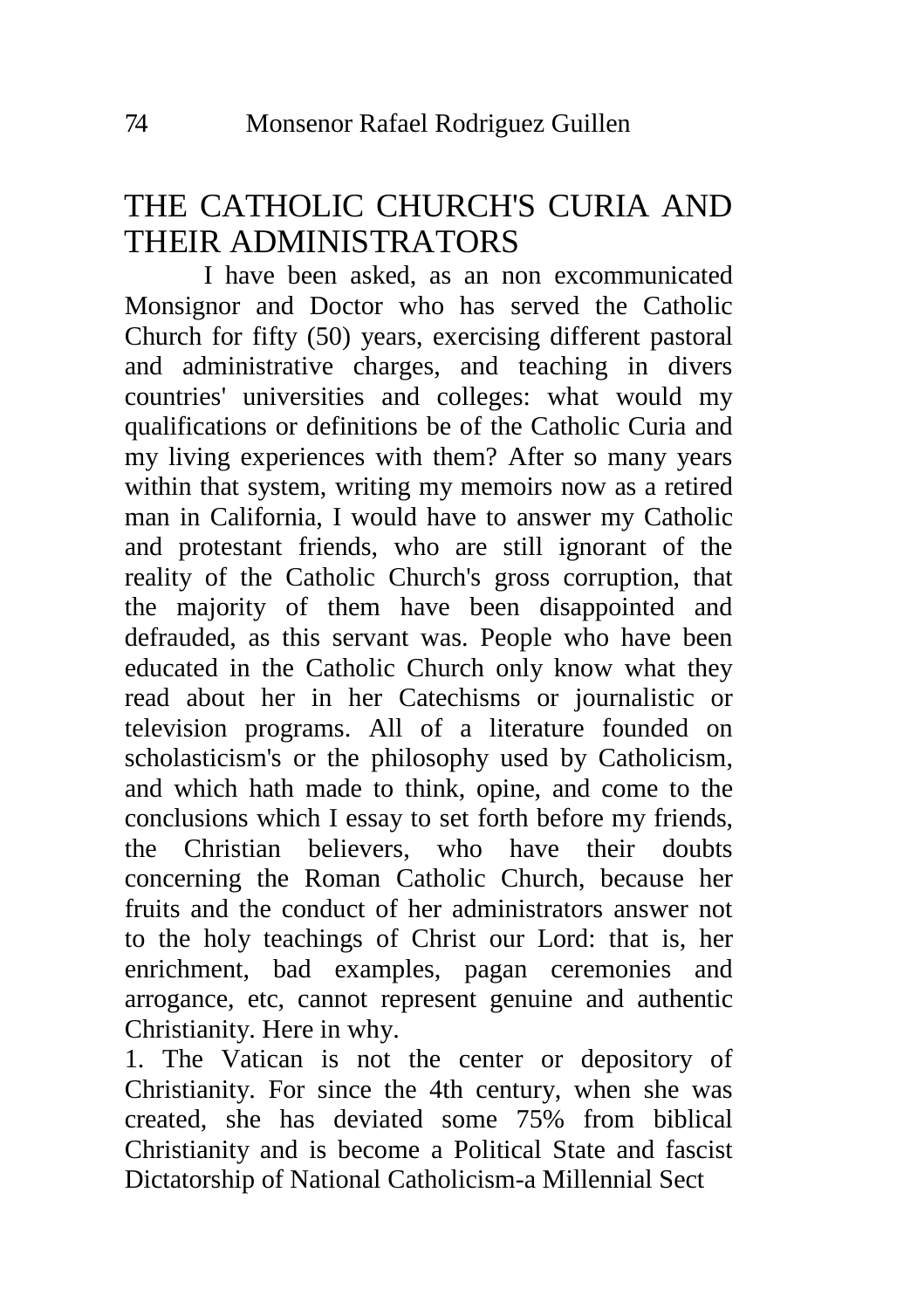whose Political, educational, religious and agnostic tentacles, (and) her fretting for material interests, and not spiritual, and her mercantilist enrichment discredit from being the representative of Christianity, and much more from being the center of Christendom. 2. The administrators of the Roman curies, as any other businessmen, have had us so deceived, in the name of Christ Jesus, with a hypocrisy and holy charisma, and with a face of honesty and other false appearances, that it is difficult to know how to distinguish between the true internal acts thereof and those of the scholasticism that surrounds all their works and words. It has taken his servant many years to discover this, and to come to the conclusions to which I have come. 3. Then I would define and describe or rate the Catholic curies and their administrators, for using the philosophical system of Catholic scholasticism in their lives and offices. You could then decide for yourself and tell me what that system is. And this servant has had to get a doctorate from scientific teachers, who were not scholastic or irrational, to understand the entrapment where with I was educated, and from which it is so very difficult to get away, seeing they use Christianity to conceal their falsehoods and lies, 4. The scholastic system is a philosophy or doctrine of cynics, a group of Socrates disciples which have separated themselves from the truth, whose founder was Antistenes and Diogenes, who also separated themselves from true wisdom (my book Essays on the Philosophical foundations of Education). This system is defined by the Royal Academy as a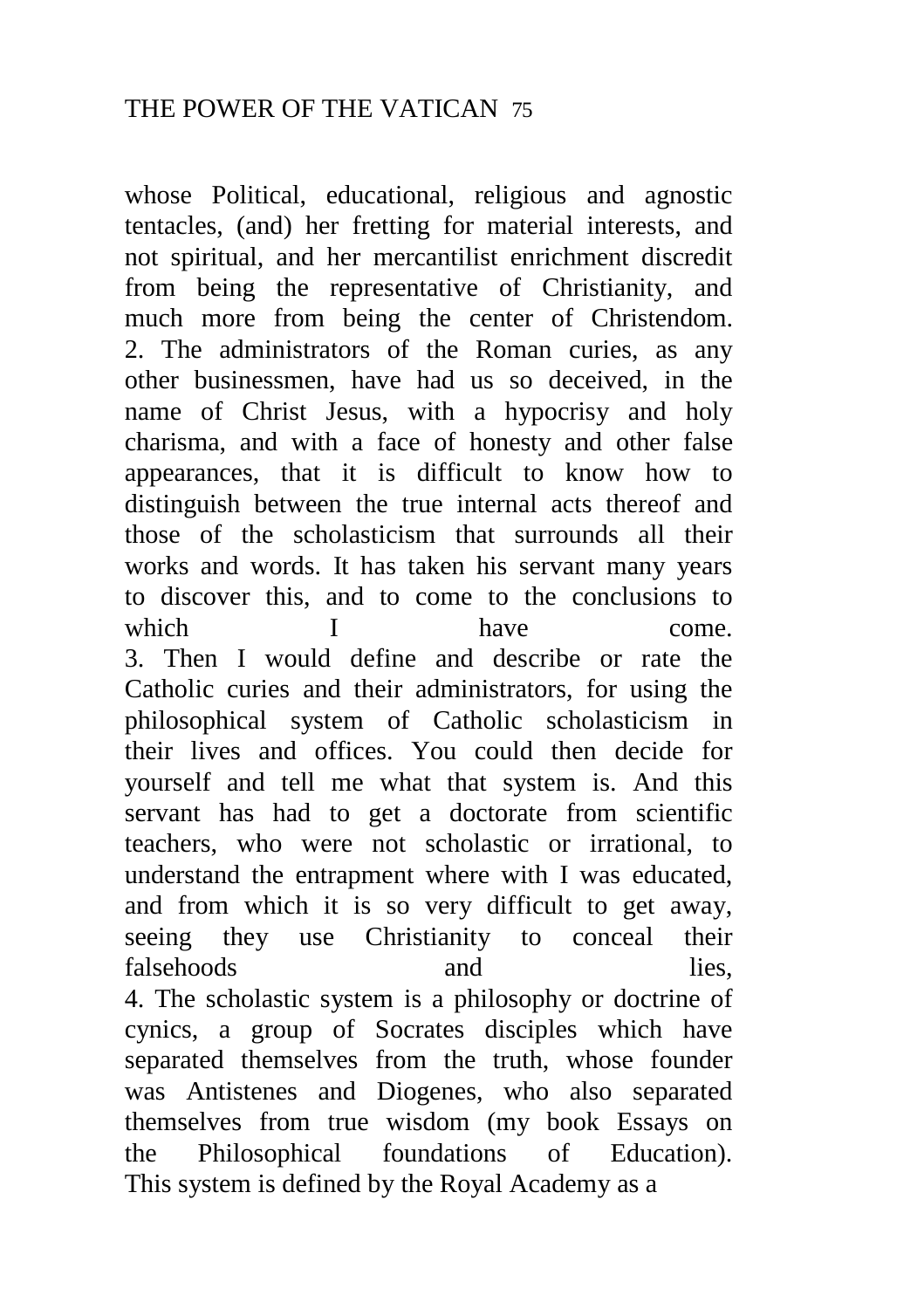doctrine of cynicism some shamelessness in lying or in defending the practice of reprehensible actions or doctrines. I am a witness thereof during the 50 years I served this false Catholic institution.

5. You yourself can witness, as this servant, in the Catholic curia, the thousands of faithful Catholics who have to leave their offices upset and offended by so many humiliations and disrespectful conduct which are directed at them. When you solicit your rights and due attention, you get your most sensitive feelings hurt by the hardness or rudeness of these ill-mannered administrators, who, in the name of God, allow themselves the luxury of offending people and believe themselves to be deified superiors.

6. As a Christian who has a doctorate in education, I will not define or describe these Catholic curies with epithets which answer not to (the) sufferings of which I am a personal witness, and whereof I have received so abundantly from so big headed and unrighteous administrators, the majority of whom lack an education, having but a few scholastic Papal academic grades which are not scientific, nor are they validated in State Universities. "They are diplomatic oxen," affirms Octave Paz. I should forgive, but nevertheless I have chosen to define the Catholic curies with the following epithets: Places of inhuman affectations and rudeness, of impudence, shameless obscenity, indecency. A place of racist, cunning devils, of rascals naughty scamps, ambitious merchants, astute etc.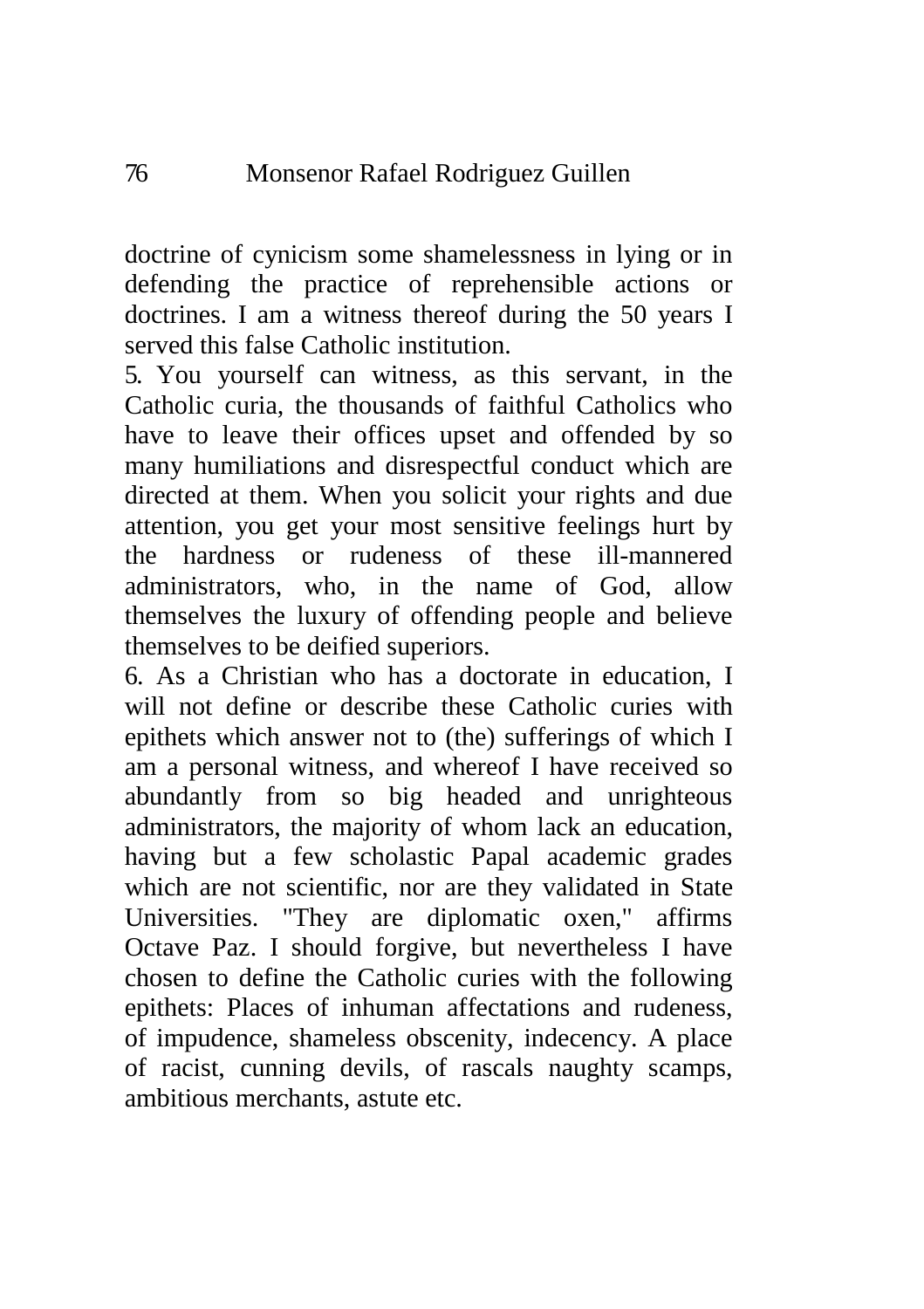#### RELIGIOUS ORDERS: THE VATICAN ROMAN LEGIONS

Vatican historian Avro Manhattan, in chapter V of his excellently documented book "The Vatican in World Politics," tells us very well that, "In addition to the vast machinery of religious administration in Christian and non Christian countries, there is another great machinery which although not so well known, is nevertheless of the greatest importance in furthering the spiritual and political powers of the Catholic Church." That is to say, the fifth columns with which the Vatican has counted since the 4th century and the epoch of monastic orders, communities which ran from the world and submitted themselves to living together either under papal laws and those of their founders.

You yourself can review Holidays of the Catholic almanac, which will enable you to start enumerating the houses, convents, and monasteries of both men and women which were formed over the centuries fifth columns on which the papacy depends to sow its scholastic Catholicism. It's very possible that you yourself have been the Victim of being brainwashed with a nun's or priest's education, or maybe your sons, friends, and have been able to witness, wherever you live, how they have increasingly taken over Catholic education with such professionalism and consecration, even fanatical devotion, toward guidelines, curriculums, criteria, rules, norms, and consignments of the Vatican. One of the hardest working departments of the Holy See is called Congregation for Religious Affairs, and the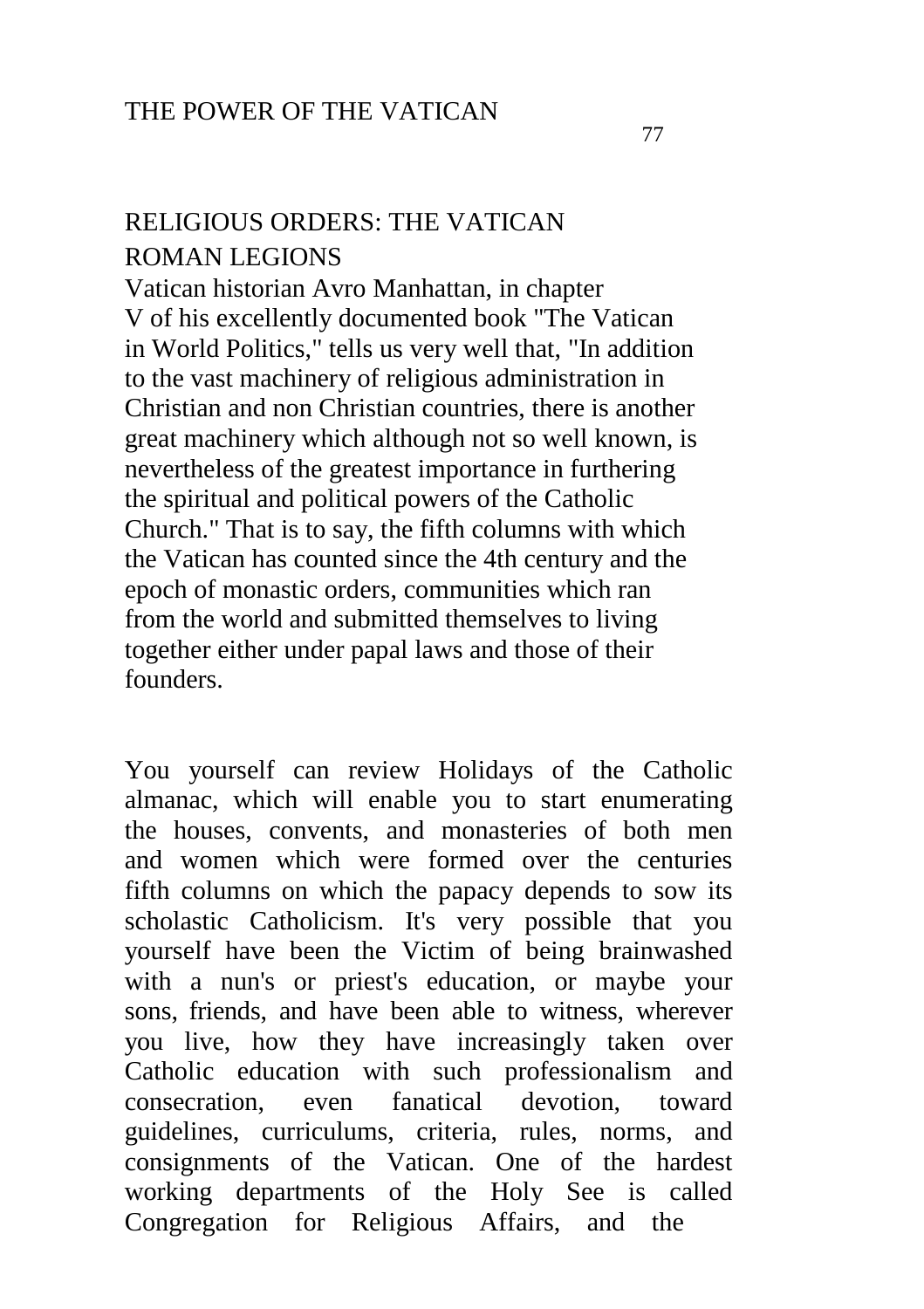Congregation for Seminaries, universities and (of) studies. . . Their lists of congregations and founders occupy thousands of pages, if we count the many names which never existed, and less are they founders of Christian values. Millions of monks, nuns, semi religious , brothers, sisters of cloister without papal cloister of perpetual vows, simple vows. You yourself can count the all kinds of privileges which they receive from the Vatican and differentiate the one from the other. It's very curious to go for a drive through Roman Street sand run into seminaries and friars with the most enjoyable colorful clothes, from the red dresses of the Germany Clergy, to the outfits and uniforms of the Vatican's Swiss guards, and of the religious orders of the Middle Ages and of the Renaissance. You will be able to annotate what is found in the Roman Catholic world, which, following the customs and habits of the Roman Empire, including talking in Latin, has been stagnated by the Vatican powers that be. How many millions of priests, curates, clergymen, clerics, nuns, monks and seminarians are there populating the whole, world? I am pleased to tell you about them through my articles so you can begin to understand it. You can be sure that the life of Catholic priests and their monk-like existence, and that of their hierarchies, who run into the millions today, are spent living off of the miseries of poor, trusting Catholics, in the name of Christ, having their reward now, in the kingdom of this world and age. And there exists not a religious order on earth that doesn't have its very organized finances, or that contributes not the contributions of Saint Peter to its Mistress and Mother The Vatican. My living experiences as a chaplain of friars and nuns is why I have come to these conclusion on the religious orders,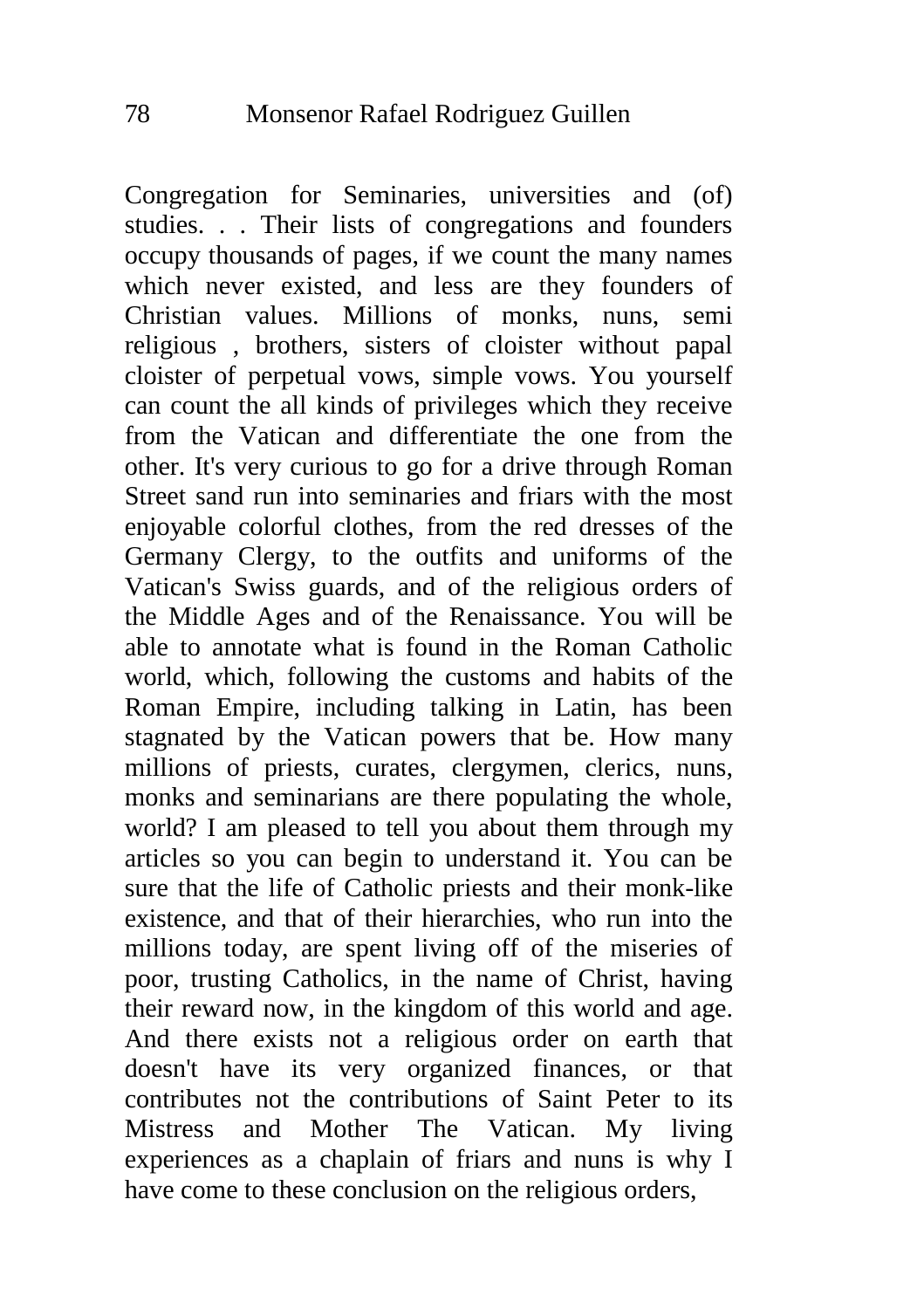which I've served and walked with, and which can be classified into three groups: A) nuns of the order of Saint Clare, which Saint Francis of Assisi founded, of Papal cloister, their faces covered behind bars from a very early age until they die. I recall in Bornes, a small town of Cadiz, in Spain, where I was a chaplain, the kind of life which these poor souls lived, and their medieval customs, etc, who are imprisoned by the Mother of. . . Abominations. B) Saint Vicente of Paul nuns, in hospitals and municipal centers or shelters. Sick nuns who are Frenchified and of capricious discipline. C) Mercenary nuns who were founded to rescue Christian captives in Africa, and now converted into preponderant educators, together with their brothers, the Mercenary priests. I also contemplated the Carmelite sisters of the cross, of the Divine Pastor, of the sacred Heart, slaves, servants of Mary, of the Sacred. Hearts, etc. And of men, and of Whom I was chaplain, Salesians (members of the society of saint. Francis of sales), of the Christian Doctrine , Brothers of Saint John of God, Etc. Why continue?. There are thousands of them, both female and male, who are the Vatican's fifth columns, pushing her divers social, cultural, educational and economic programs, of which we are all victims.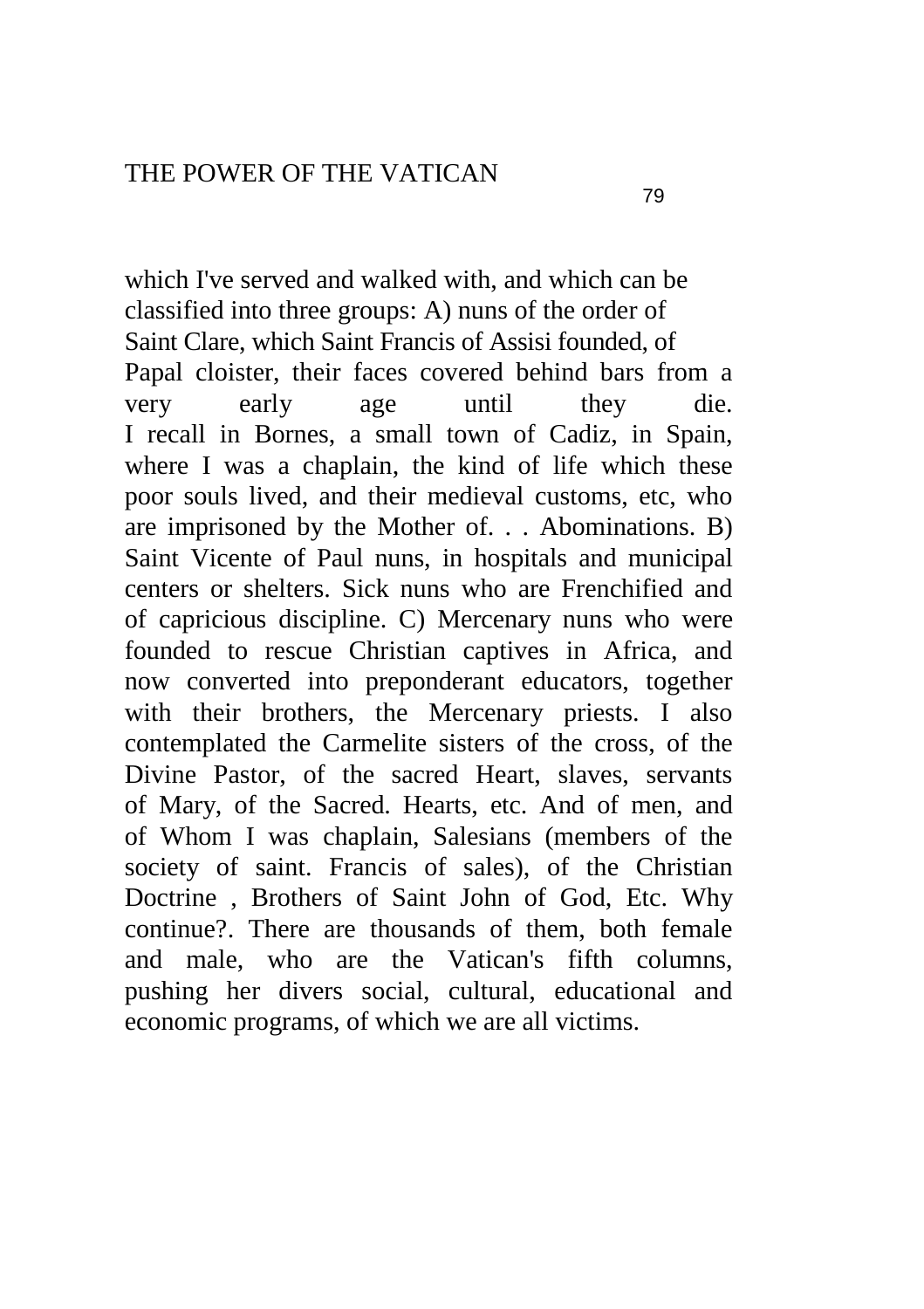## PAPAL INVESTITURES AND THE VATICAN TAXES

The history of investitures during the Middle Ages, and (of) the wars come up to obtain their privileges, besides the purchases and sale of dioceses and bishop, canonries, royal chaplainries, coronations of princes and kings, of knights of the nobility, dukes, marquises, and all of a spectrum of nobles and blue bloods, ecclesiastical aristocrats, cardinals, bishops, domestic prelates, papal nuncios, abbots, prelates nulls, papal delegates, etc, can all be found mixed up with Vatican City.

I have not space to continue enumerating the thousands of personages who, to receive investitures, paid enormous sums of money to the Vatican's coffers, and who until this very day occupy the dioceses and monasteries which claim to represent Christianity; when the truth is that every one of them has used his position to enrich himself using the name of the poor Christ. Wars of investitures in Europe's Holy Roman Empire occupy numerous chapters of bloody battles where millions of poor Catholics, directed by National Catholicism and its chief, the pope, have been martyred and used in sad crusades unto an death. At the cry of Deovo lo Volt, "God wants it," millions of Catholic natives have died in fratricidal wars and struggles of national brothers deceived by the Catholic Church's ambitious plans or consignments in all nations, many times through her associations of Catholic Action, "Cristeros" (supporters of rebellion against secular laws introduced after the revolution), Apostles of the word,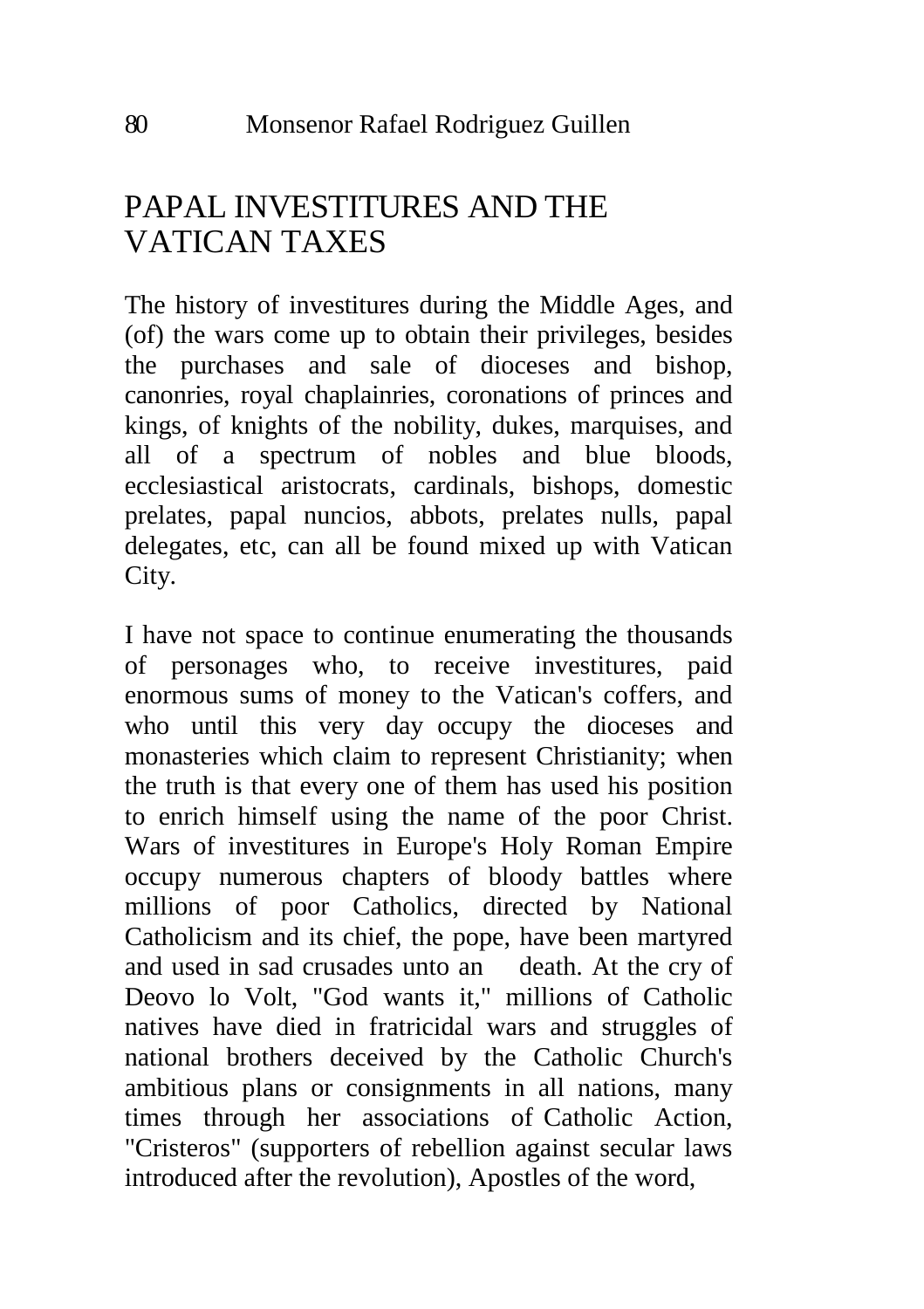Apostles of Christ, and thousands of legions of monasteries of friars and nuns, who are sworn to defend the Vatican's interests and consignments. Even unto this day the Vatican's coffers are reestablished and maintained, when they get low, through these investitures.

To be able to really understand my historical documentation concerning all I am saying about investitures, I should recommend one of my books on the Humanities, and which I've titled Lecturas Sobre las Humanidades (Lectures on the Humanities) vol. II, pg. 45, chapter 2, and which I titled "History of Christianity." I do a summary of this sad history of the struggles for investitures from the Middle Ages unto this present century.

The most notable moments in both the western and Eastern Empires, the principal factors which Roman Emperors of the Holy Roman Empire used to convert true Christianity into state Catholicism, that is to say, into a church that deviated from her primordial objectives and teachings of Jesus Christ, obeying the king and Pontifex Maximus of Rome or of Byzantium. On page 74 and following, I say: "The financial supervision of the Vatican's economic system was strictly regulated. This sacred Empire was known as the " Paradise of Monopoly," privileges and paternalism. The state and the Catholic Church exercise a total income declarations and monopoly of all activities. Both the wages of workers and the prices of products were fixed by governmental decree. A system of guilds or labor unions, established in the latter days of the Roman Empire, was maintained,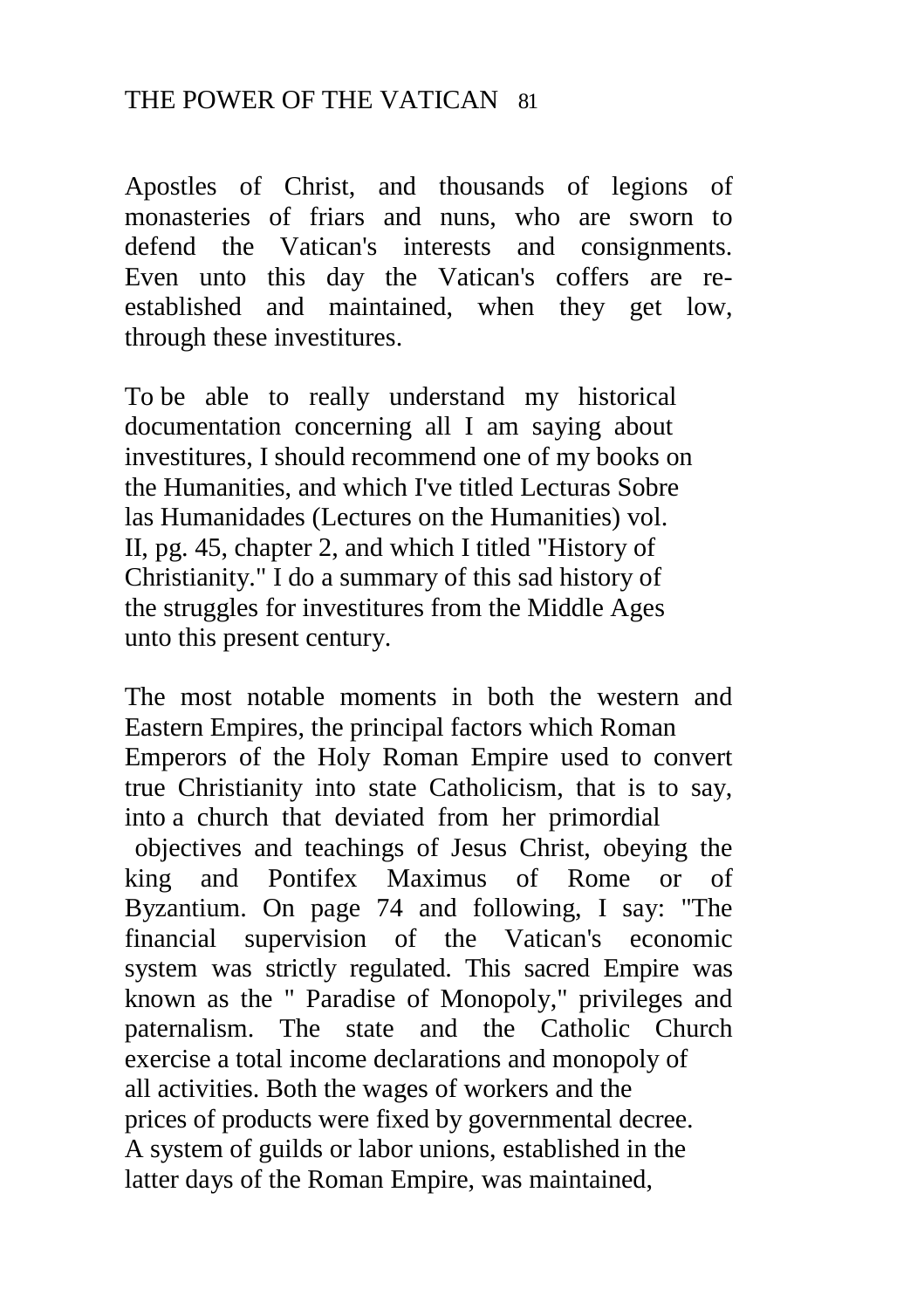where a citizen couldn't even choose his own occupation. The manufacturer couldn't elect the quantity nor (the) quality of the raw materials which he desired to acquire, and all were to render accounts and pay tithes off of their production and earnings, etc. To get an idea of the Vatican's and wealth, I will facilitate a biography at the end whereby you can document yourself and reach your own conclusions which the Vatican and her Catholic zealously conceal. But we can now know the truth, and without fear of excommunication or the stake.

The history of the Church's investitures, which are maintained unto this day, is one of the major sources that the Vatican has or uses to increase her finances and get the temporal power she possesses in this day and age.

I have not the space to continue enumerating the thousand year old mercantilism of the Vatican, whereby she receives her millionaire revenues from investiture taxes.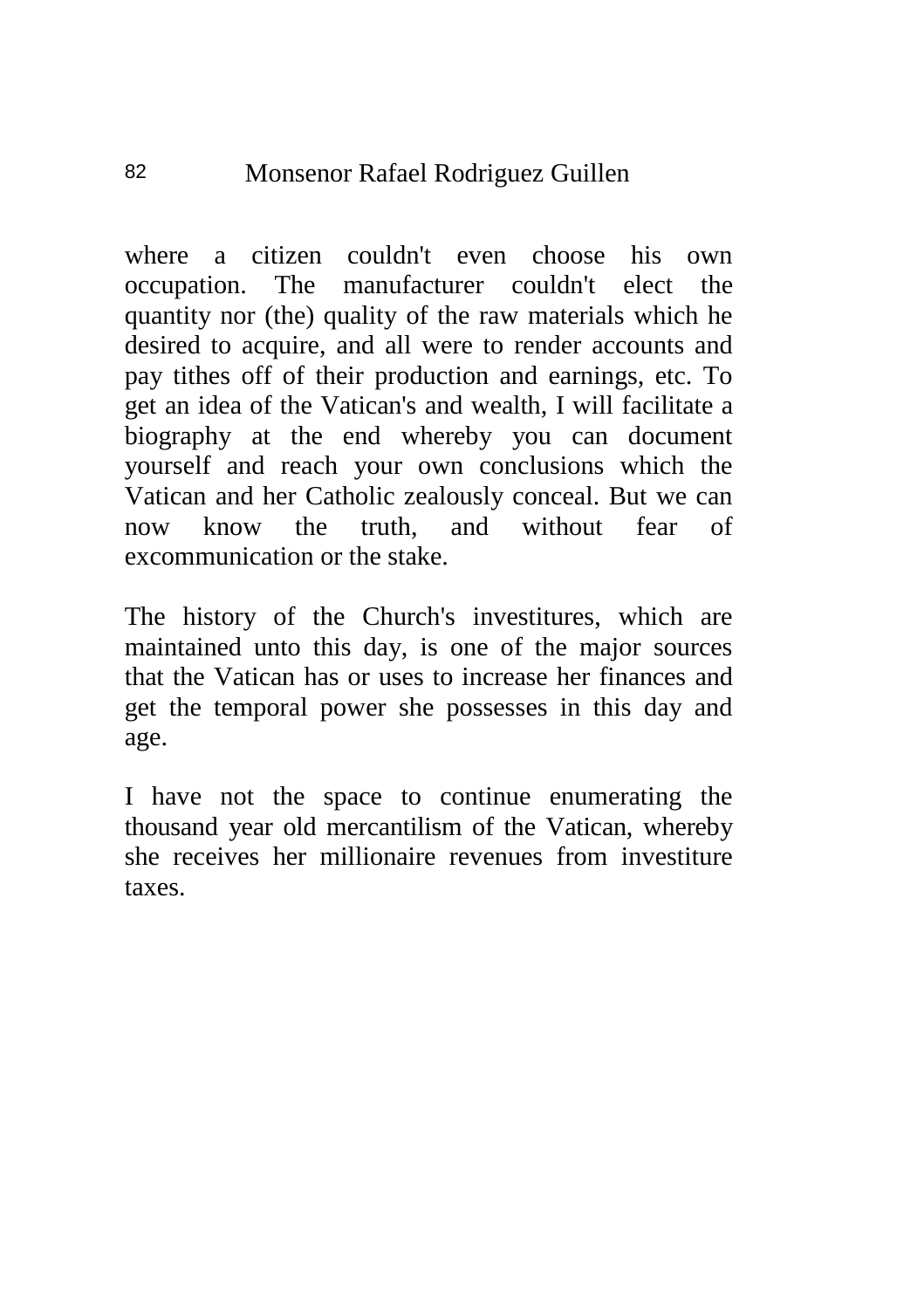THE POWER OF THE VATICAN As thousands of other Spaniards, I am a monsignor and priest who was exiled for opposing Franco's dictatorship and criticizing Vatican state and her ally the Catholic Church, who were responsible for defeating the Spanish Democratic Republic and imposing, by force, a fascist regimen, a forty year dictatorship, thanks to the millions of pesetas which Vatican state puts in the hands of rebellious militants of bishops and Catholic seminaries. I was a parson in the arch diocese of Seville, the biggest of Spain. It was the stomping grounds of famous cardinals, and where the see was ruled by the holy doctor cardinal D. Pedro Segura y Saenz, also a victim of Vatican City and her dictator Franco. I was a witness of how Vatican state constantly mobilized and sent new nuncios and papal delegates, who carried out her consignments to finish off the constitutional government. And all this only for separating church (Catholic) from state; and putting her arrogant clergymen in their place, whom Rome uses for her political and economic interests, in the name of Christianity, she has confused us ingenuous priests and believers. They won the war in Spain, expelled or banished the Spanish Republic from power, intellectuals, artists, and Christians (all those who resisted this Catholic-fascist dictatorship), and caused the death of a million Spaniards in a fratricidal war: at the cry of the crusaders' "Hail Christ the king." Execute the communists! I am no retired (and) writing my memoirs, but only after first having had the opportunity of visiting the Vatican several times, and of having had access to the university libraries in Columbia, New York, California, etc; and to the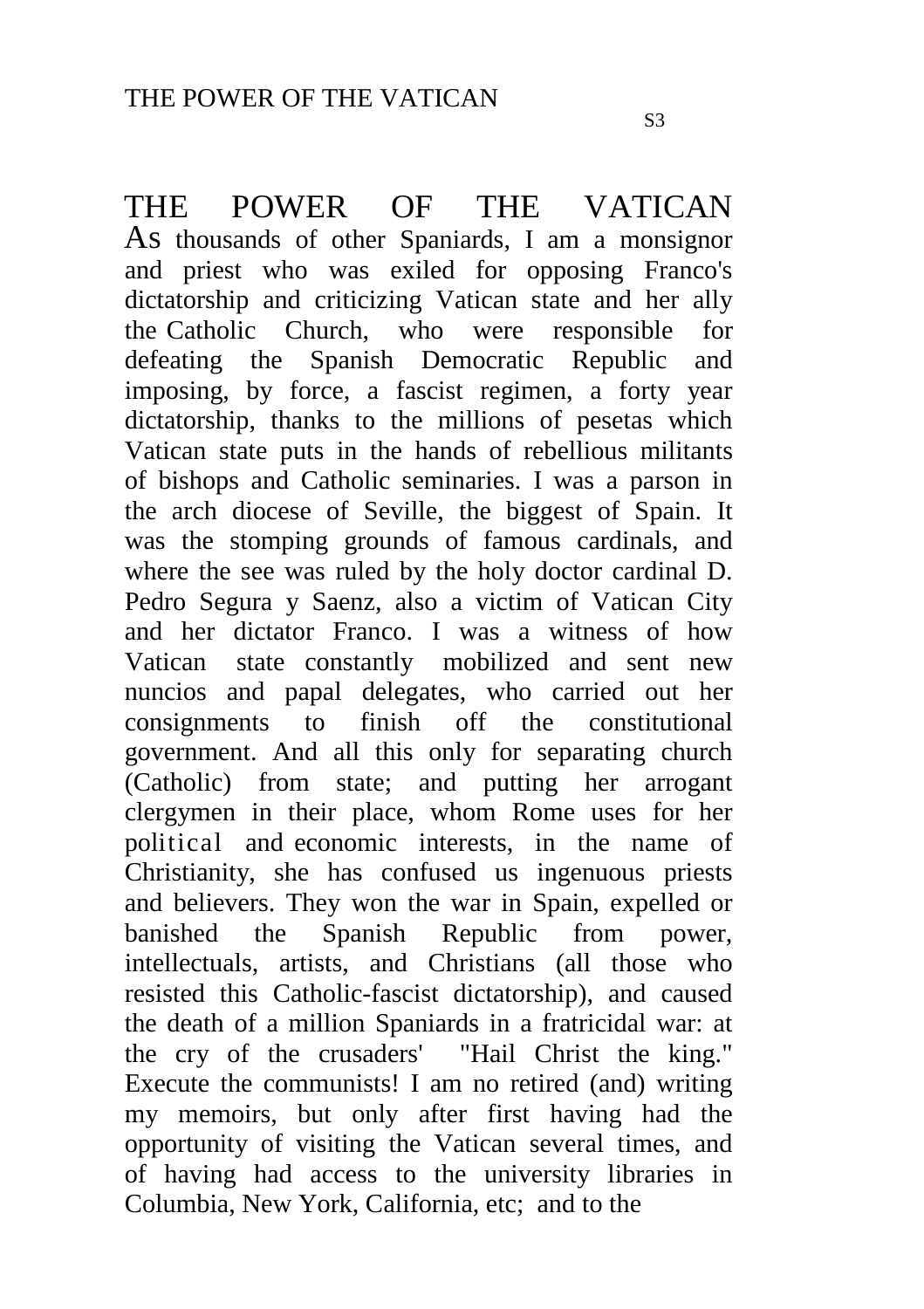National Libraries of various countries. And today, without ecclesiastical censorship, that is, the nihil obstat et imprimatur to worry about, free and in a democratic society with freedom of expression, and not fearing excommunication [or the stake], I have been able to annotate, for true history, those doctrines and historical facts which Vatican state and her representatives have falsified, and which they made us believe as truth; when the reality is that any honest man, especially a Christian having the spirit of Christ, must come to the conclusion that Vatican state, using her scholastic and irrational philosophies, has sown but lies instead of truth in Catholic consciences, even though she presents herself as the exclusive center of Christendom. The truth remains (and I can prove it scientifically with facts) that the Catholic Church that the Vatican represents doesn't even have ten percent (10%) Christian values, and that her interests are by no mean spiritual, mind you, but of political and material power and wealth. Vatican state has been losing many battles through or with the New Democracies springing up and the separating of Churchstate relations. The mission of the [true] church is to preach the gospel (Matt. 28:18-20), but this is what we see least of in Mexico. We see all the contrary. Arrogant Bishops and dominating nuncios, who every day contaminate the pulpits more and more, and whose Vatican consignments are daily being realized, is what we see. Rome doesn't want to lose the war in Mexico, And there from proceed the unjustified attacks and defamation that the clergy reserves for and vents toward evangelical Christian groups. It's a truth that the Catholic Church is nothing but a thousand-year-old millennial sect whom we must confront now once and for all and forever. In Spain Vatican State ordered the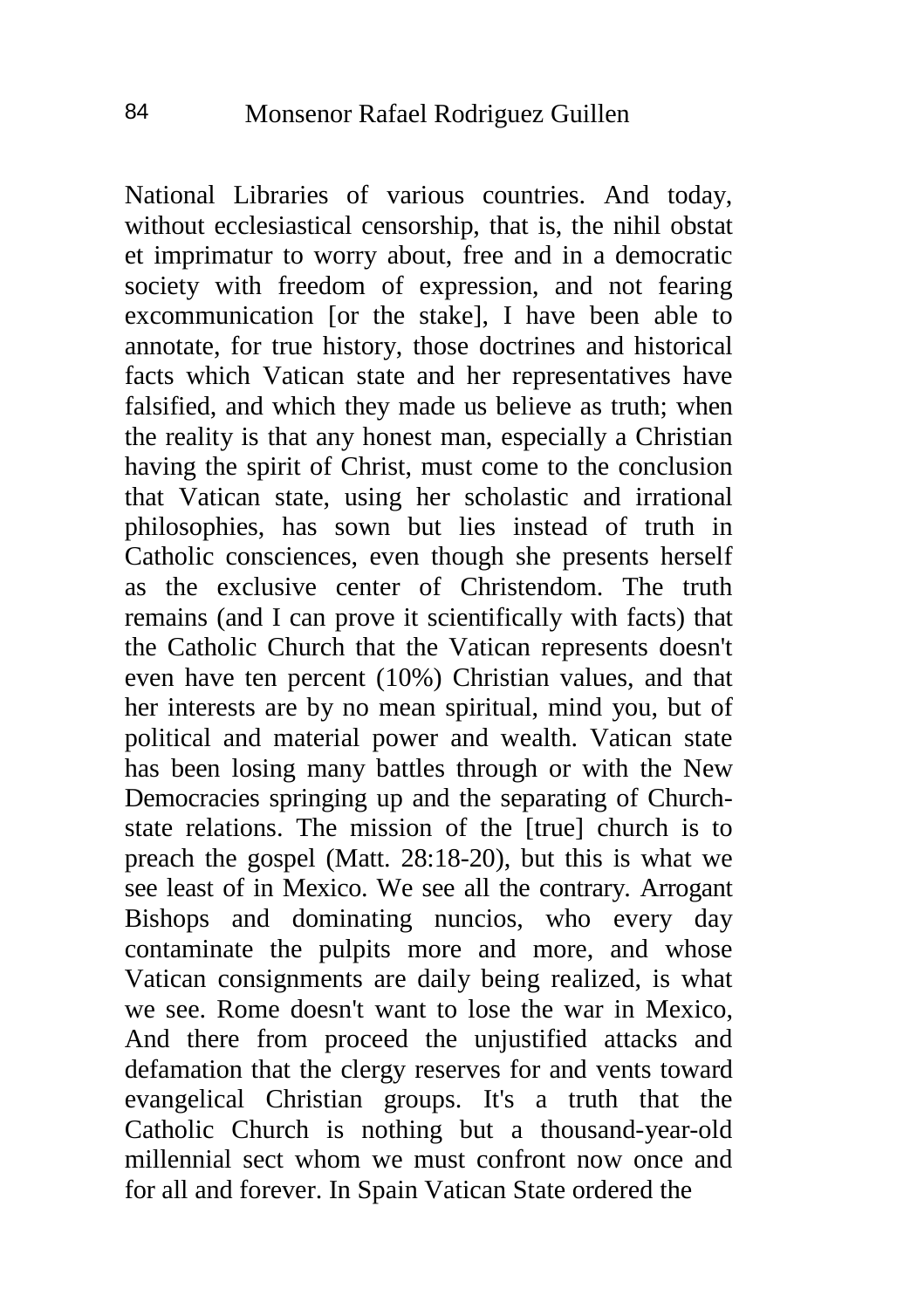burning of Protestant temples and churches, the prohibition of the bible [which she does every single chance she gets], and the exile or assassination of<br>Christian ministers who criticized the fascist Christian ministers who criticized the fascist dictatorship and clergy, which was compromise to German National Catholicism. The arrival of guerrilla forces in these moments in different states, yea, the arrival of the generals of the Jesuits, Opus Dei, Teresians and thousands of friars and nuns of Rome, including Monsignors educated in papal institutions, and secret delegates of the Vatican, who are occupying universities and positions of directorships in big businesses, etc, reminds me of the same situation in Spain - of how they started taking over everything. . . until they won the war. The very same coordinates given in Spain then are being given in Mexico now. And if the Mexican Government opens not its eyes very soon, we will have a cicil war [again] and Mexicans will continue dying in defense of, or opposition to, Vatican state, which is not a Christian Church. In the states of Chiapas, Guerrero, Yucatan, as in Colombia, Nicaragua and in all Latin American Catholic dictatorships, liberation theology guerrillas are being established, who are majestically directed by the Vatican's National Catholicism and its battlehardened clerical legions of bishops, Jesuits and priests, who are committed to either conquering or dying with the cross and assault rifle.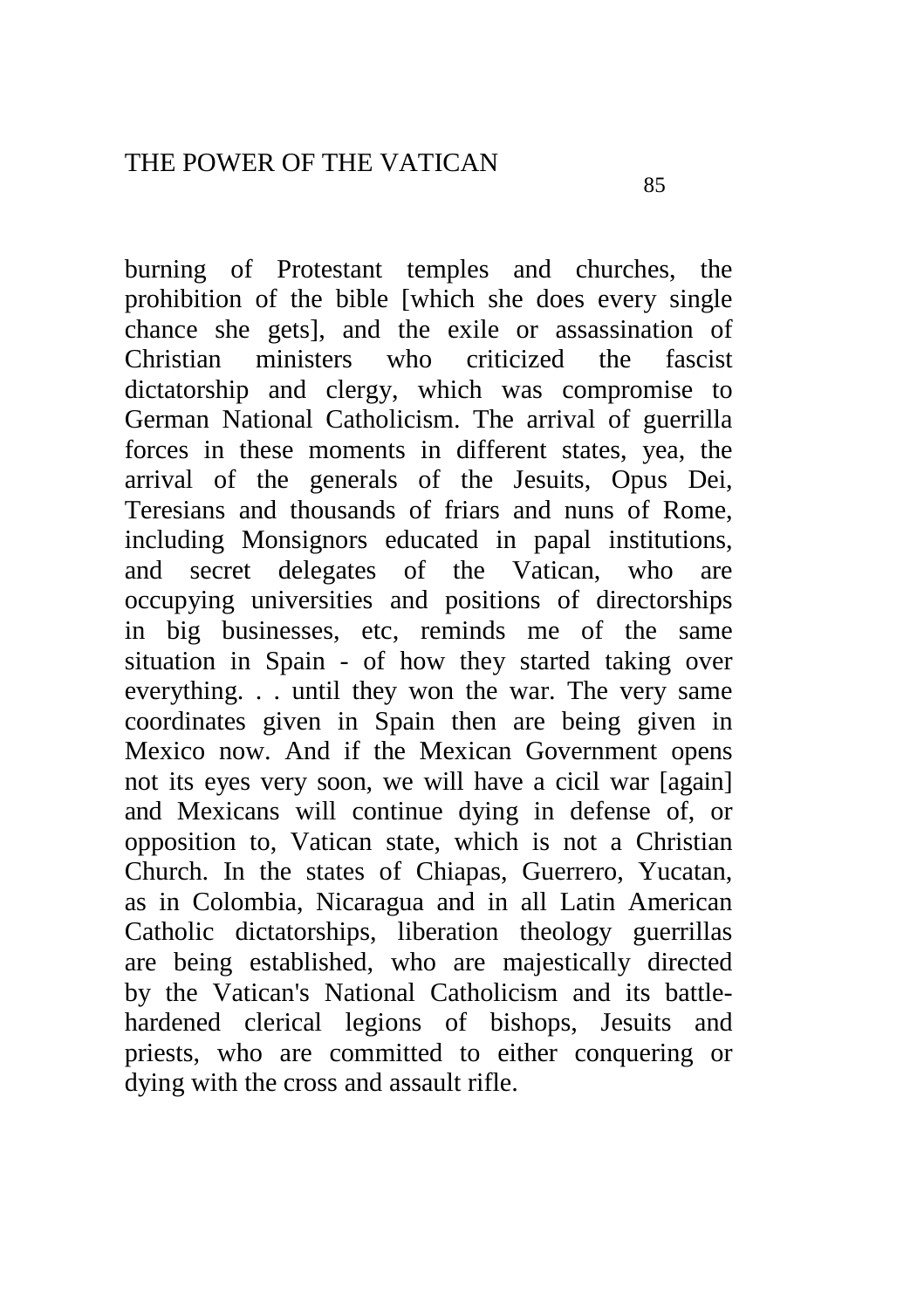## THE MEXICAN CLERGY'S POLITICAL POWER AND RICHES

I am a Monsignor and Doctor who writes about Christianity and its pseudo representative, Catholicism. During the years I have endeavored to get acquainted, through my doctorates and biblical studies (and not fearing excommunication or ecclesiastical censorship) in the United States, with the true history of Christianity. Forty years in pursuit of the true church founded by Jesus Christ on earth and her teachings, characteristics, etc, if so be that this church really existed on earth. For even though I was educated, or rather brainwashed, thoroughly in Catholic institutions, nevertheless I saw that Protestant and evangelical churches, though closer to God and true Christianity, and having a bigger percentage of saved Christians, were also in need of restoration. Through my living experiences within Catholicism, occupying the most diverse pastoral duties, and knowing the Catholic Church system in different nations, I have been able to come several conclusions concerning which, with all due respect to their beliefs, I cannot but write in conscience what I believe, as a doctor and Christian missionary and Ex priest, to be true Christianity and its rival, Catholicism. Two totally different CONCEPTS. Vatican State's power and riches are incalculable. This whore and MOTHER of ABOMINATIONS has very well known how to exploit Christianity in the occidental culture, to make people see her as the sole representative of Christianity. But the history of the centuries testifies how she has carried on her power politics and acquired her riches, and how she has taken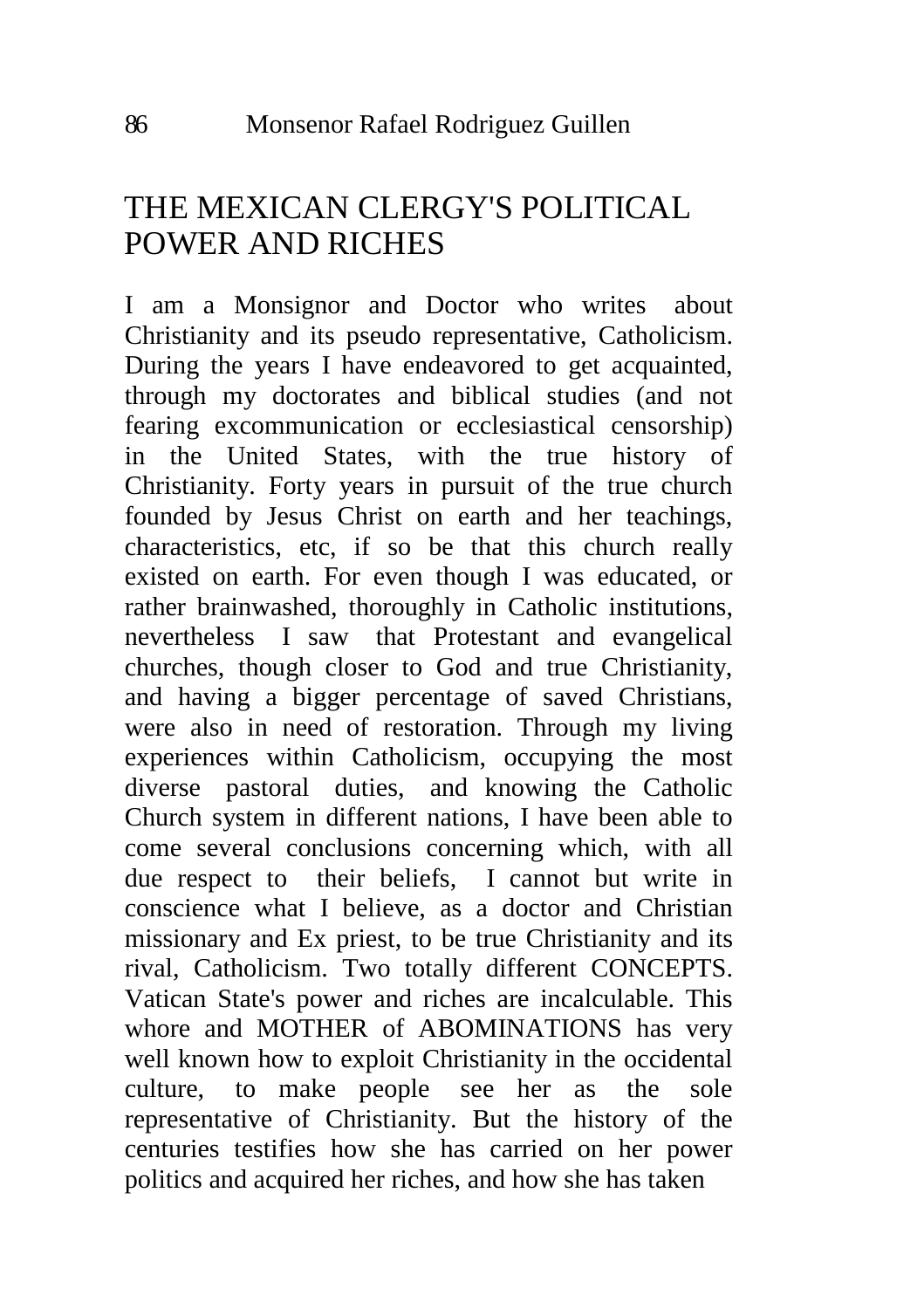over and controlled the consciences and minds of whole nations through INQUISITIONS, CENSORSHIP, EXCOMMUNICATIONS<br>CRUSADES. SLANDERS. SCHOLASTIC CRUSADES, SLANDERS, SCHOLASTIC PHILOSOPHIES, ANTI-BIBLICAL THEOLOGIES, ESOTERIC MORALS, AGNOSTICISM, LYING WONDERS, etc; and how all those which resisted are damned to Hell fires already for disobedience. We are now coming to the thresholds of the Third Millennium when democracies permit us to study, investigate, and speak the truth of history, and when we are granted the human rights of freedom of speech, worship, and beliefs, free from fear of excommunications or inquisitions, which Catholicism still wants to maintain, we can now come to legitimate conclusions and reliable arguments and defy this power Dictatorial State of the Vatican on public forum, whose ambitions are not nor ever really have been Christian or spiritual, but very much on the contrary, political and economic ambitions. I can prove-and it's clearly documented-her financial corruption in Mexico. Vatican State is the biggest enemy of democracy in existence, bar none. The power of Vatican State survives still today. Very arrogant and powerful are her bishops, nuncios, Monsignors, and clerics, who are educated in Rome's Institutions, more than 300 universities, colleges, convents, seminaries, patroness, councils, boards, etc. all of which make the Vatican's power and influence in Mexico of such (a) magnitude, that if Mexico's leaders don't check her very soon, as they do in democracies, Mexico will become another bastion or stronghold of Vatican city's Multinational Empire. Wake up Mexico to the snares of Vatican State, which is the most powerful force within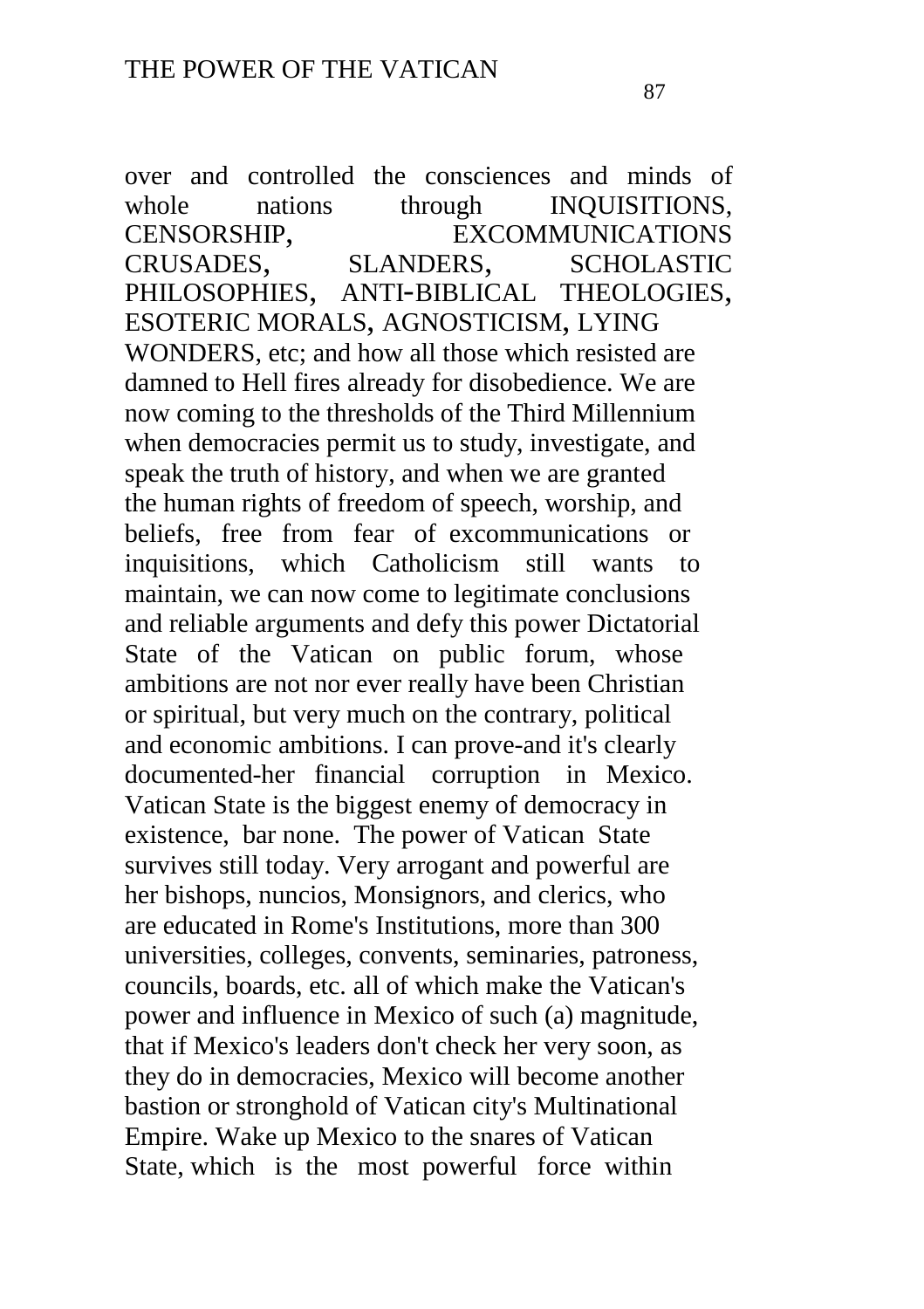Mexico: an Empire who, using the name of Christianity, is subjugating and undermining the true democracy which we need so badly in these moments. She is undermining and asphyxiating all manifestations and principles of a democracy. As far as Catholic dictatorships are concerned, I was a live witness in Spain, Puerto Rico, and California now, of how Vatican State imports a Political-religion nationalism through the name of Christianity.

In these very moments, Basque, Irish, and Polish Catholics are growing in Mexico, and by means of their bishops, allied to and controlled by the Vatican, are carrying out an armed crusade wherein Mexicans die every day: and everything governed strictly from the Vatican by her billions of dollars.

Forget not this reality, my brothers: Christ cannot be represented by a terrestrial, bloody state, a millennial dictatorship and antichrist sect such as this. "By their fruits," and not by their words, "You shall know them." We are witnesses of her scholastic falsities, her ambitions to get richer, her deviations, her deceiving, her ABOMINATIONS and in the name of our bless savior and Lord, Jesus Christ. Is it not now high time we unmask the Antichrist and Culprit of Christian ignorance? .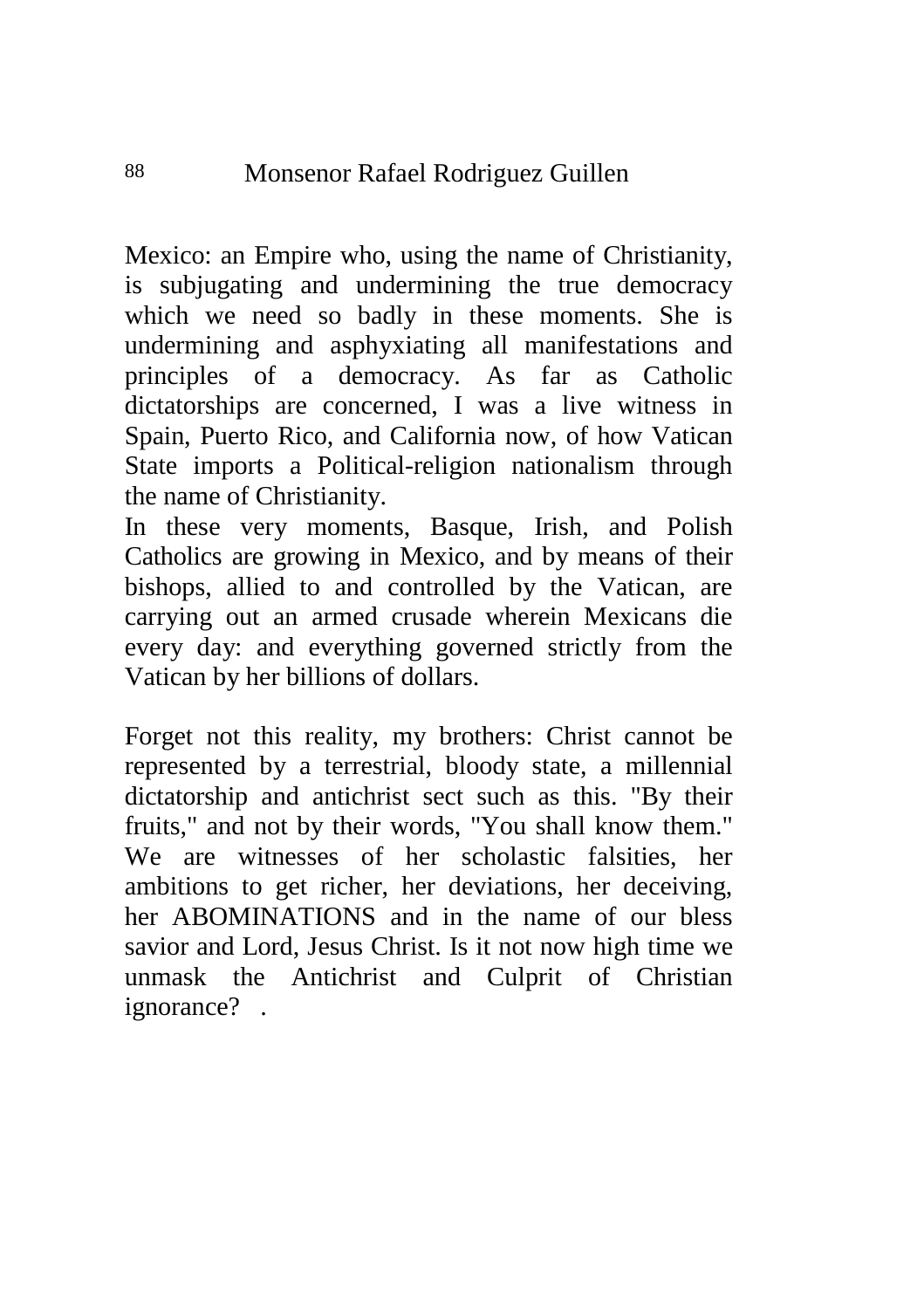#### STOP SENDING MONEY TO THE VATICAN: THE SOLUTION TO THE CRISIS IN CHIAPAS

The sad events taking place in Chiapas and in other Mexican regions are the same as the events which took place in Spain and Panama, whereto I was called to live as a missionary and priest. The arrival of the Vatican's New Nuncio, and the appointments of the primates and papal political delegates of the religious orders, and of lay political delegates with whom National Catholicism abundantly counts, and landowners, converted the Spanish and [later] Panamanian governments into dictatorships which stripped the poor natives of their lands, cattle, agriculture, etc. In Andalusia , the poorest region of the Spanish peasantry, and in the regions of Chiriqui in Panama, where I exercised my Pastor as Vicar General of the East, I was a witness of this very process. The history of the Spanish conquest of Latin America written by the general chronicler of the Indies, Gonzalo Fernandez de Oviedo y Valdes, whose fifty (50) volumes are censored because her tells it like is, his publications only being allowed in 1835, taught me, for my doctoral thesis on the history of the discovery, the truth of the lamentable deeds and atrocities which both (the) ambitious soldiers and Catholic missionaries, with the Vatican's and the Catholic king's blessings, committed against the indigenous cultures. The present case in Chiapas, as well as the case of the poverty in Seville, Spain, in the poor quarters and areas of la Corza, Arbol Gordo, and Fontanal, of the municipal shelter under my authority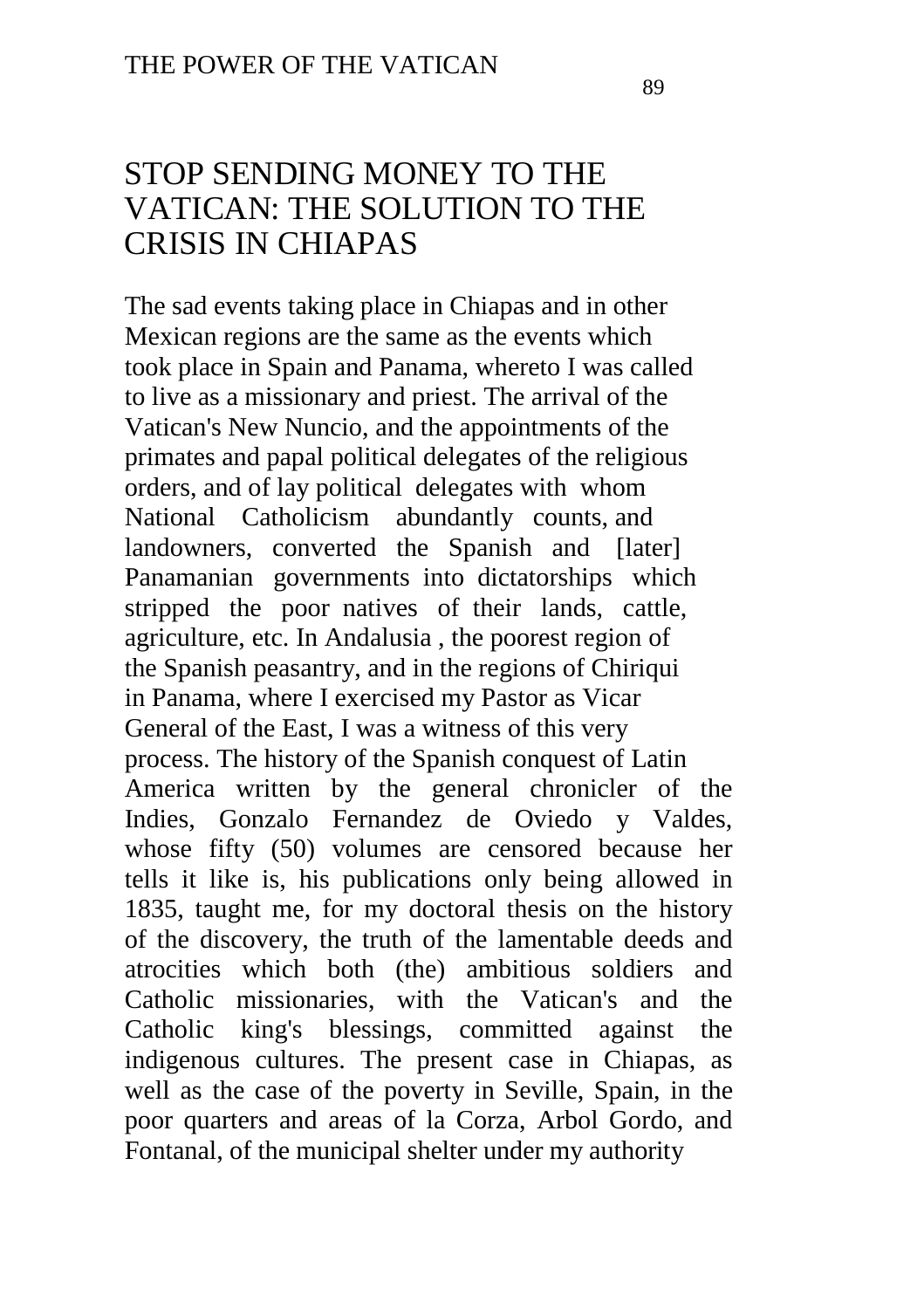or charge, is a good example thereof. As a parish priest and economist of the 50,000 native Guaymies who were under my missionary responsibility, I presented a petition for assistance to the Panamanian Nuncio and primate and to the Spanish Nuncio and primate, to resolved the crisis and poverty of so many thousands of hungry souls who died in desperation and misery daily. I presented the following program, as that which is now being presented in Mexico, whereby I try to contribute to the solving of the natives' problem in Chiapas, to the nuncio and primate. . . and through them to Vatican

1. Cease to send the millions collected by the Spanish dioceses and their mercantilist businesses to the Vatican. Millions which rightfully should be dedicated to the erection of schools, hospitals, and community food centers, and to agricultural equipment, the just distribution of cattle, clothes, and medication to them that cultivate the lands. By this means a thousand million dollars could be reserved and justly administered by a committee of conscience. 2. All salaries of bishops, priests, and politicians, whose bank accounts are already overflowing with the alms and offerings of poor peasants, which, according to the teachings of Jesus Christ, should be distributed among the poor, should be checked. If this were effectively done, and the millions of dollars gathered in the basilicas, universities, parishes, sale of sacraments, monthly quotas, bingo games, raffles, sale of religious articles, productive investments, etc, rightfully applied and used, and deposited in a pro-native and pro-poor account, to be used accordingly, we would see the positive Christian results within a year. In this chapter an official audit would be taken regularly, and its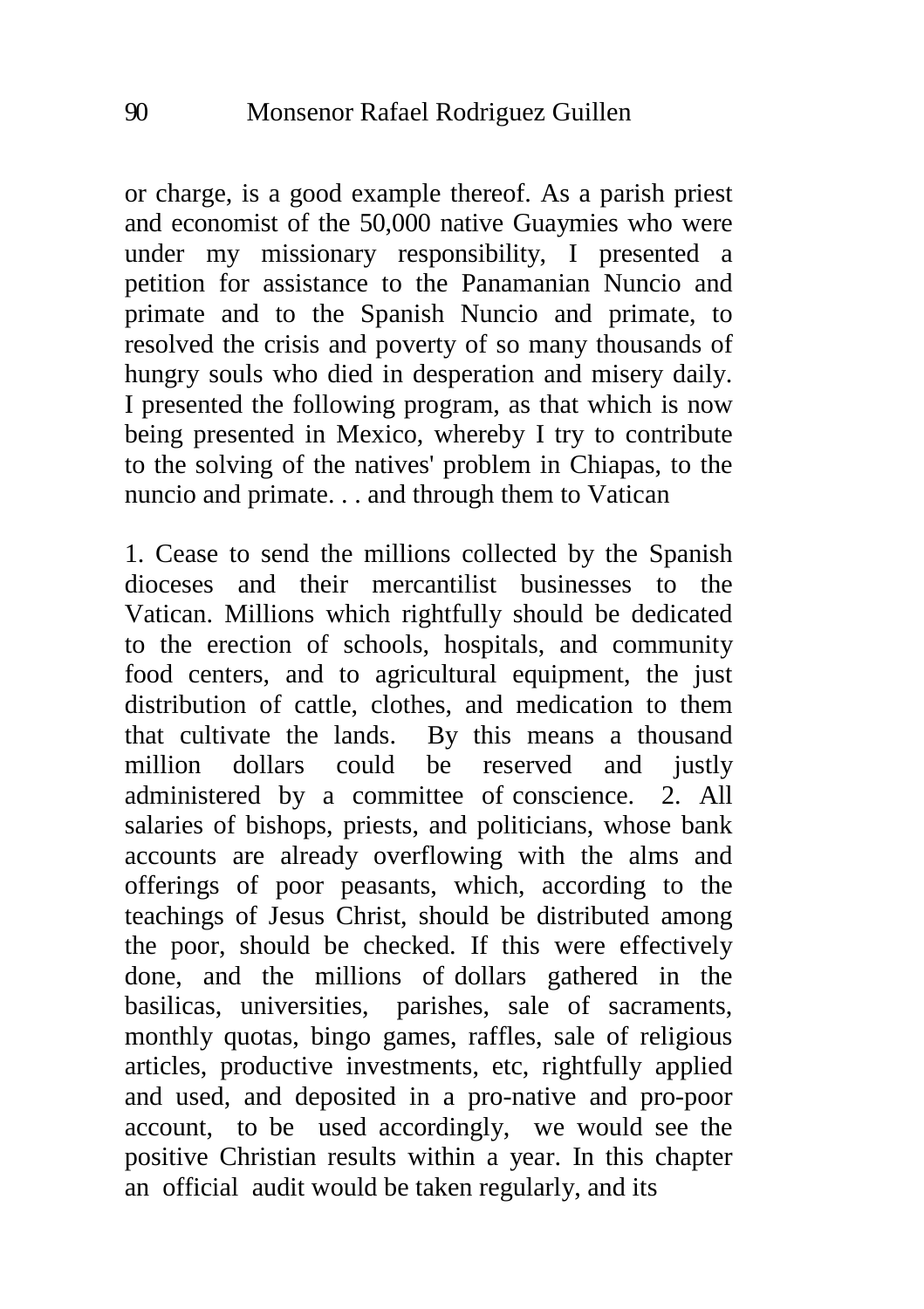accountants diligently supervised and paid by an oversight committee of conscience. Do you have any idea of how many millions of dollars could by offered by the Basilica of Guadalupe in Mexico and that of Spain? Or by the Basilica of Saint Peter and the Basilica of Pillar in Rome? You can get a good idea of it by just some simple calculations. If every Catholic offers \$25 a year, and you multiply that by the 1,000,000,000 who claim to be Catholics, is it not true that the crisis in Chiapas, and the poverty of the impoverished zones, could be remedied therewith? 3. In the National budget we could include all those expenses which politicians, nuncios, and bishops divide among themselves in trips, conferences and feasts: Millions which solve nothing. This annual budget could preferably be applied to the problems of the starving, needy natives, which could no doubt be

much better and more Christian than giving it to the privileged class, which bleeds the economy and contributes to the nation's poverty.

4. The objectives of the Nuncio and bishops, and of the governors and politicos who want (supposedly) to

do away with the crisis in Chiapas and in other Mexican regions, shall never be carried out if they continue letting the Catholic Church to plunder, pillage and/or despoil the little that the poor and their hierarchies still have left to live as missionaries, who preach to the poor and give them examples, food, and economical and moral support.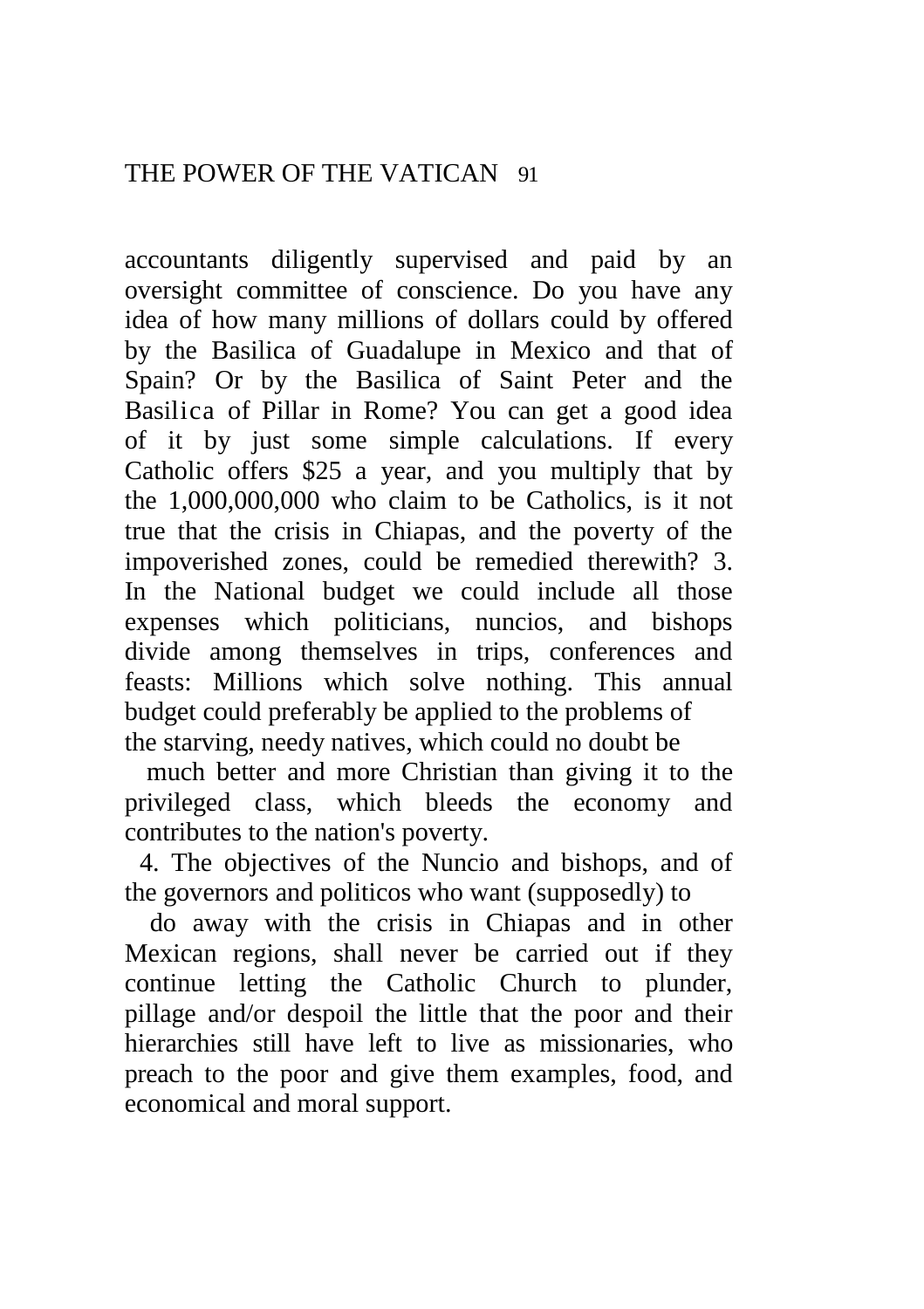# THE FALSE HISTORY OF THE DISCOVERY OF AMERICA

The history of the Vatican's, and consequently of the Catholic Church's, business dealings and wealth has ever been changed, twisted and falsified by ecclesiastical historians and the Spanish, Portuguese, and Italian missionaries who, in the name of Christianity, came to seize the Patrimony, gold and silver of the natives' very rich mines. I don't affirm or come to this conclusion capriciously just because I want to belittle, slander, or discredit the church that educated me, though falsely; but only once [or after] I was able to document myself with a scientific doctorate in history, in the University of Madrid.

In Gonzalo Fernandez de Oviedo's 50 volumes on the General History of the Indies, theme of my doctoral thesis, we can find the reality of the arrival of the Spaniards and their missionaries to the Americas well described, and the truth of the greedy conquerors' thirst for blood and loot expertly narrated. It's definitely not the same (as) the General History of the Indies which was written by the first bishops of Chiapas, nor is it the same history written by Franciscan, Jesuit, Dominican, and ecclesiastical chroniclers, who are all rich and would have us believe a history of Christian evangelization, when the truth is, as Oviedo, the official chronicler of the Indies, narrates, all the contrary: that is, a mortal blow to the thriving native cultures, and the armed looting by the missionaries and soldiers of some bishop Inquisitors and viceroys, whereof we can still contemplate the inhuman victimization,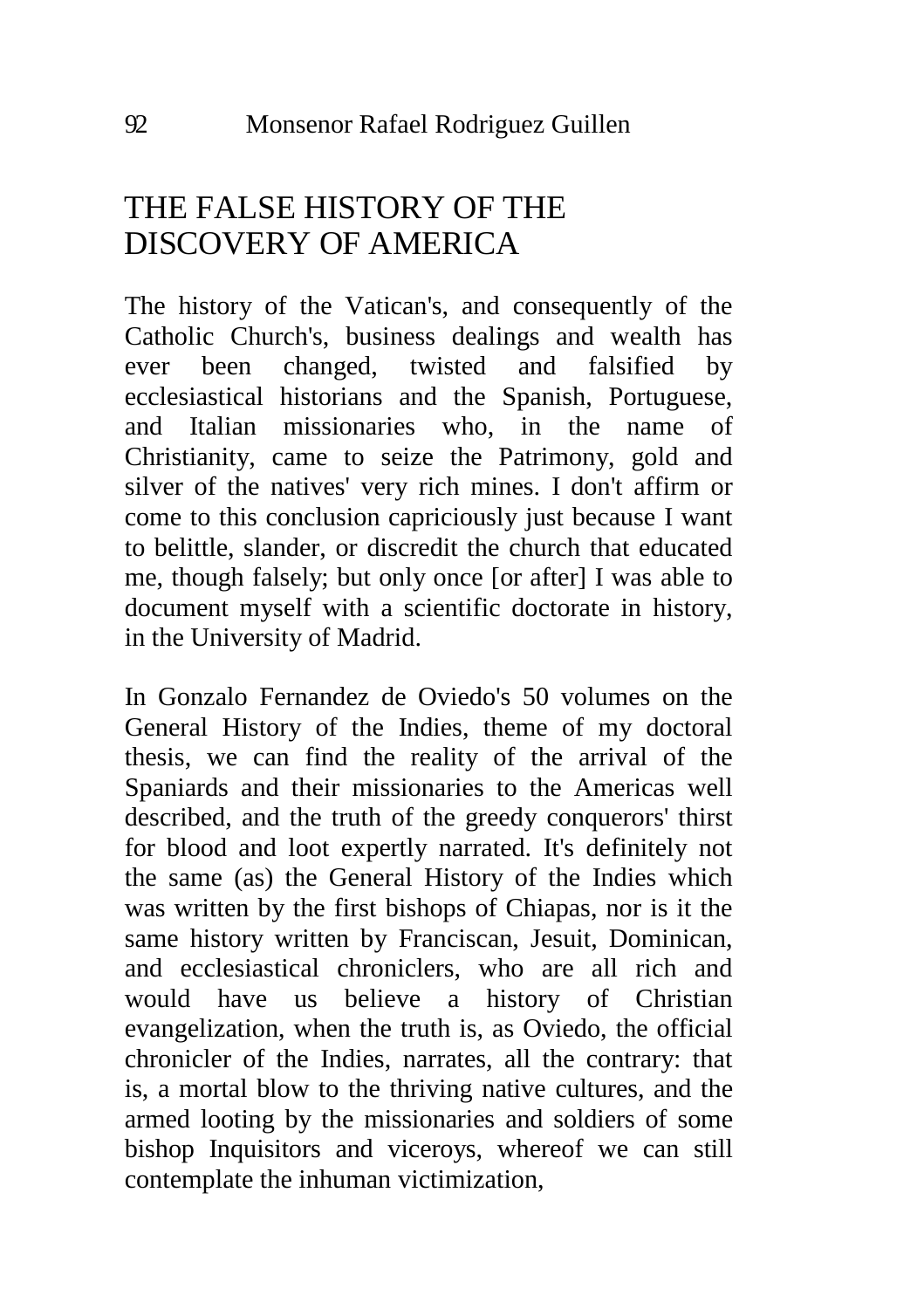impoverishment, and slaughter of the autochthonous races. Yea, Oviedo narrates this true history for us, and that's precisely why his books were censured and unpublished until 1895. The only history known to Catholics is censured, as all Catholic literature," and this has caused Catholic readers to be ignorant of the true history of the sad events which took place through the fanatical Catholics whom the immoral pope Alexander VI in the name of the Holy Roman/ Spanish Empire.

In my data on these historic moments, I could find and mention the following. The bishops' residences and the houses of the religious orders, which are improperly called Christian missions, are not but a fountain of enrichment, proving that the majority of productive lands, livestock, treasures of minerals and cultural treasures were sacked and sent to Spain and the Vatican to construct the biggest of basilicas, Cathedrals, and the great houses of the Jesuits, Dominicans, Franciscans, etc, which cropped not up out of thin air, a you yourself can contemplate, but proceed of the riches looted from the Americas, the tithes imposed, and the treasures which the lords of the native nobility had, many of whom, for only being rightful owners of properties, died at the stake of the INQUISITION, after having their treasures and belongings confiscated: In my conferences in the Mexican States and in Latin America I am opening many consciences concerning the deceit we have suffered on account of this false Catholic history, and I admonish the believer of his individual obligation to study and acquaint himself with the other side of the money, that is, (with) the true history of the discovery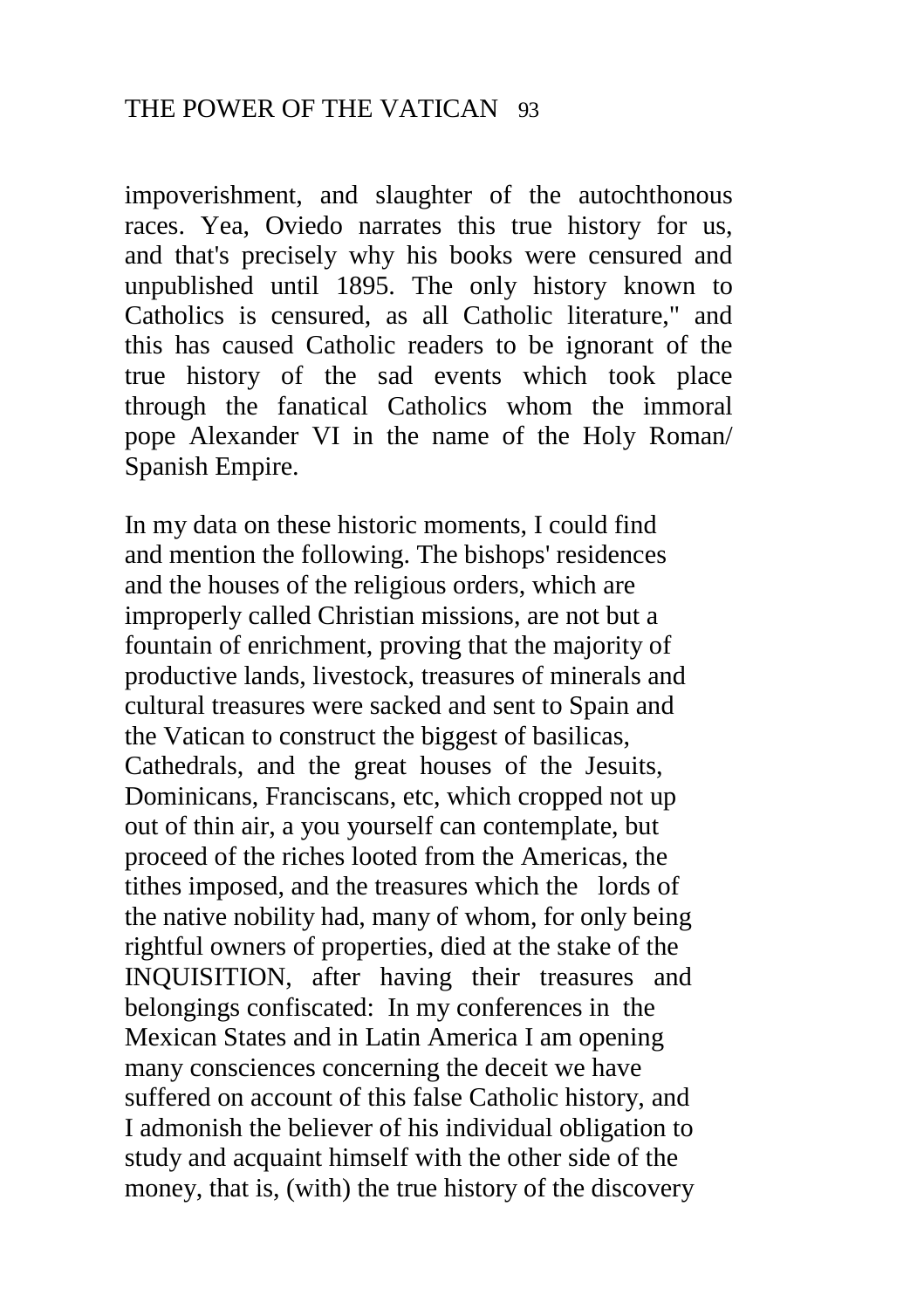of the Americas. I will also warn my readers that the books which have been written on this truth don't exist in Spanish. Today, in the new democracies, which grant us liberty of expression, the truth of the discovery is become known, as well as the mercantilist intentions and Political-economic ambitions of the Vatican, who only uses the name of Christianity to enrich and benefit herself, as I am a witness to and can prove. I recommend the reader consult the documented work by Doctor Luis Rodriguez called "Catholics, Liberal Thinkers and Protestants, We Agree," a true history; doctrinal truth, page 301, chapter XV11, titled "Lay not up for yourselves treasures upon earth" (Matthew 6:19). He enumerates with documentation, and numerically, the head of cattle, ecclesiastical pretends, and lands and estates of the dioceses and colleges of Tepeaca, Tepotzotlan, Ntra Senora de San Juan de los Lagos, and the dioceses of Puebla, where four fifths (4/5) of the rural property pertained to the clergy, and, as Historian Humbolt Calculated, the total property of the clergy in the New Spain was valued at some \$260,000,000.00. The half of the property and capital (s) of all kinds existing were in the hands of the Vatican and her clergy.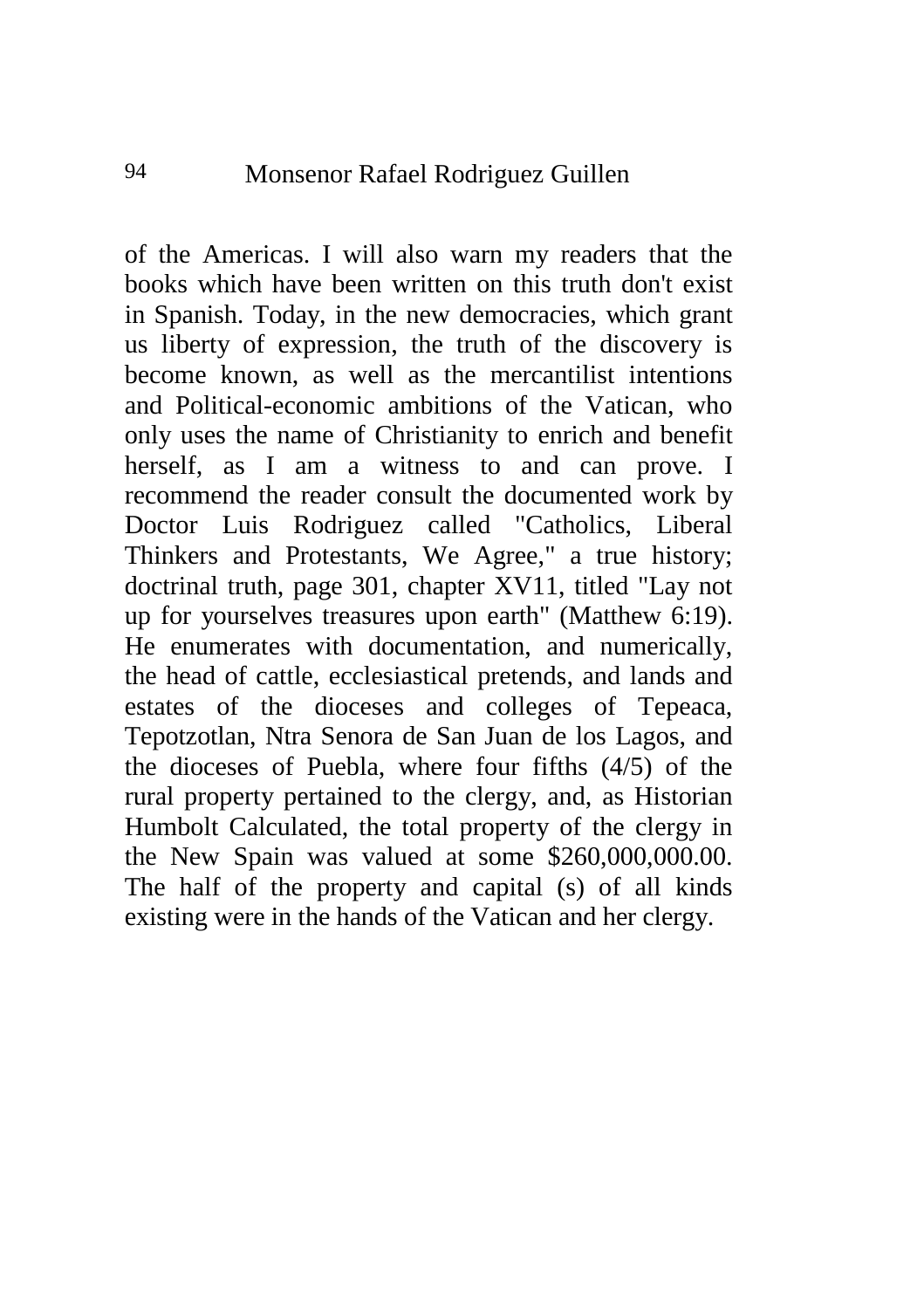### NATIONAL-CATHOLICISM IN CHIAPAS, MEXICO

For a historian whose doctoral thesis he versed on Gonzalo Fernandez de Oviedo's . Oviedo was the official chronicler of the Spanish crown General and Natural History of the Indies, and who was a missionary in the native areas of Spain and Panama, and lived in different nations of Latin America for 25 years, preaching the gospel to the poor, to narrate the events which took place during the discovery of America, through the coming of the Spaniards commissioned by the Catholic kings and Pope, a historical event which changed the course of history and which this servant presents to obtain his doctor's degree in the Papal University of Madrid, is an easy thing to do. It is also easy for us to understand the sad political-religious situation that traverses one of Mexico's most problematic and rich regions: Chiapas, The Center of National Catholicism. From the arrival of the Catholic missionaries and the appointment of the first bishop, P. Las Casas, INQUISITOR GENERAL in Mexico, to the naming of Samuel Ruiz, Bishop of San Cristobal, the very same situation continues without remedy, that is to say, the exploitation of the Native, his disappearance, and the despoilment of his Patrimony and culture at the point of the gun. The cause of this so incongruous a Chiapan history is very easy to end, as it ended in the United States, Puerto Rico, and in all those other states which smartened up and expelled the Jesuits and politicized bishops, as Fidel Castro, the Communist tyrant of Cuba did, exiling them or sending them back to their own nations. Out went the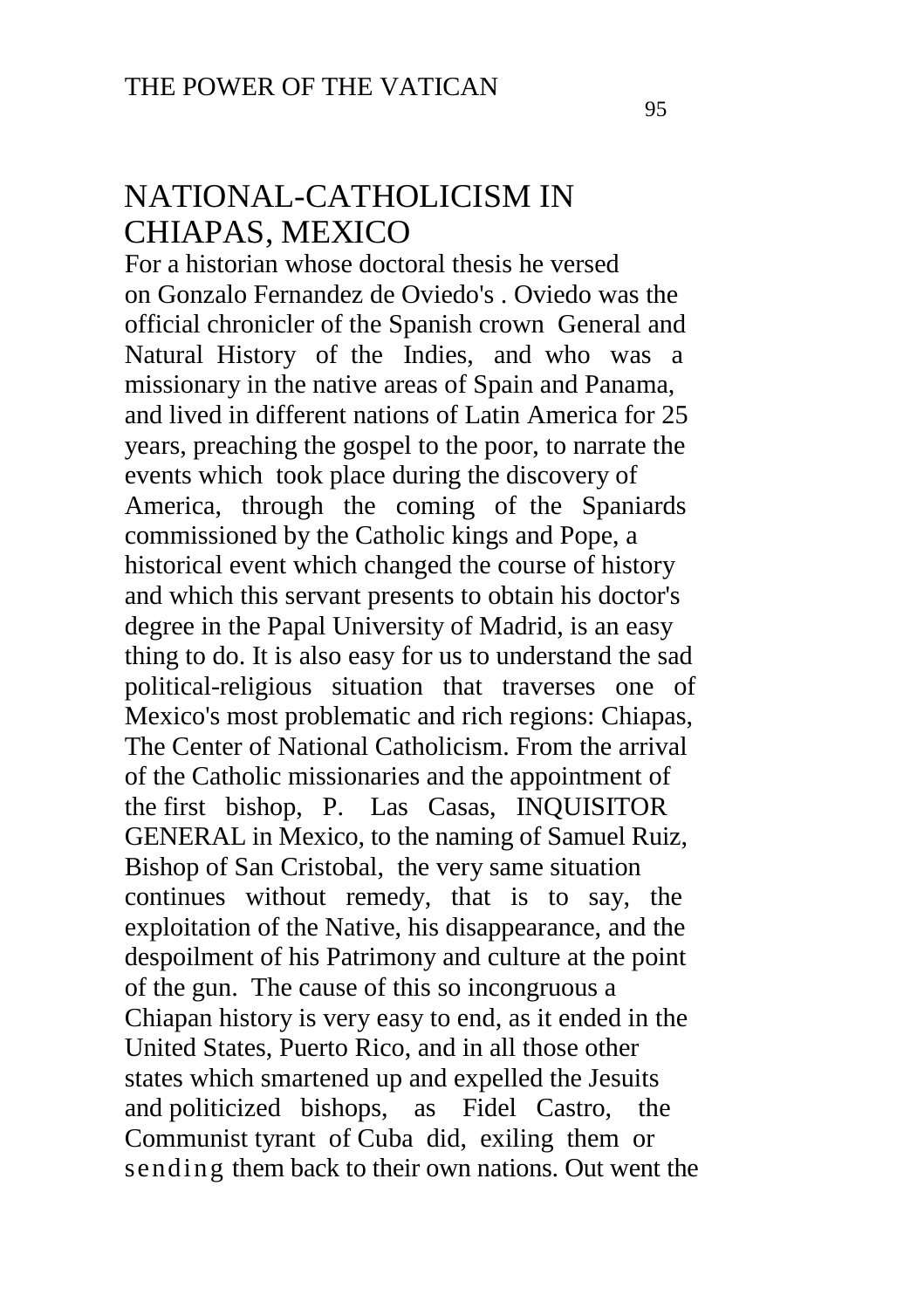force of subtle reason without arms, and a church of National Catholicism - helping the poor native reincorporate himself into society, not with words, but with actions. [This should not be taken as a defense of Fidel Castro's atheist dictatorship, who has transformed Cuba into a Maximum Security Prison in which the common masses are trampled under foot by a totalitarian, antichrist, unequal state which has done more or just as much evil as his predecessors, and is causing indescribable suffering to both his citizens and the exiles in America]. Social restructuring, returning lands unto their rightful owners, recompensing millions unto them to build and buy schools, Health Centers, agricultural implements, food, etc. In Panama's native zone of Chiriqui, when I was Vicarius of the 50,000 Indian Guaymies, I was able to incorporate, together with the government, thousands of them and take to the University, and if it had not been for CELAM of the Vatican's National Catholicism, which mockingly is called the Congregation for the Propagation of the Faith, these natives would have long ago been incorporated into Panamanian society.

As soon as the Mexican government is well advised and not by bishops, Jesuits, and priests commissioned by National Catholicism, whose tactics and consignments are all designed to take over power in Mexico .

The legacy of P. Las Casas, whose hypocritical life as a bishop Inquisitor was dedicated to plundering and oppressing the poor natives, and to battling with the chronicler of the Indies for control over land and Indian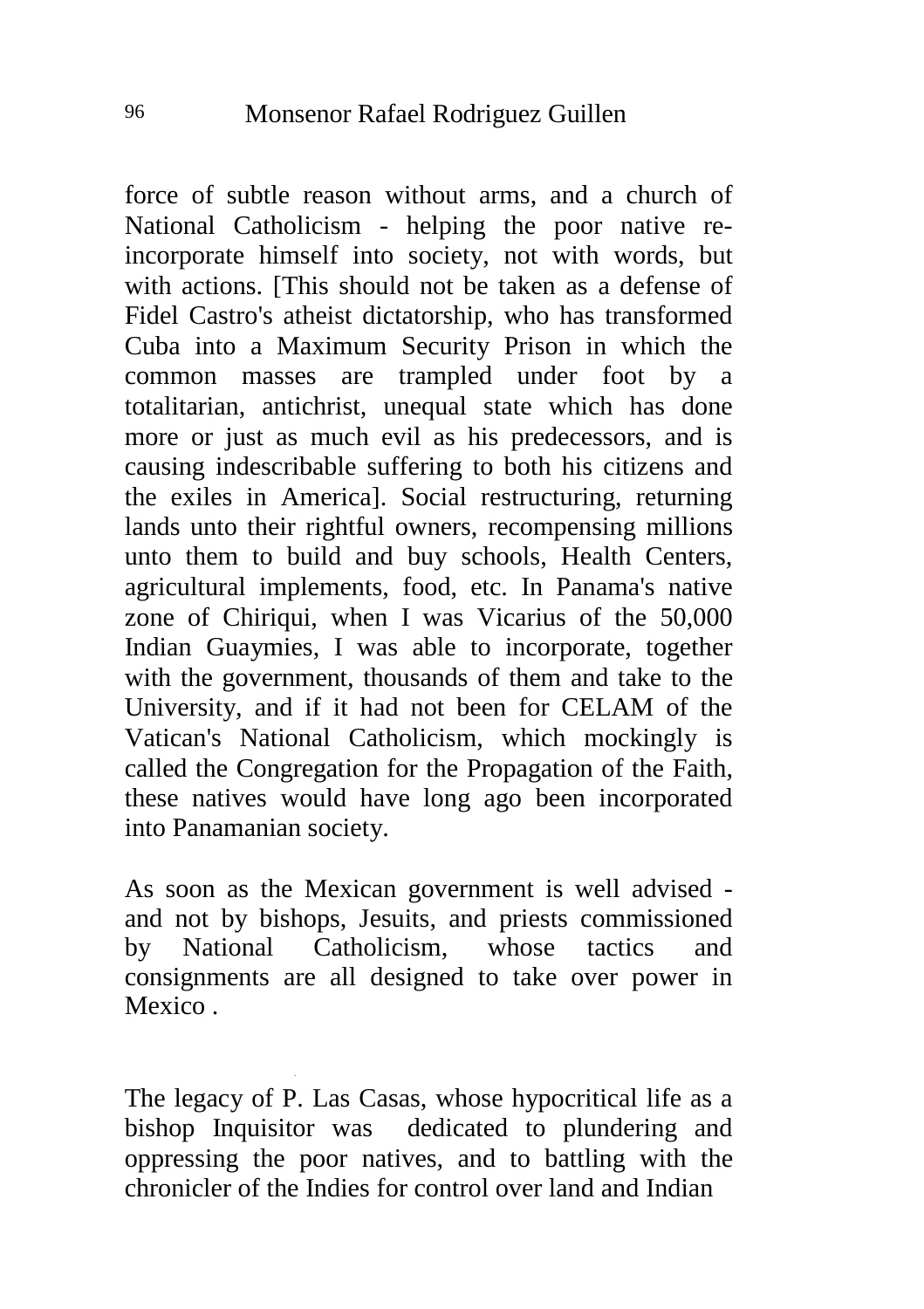slaves, (you can read my doctoral thesis where I document these polemics, unedited and on microfilms in the university of Michigan) is about the same situation we are now contemplating in Mexico: and we can contemplate this very situation in any nation where the church of National Catholicism loses ground.

In Chiapas, all the denunciations of the bishop and his rich Catholics are against Christian groups, whom they label as sects, prohibit entry into colleges, and even kill, in the same way they used to do during the epoch of the INQUISITION. We can understand that forty percent of Mexico has already left off being Catholic, (and) how statistics presented to the people by a compromised press and fanatical Catholics are deceitful, and that the battle of National Catholicism in Mexico is all but lost. Her lemma Chiapas the gospel of the poor, the church, justice, and truth is the biggest lie and deception which the Catholic Church could give. That's why Christian churches in Chiapas are excelling Catholic churches, and, hopefully, soon, shall end up erasing them from the Mexican map, as we see taking place throughout all of Latin and Brazil. National Catholicism, in these moments, is being conquered by the true church, "The Light of the World," a Mexican movement of Christian restoration which is the only solution to the problems of the natives in Chiapas.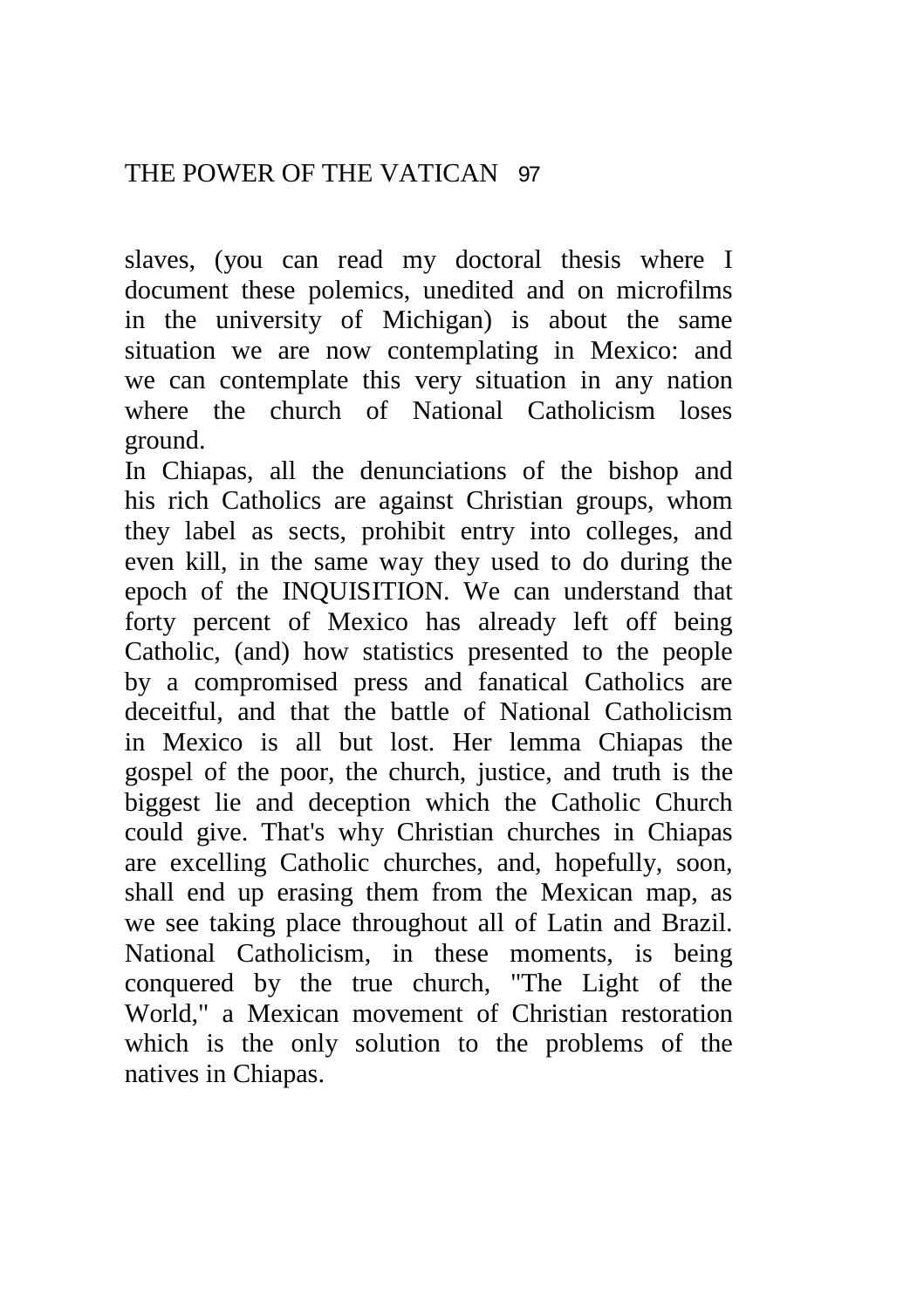### THE CATHOLIC CHURCH AND (THE) OPUS DEI: THE OWNERS OF THE FINANCES IN MEXICO

One of the most powerful economic and politicoreligion Institutions in the world, and which represents the Vatican's interests so thoroughly, is the Congregation of Opus Dei, or work of God in English. The Holy Mafia, so named by international bankers Monsignor Jose Maria Balaguer, founder of Opus Dei in the twentieth century, and St. Ignacio de Loyola, founder of the Jesuits, who have been the two great supports upon which the Vatican and Catholicism lean, and the cause of the political, economic, and educational empire that the Roman Catholic Church maintains in the world, is but an INQUISITORIAL CATHOLICISM that, hiding behind the shield of Christianity, we see by history has been but serving Mammon as its principle objective, and not precisely the Christian valves laid down by our Savior. I remember , in Spain, the arrival of Opus Dei's columns, and how the universities and other educational organisms of a Democratic Republic and wise secular teachers passed into their hands, who quickly began imparting their Catholic curriculum and Vatican consignments into [both] public and private teaching and controlling educational departments with an iron fist. I recall how, in the University Complutense of Madrid, when I did my doctoral thesis on education, all my teachers were from Opus Dei and the Teresianas. The democratic professors who resisted the Franco dictatorship were all either exiled or banished to the strange. During my second doctoral thesis on philosophy and letters in the Papal University of Comillas, also in Madrid, the Jesuits were both my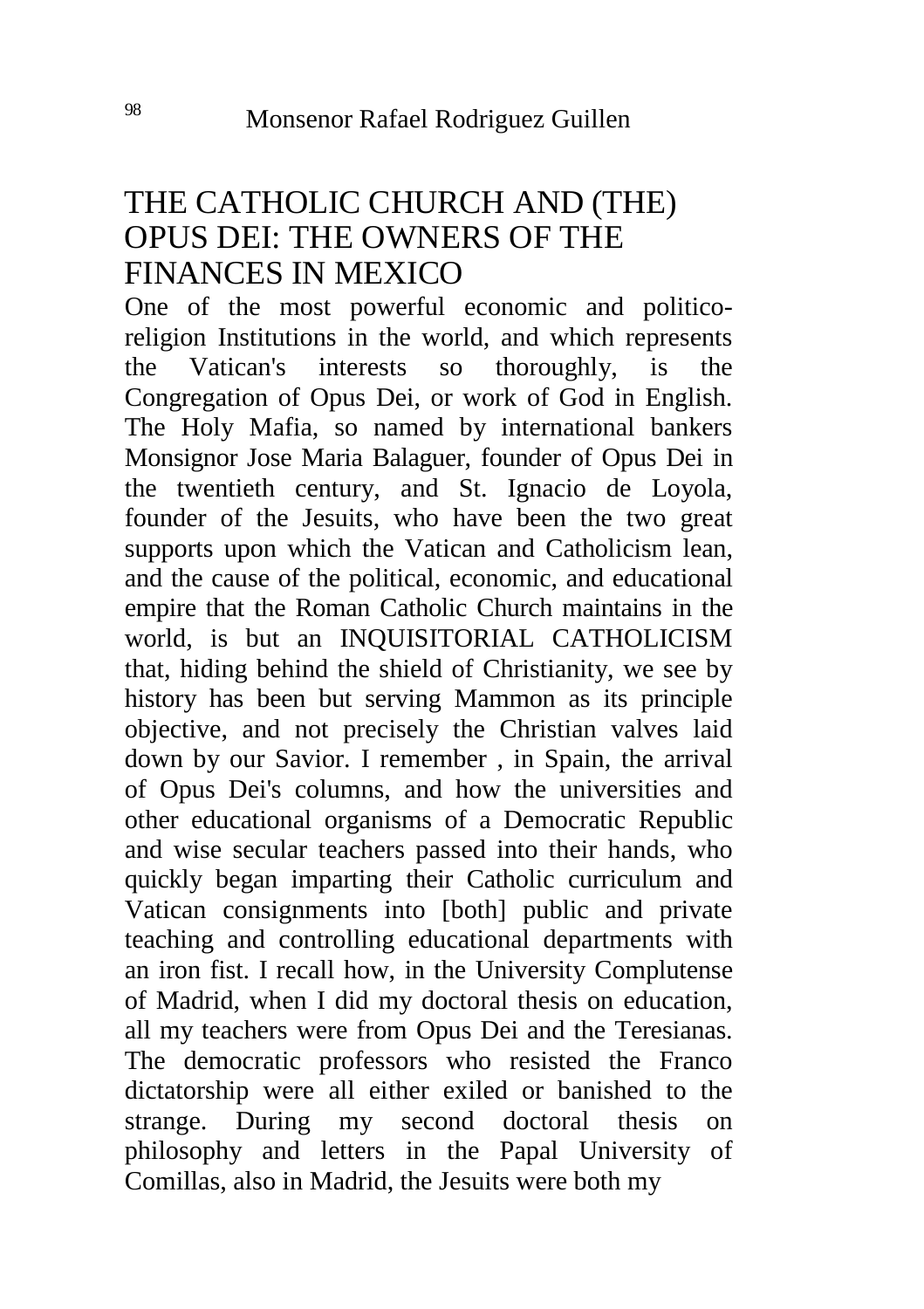teachers and the owners thereof. As is now taking place in Spain through the government of Aznar, so also in these very moments Vatican City is sending her most prepared and battle-hardened hosts to her unconditional servants of the Opus Dei. The unconditional servants of the Opus Dei. The consignments and objectives of Vatican state, as they've always been, are to take over all educational, the news media, companies and banks, etc. Many of these soldiers, with their thorough experience and training would put an end to Mexico's democratic government at the snap of the finger. Their members, as in Madrid, are already occupying advanced administrative positions in banks and educational departments, and they have the peculiar characteristic that they obey [blindly] the Vatican's direct orders, and not Mexican bishops'.

The University of Navarra de Deuston, the most famous Catholic and nationalist university, has a handbook Manuel which has been translated into 39 languages, with 261 editions and 3.740.244 copies, published in 1949, which makes us see the Opus Dei vigor and strength in these moments. It's compromised and dedicated members, priests and secular humanists, with the same vows, are numbered

in the thousands and have been carefully selected from among the rich and professional classes. I remember how many interests were held out as bait to invite me to join the ranks of Opus Dei in Seville, where I had the opportunity to visit its centers and know its organizations. The Vatican will not allow the lost of another war, as she had it lost in Spain with the previous democratically run government of Felipe Gonzalez, whereto priests, professors, and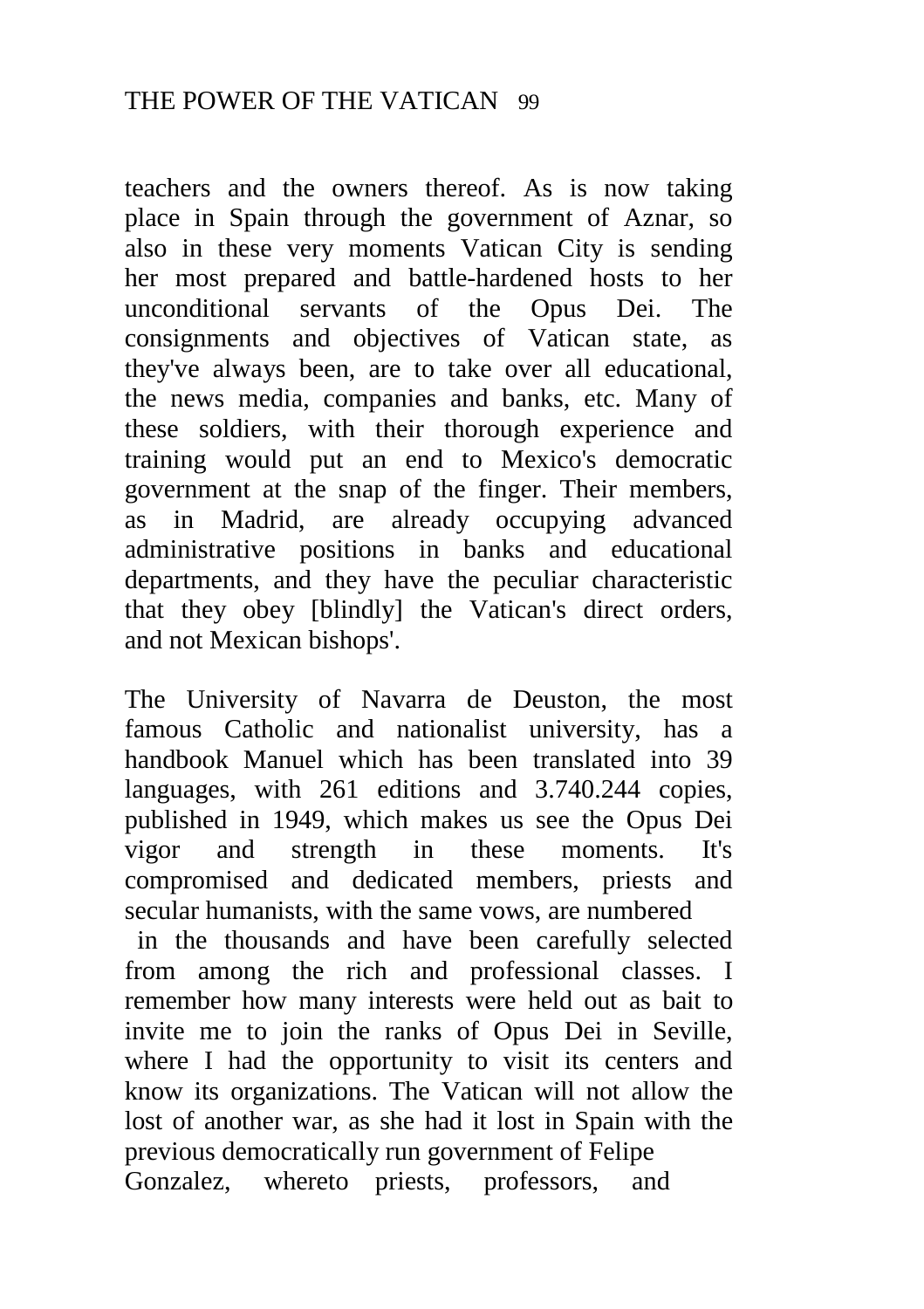intellectuals, who were forced into exile for opposing Franco's dictatorship and a church governed by the Vatican's fascist state, in Co hoots with Opus Dei politicians, returned. The Vatican in these very moments is sending hundreds of paid soldiers to Mexico under the lovely name of "Work of God," Opus Dei. A wealthy, political Catholic God who will progressively take over the reins of the government and its institutions and agencies. That's why with 29 of their members already in key government positions in the new government of Aznar, in Spain, they have already begun to win the already lost battle.

The Opus Dei army, as the Mexican journalists San Juan a Martinez very truly writes in his article about Opus Dei (Proceso 30 June 1996) "amplifies itself in the social sphere, and besides its politicians, it now includes businessmen, financiers, judges, soldiers, editors, publishers, journalists, doctors, professors who see the opportunity to receive the institutional support of the present government. I could add, by my experiences in Spain, as a Christian monsignor and priest, and a doctor and historian of Christianity, that the Papal religious orders have been what have won the Vatican's political wars and saved her finances from bankruptcy. Don't forget what took place in Spain, Mexico, etc. The civil war, supported and fueled by Catholicism, is begun again!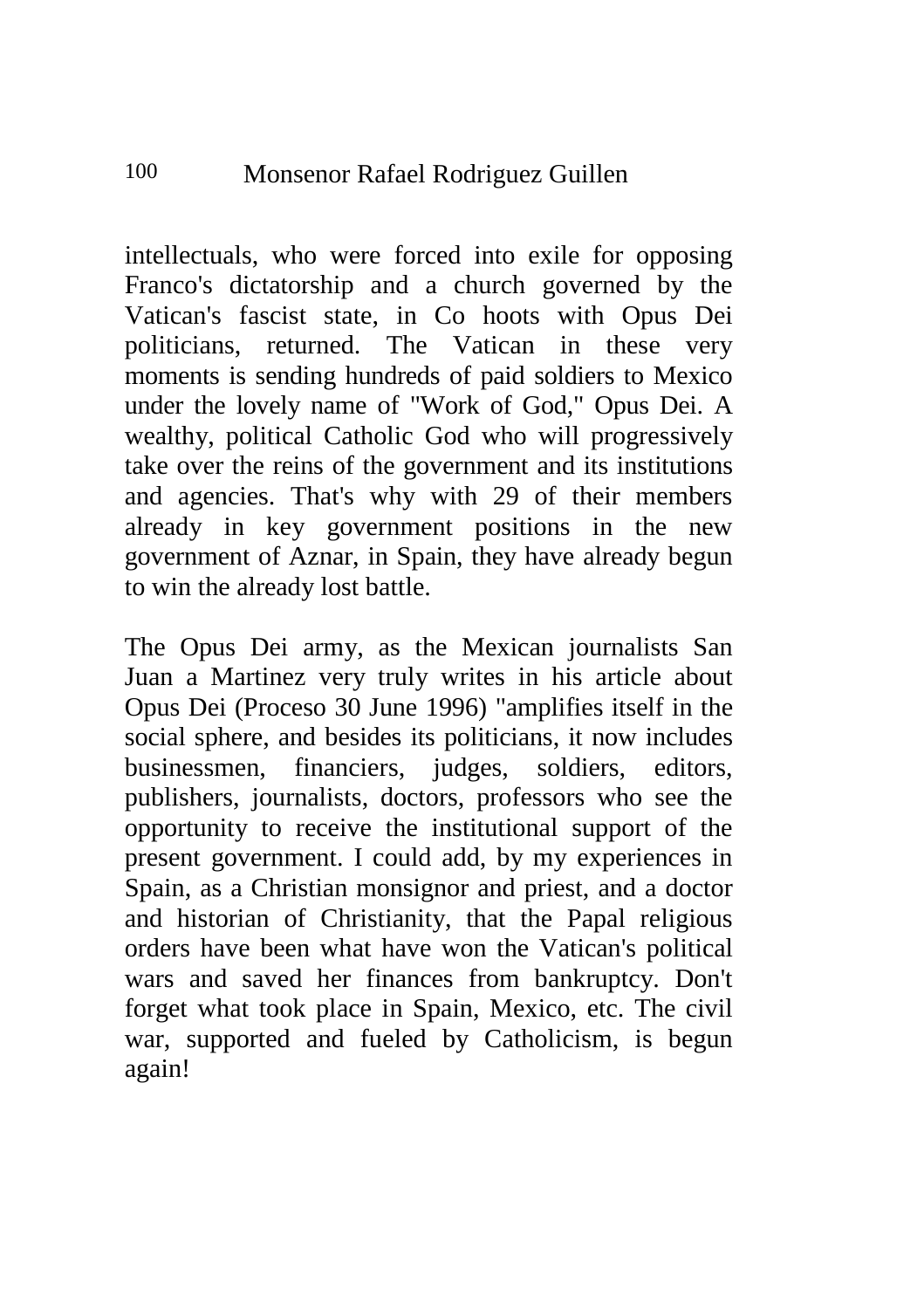## THE POWERS OF THE JESUITS AND THE VATICAN'S RICHES

The society of Jesus (or the Jesuits) was founded by a Basque Spaniard named Inigo Lopez de Recalde, better known today as Ignacio de Loyola, in 1535 during some of the most notable moments of Spain's Golden Age. When these vanguard soldiers of Catholicism appeared, they manage to halt the Protestant Reformation considerably, direct the council of Trent, and save the corruption of the Vatican and a morally disintegrated church. Their participation in the Monarchial courts is legendary; their talented men, educated to the Basque mettle, a mixture of warriors, vanguard soldiers with Trojan discipline and Athenian wisdom, thousands of potentates, rich men of the most distinguished Spanish, French, and European nobility, are attracted by the Catholic-Christian ways of perfection of its founder, who was also a soldier and fighter in the

battle fields. His Spiritual Exercises would be converted into the rule and canons of the Roman Church, who needed urgent reforms because of the degeneration to which she had by then come. The

power that the Jesuits come to have in the Vatican, and in Universal Catholicism in general, and their

contributions to the missionary, scientific world of the Vatican, we can still see today, seeing that they direct more than 400 reputable Papal Universities and secular institutes. Having received one of my doctorates in the Pontifical University of Spain, and being a teacher in her universities in different nations, of her Catholic-scholastic programs, and other educational organisms in Latin America, I am still a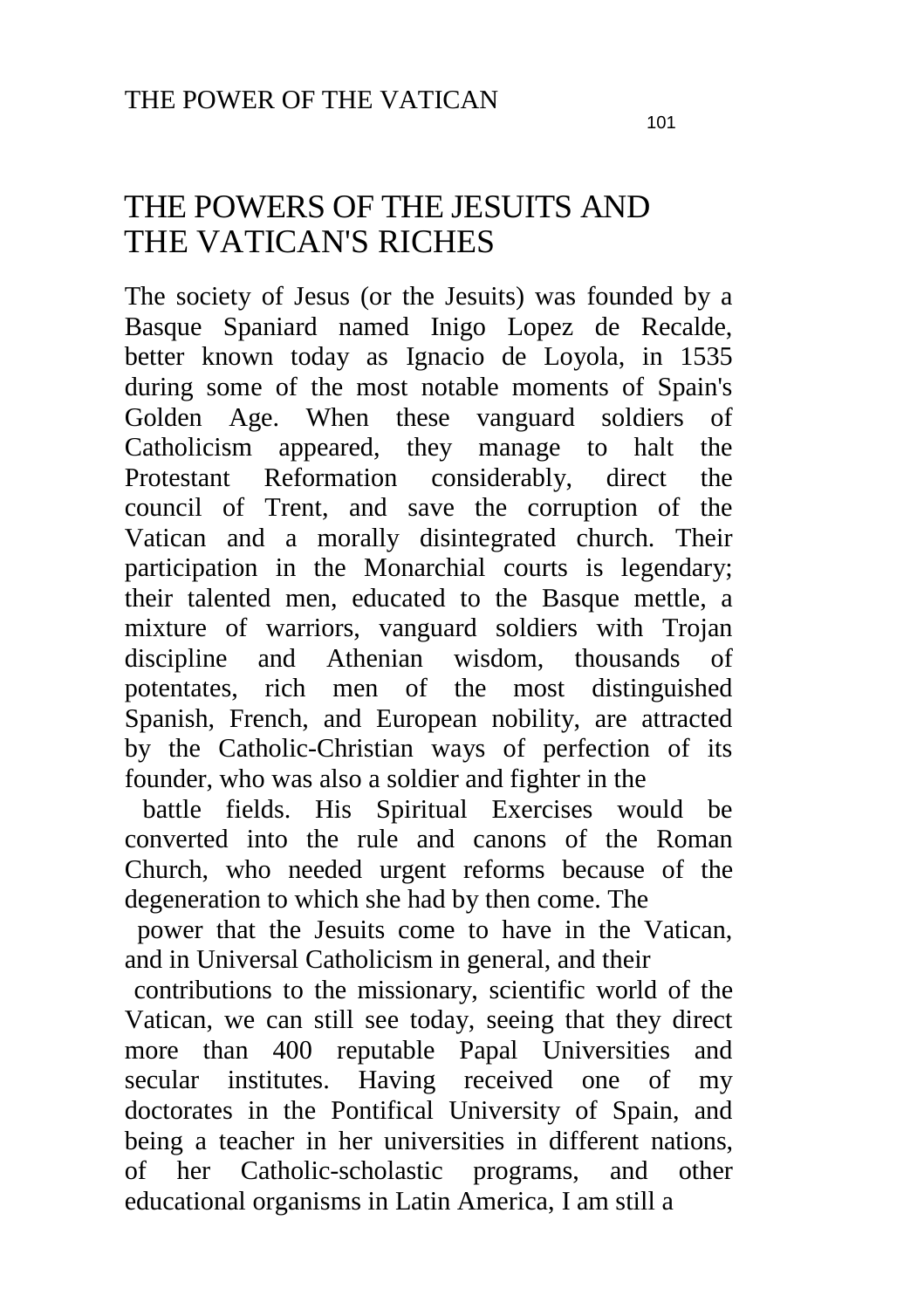witness in Mexico, the Iberian of the USA, of Loyola's legacy, etc.

Actually there is no Vatican congregation where the PP Jesuits are not leaders: News Media's, the observatory Roman, Radio Vatican, Gregorian Universities, the cradle of all bishops graduated in theology, philosophy, history, canon law, etc. Not even the pope himself can engage in Cathedra nor travel without being accompanied by Jesuits. The Jesuits are indispensable to the Vatican's finances, and are masters in the pecuniary arts. One of the New York Time's Best Sellers is the book written by P.Jesuit Malachi Martin titled "The Jesuits the Society of Jesus and the Betrayal of the Roman Catholic Church," whereby you can get a much better understanding of the Society of Jesus power and history during the past 500 years. I just don't have the space in my brief articles to continue narrating its so formidable Political, Cultural, and warmonger labors in all the various nations. The Jesuits were Catholicism's right hand man until the coming of this Polish Pope, who was not accepted by them in the Gregorian and betrayed them in vengeance, as P. Malachi's book very well titles, turning most of their powers and confidence and preeminence over to (the) Opus Dei. In relation to this, journalist Juan Arias, in his book "Un Dios Para el Papa" ( pg. 125), very well says: "Is Wojtyla the pope of Opus Dei? Or is it the millions of another modern religious order, founded also by another Spaniard, J.M. Escriva, as revenge to the rebelliousness of many Jesuits after the Sad Second Vatican Council? To the writer Avro Manhattan, in his book "The Vatican in World Politics," "The Jesuits form an almost invincible army because of their four vows to the Vatican and for being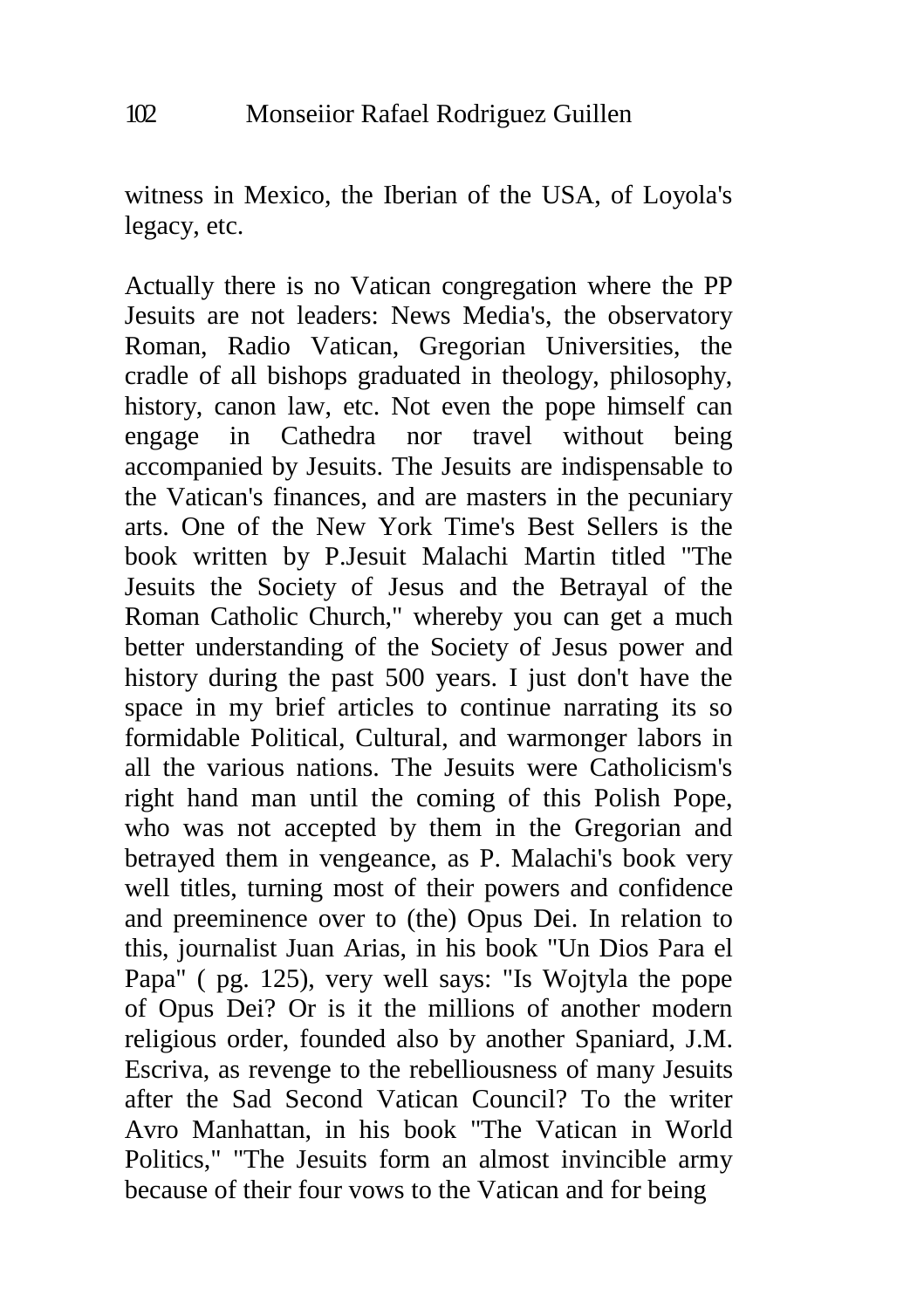the leaders of clericalism in Spain. Formed during the age of the Catholic kings, they reigned supreme until the Franco Dictatorship, allied to the Vatican and backing her National Catholicism. The author, whom

I recommend you read, documents the labors of Catholic proselytism [i.e., forced conversion in most cases] and its Political-social interventions in Spain, France, Austria, and Germany, its attacks against American institutions, its Martyrs for defending National Catholicism, in revolutions, at the cry of "He's Christ the king, its mobilization of guerrillas of the poor native cultures, (and) its displacement of Democratic Governments, as took place in Spain when the fascists arrived. And I was a personal eyewitness of the coming of Italian fascism and German National Catholicism thereto, and how the Vatican used her millions to buy arms and allies, and to consolidate the empire of National Catholicism: astute bankers, rich men with the vow of poverty, merchants, etc. Yea, the Jesuits, together with the Dominicans and Franciscans, have always been the columns which have sustained the Vatican and kept her from collapse upon her apostasy from genuine and authentic Christian.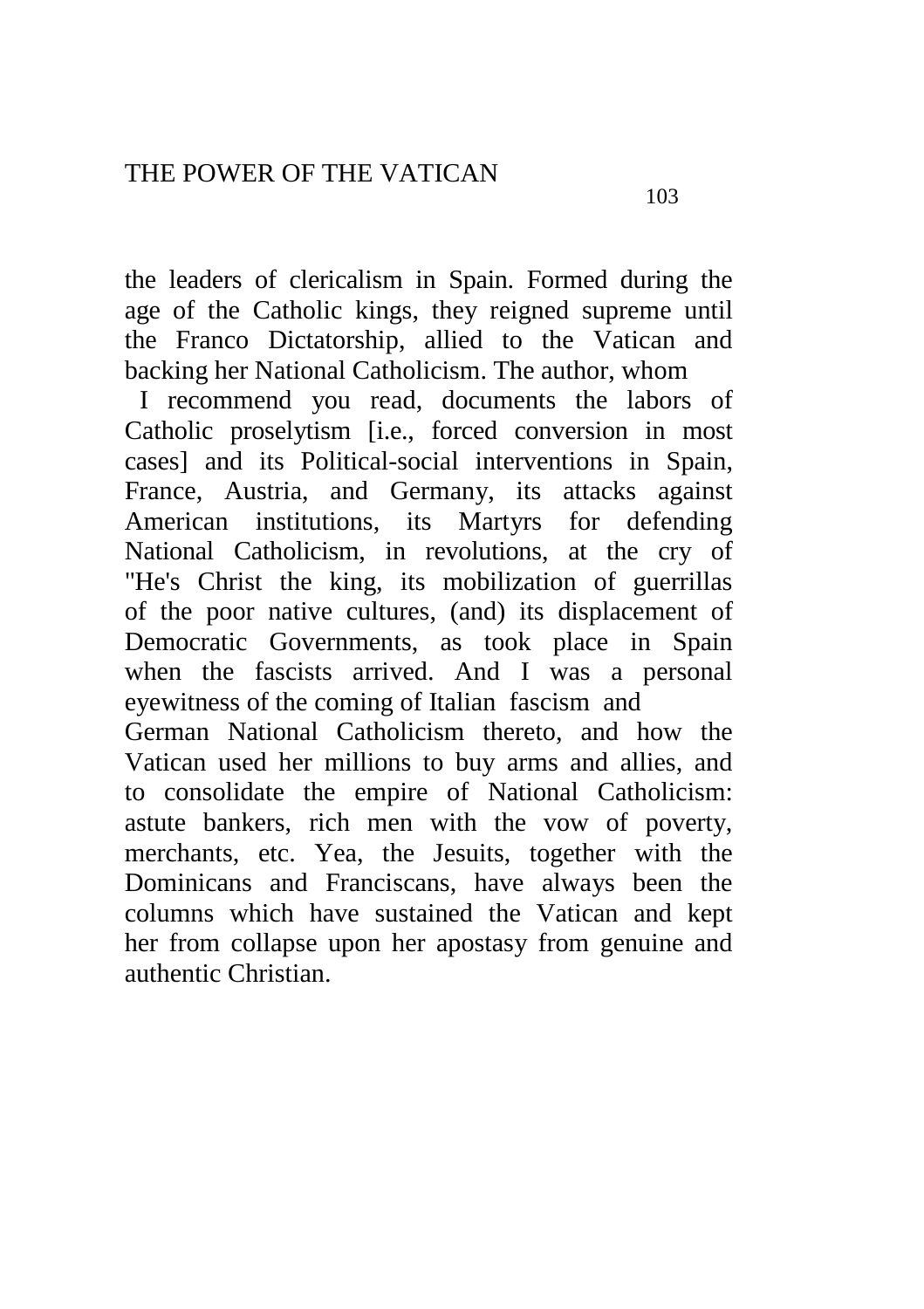## WORLD MERCANTILISM AND ITS RELIGIOUS LEADERS

The power that the Catholic Church exercises throuh the whole world is due to various factors, which I have been able to study, in her long history as a Monsignor and doctor who has served her for forty years as a faithful slave. The first fact is the thousands of intellectuals selected in every diocese and educated in papal universities, such as the bishops, Monsignors, very obedient writers, and all those which believe in Papal infallibility and Rome's dogmatic canons, never mind that they might violate the most fundamental of human rights. These preeminent, privileged intellectuals are selected and in the majority of cases bought in every nation to be used and assigned to represent the political, economic, and educational interests of the Vatican, which satanically claims she is the exclusive representative of Christianity on earth, when she is of a truth the most diabolical lie, bloody monster and falsehood ever invented. Christians are followers of Christ, and not of the pagan empire of Romanist and baptized Baal worship maintain in the Roman Catholic Church. The writings of all these intellectuals, with [all] their Catholic-scholastic philosophies and mere speculations, have unfortunately infused the whole planet's bookstores, libraries, and catalogues of all languages, and are translated in the Universal News Media. The second factor which has also contributed so much to the spreading of Romanist is the use that the Catholic Church hath made of true Christians-Catholic Christians who, being obedient to the Vatican's interests, have refuse to separate themselves from her apostasies, no doubt fearing excommunication and the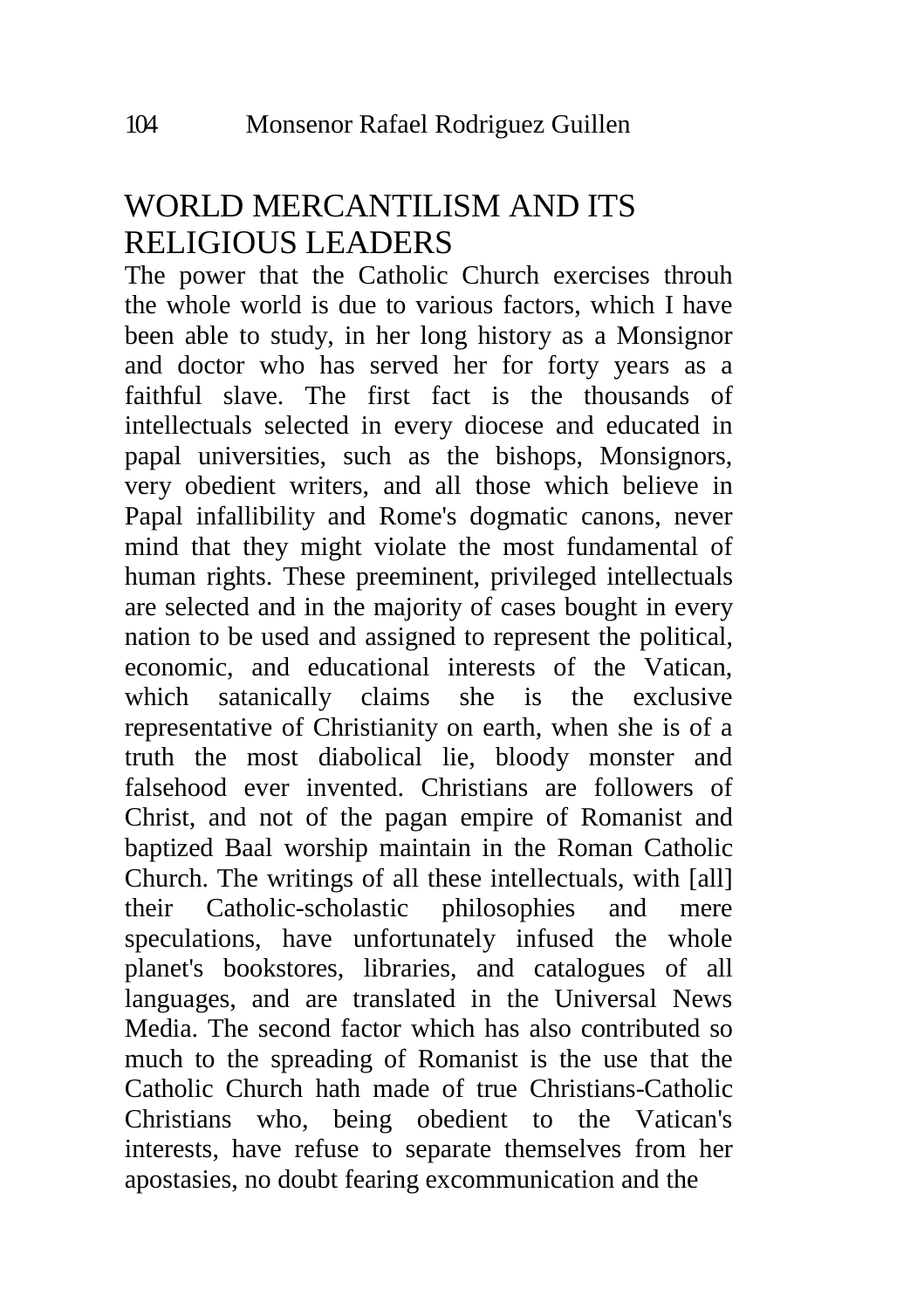loss of their temporal power. There are thousands of genuine Christians who have refused to replace their apostate Catholic faith for a Christian, Bible believing, authentic faith in Jesus the Christ. In Catholicism's history we can study how the Roman Catholic Church has known how to use hundreds of stunborn Christian men and women, whose lives of Sanctity and examples of Christianity are truly admirable, for her own disastrous ambitions of Political power; riches, and the confounding of millions of believers in genuine Christianity in order to convert them to Catholicism, which is NOT Christianity. A very liberal pope, John XXIII, Pius X, several cardinals and bishops, whose Christian writings, evangelizations and founding of charity missions are so well known, are among some of Rome's members, whose fruits we clearly see today in the 20th century. I don't have enough space to recognize their labors of salvation, in (the) hospitals, monasteries, educational centers, parishes, etc. Many of them, including diocesan bishops, are removed from their charges never mind their regenerative social and other Christian labors only for willing to correct the so many abuses and corruption's of the Vatican and her Catholic Church, whom they refuse to serve, being silenced and, in many cases, mysteriously disappearing, never to be seen or heard from again. The Catholic Church's history carries many surprises [or shocks] for us, and whenever true Christian writers have by chance had the opportunity to pinpoint her political trajectory of alliances with the greatest of empires, which she has assisted in every country, never mind that they were Atheist states, religious persecutors, or fascist dictatorships, they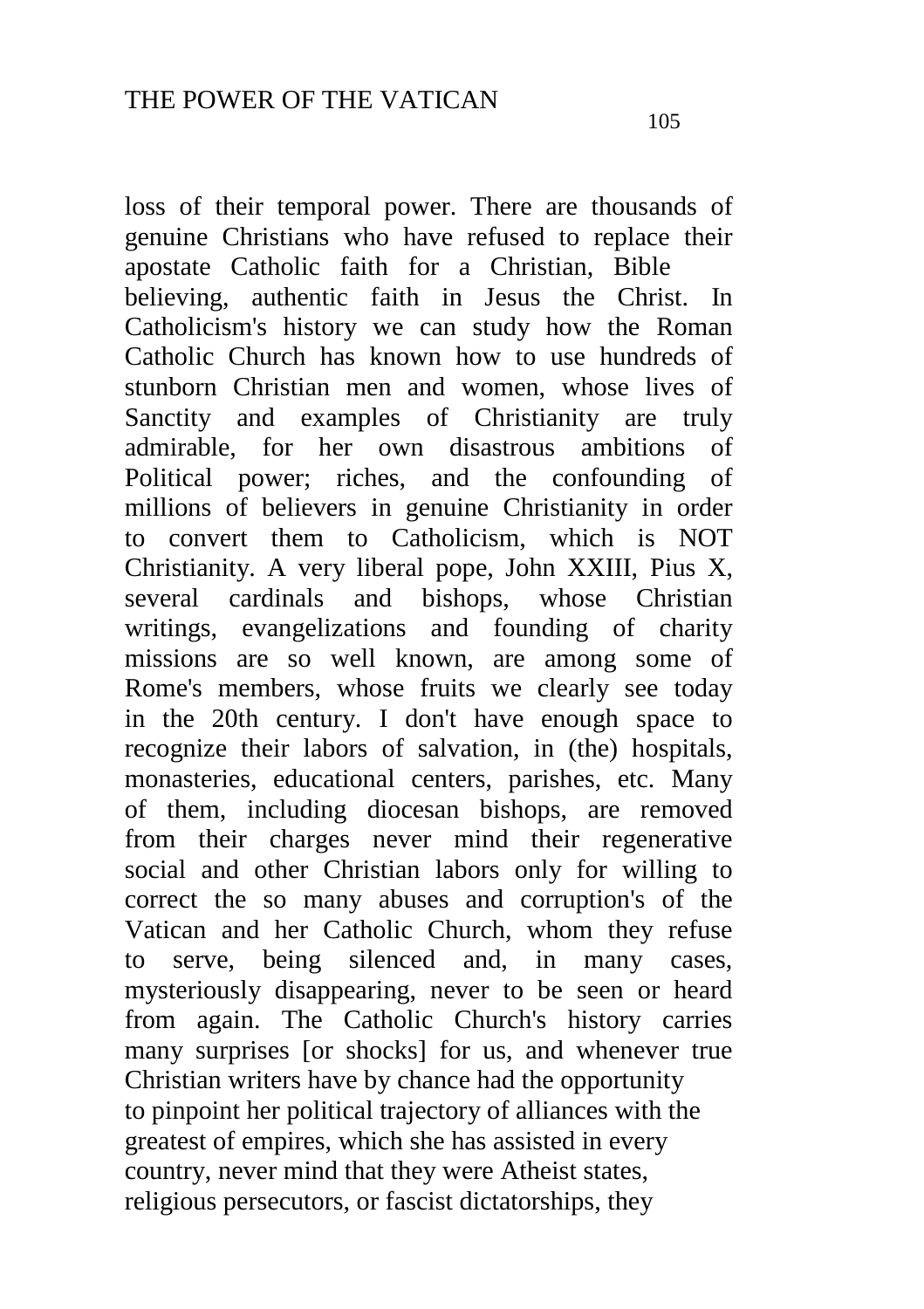have been muzzled or murdered. Now that the Vatican has partially opened her top secrets archives, and permitted historians to scrutinize the fruits of this church, who wants to call herself Christian, they can not but see the true history of her deeds and separate her from authentic Christianity. She can only survive by means of her diabolical use of the intellectuals she brainwashes and graduates in her universities, which, in the same way as Marxist universities educate and fanaticize their leaders around the world, and as both Hitler and Mussolini also educated their youth [Hitler Youth], indoctrinate them into believing that the Catholic Popes and other hierarchies are superman destined to change humanity into their own image. Even so Rome's second Vatican council, despising the previous intellectuality, of what it considered mediocre intellectuals, desired to create a NEW Christian who would with time adjust to the new INTERNATIONAL SOCIALISM, a new Christianity more in line with the terrestrial exigencies of an worldly parodies governed by Vatican city than the Bible, finishing off the Christianity very clearly preached by Christ, of a new creature saved by grace through faith (EPHESIANS 2:8) - the real solution to the crisis and disaster in which we now live.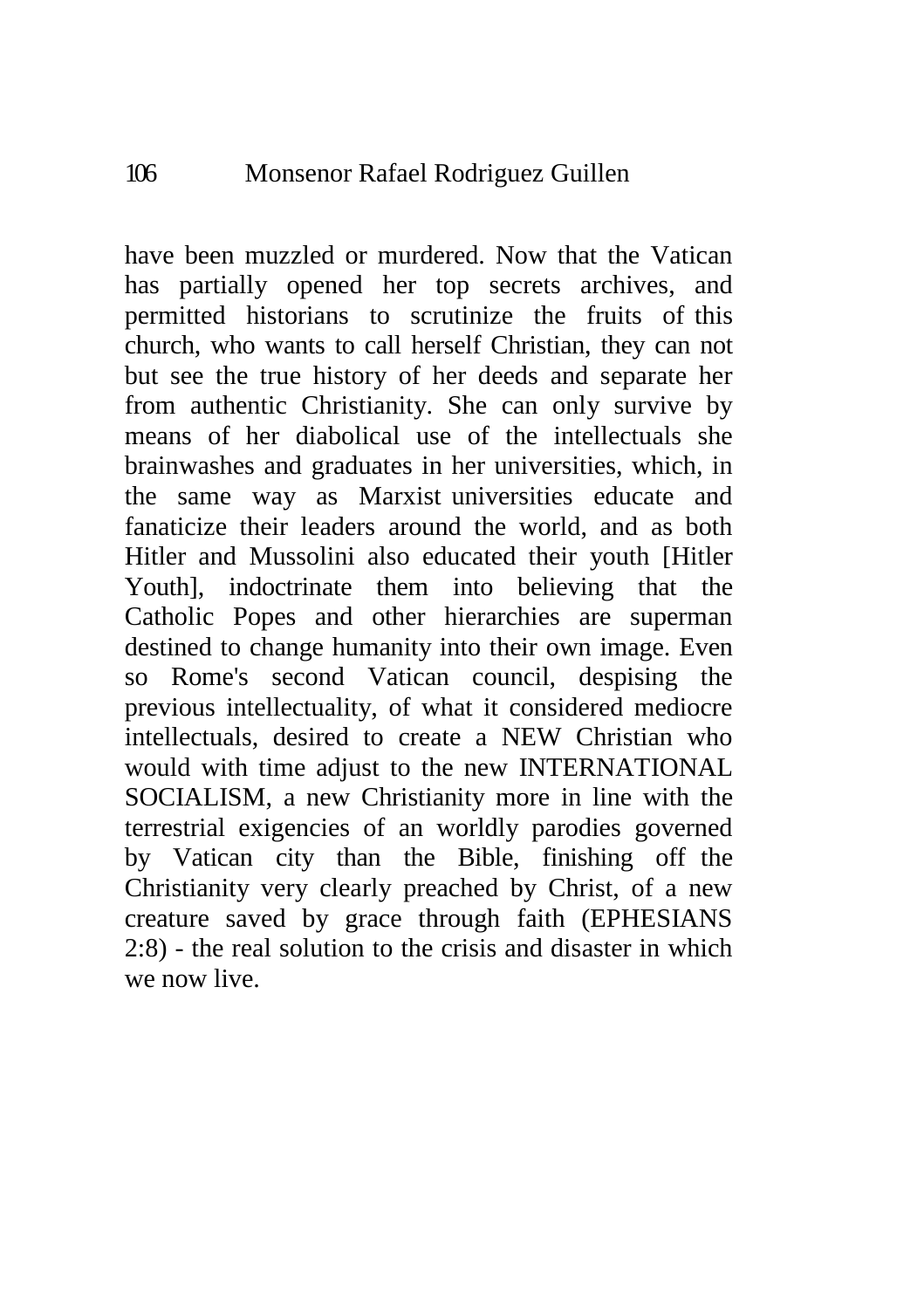THE CORRUPTION OF THE OPUS DEI In the Bank Ambrosiano scandal mentioned earlier, the biggest participator therein was Opus Dei. Thus we see that Berti, the key to understanding the truth of the money laundering in Venezuela, was replaced as head of Unecclesia by the Bishop of the Opus Dei, Francisco de Guruccago, 65, auxiliary of Caracas since 1973. Berti was allocable to reveal that another Bishop from Opus Dei, Jose Joaquin Troconis, 51, auxiliary of Valencia in Venezuela, got a woman pregnant and was forced to contract a marriage with her. And finally, to Berti money laundering could be used for republic works as the construction of bridges, expresses, and plots in Caracas.

Italian firms, as that of Alliance and la de Vianini (close to Giulio Andreotti, who is being investigated for his ties to the Mafia), were also involved. To Berti the immense amounts of money of the Opus Dei came mostly from Spain and were sent off to solidarity in Poland during Martial Law. It explains the preponderance of Opus Dei in the Vatican's financial departments, Berti affirms that he is known by the Pope John Paul II, but was better known by Paul VI, with whom he met 20 times.

Italian courts investigating long term relationships or associations. The recognized Vatican's journalist Juan Arias, in his informative book Un dios Para el Papa (A God for the Pope), on page 125, asks himself, is Wojtyla the pope of the Opus Dei? In his very interesting study, he confirms it and documents his ties and sympathies with/for the Opus Dei and not with the Jesuits.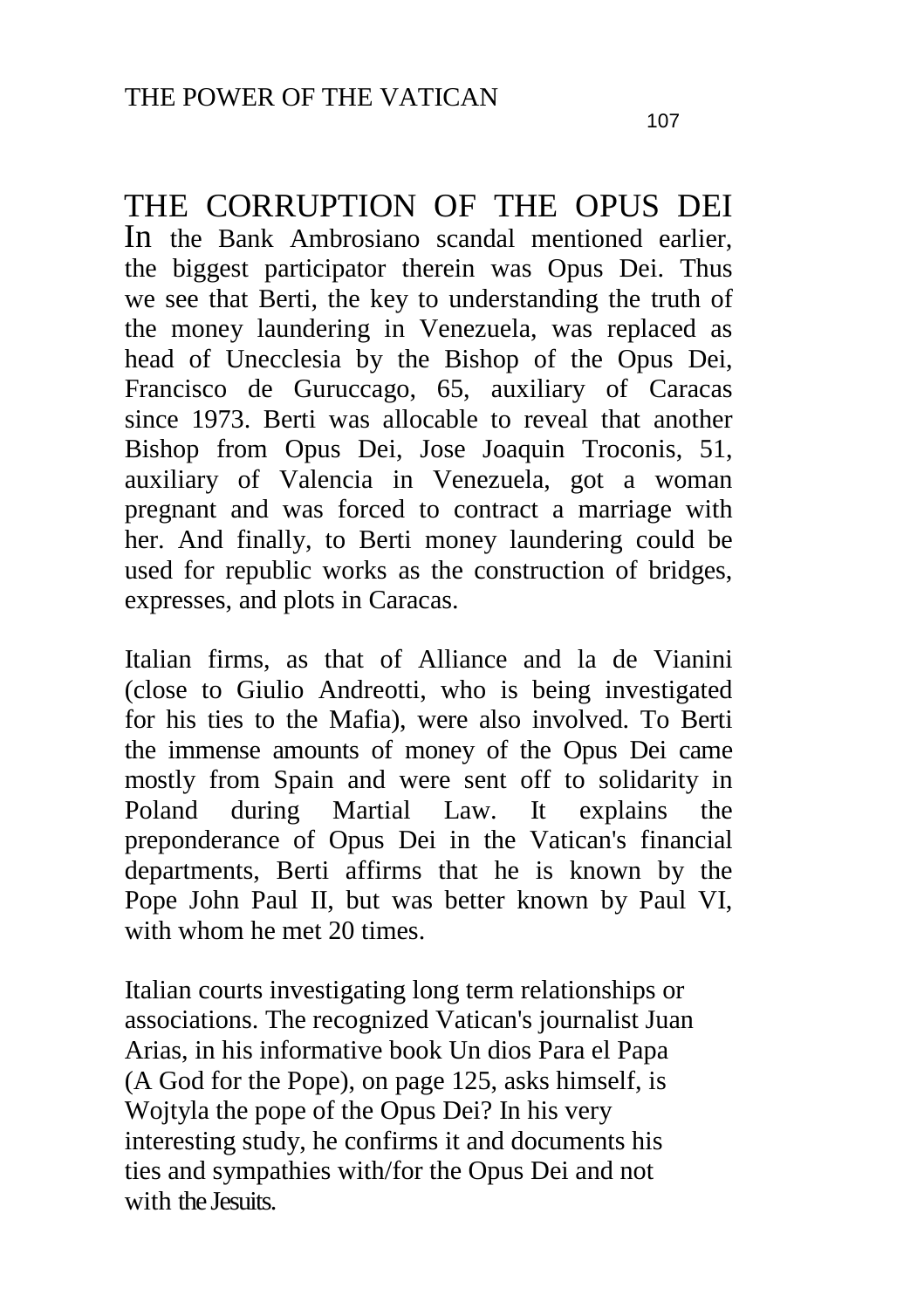The Opus Dei, which was trying to take the reins and control of the Catholic Church without success, was the one which elevated Wojtyla to the Cardinality, and whose money later helped him occupy the papacy. It was they and their multinational enterprises' millions which have made it possible for National Catholicism once again to take over the bishopric's, Nunciatures, Episcopal conferences in Latin America, etc. and as he very well tell us, "The Opus Dei, in its line of occupation, for the good of the church, used to prepare itself into four very concrete camps (the economic, social communications, the universities, and canon law studies) because in those days, before the Vatican II council, it was all but impossible to ordain a priest who had not obtained such a doctorate.

I was a witness in Spain of how they obtained these objectives by offering Franco the "easy way." I recall that all my teachers in the universities complutense were Opus Dei members, and how those who were professors for life and the best teachers - if they opposed the tyrant church - were expelled. And as in Latin America, Opus Dei Bought up the News Media and other information outlets. By this means they are able to destroy democracies and progressively take over their minds and hinder their human rights progresses. Aries refers to it thus, "The Opus Dei amplified itself economically." Franco gave them the Ministries and departments, the keys to the economy, bank funds [both] within and without Spain, entered the companies, captured the most distinguish key men in the economy in her webs, and thereby create his dictatorial empire. His scandals, as those of Matesa, made his own organizatin's members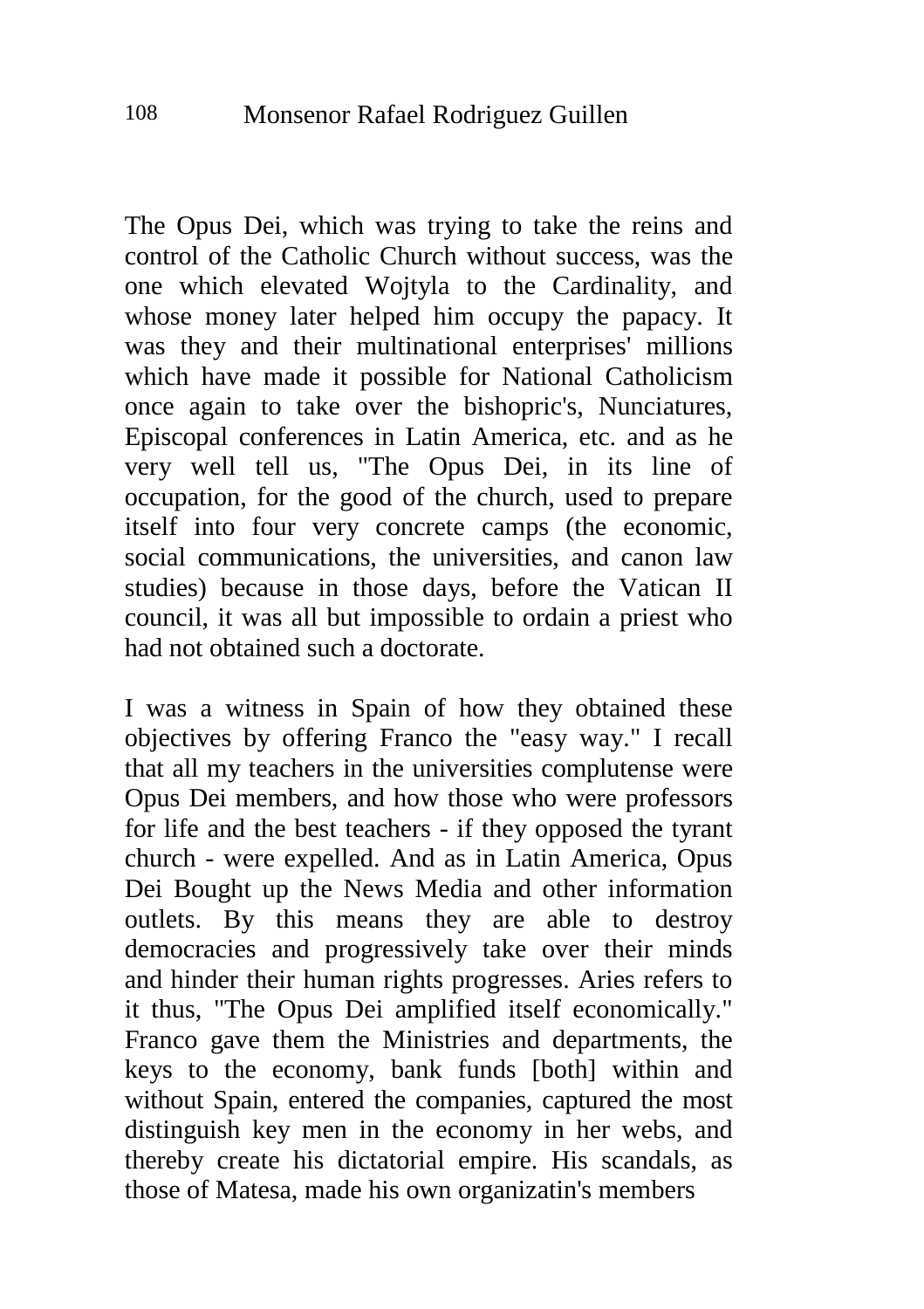doubt his sanctity. Banco popular Espanol (Spanish Popular Bank) was by then already the principal bank of the Opus Dei. We could run into fourteen other banking institutions, under the umbrella of the popular Bank, the Atlantic Bank, and the Rumasa group. It was known (also) that more than twenty (20) banks besides pertained to Opus Dei in Spain alone, without even counting the subsidiaries and affiliates in Latin America. Yea, Opus Dei's actions and fruits clearly show that it can not be a part of Christ's true Church, which was poor, persecuted, and without material

interests. Once Opus Dei's true intentions became popularly known by the people, it was surnamed as being like white Masonry, the Holy Mafia, Octopus of God, secret service of the Pope, fifth column, etc. Yea, and it was also accused of being in connivance with Latin American dictatorships, belonging to the C.I.A., possessing interests in some of the greatest multinational interests (including some of doubtful morals), and of having intimate, strait contacts to the most far right Masonic organisms and secret services of various countries. I recall once being visited in the university of Seville and invited to become a member of the Opus Dei. . .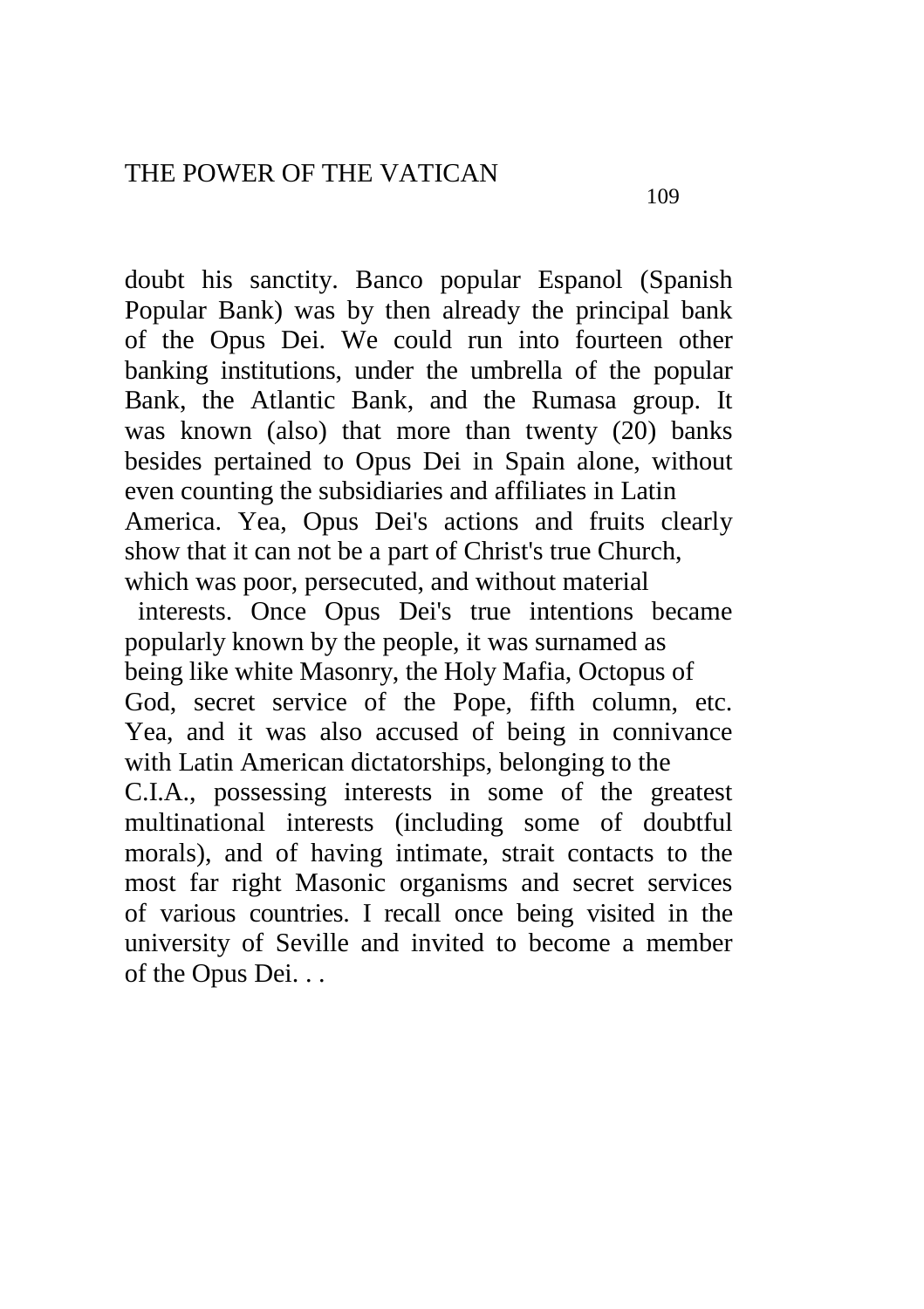## ENTREPRENEURS AND LEADERS OF CATHOLIC POWER

The most pernicious of lies that the Roman Catholic Church has used during the centuries to confuse the values existing between Catholic believers, who can't distinguish between what Christianity is and what Catholicism is, and consequently the corruption of Catholic Christianity from the fruits of true Christianity, is her scholastic ideologies as employed in the education of her monsignors, bishops, and hierarchies scattered around the whole world to corner shrewdly the few riches which remain in all countries of the world.

I am a Christian doctor and monsignor who has dedicated his whole life to understanding the true histories of both Christianity and its impostor, Catholicism. It has taken me a whole life of preparation, with my doctorates and master in divinity, occupying the most varied academic charges in universities and their programs, as a writer of textbooks, etc, in order to be able to clearly distinguish and affirm the differences which exist between the academic degrees awarded in papal universities to her clergy, who are prepared thoroughly to attack at their opportunity, in order to spoil the riches of nations and send them off to their mistress, the Vatican, and the academic degrees granted in civil universities. Some being scientific doctors, others ecclesiastical, papal, scholastic. So many clerics, who occupy the most privileged positions of doctors in canon law, doctors in philosophy, in history, theology, liturgy, and sacred scriptures in the dioceses, and with their arrogant diplomas displayed in their offices, and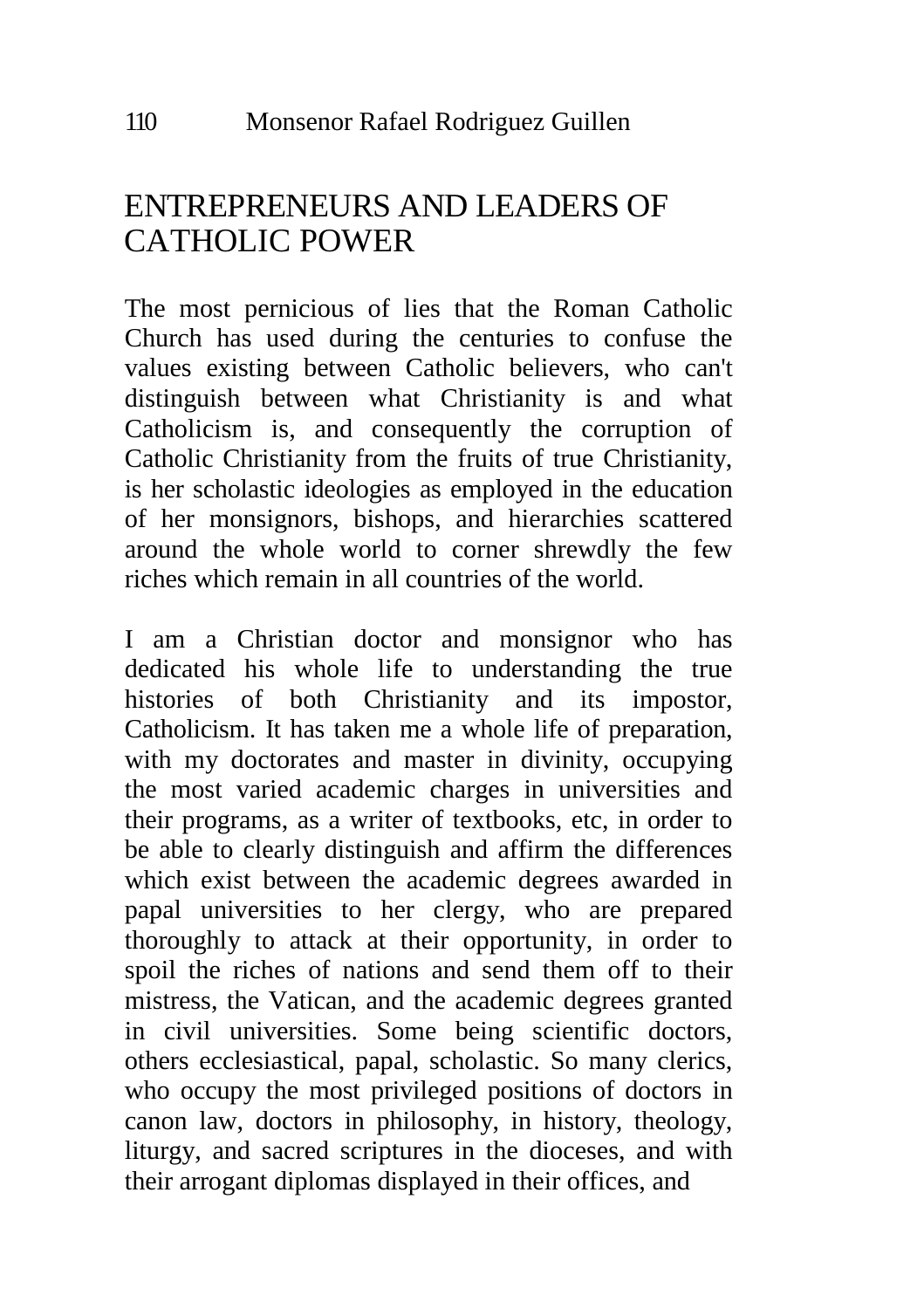monsignors certified for paying thousands of dollars to the Vatican, etc, have demonstrated that they approve the requisites of many courses taught in these universities, which are based on Catholic scholastic philosophies, that it's appalling.

The Vatican converts all these graduates, who come to us from papal universities around the globe, into high-handed leaders; naughty men who think they know everything, when it's all the contrary, seeing that the scholastic philosophies taught in Vatican institutions are irrational and violate the most minimal principles of natures laws and individual conscience. They respect not human rights, and preach a pseudo Christianity composed of but mere Catholic speculations and theories, which, as they very well say in Mexico, "Answer not to Scientific Reality." That's why these papal graduates and Diplomatic confuse the magnesia with the gymnasium when they speak. Their conferences, books, Preaching, and conduct, upon wanting to become spiritual guides, interpreters and teachers of Jesus Christ's message of salvation, and to validate their scholastic credentials, are not recognized in civil universities. They have no academic value.

I myself would attribute the greater part of the so sad situation wherein we live today, in the 20th century, to believing that these bishops and monsignors, graduated clerics who come to us from Vatican institutions to occupy the top positions in the entire world's dioceses and cathedrals, are scientific or reliable teachers, and it's "NOT" so. They are teaching us historical falsehoods about Christianity,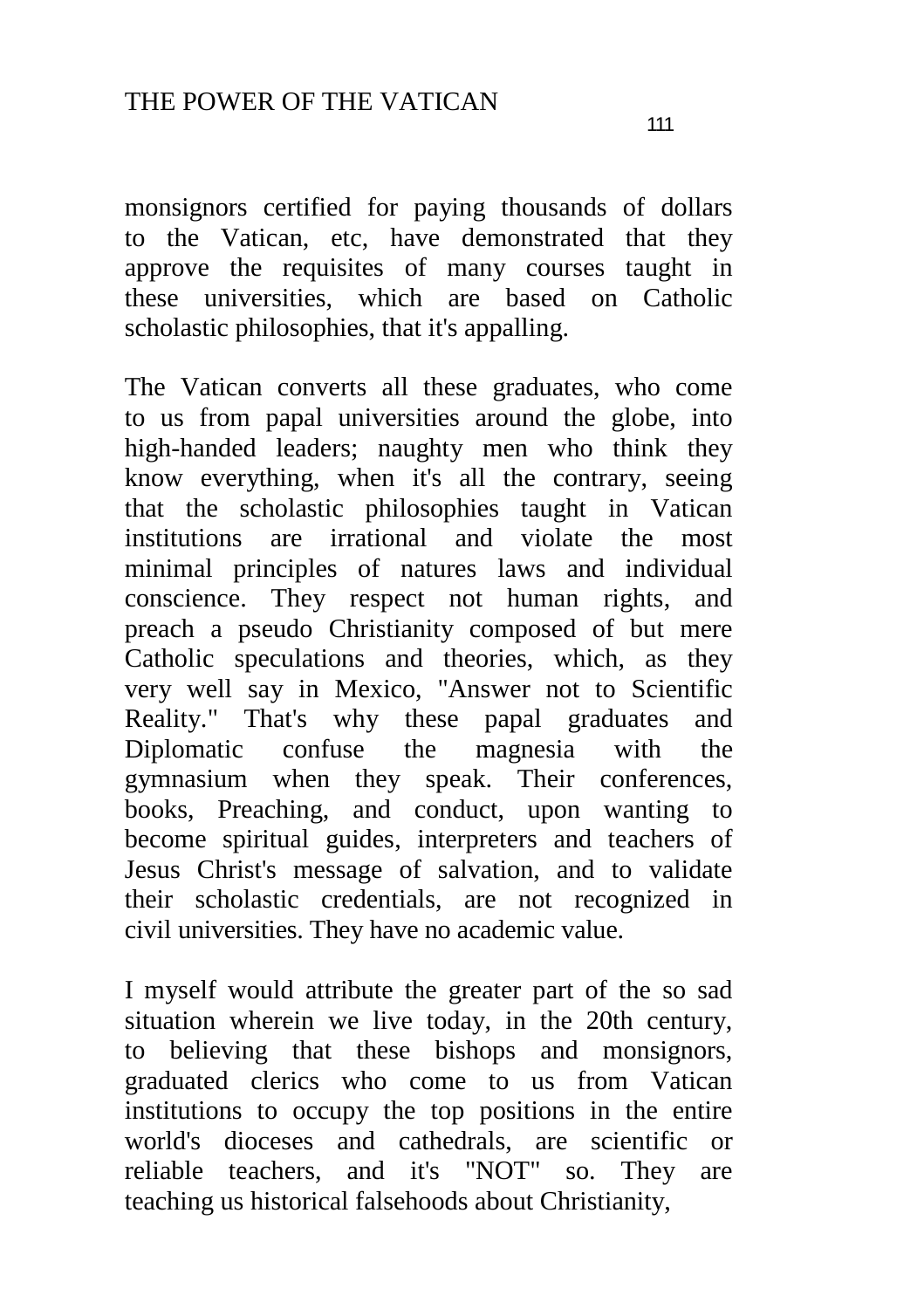#### 112 Monsenor Rafael Rodriguez Guillen

biblical exegesis and hermeneutics the worst that could ever have come to us who believed in the Catholicscholastic Christianity. These papal graduates have been lavished with so many titles, and the list of cardinals, bishops, monsignors and doctors is so big, that I've collected some very appalling intellectual statistics of conceited elements, ignorant bishops and vicars, false chancellors and teachers, who are destroying the little Christianity remaining in the Roman Church. They have converted her with their scholastic falsehoods, which prove nothing, and whose fruits are not but the present [spiritual] bankruptcy we are now witnessing.

These Vatican graduates are rich capitalists who are commissioned by the Pope himself, and selected for their unconditional obedience: Rich men established in the Pontifical yearbook, whose mission is to attain all the power you could ever imagine, forgetting Christ.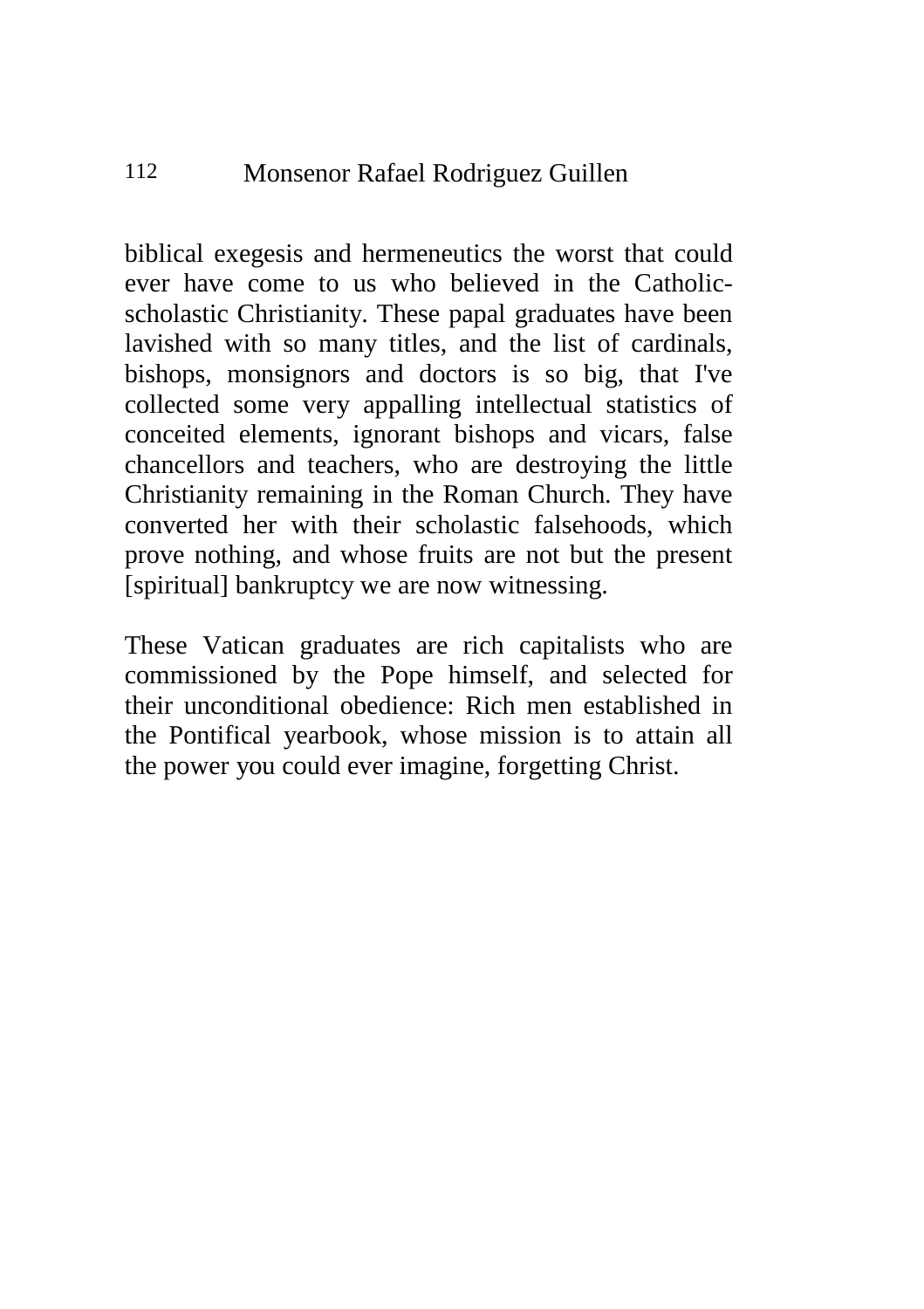### THE FASCIST CONCORDATS OF HITLER AND MUSSOLINI: MULTIMILLIONAIRE GAINS

Under the papal administrations of Popes Pius X, Pius XI, Pius XII, Paul VI, and John XXEI the INQUISITION has been revived under the name of the holy office. These Popes have dedicated their papacies to persecuting the reformers, theologians, and exegete of the Catholic Church herself. They invented the "INDEX" to prohibit Catholics from reading the books, magazines, and all other writings not having the approval of the ecclesiastical censure of Rome, excommunicating them and charging them with mortal sin. This is how Rome has ever kept her poor Catholic followers ignorant of the best authors and their very enlightening works, Christians who have desired to reform the Vatican's corruption's. The history of these Popes political and financial interventions, etc, have made Vatican city the richest state on the planet. The history of Pope Pious XII experiences in Nazi Germany, and the treaties and alliances of his bishops and their blessings of fascism, are now all well known. It was appointed unto me to live during this epoch, when the Vatican's fascist hosts and militant fanatics arrived in Spain with their millions, sacking the Spanish Republic and imposing the dictatorship of Franco and his Spanish Phalanges Movement, the black and blue shirts of the Italian and the black wear dresses who came to dominate Europe.

In these moments we see that the Vatican's alliances, pacts, and concordats with [ today ] democracies don't check, since the Vatican or National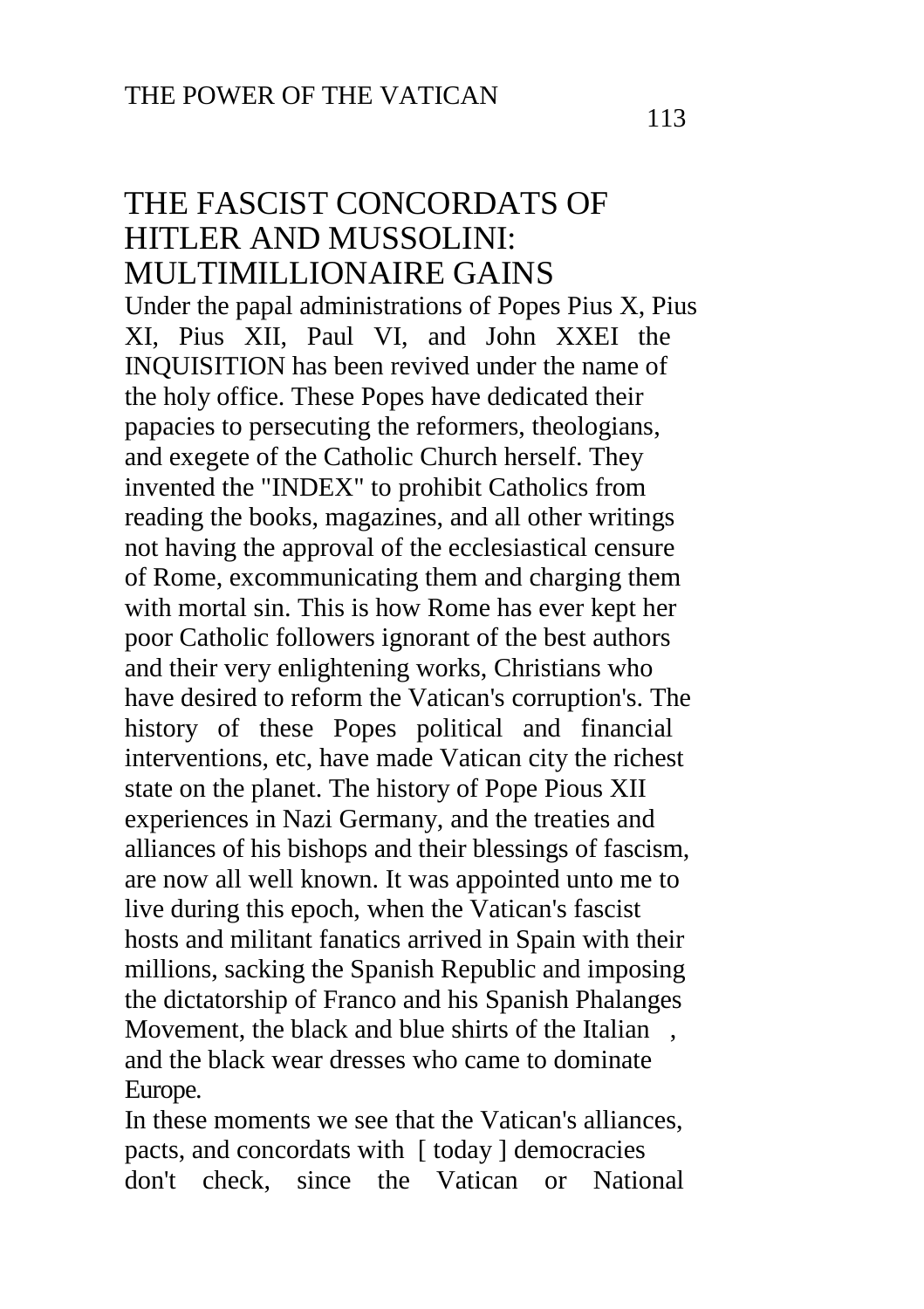Catholicism is still a millennial dictatorship which hypocritically presents herself as a theocratic democracy. Her deeds in present day Latin America, seeing that she can not do them in Europe now, show that she is once again leading nations to a Neo-Nazi epoch of ultra rights and American Capitalism. Her fascist concordats with Germany, Italy, and Spain clearly demonstrate just what the Vatican and her treaties really are a sovereign political state (not as apolitical Church of Christ) that receives the following privileges: exemption from taxes, exemption from military service for her clerical legions, diocesan clergy, and religious. (This servant was relieved of mandatody military service during the draft because of my seminary student statues) with the Lateran Treaty the church is also given diplomatic immunity, and her ambassadors are named deans and senior members of the diplomatic corps. They are also given exemption from import tariffs, and that's why, in the diplomatic bags of her delegates and diplomats, can be found DRUGS, laundered money, etc. She is also permitted to install broadcasting stations, newspapers, etc, which are independent, carrying out her agenda, and censored by civil authority. The Pope will be equipped as chief of state, and thus he is honored and treated in all nations he visits. The Vatican is bestowed the Character of a sacred city. She thus imposes her religious doctrines in Italy, Germany, and in ALL countries of Latin America which subscribe to or sign the pacts and concordats already preestablished by the Vatican and her papal Nuncios. The church also has her exclusively in legislating Catholic marriages and moral conduct; and governors and political parties that don't back her ecclesiastical laws on divorce, contraceptives, canonical and dogmatic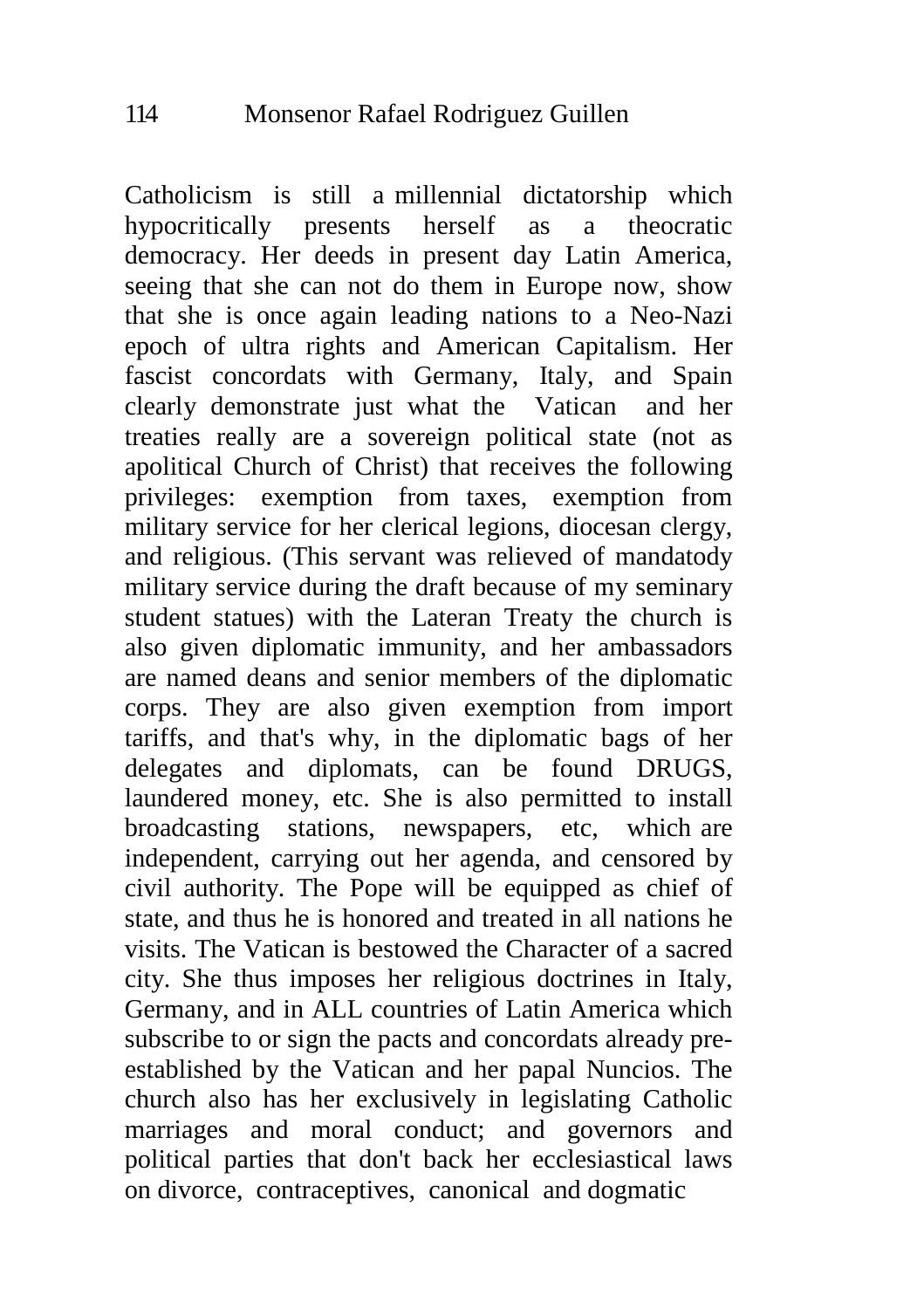decrees, celibacy, feasts to be celebrated and observed, tithes, sacramental impositions, etc, are excommunicated and damned to eternal fires. The Lateral Treaty gave the Vatican two thousand million lives and 80 million dollars, which money the pope turned over to a certain banker and financial wizard named Bernardino Nogara to administer and transfer in Swiss, English, and America banks. He was the foundation of the immense financial power that the Vatican flaunts today, and a reason that the Vatican is the ricchest state on earth, bar none, and one of the biggest moneylenders [i.e, usurers] to banks and multinational enterprises on earth Thus even Mussolini himself borrows money ("the borrower is servant to the lender," Proverbs 22:7) from the Vatican, as well as all the major fascist and Catholic parties of that day. The banks, companies, businesses, and brokerages which the Vatican possesses today are enumerated at about 5000, and you yourself can know them in the prestigious English magazine "The Economist" (1965), which assures us that the pope presides over the leading stock society of the world, with a capital of \$3,900 million dollars [in America alone]. You yourself can know about her businesses and actions. Naturally the Vatican has tried to deny it, used fronts, and LIED about her formidable financial potency, but the so many scandals and corruption of her hierarchies clear up the truth, as I demonstrate.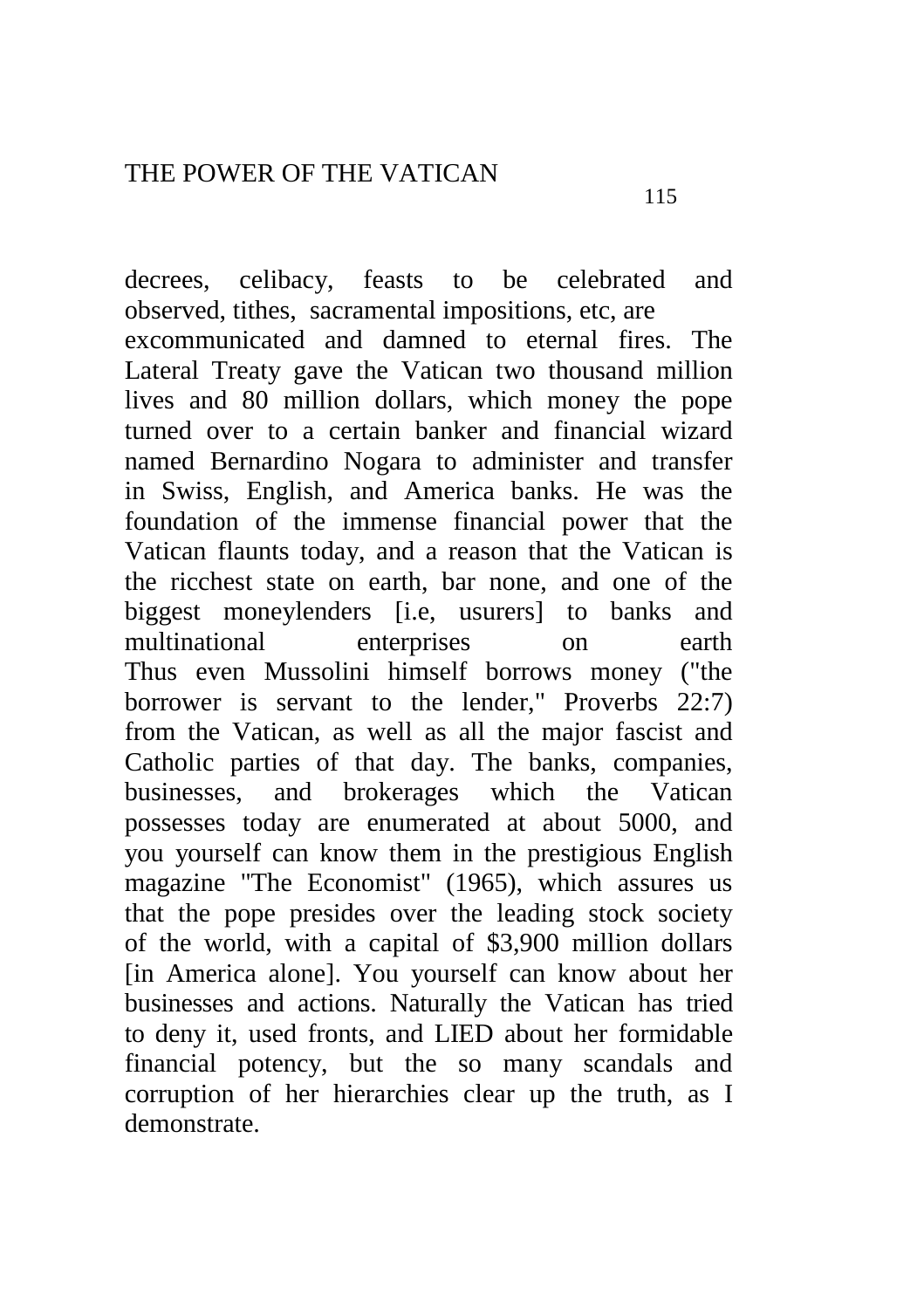# THE CONCORDATS INCREASE HER POWER

The Vatican's treaties, alliances, and concordats with governments or political parties, never mind what their ideologies may be, as long as she gets her share, are also a big source of enrichment to her finances. All through history, since the emperor Constantine's time unto this very day, the Vatican's political state has benefited through her pacts, concordats, and alliances. Through these concordats (with) states and political parties, the Catholic Churches are guaranteed their privileges and constitutional rights as any other nation. At the same time as the church commits herself to staying out of political affairs (we already know she never keeps her promises and alliances) her pulpits have throughout history been political cathedrals, and the churches centers for the political reunions of Catholic-fascist associations. The Vatican's treaties and concordats are models of diplomatic genius and of surprising advantages for National Catholicism, which has survived the storms of history by exercising her [political] powers in the nations in the name of Christianity, benefiting, enriching, and politicizing herself shamelessly. We know that in every civil constitution the religious aspect of its voters and citizens has the capacity for generating problems or friction between civil and religious laws. They should be overcome or rectified with the concordats; but it isn't so. Revolutions and their origins are born of the Catholic Church's failure to comply with the laws and compromises she's made with governments and political parties.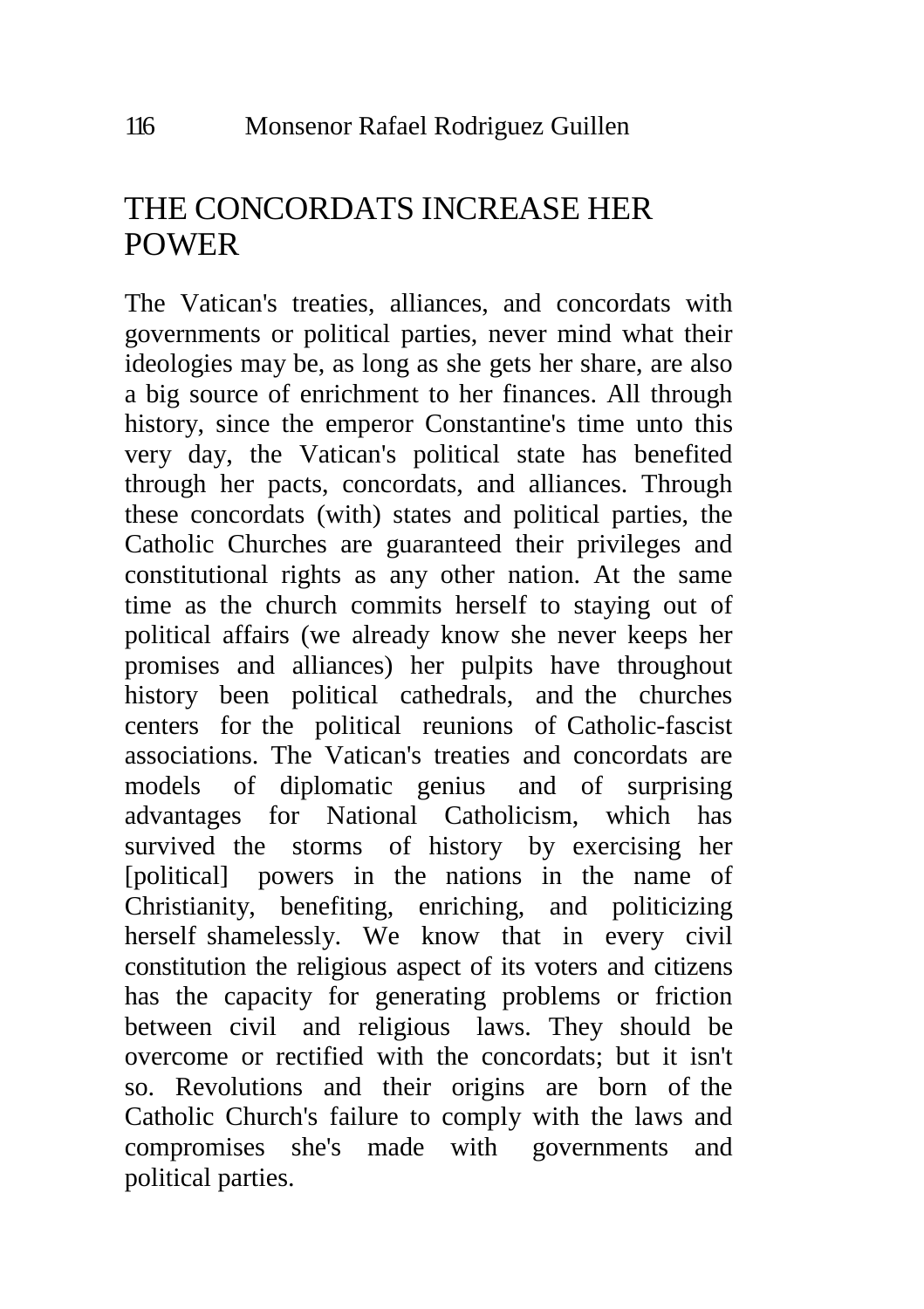Leon XIII, the pope political par excellence, upon talking about these concordats, says: 'A concordat. . . Greatly strengthens the state authority and the papal," and these always "offer the church (as) a muchneeded protection to the rulers of Europe." The Vatican's concordats are always careful to have civil backing and the laws in her favor, to accommodate her interests of world conquest. In the case when concordats with secular governments don't exist, and which keeps church and state separated, the nuncios sign a compromise with the government (with no need of concordats) where the ways for a modus vivendi are established; that is to say, as in Mexico and in Spain, in the epoch of democracies and of separation of church and state, we can consult these treaties and note the scholastic genius and subtle wisdom utilized to attain the joint ownership of properties which the Catholic Church and her unscrupulous lawyers and canonists always manage to include in all treaties. As an example of a concordat that the Vatican would sign with the fascist dictatorships of Italy, Germany, German National Socialism, the USA, or any other European countries like Spain, I am going to copy some of the articles of one so you can see the reality of a church that calls herself Christian, but whose

interests are political, worldly ambitions, which she ever subscribes to. The concordat signed on the 28th of August 1953 between the Holy See and the Spanish Government of General Franco mentions, in 35 articles, what the Catholic Church, the Vatican and Franco's fascist dictatorship agree to. These same concordats are repeatedly signed with governments called Catholic, for Mussolini and Hitler were both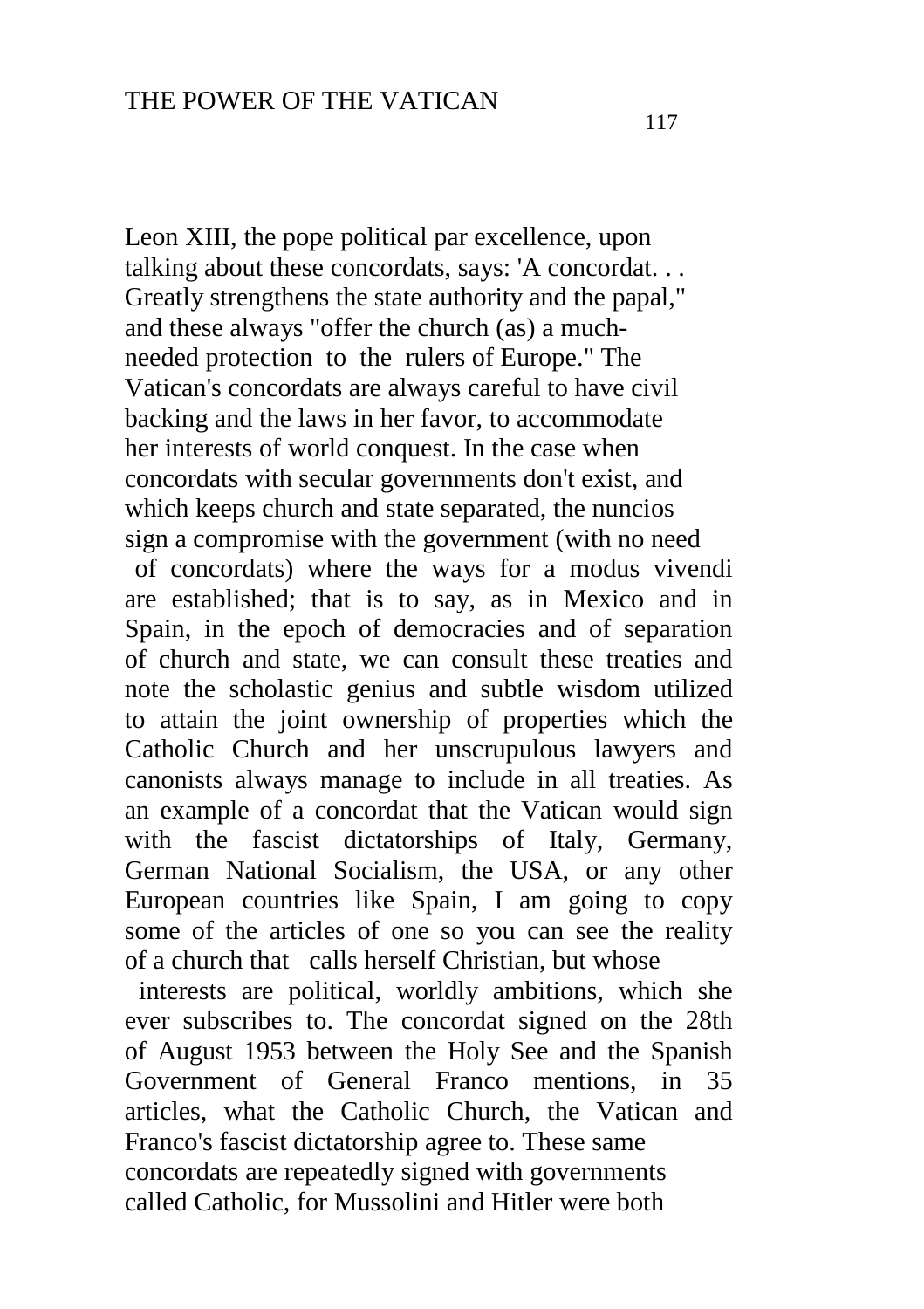good Catholic boys. In like manner the Latin American dictatorships of Chile, Argentina and, in these moments Nicaragua and even atheist Cuba herself are preparing to sign concordats which will make the Vatican the most overbearing state known on earth, with her team of plenipotentiaries and millennial experiences in international politics.

She will manage what no other nation nor empire on earth has been able to pull off: substantial international agreements and concordats with the backing of millions of Catholic members, 75% of whom believe in nothing really. The new concordats between the Holy See and the government of President Salinas and the present Zedillo, who are big devotees of papal blessings and (of) Mexican bishops and nuncios, don't come to the public light will not come to the public light until exposed by their fruits, in the same way as their pacts with drug trafficking and other corruption's are maintained in secrecy. But the citizenry, only or just from their actions, comprehends that when the new Spanish nuncio talks about politics, social problems, the conference of Bishops, and religious orders as the Opus Dei etc, with such authority as he does, and contempt for constitution laws of the nation, he is clearly demonstrating that parts already exists: a concordat and several alliances favorable to Catholicism and to the toppling of democracies.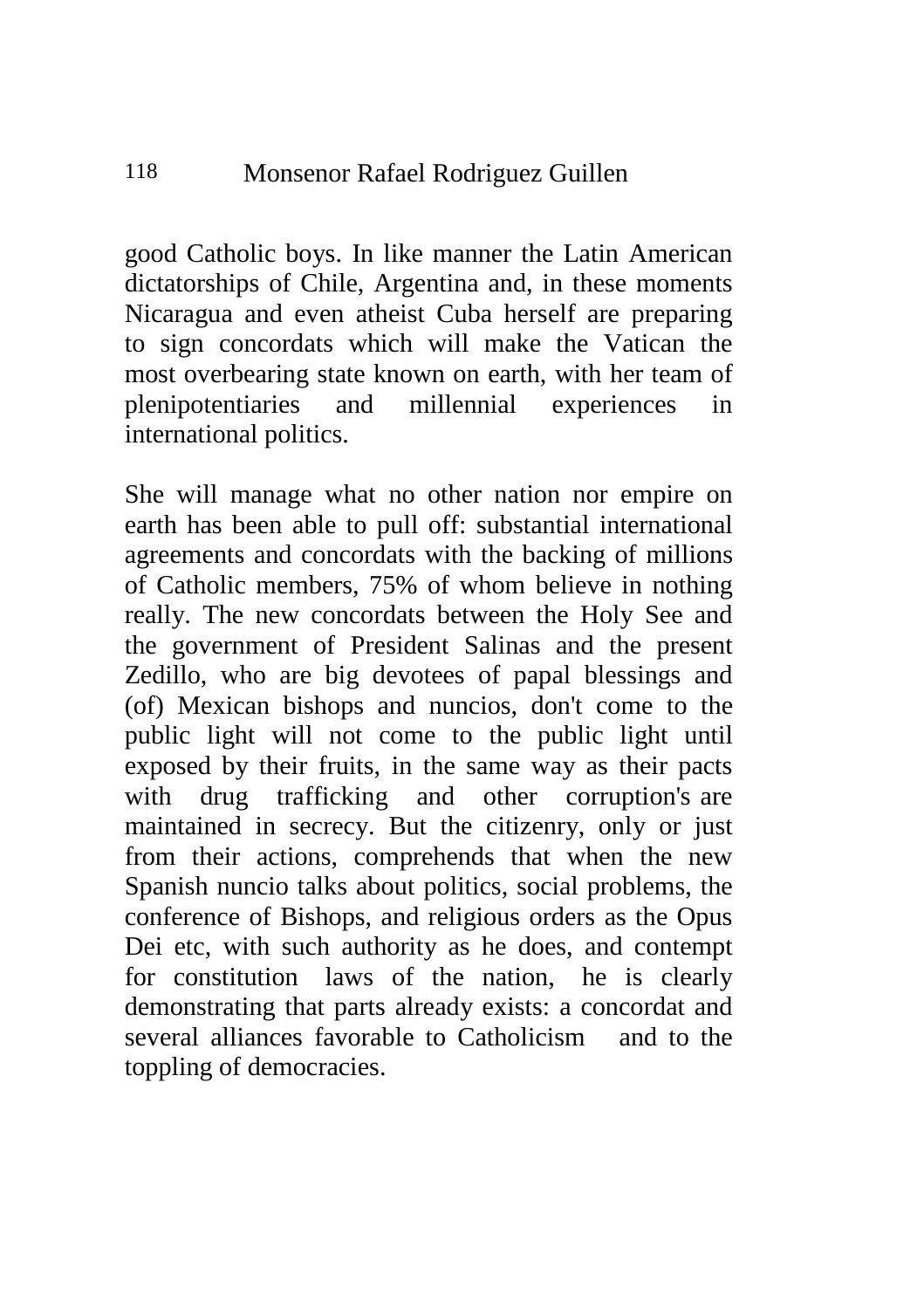## THE UNABRIDGED TEXT OF THE CONCORDAT (SIGNED) BETWEEN FRANCO AND THE HOLY SEE

The unabridged text of the concordat signed August 28, 1953 between the Holy See and the Spanish Government of General Franco. I copy out of Gin's de Haro's book El Govierno de la Iglesia Catholic (The Government of the Catholic Church), Appendix, pgs. 210. 223.

"In the name of the most Holy Trinity: The Apostolic Holy See and the Spanish State, animated by the desire to assure a faithful collaboration for the greatest good of [both] the religious and civil life of the Spanish nation, have determined to stipulate a agreement , resuming past agreements and completing them, constitutes the norm that is to regulate the reciprocal relations of the contracting high parties, in conformity with the law's) of God and the Catholic traditions of the Spanish nation. To this end, his holiness Pope Pious XII has had a monde to name for his plenipotentiary monsignor Dominic Tardini, pro-secretary of state (I remember him being responsible for the extermination of my cardinal and several other Seville priests for rebuking the concordat) for extraordinary ecclesiastical affairs, and his excellency the chief of the Spanish State, Don Francisco Bahamonde, has had a mind to name his plenipotentiaries the most excellent Sir Martin Artajo, minister of foreign affairs, and the most excellent don Fernando Maria Castiella y Maiz, ambassador of Spain close to the Holy See, who, after their respective plenipotentiaries are given up (i.e., resigned), and recognized and authenticity of the same, have agreed to the following:

Article 1. The Roman Catholic Apostolic Religion Continues being the only religion of the Spanish nation, and will enjoy the rights and prerogatives which go with it, in accordance with the Divine Law and Canon Law. [is this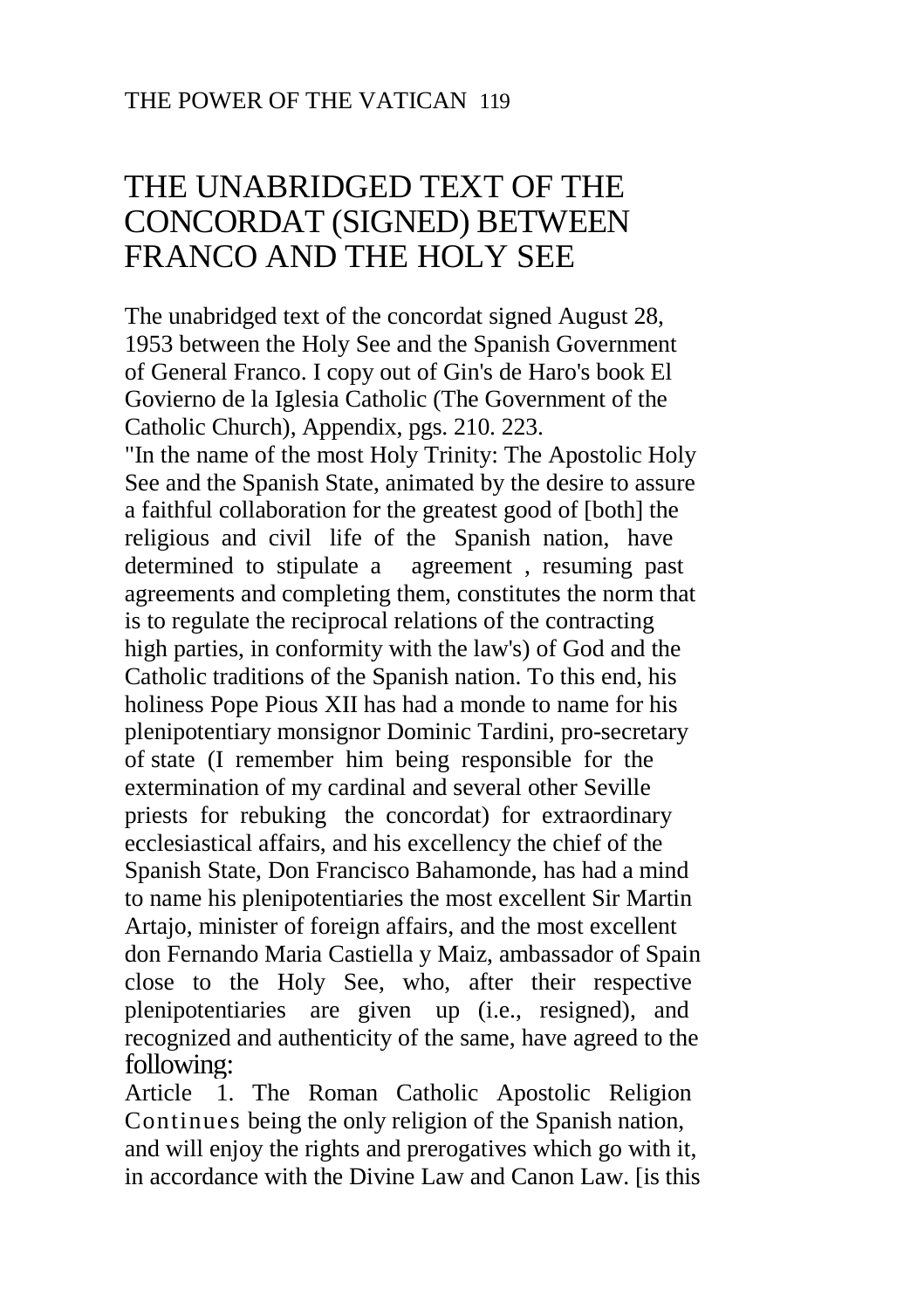democratic?] .

Article 2-1. The Spanish state recognizes the Catholic Church's character as a perfect society and guarantees her the free and complete exercise of her spiritual power and jurisdiction, as well as the free and public exercise of her religion.

2-2. In particular, the Holy See shall be able to freely promulgate and publish in Spain any disposition relative to church government and communicate freely with the prelates, clergy and the faithful of the country, just as these shall be able to do with the Holy See. Both the common person and the ecclesiastical authorities will enjoy the same faculties regarding her clergy and faithful. Article 3-1. The Spanish State acknowledges the international legal system (or personality) of the Holy See and of the state of Vatican City.

3-2. To maintain the traditionally friendly relationships between the Holy See and the Spanish State, an ambassador of Spain (in Madrid) and a papal nuncio close to the Holy See shall be permanently authorized to act on behalf of both. This shall be the dean of the Diplomatic Corps, according to the terms of the common law.

Article 4-1. The Spanish State recognizes the law personality and the full capacity to acquire, possess and administer all kinds of goods to/for all institutions and religion associations existing in Spain when the present concordat comes into effect, constituted according to Canon law, is particular (of) the dioceses with their account (or state) institutions, parishes, religious orders and congregations, common life societies, secular institutes of canonically recognized Christian perfection, whether of papal law or diocesan law, and of their provinces and houses. 4-2. Entities of the same persuasion that are subsequently erected or approved in Spain by competent ecclesiastical authorities will enjoy the same recognition, with the only condition [being] the decree of erection or approval should be officially communicated in writing to the proper state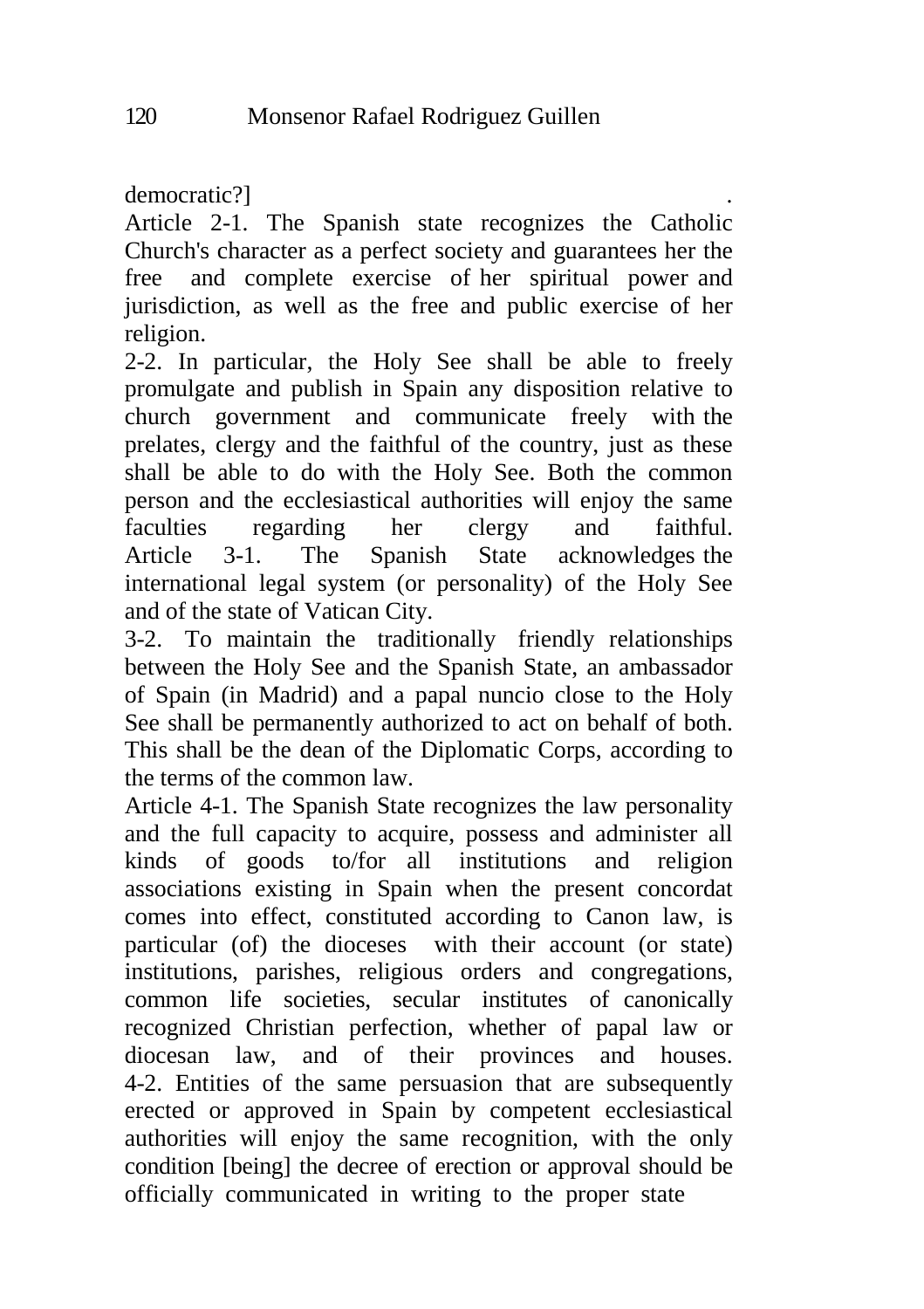authorities.

4-3. The ordinary and extraordinary negotiations of goods pertaining to ecclesiastical entities or religious associations and the vigilance and inspection of said negotiation's) of goods shall go to the competent authorities of the church there is why her financial reality is not known). Article 5. The state shall consider festive the days established as such by the church in the canon law code or in other particular dispositions on local festivities, and shall provide by legislation the necessary facilities so that the faithful can fulfill their religious duties on these days civil authorities, both national and local, shall watch for the necessary observance of rest on festive days. Article 6. According to the concessions of the high pontiffs Saint Pious V and Gregory XIII, Spanish priests will daily lift up prayers for Spain and the chief of state (I.e, Franco), according to traditional formula and the prescriptions of the Holy liturgy.

Article 7. For the appointment of residential archbishops and bishops and of coadjutors with (the) right of succession, the norms [or rules] of the concordat stipulated between the Holy See and the Spanish Government on June 7, 1941 will continue governing. (I remember that (as) I prepared myself it was necessary for me to be compromised (or dedicated) to the Vatican's fascist National Catholicism and to have a doctorate in the Papal university).

Article 8. The Priorato Nullius of the military orders shall continue subsisting in the royal city. (That is to say, The Vatican's military host. I myself was a Lieutenant, and my cardinal a general of the army. National Catholicism's military powers, with their armaments and multimillion dollar budgets, is formidable). For the appointment of bishop prior, the rules refereed to in the previous article shall be applied.

Article 9-1. In order to avoid, insofar as possible, the dioceses from taking territories belonging to diverse civil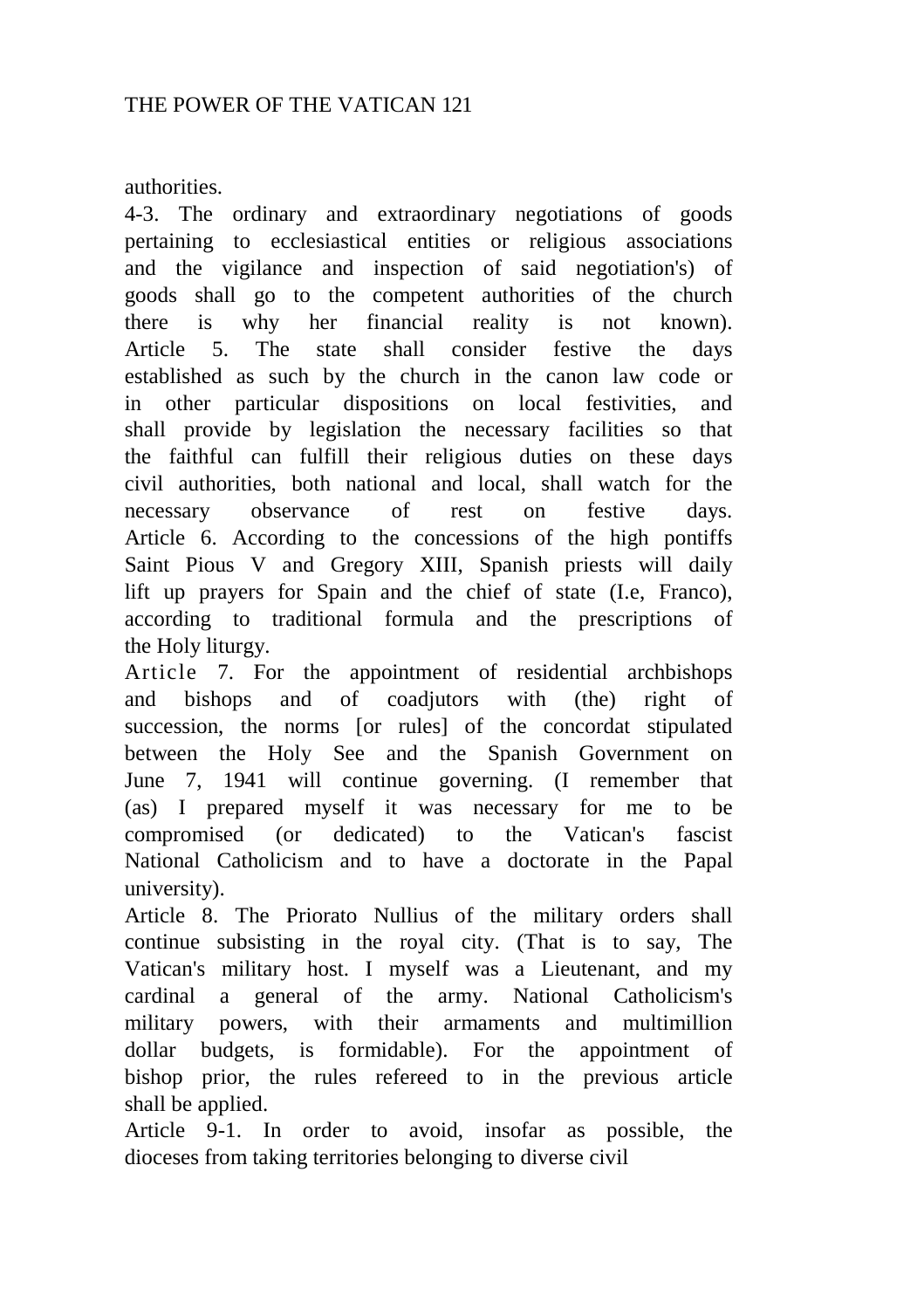provinces, the chief parties to the contract shall proced, as mutual agreement, to a revision of (the) diocesan districts (I remember how they divided my archdiocese of Seville<br>among the Vatican's Sympathizers). among the Vatican's Sympathizers). Thus the Holy See, in agreement with the Spanish Government, shall take the necessary steps to eliminate the enclaves (That is to say, the bishops or other hierarchies who opposed the dictatorship). No part of the Spanish territory or of Spain's sovereignty shall depend on bishops whose headquarters (or sees) are found in territories which are in subjection to the sovereignty of any other state, and no Spanish diocese shall recognize any area or territory subject to the sovereignty of foreign countries, with the exception of principality of Andorra, which will continue pertaining to the diocese of Urge.

9-2. To erect a new diocese or ecclesiastical province, and to make other diocesan district changes which may be deemed necessary, the Holy See shall come to an agreement with the Spanish Government beforehand, unless it deals with minute territorial rectification's reclaimed for the good of souls.

9-3. The Spanish state is committed to proving the economic necessities of dioceses which are erected in the future, adequately increasing the funding established in art. 19 (millions of pesetas of the National budget). Thestate, moreover, through itself, or by means of interested local corporations, shall contribute with an extraordinary subsidy to the initial expenses of the organization of new dioceses. In particular it shall subsidize the contribution of the new cathedrals, the buildings destined for the prelates' residences (palaces), the offices of the curia, and the diocesan seminaries out of the local and national budget. Article 10. In the provision of non consistorial benefits, Article 11. The ecclesiastical authority shall be able to liberally erect new parishes and modify the limits of those already existing. When these measures entail an increase of the state's economic aid, the ecclesiastical authority must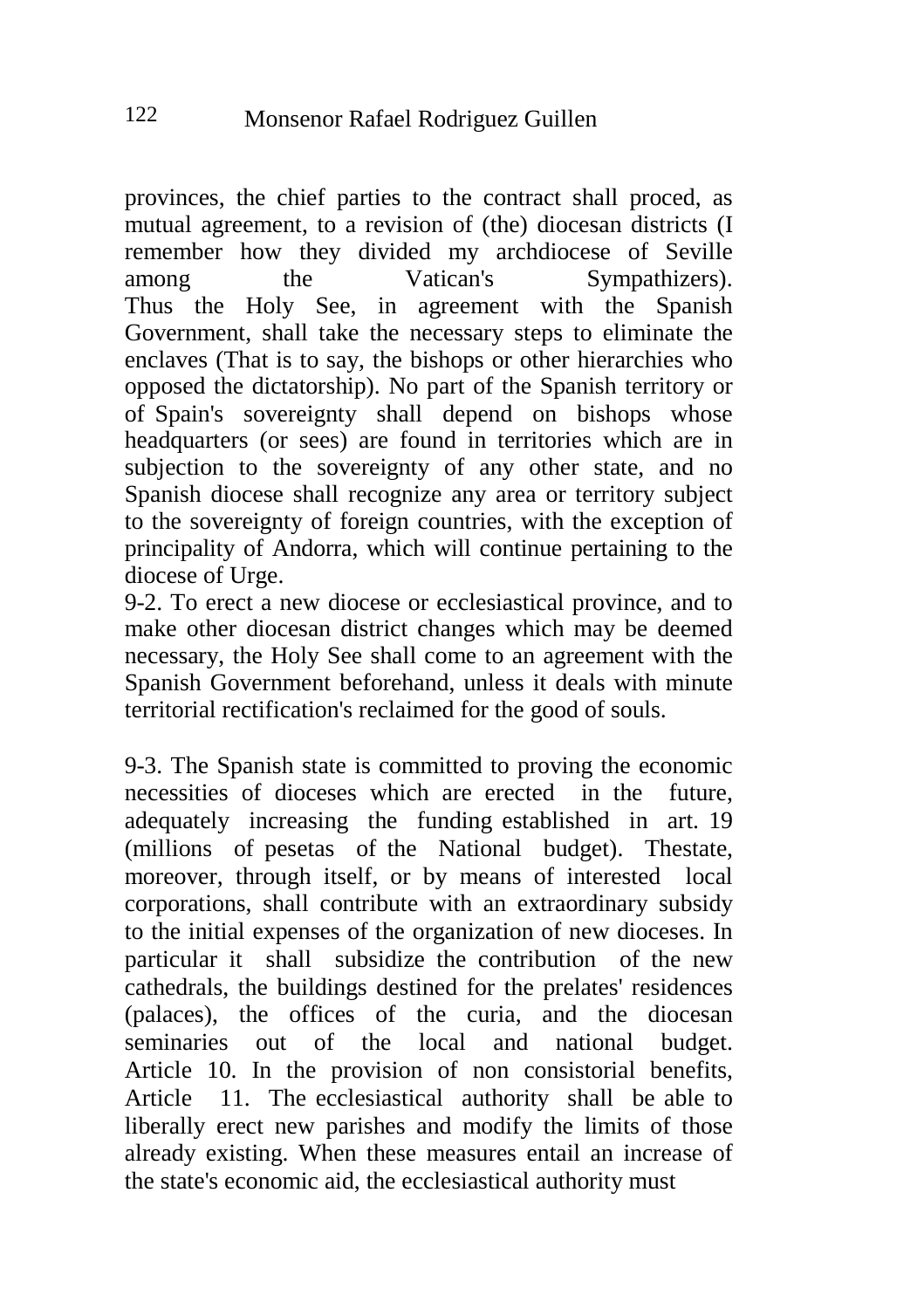come to an agreement with the competent state authority for that which reformers to said aid. (I was the first parish priest of our Lady of Rest, in Seville, and neither I nor my poor parishioners were ever repaid one centavo).

Articles 12 to 16 The Catholic Church is guaranteed everything related to (the) curriculums and pedagogical methodology to be used in national education. I was and am a witness, as the Doctor I am in education, of how the Church takes over Education in any nation through legions of Jesuit, Dominican, and Opus Dei teachers. All liberal or non catholic teachers or elements were eliminated. The influence of National Catholicism in the entire world, esp. With these Concordats, has been so harmful and nefarious that we can honestly say that the false Catholic-scholastic education which we received at her hand has caused us to fall behind in comparison with other countries and plunged us into the spiritual and (consequently) the material crisis in which we exist today, the Catholic Church, the MOTHER OF ABOMINATIONS, being the Chief Culprit. This concordat was signed in Vatican City on August 28, 1953. This concordat enriches the Vatican's finances and is just one more proof of the robbery and craftiness which impoverish the nations of the world.